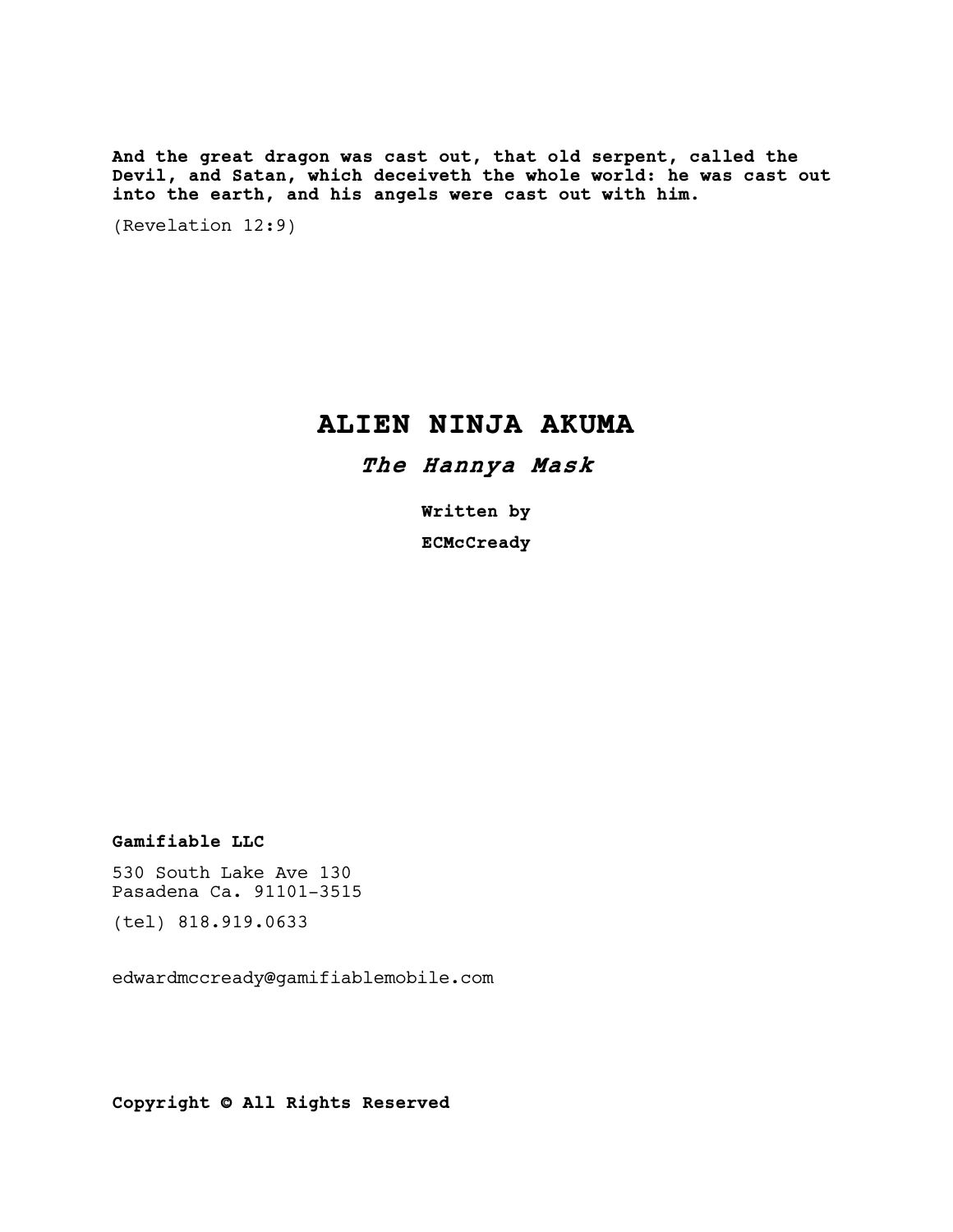## FADE IN:

EXT. AKIHARBARA DISTRICT - TOKYO JAPAN - NIGHT

Galvanic - gadgets, gameplay and Manga.

AKIHARBARA DISTRICT'S POV - SERIES OF SHOTS OF ITSELF

EXT. HONG KONG - SUNDOWN

Hungry Ghost Festivals - burnt offerings, CHANTING - incense: CHINESE giving such gifts to would-be ghosts.

HONG KONG PUBLIC HOUSING

Off-white multi-story, cramped - cloths over rails: WINDOW.

INT. HONG KONG PUBLIC HOUSING - BEDROOM - CONTINUOUS

MANGA POSTER's over window. Chick cloths hang on a rod opposite the small bed. MAP of JAPAN's on wall.

EASEL

Alien Ninja Warrior Woman's sketched on its pad.

EXT. TANEGASHIMA ISLAND - JAPAN - DAY

At ocean's edge is TWO TEENS. AI - a Japanese Schoolgirl is spread and on her back, panties on one leg. HONSHI's pants are pulled to his thighs. It's hot and heavy, then -

> AI Don't stop. Cum inside.

Hoshi manhandles Ai who SCREAMS and wrestles herself up. Hoshi's demeanor is vulgar and violent.

> AI (CONT'D) You've destroyed everything!

Hoshi's uncouthness backs Ai toward ocean.

HOSHI I'm fucking hungry.

**AT** You're not hungry for me like that!

Hoshi mutates: purplish red - eyes irradiate with no irises.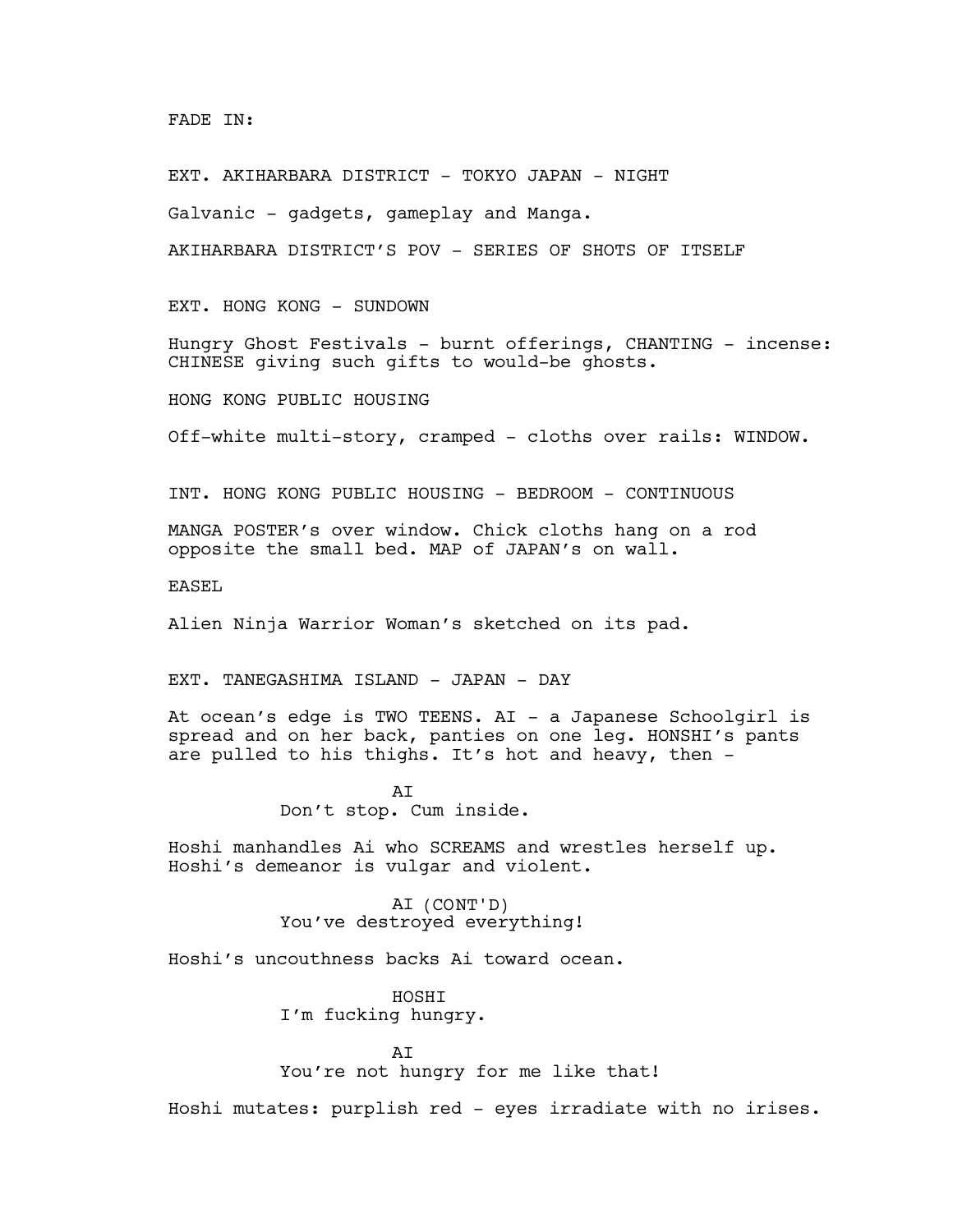HOSHI (evil and demonic) The ghosts are hungry.

Ai's horror-struck - wind whips, ocean's agitated lightening cracks, and two horns erect through Honshi's skull:a pus, bloody-boil busting twelve foot demon.

## **AT**

Nooo!

Ai runs into ocean, but Hoshi Demon snatches Ai's hair. Ai flays, kicks and screams while being raised to Hoshi Demon's hideous face, eyes glowing of a techno energy.

## AI (CONT'D) Honshi nooo!

Honshi Demon pierces Ai's straddled legs. Ai's blood gushes into a boiling ocean - fire reigns in sky, lightening strikes: meteorites burn into the atmosphere and explode.

> HONSHI DEMON Feeding Time! Feed! Feed the dragon!

Ai's demon-raped. Honshi Demon ravenously consumes Ai.

TITLES BEGIN

EXT. OUTER SPACE - DAY

JAPAN'S KIZUNA SATELLITE

Solar paddles on each side, rectangular wings and two large round Ka-band multi-beam antenna's on top - squared body.

CAMERA ANGLE'S A SOUPED-UP INTERNET CONNECTION BEAM

Soaked in by EARTH, yet closer - JAPAN.

EXT. TANEGASHIMA ISLAND - DAY

CAMERA ANGEL'S SOUPED-UP INTERNET SIGNAL

Fast and low, rushing up on: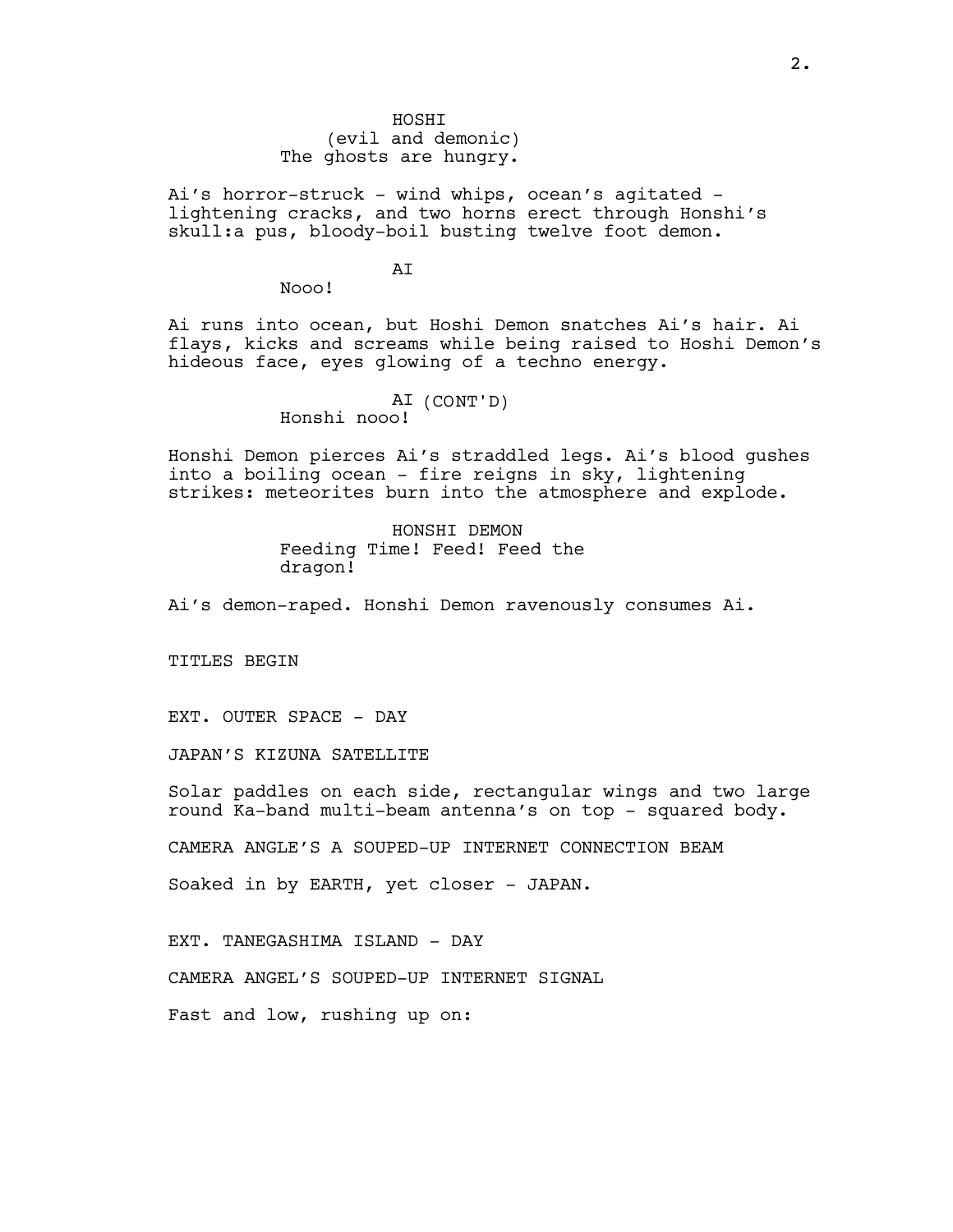EXT. TANEGASHIMA SPACE CENTER - DAY

Largest rocket launch facility in Japan consisting of a main range for large-sized rockets, another for smaller rockets.

CAMERA INTRODUCES SOUPED-UP INTERNET SIGNAL AS A MULTITUDE of QUICK SHOTS of TANEGASHIMA SPACE CENTER

> ALIEN TOTALITARIAN GOD (V.O.) (emergency broadcast techno alarm) ...Warning... (repetition)

INT. SPACE CENTER'S LAUNCH COMMAND AND CONTROL - DAY

MAIN-SCREEN and COMPUTERS display MEDIA: OSAKA SCHOOL MASSACRE. There's an ALARM, and fire-lights blink.

> ALIEN TOTALITARIAN GOD (V.O.) (emergency broadcast techno alarm) ...Warning...

Alarm, fire-lights stop. Now, ATSUSHI's on MAIN-SCREEN and COMPUTERS, early thirties, white jacket - JAXA in blue just below his left shoulder-blade, a tour guide.

> ATSUSHI This building that looks like a tent is the Yoshinobu Block House.

Again, there's an ALARM - fire lights-strobe. On COMPUTERS and MAIN-SCREEN, IMAGES of stabbed, dead and bloody JAPANESE ELEMENTARY SCHOOLCHILDREN flash.

| ALIEN TOTALITARIAN GOD (V.O.) | ATSUSHI ITOU (O.S.)        |
|-------------------------------|----------------------------|
| (emergency broadcast          | The launch control room is |
| techno alarm)                 | underground.               |
| $\ldots$ Warning              |                            |

INT. MATRIX BAR ROPPONG - TOKYO JAPAN - NIGHT

Tokusatsu (special effects) night. CLUB GO'ERS are into their Kaiju (strange beast) costumes.

TARO YAMAMOTO's 20s - long black hair, mustache and a pointed goatee. Taro's having a conversation on his blue-tooth. Taro's into the night as a Manga Tech Zombie: gaming on mobile tech - corner of bar.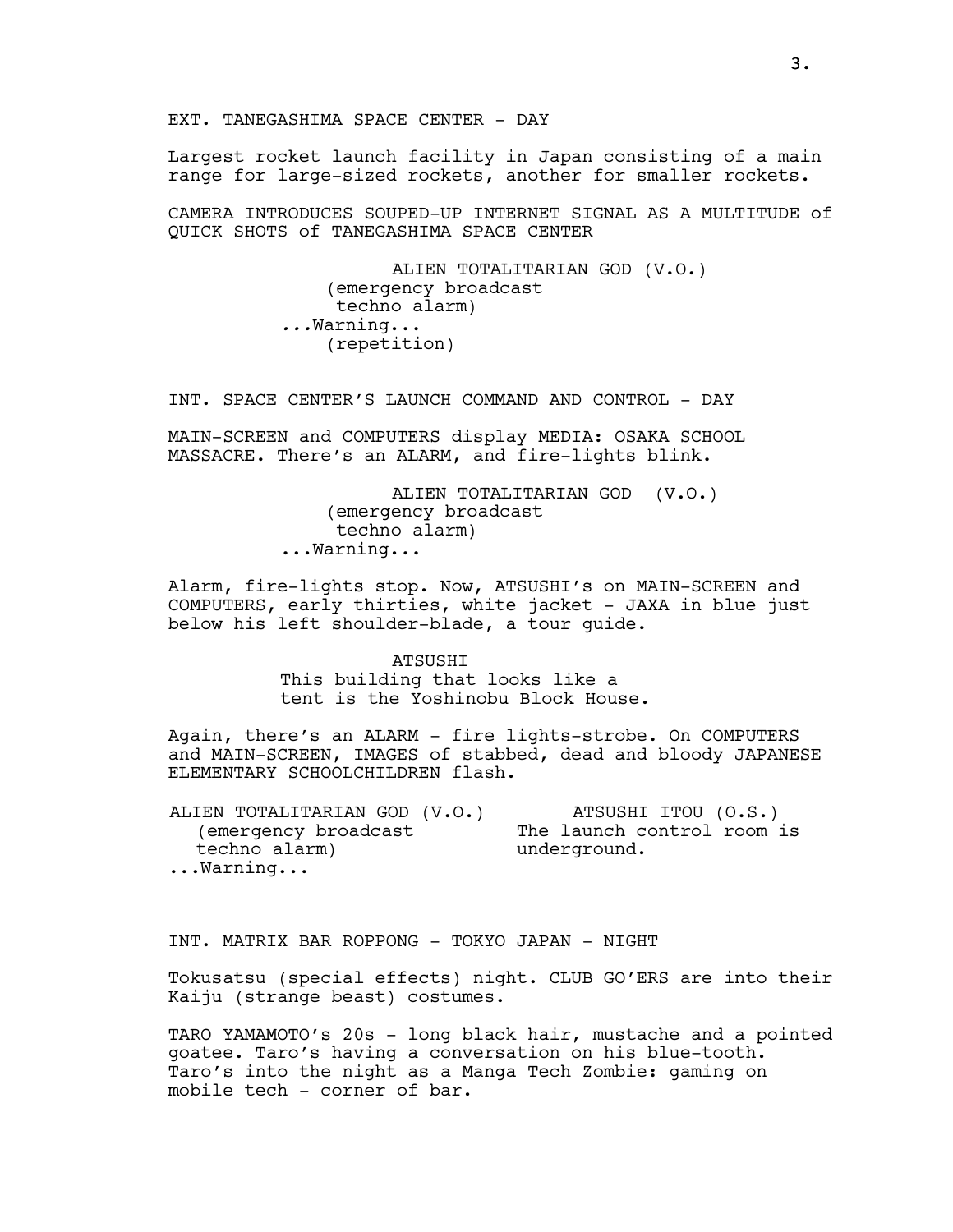**TARO** She's the mod extension for the antisocial network that's in the ebook. We've overwritten her for a whole new game.

EXT. HARD ROCK CAFE - OSAKA JAPAN - NIGHT

Universal City Walk, Universal Studios Japan, modern architecture - pristine, the large guitar.

> MAI (O.S.) Theirs? Hers? Or is it ours?

YOUNG JAPANESE WOMAN stops at entrance - trouble with her cellular phone.

> TARO (O.S.) She sings for our game mode. We'll get a total conversion. Weapons, characters, enemies, models, textures, levels- Story line's about that music.

Young Japanese Woman removes battery, returns it - reboots.

CELL-PHONE'S POV - YOUNG JAPANESE WOMAN

Young Japanese Woman's punching in numbers.

| MAT (O.S.)             | YOUNG JAPANESE WOMAN |
|------------------------|----------------------|
| Single player versus   | $(I \sec.)$          |
| multiplayers Tarochan? | Naruhodo.            |

EXT. OUTER SPACE - DAY

JAPAN'S KIZUNA SATELLITE

Distorts into a face of an ANGRY DEMON, eyes afire - mouth opens - swallows itself.

INT. BACK TO HARD ROCK CAFE - OSAKA JAPAN - NIGHT

MAI SUZUKI, 20's bright - salon cut, grey dress, white stockings, handbag and platforms. ALARM - fire-lights start. Young Japanese Woman comes in and sits across from Mai.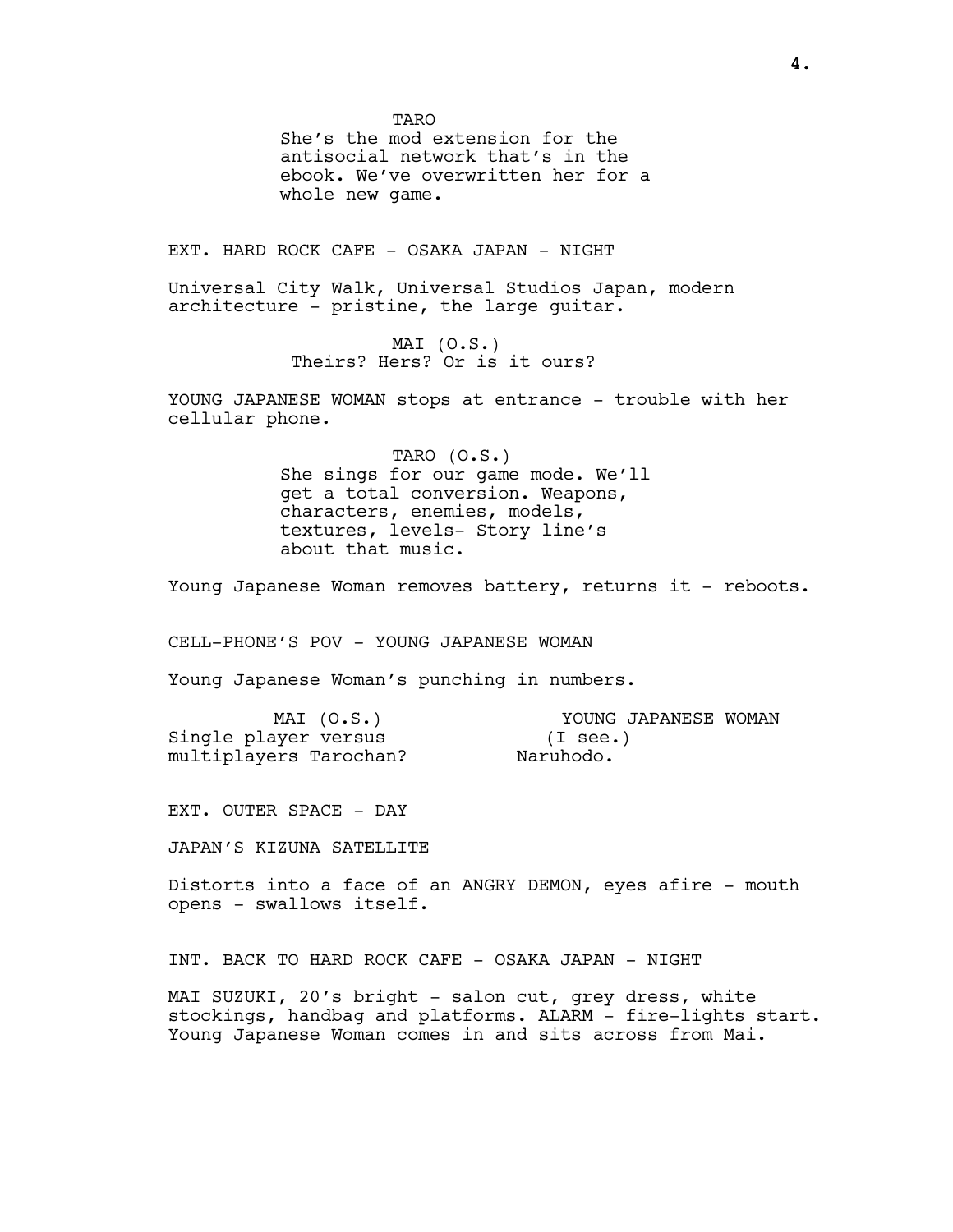MAI Look, let - I'll call you back. I think? I don't know. There's a fire or something.

JAPANESE WAITRESS arrives with chop-sticks stuck upright in a rice bowl.

> JAPANESE WAITRESS ("to die") Shi-ni?

Mai notices that there's only three people in the cafe.

MAI ...Are we having a fire?

JAPANESE WAITRESS Forty-two. It's what you ordered.

Japanese Waitress sets rice bowl on table.

MAI I'm not going to a funeral. And I haven't even ordered yet!

Japanese Waitress bows and leaves. Cafe's ignited with firelights - ALARM. Mai expels chop-sticks onto table. Young Japanese Woman across from Mai is video-taping Mai with cell.

> MAI (CONT'D) Okay. Whatever? Where is it? Raidom's space center data? Hello? Anyone there?

CELLULAR PHONE'S POV - MAI

Mai's up - rolling in for the score.

MAI (CONT'D) No videos. Just the hard drive.

YOUNG JAPANESE WOMAN (O.C.) It was God. She downloaded him. She's his little angel.

BACK TO SCENE

MAI Raidom paid for the source codes on the hard-drive. Plain and simple. I pick up the hard-drive. You deliver it. Everybody's happy.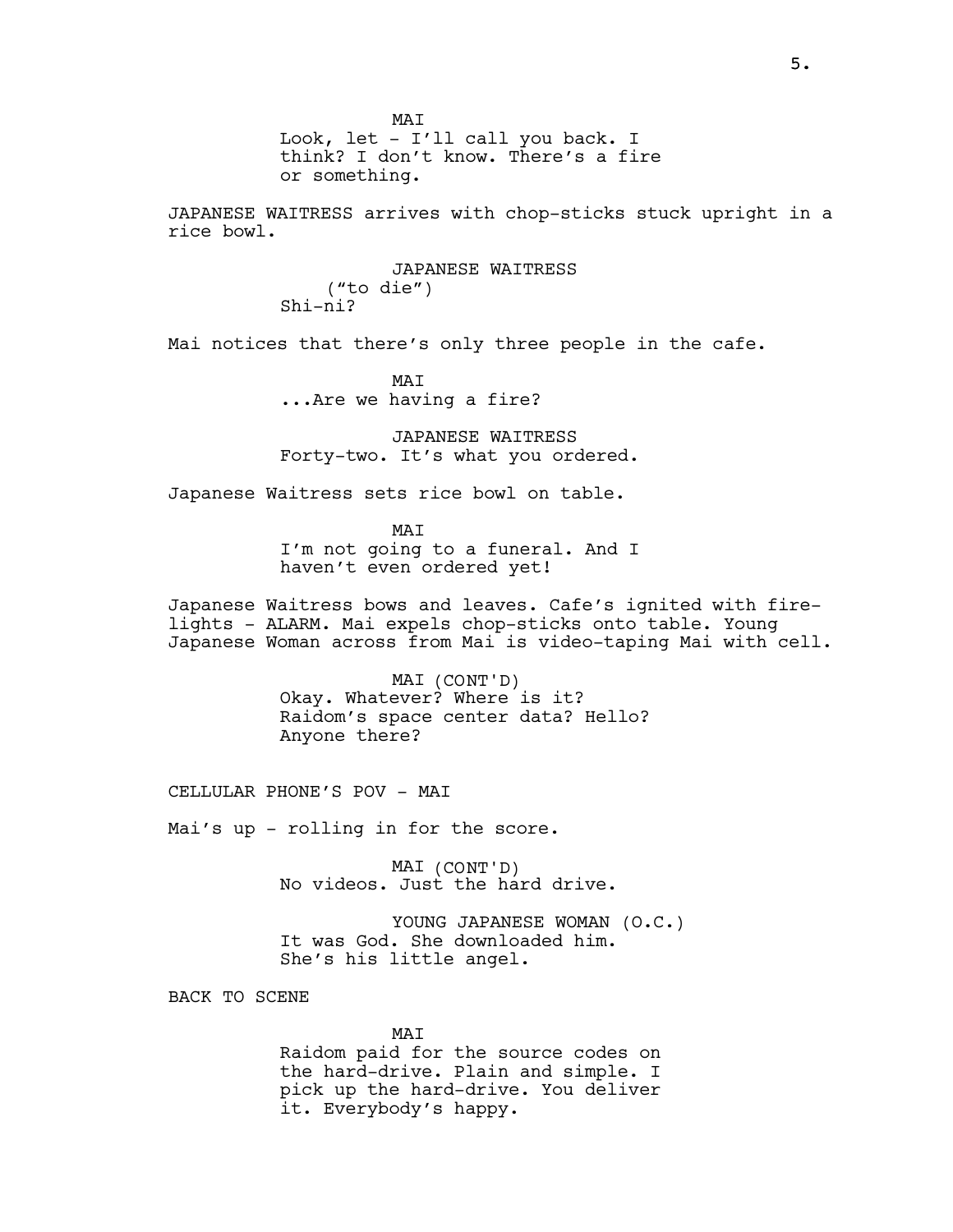Strangely, Young Japanese Woman continues video taping Mai.

YOUNG JAPANESE WOMAN The ghosts are hungry.

MAI The rice and chop-sticks, was that you're idea?

Young Japanese Woman's face changes into a hothouse of boils that seethe out onto Mai.

> MAI (CONT'D) Blue devils with freakin' forsaken organ transplants, you're givin' me the screaming meemies!

MAI'S FACE

ALARM, FIRE-LIGHTS flash a DAUNTED REFLECTION - a TECHNO MIRAGE.

MAI'S FACE'S POV - TECHNO MIRAGE

Oozing out of a techno mirage is the Japanese Waitress as a Ninja. A samurai sword's up over her shoulder, in all black and adorned with a red dragon and devil.

BACK TO SCENE

Alarm and fire-lights stop, now:

YOUNG JAPANESE DEMON WOMAN She's jumped onto the hard-drive for some hack and slash combat.

Voila.

JAPANESE NINJA WAITRESS Feeding Time! Feed! Feed the dragon!

Fetching, left-hand throw - Ninja Star into Mai's shoulder.

MAI ("bitch") Ike ike!

GAMEPLAY SOUNDS - ALARM: fire-lights.

JAPANESE NINJA WAITRESS Shi-ni?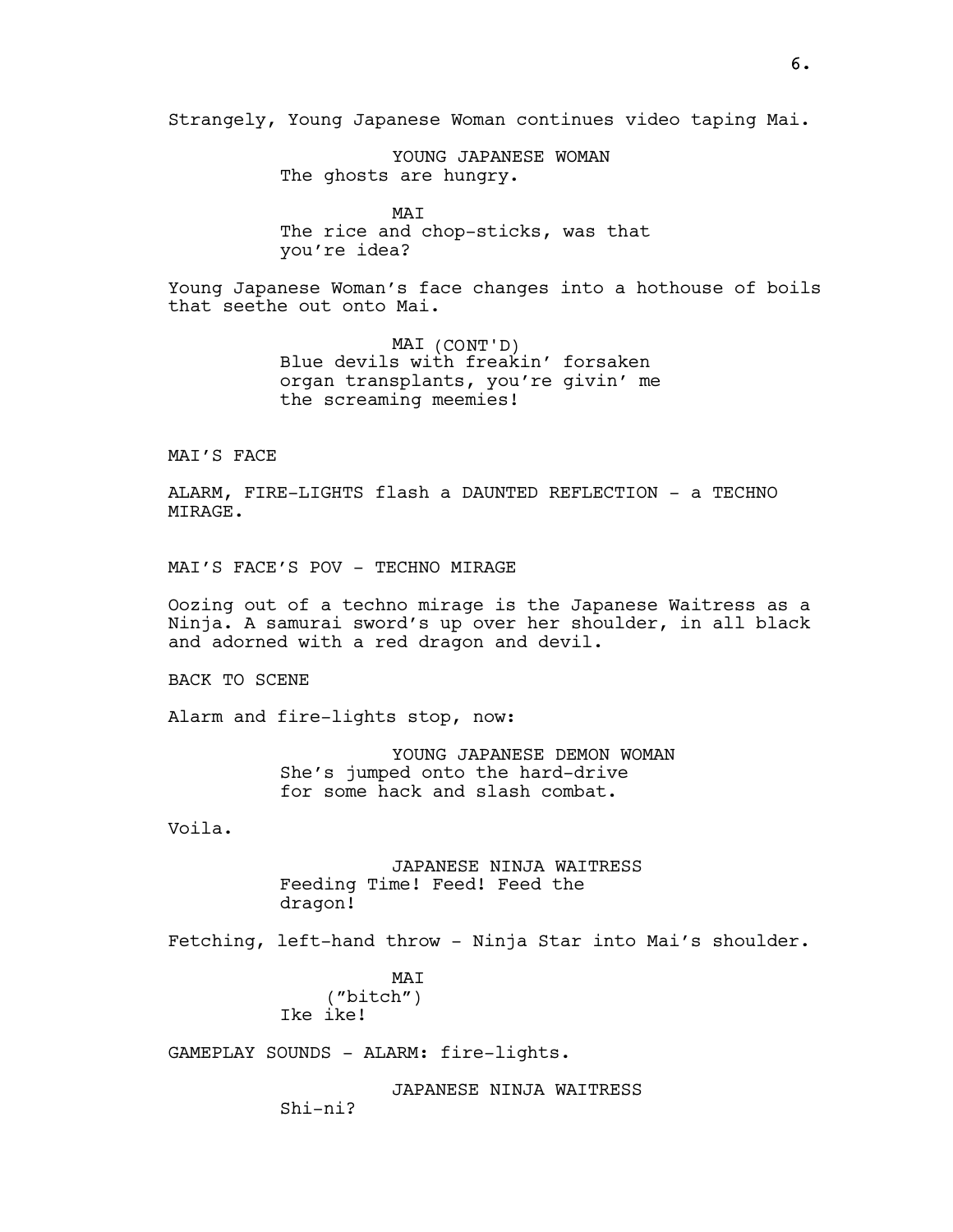Mai runs for it, but Young Japanese Demon Woman leaps with agility - blocking Mai's escape, SNARLING at Mai and flicking her blood-red tongue.

> MAI I gotta- I- I have fuckin' gun!

Young Japanese Demon Woman waits an ambush on Mai. Japanese Ninja Waitress makes precise cuts with her sword. Mai brings out a 25 caliber pistol, leveling it - back and forth.

> MAI (CONT'D) (freaked, but hushed) Stay the fuck away from me. I mean it. Both of you. Stay the fuck away from me.

Young Japanese Demon Woman and Japanese Ninja Waitress squeeze in on Mai.

> MAI (CONT'D) I fuckin' mean it! I'll shoot! Stay the fuck away from me!

Mai SHOOTS. Gameplay sounds, alarm and fire-lights stop. BLOOD SPURTS from Japanese Waitress's FOREHEAD, rice-bowl drops, and Japanese Waitress falls dead. Young Japanese Woman, who's now normal at table, tosses her cell-phone.

YOUNG JAPANESE WOMAN

Why?

Mai's bedazzled. There's nothing wrong with Mia's shoulder. Mai looks back at the cell-phone lying near the entryway.

> MAI She- You! You were video taping me!

Mai goes to get the cell-phone. Young Japanese Woman, stops raises arms and shows hands when Mai turns.

> YOUNG JAPANESE WOMAN It's yours. You can have it.

Mai picks up the cell-phone.

MAT No! I saw you! You were a demon!

Young Japanese Woman looks past Mai to get out.

YOUNG JAPANESE WOMAN Please. Please don't shoot me.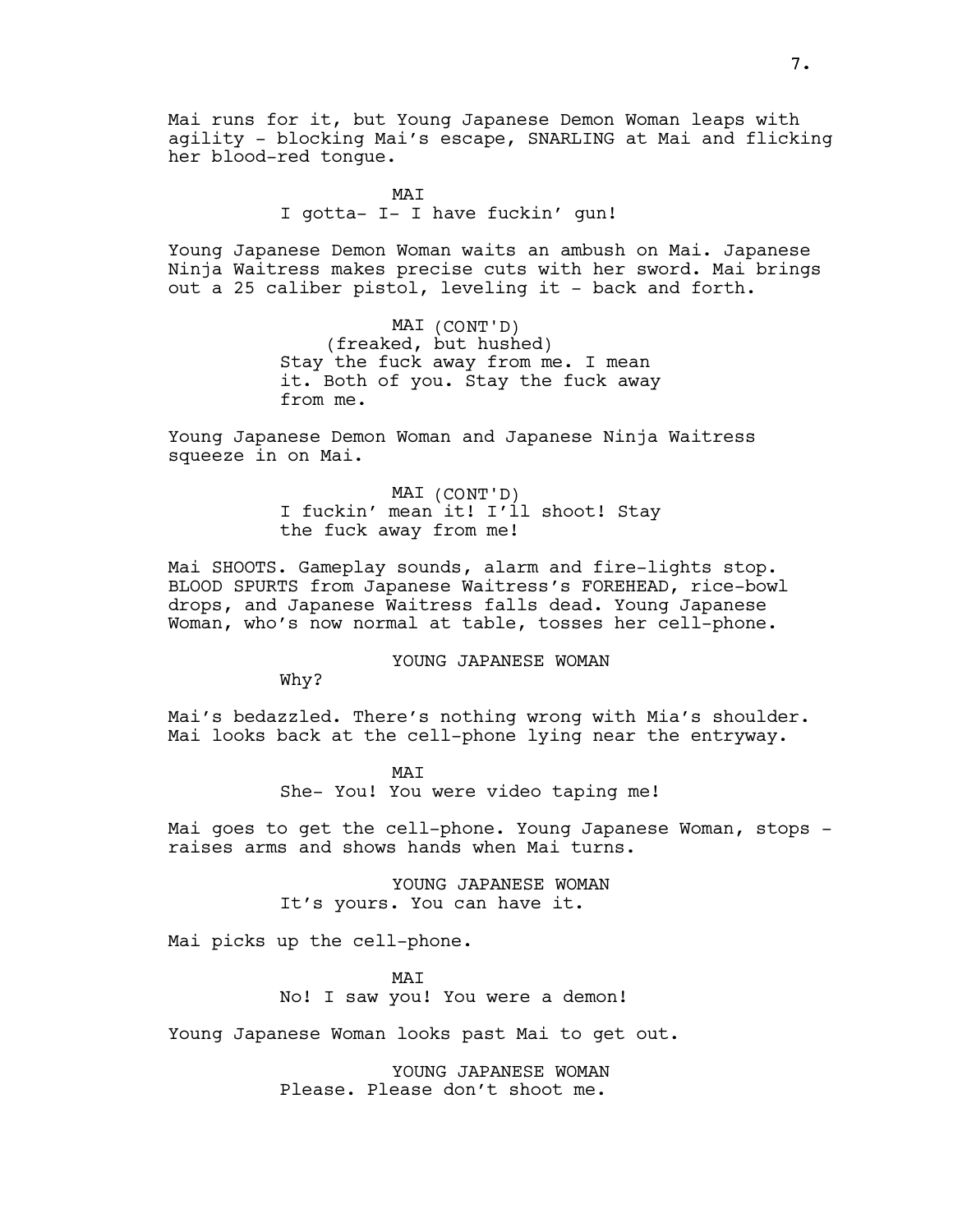MAI The waitress was going to kill me. Young Japanese Woman bolts out the door. ALARM, fire-lights flash again. Mai's tangled in a fight or flight. GAMEPLAY SOUNDS. Mai takes flight. EXT. OSAKA - UNIVERSAL CITY WALK - JAPAN - DAY Mai shoves twenty-five caliber in her purse and makes haste. YOUNG JAPANESE WOMAN (O.C.) There! That's her! Mai gyrates: Young Japanese Woman and TWO JAPANESE POLICE. MAI No! She's- She's a demon! Two Japanese Police reach for their weapons. JAPANESE POLICE A Stop! You're under arrest! MAT Omamori! Mai runs. Two Japanese Police give chase. JAPANESE POLICE B Stop! Or we can shoot! It's sudden. Mai stops - bows deep with arms back and out. MAI ("I'm sick") Byoki desu. Mai turns, but the Two Japanese Policemen casually approach. JAPANESE POLICE A Is there something that we can do? Young Japanese Woman walks on by with the cell-phone to her ear. Mai looks off into nowhere.

> MAI ("It's beautiful") ...Kirei desu.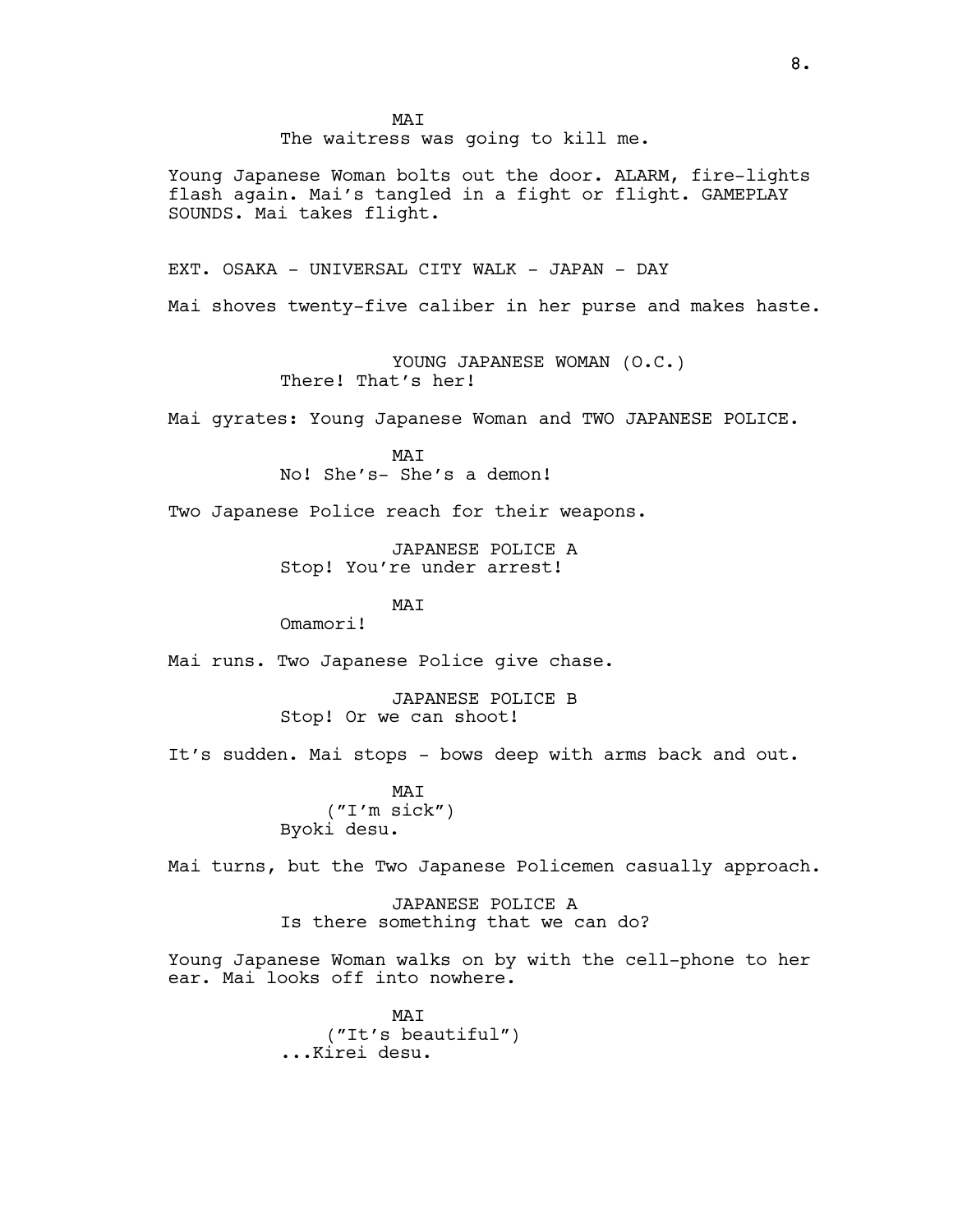JAPANESE POLICE B (to J-Police (a)) Lets go.

Japanese Policemen meander on.

INT. HONG KONG THEATER - NIGHT

YU WING CHUN, 20'S - playing a warrior, offing a demon's head in an opera. TWO OPERATIC WARRIOR SINGERS flank Yu. HARMONIC PROGRESSION.

EXT. OUTER SPACE - NIGHT

JAPAN'S KIZUNA SATELLITE

PROGRESSIVE HEAVY METAL J-ROCK - is received.

INT. TANEGASHIMA - COMMAND CONTROL ROOM - NIGHT

Atsushi's alone - logs into a computer.

EXT. HONG KONG TOKYO - NIGHT

Hungry Ghost Festivals - burnt offerings, CHANTING - incense: CHINESE giving such gifts to would-be ghosts.

INT. UNDERGROUND ROCK CONCERT - HONG KONG - NIGHT

Visual Kei Head-banger: COSMOPOLITAN CROWD's a COSPLAY.

GATES OF HELL

Visual Kei J-Rock band: BASS PLAYER, LEAD GUITAR, DRUMS and LEAD SINGER, all as ninja demons.

> LEAD SINGER (frenzy) Hell! Hell! Hades! Hades! Hell! Hell! Hell! Demons! Devils! Gates of Hell! Hades! ...

MAIN TITLES FINISH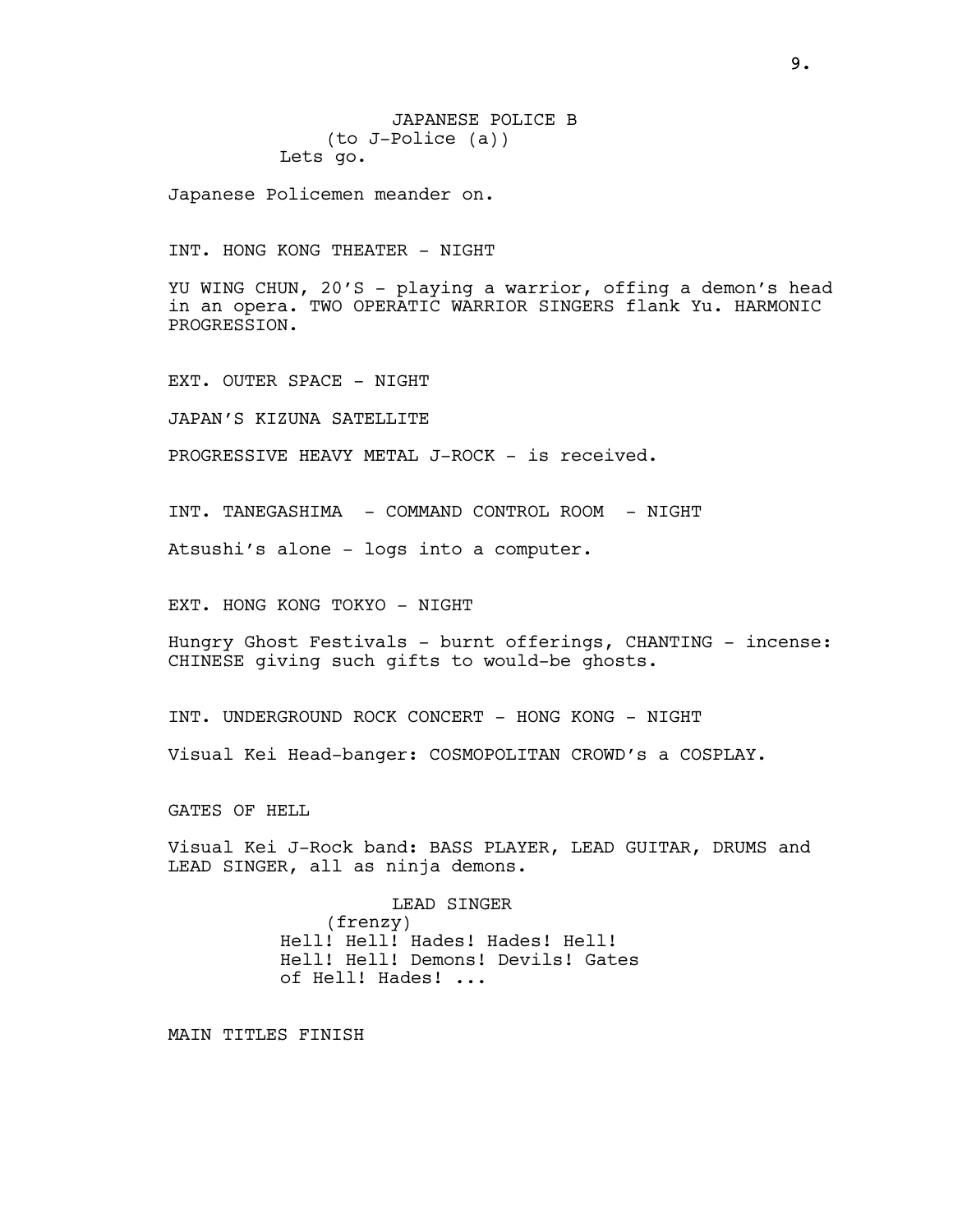EXT. AKIHARBARA DISTRICT - TOKYO JAPAN - NIGHT

It's an electric town, gadgets, gameplay and Manga.

ALIEN TOTALITARIAN GOD (V.O.) She's fucked by the devil and begotten by the dragon's breath. Chapter one. A Lost Dream.

INT. HONG KONG THEATER'S BACKSTAGE DRESSING ROOM - NIGHT

Yu's long dark hair's in a skull and cross-bone bandanna, short black leather mini, skin-tight boots - black gloves. Yu puts on black eye shadow before a large mirror.

CHINESE PUPPET's on wooden shelf - nine inches tall: a sixinch Chinese POLE WEAPON's stuck between puppet's legs - red blood and all? Yu's turns - now with back to:

#### MIRROR

Kuan Kung, red face and lipped warrior is in its frame

YU

Orbits to mirror, nothing? CELL-PHONE CHIMES. Yu fetches CELLPHONE from her skirt pocket, sulking at the small statue of Kuan Kung behind her on a wooden shelf and at where the Puppet's on its left side.

> YU ("You have no dick") Ni meiyou langun.

ABI (O.S.) ("Masterbate") Da shou qiang.

Yu reverts, delves into the plight of the Puppet.

**YII** You want them to be without a song?

Yu removes small pole weapon from Puppet's crotch and returns it to Kuan Kung's hand.

> ABI (O.S.) The ghosts are hungry.

**YII** Are they ill-bred, crude and full of anger?

10.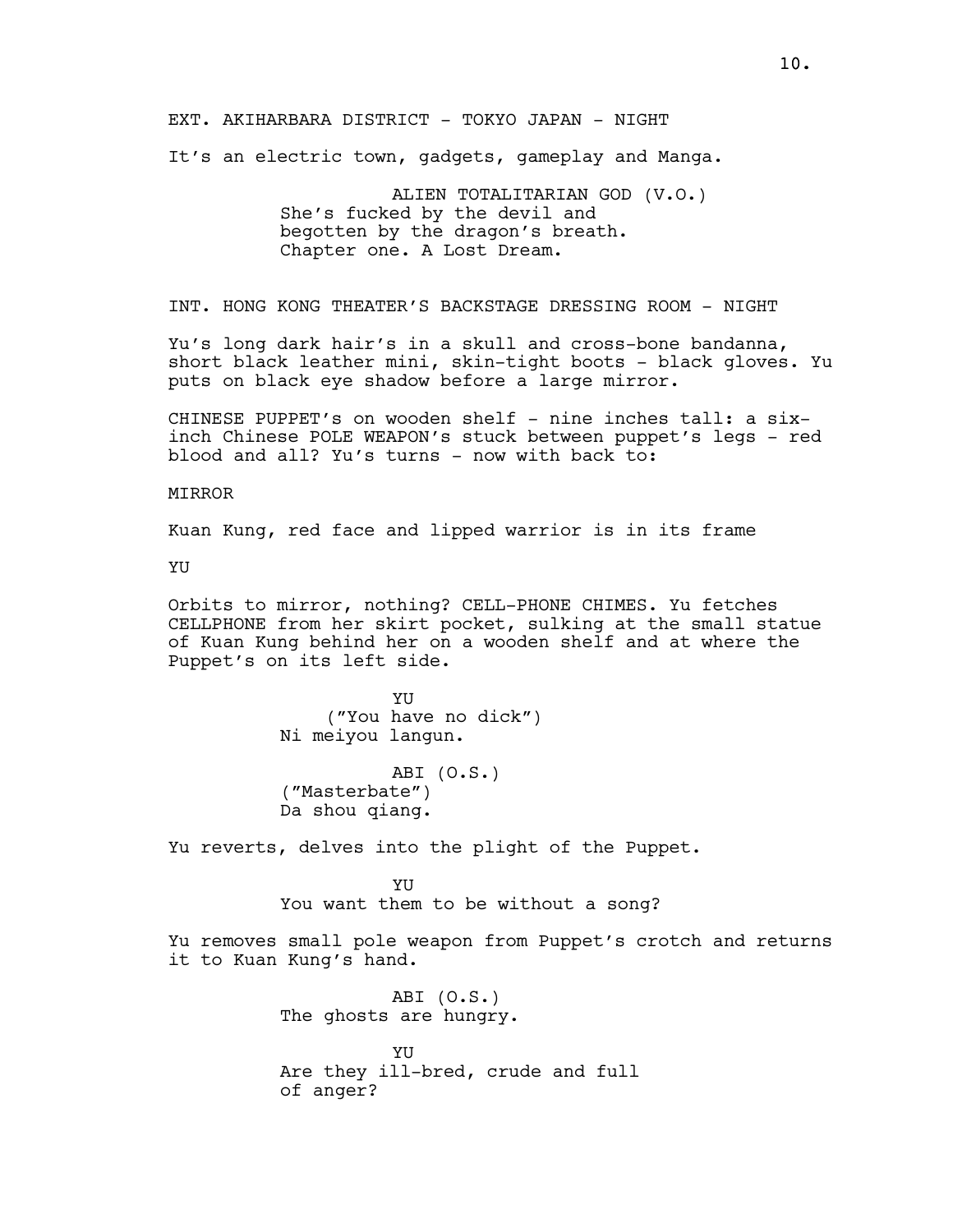ABI (O.S.) Hurry. Hades waits for you to enter the cyberspace black hole.

YU If Raidom gets his Internet cafe code, I get my drawings considered for the gameplay?

ABI (O.S.) Substitute teaching. Osaka. Have you brushed up on your Japanese?

YU ("money") Show me the okane.

INT. TANEGASHIMA SPACE CENTER - COMMAND CONTROL - NIGHT

COMPUTER MONITOR

Pop-up window says, "Download Complete." Pulling back, Atsushi's head-set's on - game console nearby.

INT. ALIEN NINJA GAMEPLAY - INTERNET CAFE - OSAKA - NIGHT

Taro's in a black waistcoat, studded bracelet, designer jeans, BLASTING AWAY at DEMONS that virtually materialize in a 360 degree first person-shooter. Gameplay stops. Now it's just Mirrors.

> TARO Lets call it Demonic Mania.

At entrance to gameplay room, RAIDOM YOSHIYUKI, sixties chick glasses, close crop with a goatee shadow - some grey, quality dress-suit, holding out a smart-phone for Taro.

> RAIDOM "Alien Totalitarian God?"

Taro takes smart-phone - reads text messages.

TARO We've uploaded "Shan Hia Jing."

RAIDOM The Classic Mountain and Seas.

**TARO** "Hei An Zhuan."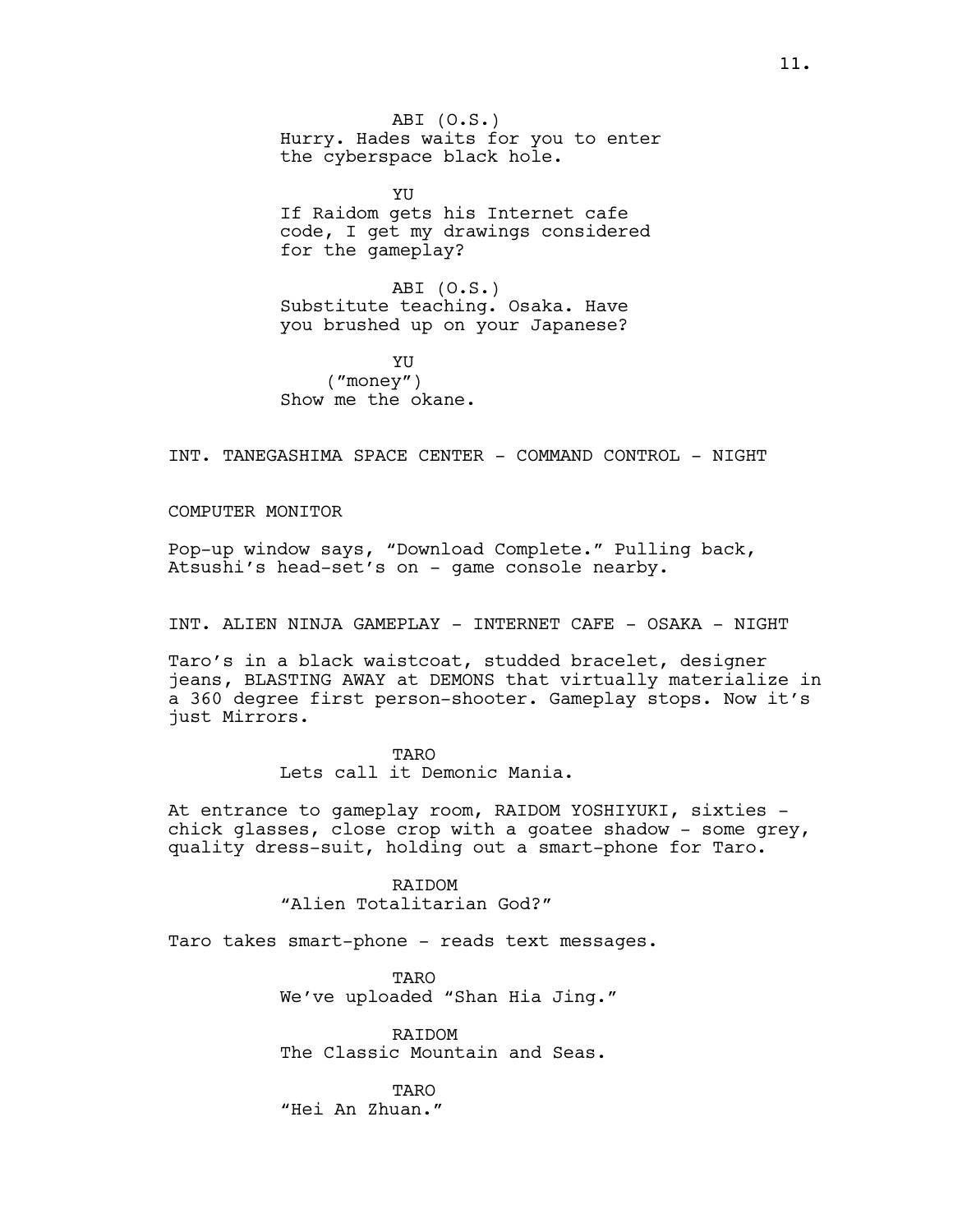Epic of Darkness.

**TARO** 

Downloaded all of it into that digital book. An archetype for the malevolent spirits in our game content design. The ebook's about an antisocial network.

**RAIDOM** Alien Ninja Akuma. A fighting game.

MAIN COMPUTER ROOM AND INTERNET CAFE

Taro and Raidom leave gameplay room. Cafe's empty.

TARO

Nano-warriors. Military technology and comic books- That's it. A Demonic Mania.

Raidom sits at table and pours himself some tea.

RAIDOM Gameplay travelers between fiction and real science. Akuma.

Taro, sits - gets some tea too.

RAIDOM (CONT'D) Players then. Gamers that are transferring words and graphic images into our virtual gameplay.

Raidom and Taro drink their teas.

RAIDOM (CONT'D) Is there a test for this hungry dragon?

Taro nods, punches in numbers on his smart-phone.

CU SMART PHONE

Atsushi's head-set's on - gaming and fervently coding.

(MORE) TARO (O.C.) Abi's codes downloaded into the online black hole. I used the bullet train's mainframe.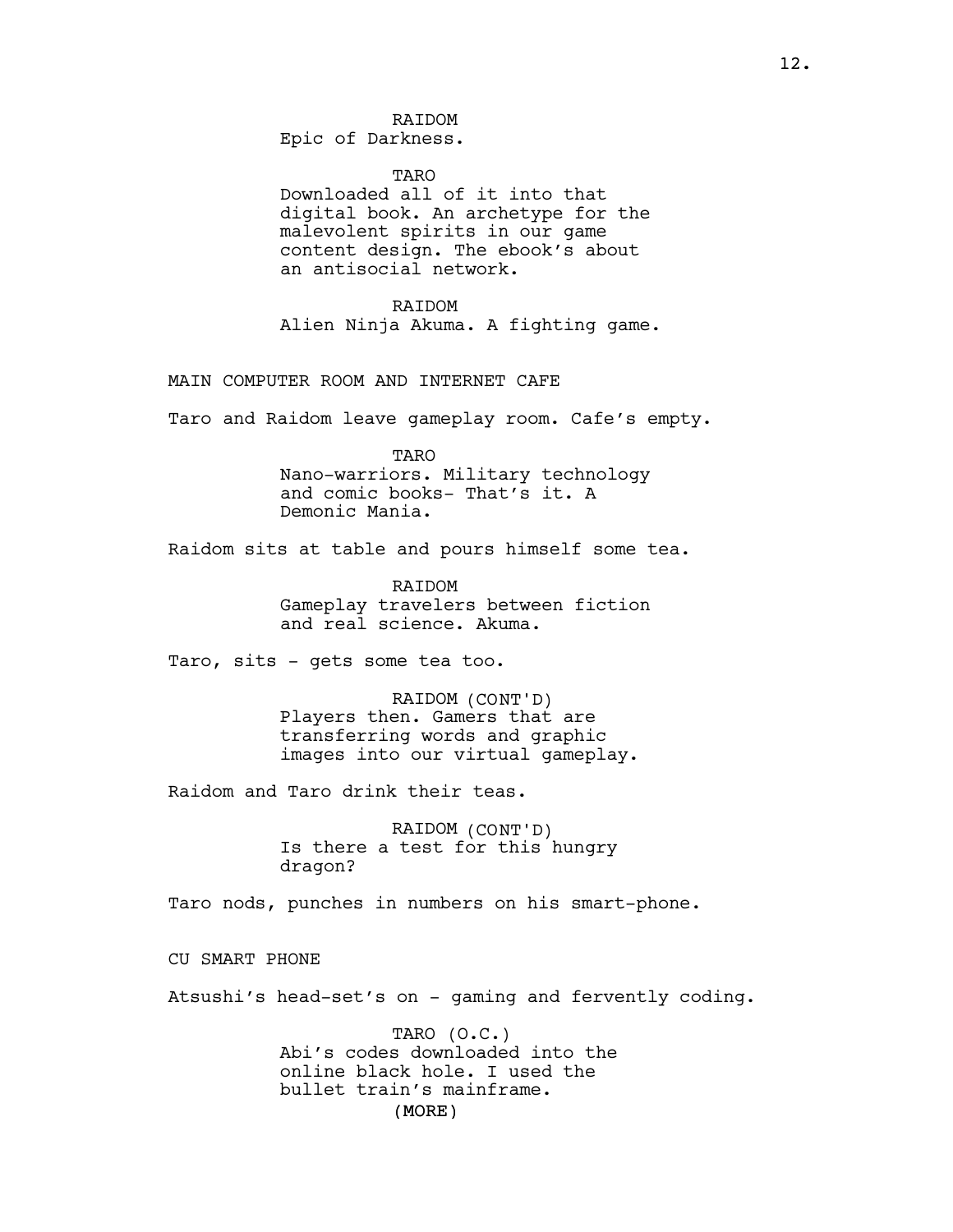TARO (O.C.) (CONT'D) Accessed it with the hard-drive. Feedback pipeline's from Tokyo.

INT. SPACE CENTER - COMMAND CONTROL - NIGHT

COMPUTER'S POV - ATSUSHI

Atsushi's gaming with a console - codes.

RAIDOM (O.S.) Will he feed her back into Osaka as our mermaid's head?

TARO (O.S.) Virtually supernatural. Genetic mutations. Whatever his bio space occupation is with our alien data-Their satellite technology. Our reverse engineering with their futuristic online warriors. Who knows?

RAIDOM (O.S.) The dragon's tail meets an online God's ninja assassin.

TARO (O.S.) Misinformation. Extraterrestrial annihilation. Then, add its crossover. A virtual synthesis of its totalitarian self.

CHILDREN'S SCREAMS are heard. Atsushi yanks his head-set off, games, types into computer, clicking - trying to crack a code to stop the CHAOTIC SCREAMS.

INT. ELEMENTARY SCHOOL CLASSROOM - OSAKA - NIGHT

Small, crowded desks - Atsushi's at the head of the classroom. He's not in command control anymore?

HANNYA (O.C.)

Madoshi.

HANNYA, a vengeful demon woman, pointed horns, metallic eyes and teeth. She's in the open doorway with a bloody butcher knife dangling from her hand.

> **ATSUSHT** I'm- I'm no sorcerer.

Door SLAMS. but now its the serial child killer.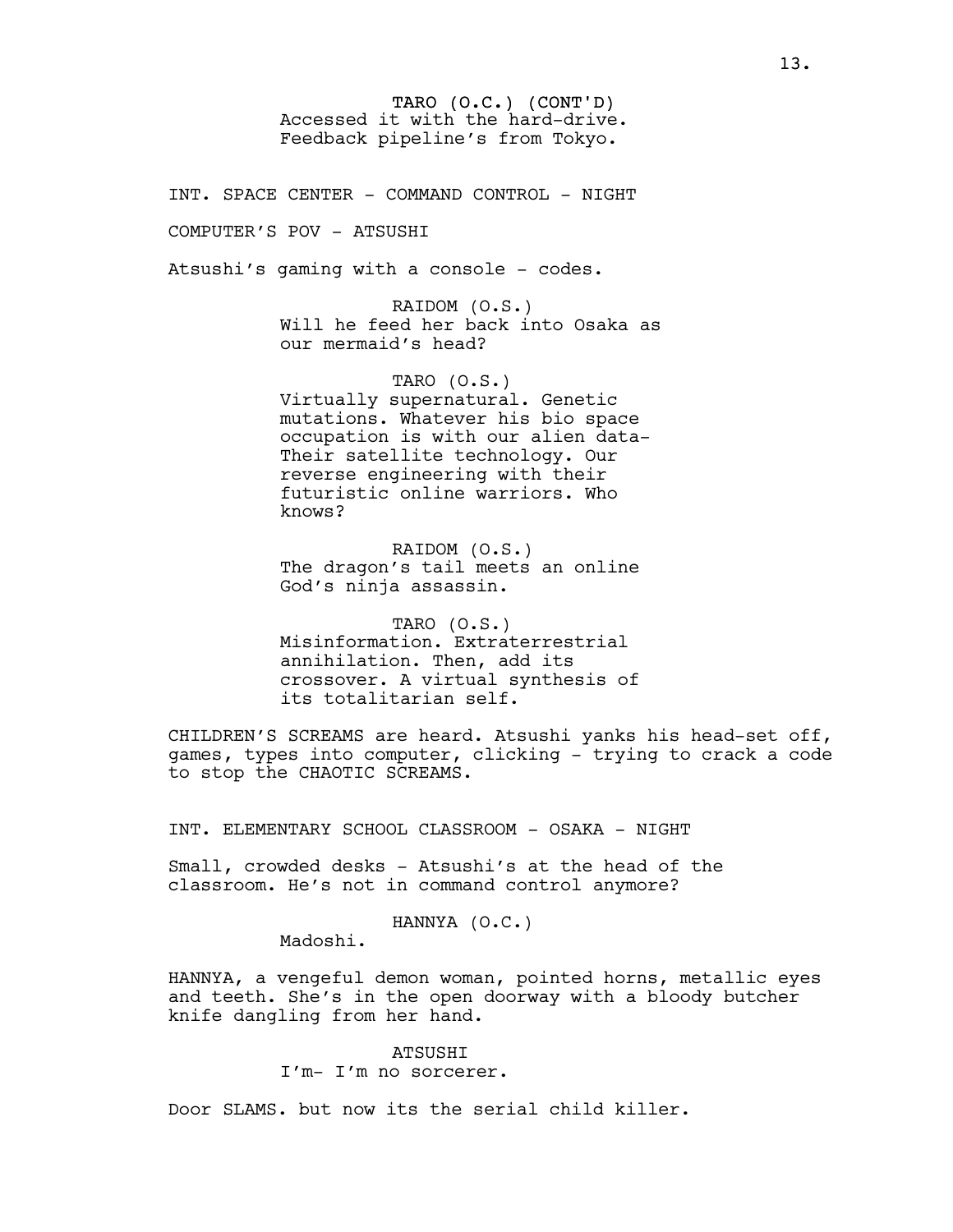ATSUSHI ("It can't be!") Masaka!

Mamoru scrapes the butcher knife on floor - slashes it out violently.

> MAMORU TAKUMA ("Demons!") Yakai!

ALARM: fire-lights flash.

ALIEN TOTALITARIAN GOD (V.O.) (tecno emergency broadcast) ...Warning... Oni. Oni. Oni... (a repetition)

Mamoru mutates into HANNYA DEMON with two horns: bashes desks out of the way with a large club with spikes. Atsushi cowers in corner, hands raised to protect his head.

> **ATSUSHT** ("I don't understand!") Iie wakarimasen!

Mamoru Demon raises Kanabo-jutsu: THWACK - blood splatters.

EXT. OSAKA HILTON - DAY

Towering high-rise - ultramodern multistory building.

**MTRAGE** 

Emanates off its hue, a wraith shadow of Hotel: faint form - KUAN YIN, a goddess, but SOUPED UP INTERNET BEAM transforms HER into an ALIEN NINJA WARRIOR WOMAN.

INT. OSAKA HOTEL - POOL - DAY

15 meter indoor pool. Mai's in a designer bikini: laptop, smart-phone's nearby. Eye mask's on.

> TARO (O.C.) (mimics computer voice) Spread legs.

Mai's up a bit - peaks, drops back down.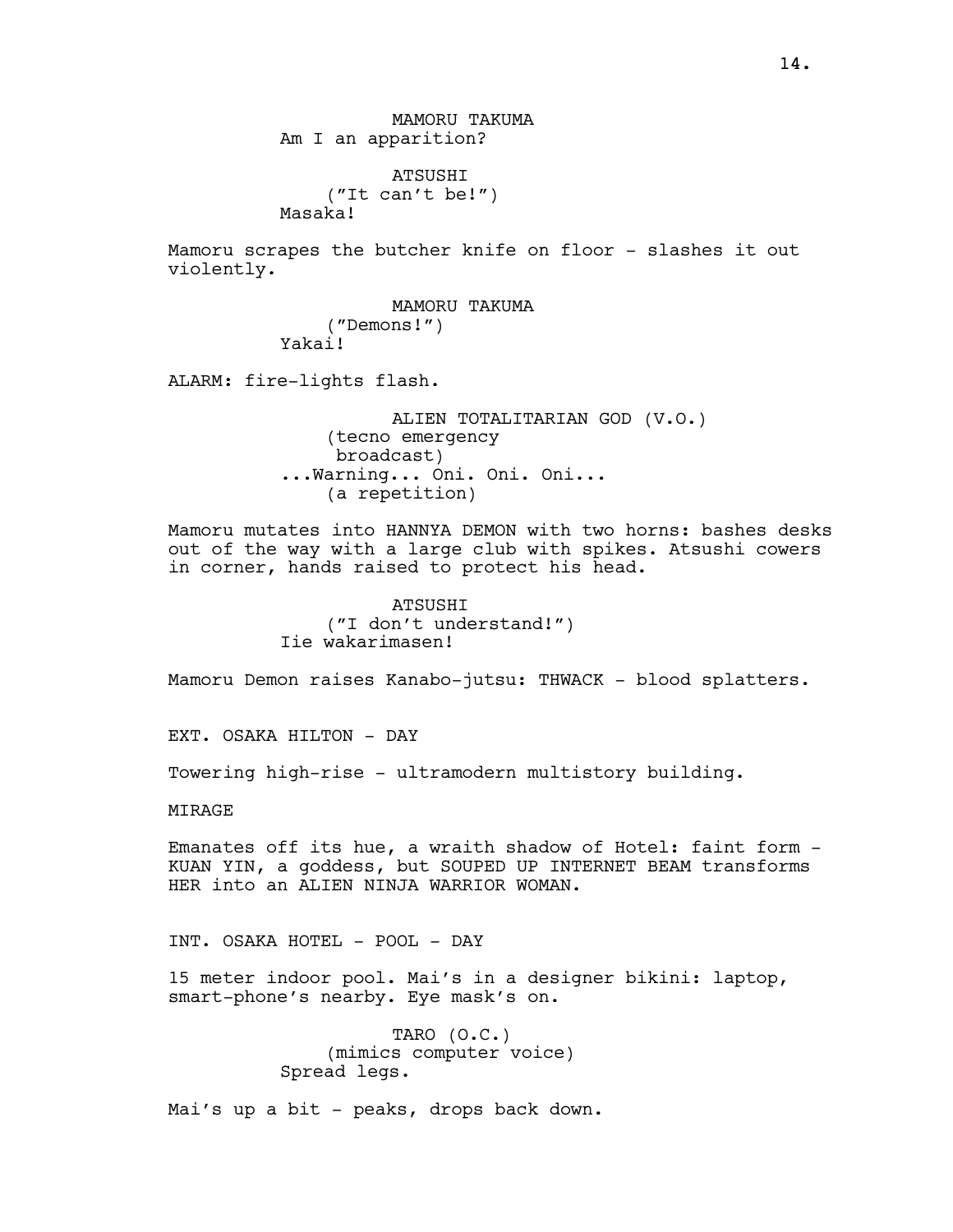MAI Abi's code's messing with our heads.

Taro's cool, sits next to Mai in a lounge chair.

TARO You prefer the hand-held version?

Mai leans up - peaks out from under her eye-mask again.

MAI I shot some bitch right in the forehead.

Taro intercepts Mai before she can lie back down.

**TARO** Whoa. Weapons check.

Taro carefully peals off Mai's eye-mask.

TARO (CONT'D) Tell me about your fighting game.

Mai eyes Taro. Taro eyes Mai.

 $M\Delta T$ A duo attack. ...I think?

Mai reaches - holds out her chick handbag for Taro to take.

EXT. USS NIMITZ - DAY

US navy super-carrier: warship's at sea.

CH-46E SEAKNIGHT HELICOPTER

Assault transport for combat troops lifts off its deck.

INT. CH-46E SEAKNIGHT HELICOPTER - DAY

Strapped up, it's high-tech combat on Superbowl Sunday. SNAKE, JERRY, both black - in a while. DALE, DAVE, fresh white meat, and JACK, DOUG - could be their older brothers.

> JERRY What if its got green blood and it's bullet proof?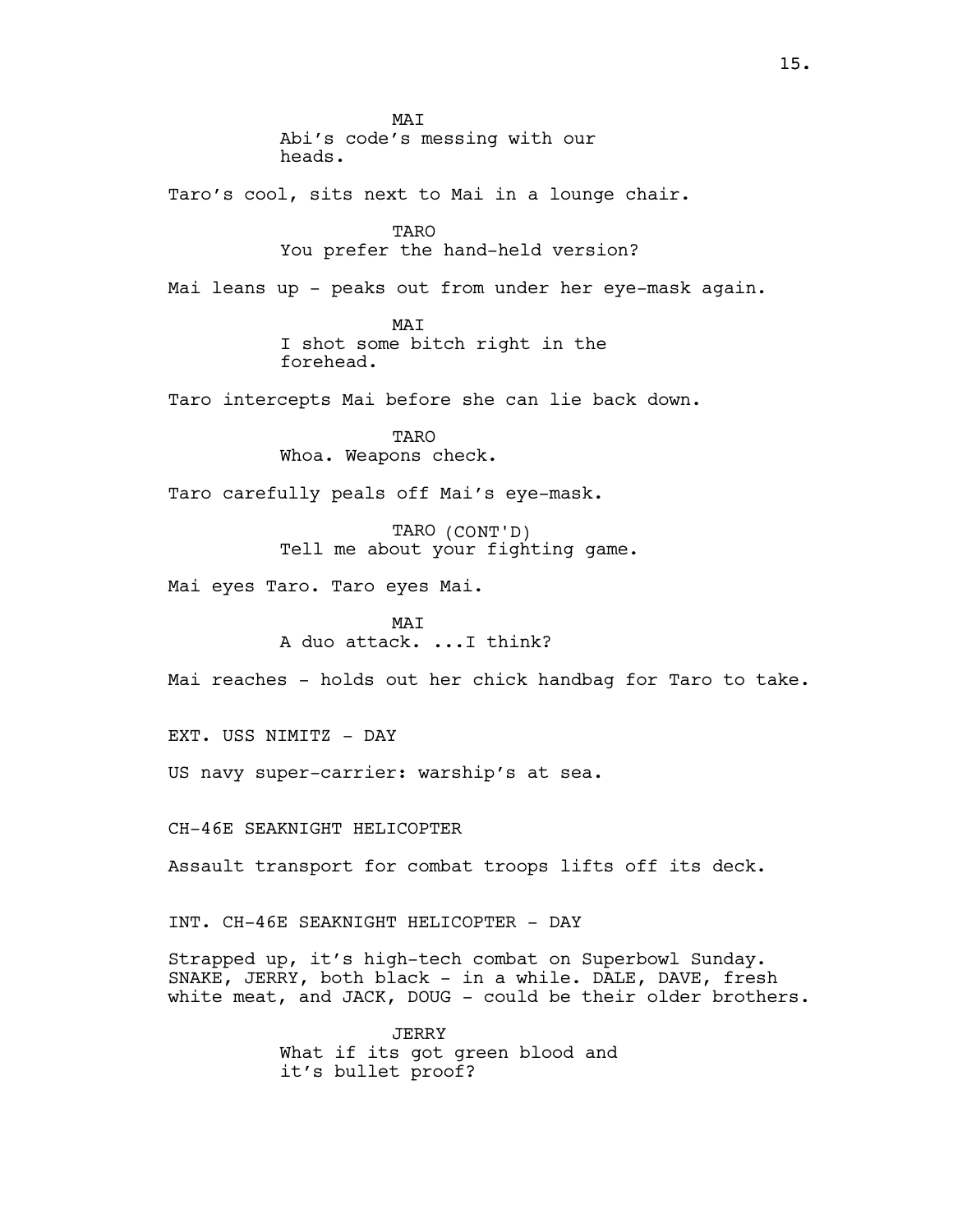DOUG Probably not a vegetarian then.

JERRY You gonna kill a monster Snake?

**SNAKE** Killed lots of monsters.

Dale and Dave smirk. Snake gives'em a mean eye. Jack opens a MILITARY LAPTOP, straps it around his neck and goes to work.

> JACK Nanotechnology simulation's for the enhancement of soldier survivability.

JACK'S POV - MILITARY LAPTOP

Gameplay map: bio-structure over cosmology.

JACK (O.C.) (CONT'D) Game's in a high-tech battle-field. Our opponent is a chameleon of cosmological graphics and comics that are in an online black-hole. We're going in its vacuum space at Tanegashima Space Center.

Snake, Jerry, Dale, Dave and Doug: what's that Jack?

DOUG Interweaving our bio with electronic components. Wearable computer stuff?

JACK We'll be on the nano inside. Virtual nano-warriors. We'll secure the techno-science on Tanegashima Island.

INT. TANEGASHIMA SPACE CENTER - CONTROL ROOM - DAY

YUUDIA AKAKURO, thirties, sleepy-eyed space scientist and software engineer: lab-coat. TOM BERTRAM's black - US Marine, a commander - forties.

> YUUDIA Content was Western akuma.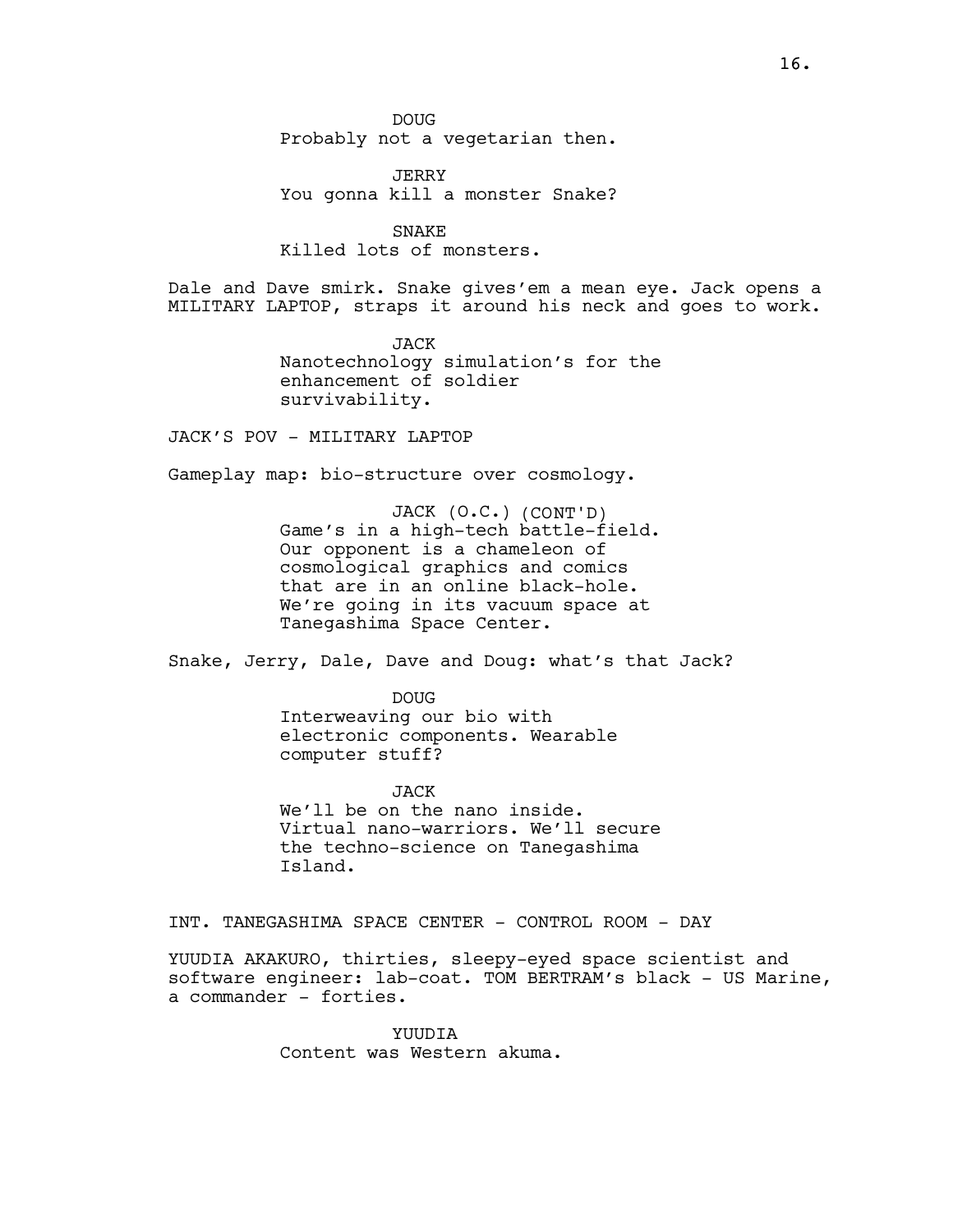TOM Pirates? Reprogrammed our nanotechnological comic book collision simulations? YUUDIA They've added a narrative connection that stimulates an online evil. TOM'S POV - COMMAND CONTROL ROOM Computers are blood-splattered and smashed. Atsushi's a mangled pool of gore in the corner of the room. **TOM** Package overheats online and then explodes here? **YUUDIA** Blunt force. Atsushi's mashed meat and splattered outward. TOM Comics bashed his head in? YUUDIA The first online installment of its fighting game. **TOM** The multidimensional reading on our prisoner- ...We'll get some gamescores there. EXT. TANEGASHIMA ISLAND - DAY RYAN DIRTH's at shore-line, forties: CIA suit. RYAN'S POV - CH-46E SEAKNIGHT HELICOPTER Flies over-head. INT. BOEING 747-400 - SINGAPORE AIRLINES - DAY

ABI CHANG, 20s, short brown hair on a soft face with dark eyes, dark v-necked shirt, jeans - sneakers, expensive classic watch. Yu's doing stylish sportswear for this ride.

> **ABT** Temporal gaming strata. That's all.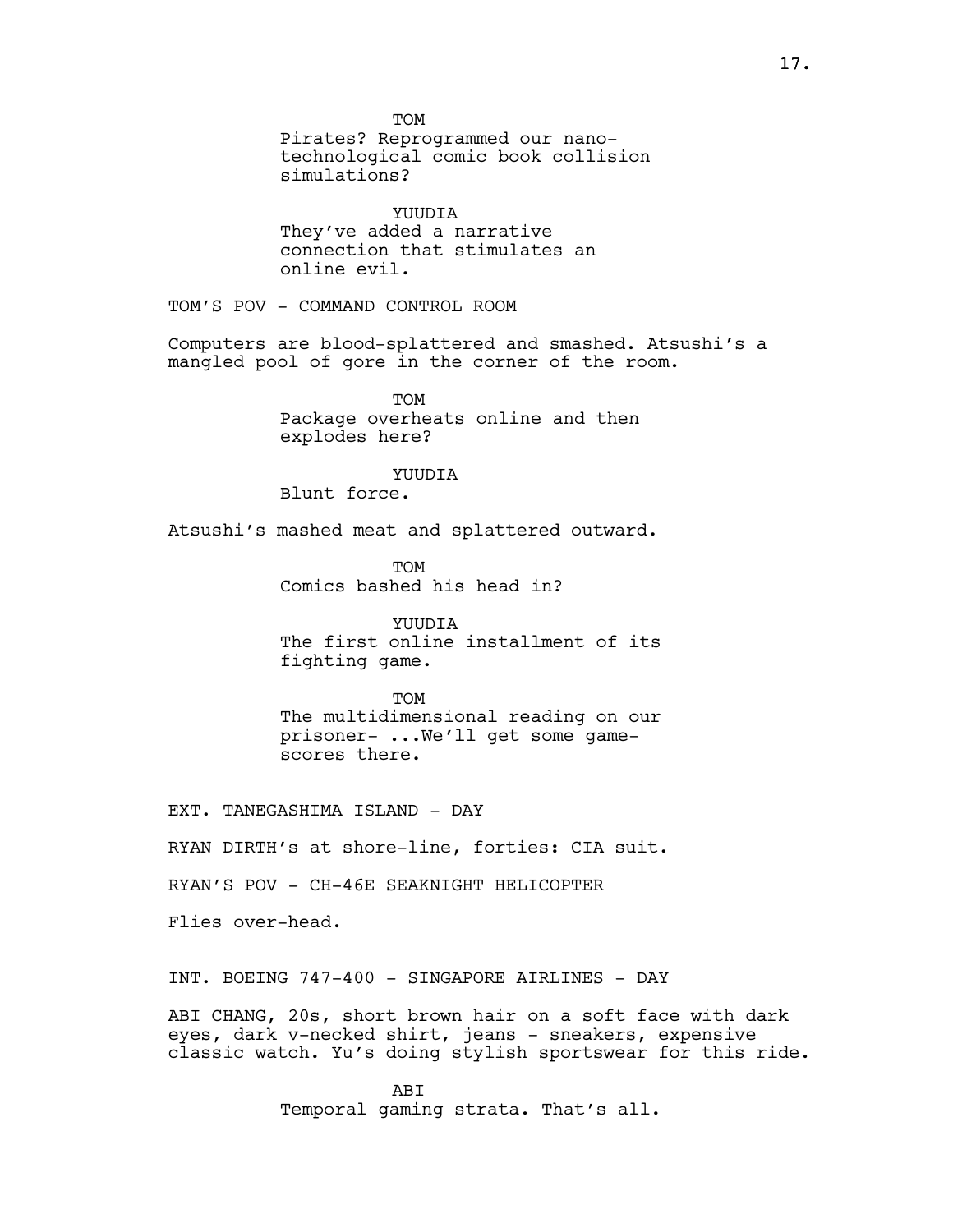YU My drawings are for comic books. They didn't simulate that. Gameplay characters. That's all.

LCDs on back of seats that are used for media glow. PASSENGERS try to turn them off.

LCD'S POV - YU

HANNYA (V.O.) ("fuck") Ecchi

YU (hushed) Oni.

BACK TO SCENE

Passengers are chewing out LCDs. Gates of Hell's visual kei concert's playing on them. STEWARDESS is in aisle.

> STEWARDESS Please remain seated. We'll be on the ground soon.

Oxygen masks fall. Gates of Hell's HEAVY METAL music's a crescendo. Passengers panic - grabbing masks, putting them on their faces. Parents help their children.

> STEWARDESS (CONT'D) Remain calm. The masks are not necessary.

JAPANESE MAN

Sprouts up from his seat - fetches small luggage.

JAPANESE MAN They're trying to kill us!

Abi has mask in hand. Yu's wary - gaping about.

**ABT** Yu. Put on the mask.

YU

It's here.

Yu pushes away oxygen mask, grabs Abi's - tears it from ceiling, flings it aside.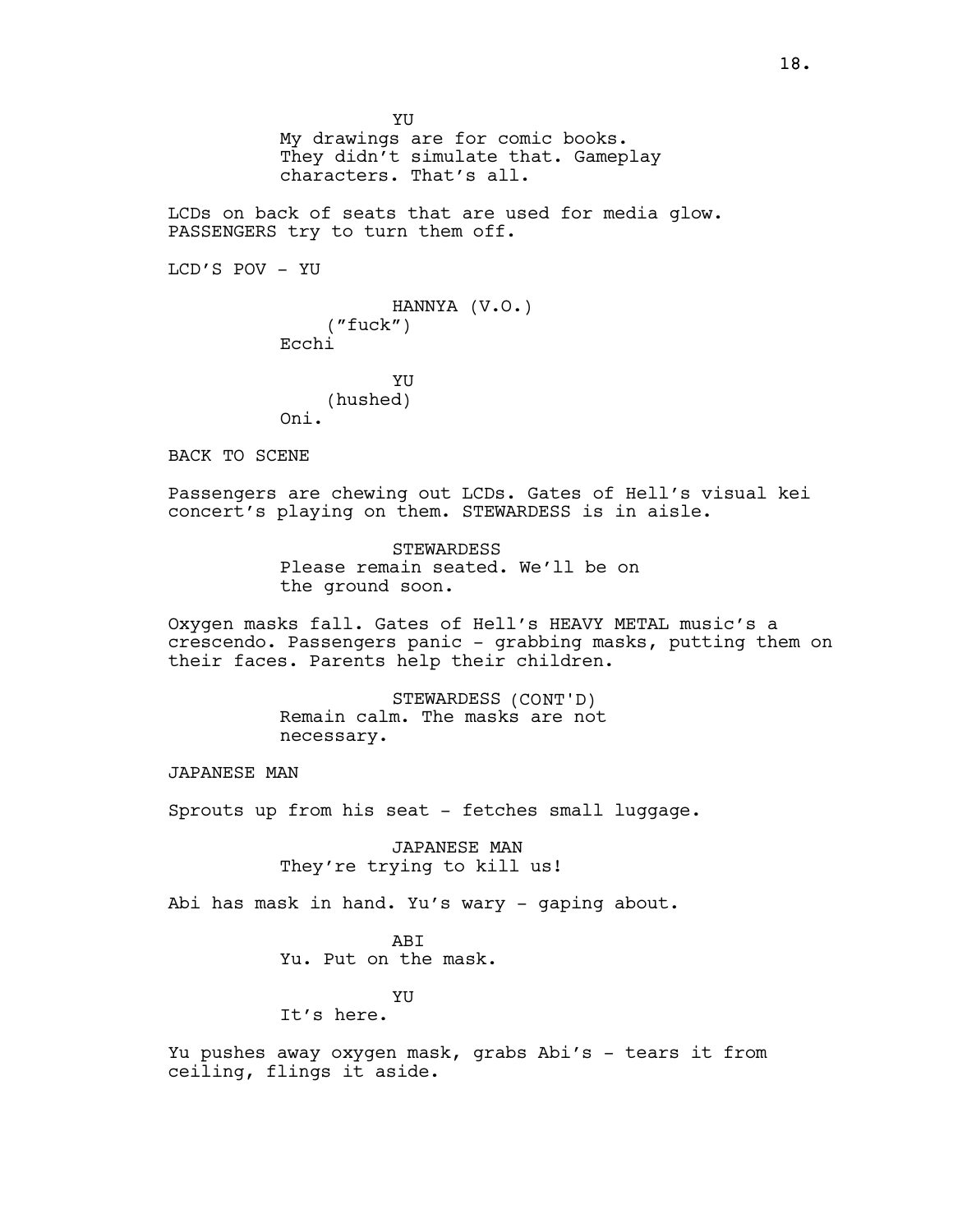YU (CONT'D) No Abi! It's evil. It's here!

Japanese man has small luggage - ready to pounce it on the Stewardess in aisle. TWO more STEWARDESSES are sneaking close and behind J-Man.

INT. HONG KONG - SMALL APARTMENT - BEDROOM - DAY

Manga poster covering window's an evil GHOST IMAGE. Manga comic-book pages flip, walls bleed blood-soaked kanji. On easel, the Alien Ninja Warrior Woman sketched on its pad is now a version of Yu.

> ALIEN TOTALITARIAN GOD (V.O.) Chapter two. An Entre. The ghosts are hungry.

INT. BACK TO SINGAPORE AIRLINES - DAY

COCKPIT

PILOTS are red demons - pointed ears, small horns, fistulas burst pus. BANGING on cabin door.

> STEWARDESS (O.S.) Captain! We have an emergency!

Airline Demon Pilot(A) looks back, SNARLS - cabin door UNLOCKS, opens. Stewardess falls in, SCREAMS. Demon Pilot(A) lunges, bites her neck - ripping her with sharp claws and eating her alive.

DEMON PILOT(B)'S POV - KANSAI INTERNATIONAL AIRPORT

Island changes as a replica portal: OUTER SPACE.

EXT. ALIEN CYBERSPACE - CONTINUOUS

Boeing 747-400 - Singapore Airlines flies into this dark cosmological opening: no longer Kansai International Airport, architecturally same as its island - enters an outer space.

INT. AGAIN BOEING 747-400 - SINGAPORE AIRLINES - CONTINUOUS

Weightlessness - SOUNDS distorted. Passengers are floating. Two Stewardesses fight with Japanese Man. Abi points for Yu.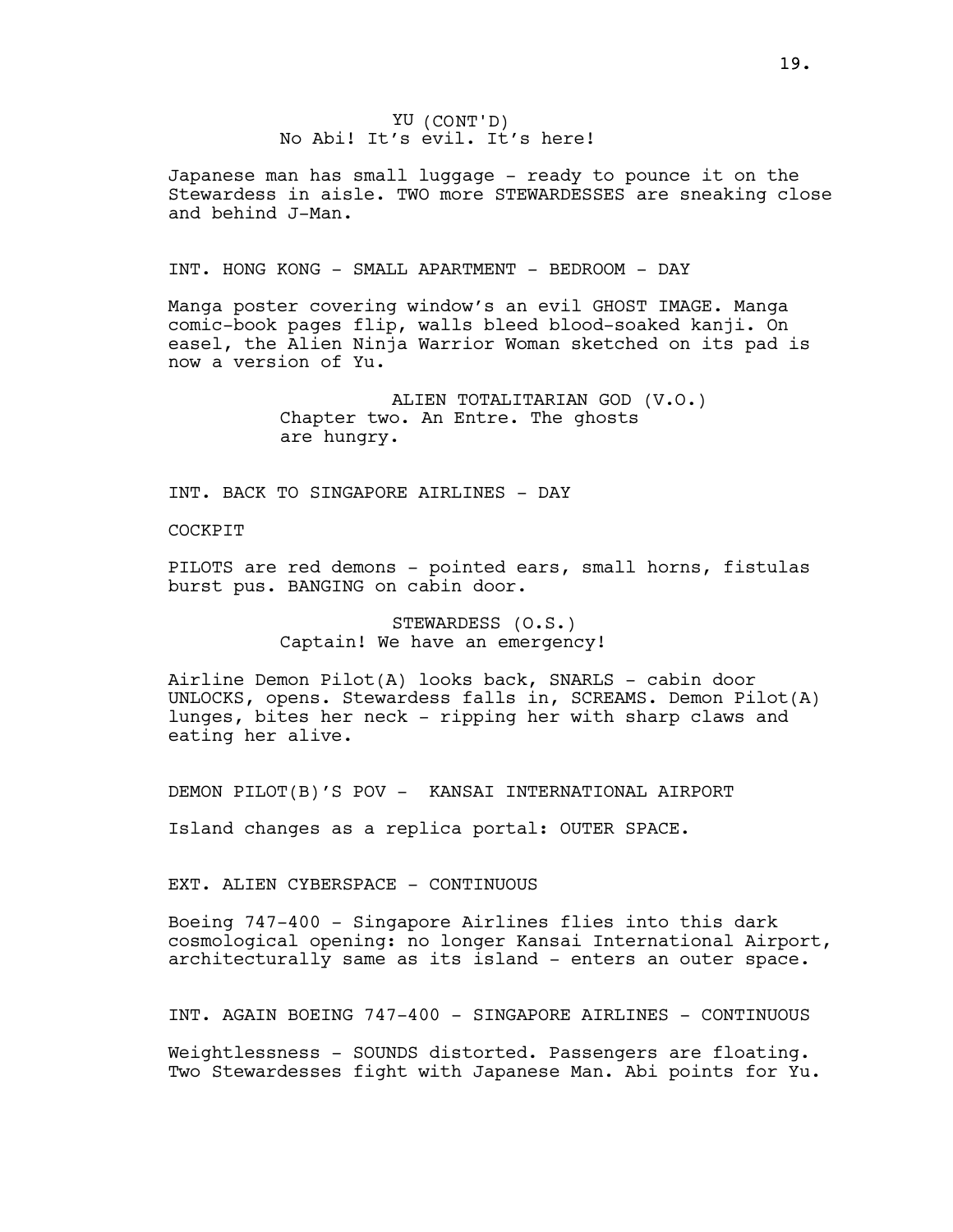INT. BACK COMPUTER ROOM - HONG KONG - CONTINUOUS

Blood soaked kanji's smeared on wall. Leeches crawl and devilish serpents slither. A wraith of Abi's in front of a computer - gaming.

CAMERA MOVES THROUGH WRAITH OF ABI AND INTO COMPUTER GAMEPLAY

Demonic Pilot(A) claws Passengers - blood floats; body parts are ripped off. Yu flies forward, both fists out, somersaults over Demon Pilot(A) and then horse kicks him with both feet, sending Demon Pilot(A)'s head through an airline window.

EXT. KANSAI INTERNATIONAL AIRPORT - DAY

Boeing 747-400 - Singapore Airline taxis to where EMERGENCY VEHICLES and RESCUE are waiting on tarmac.

> ABI (O.S.) You're the source code. Your biofeedback is in their virtual cosmological cyberspace gameplay.

RESCUE PERSONNEL enter Singapore Airplane.

INT. TANEGASHIMA SPACE CENTER - CONTROL ROOM - DAY

Tom's at main-screen where LAUNCH TOWER'S visible. Ryan's alongside. Yuudia's midst SPACE CENTER STAFF.

> **TOM** Program the kill.

RYAN (into a head-set) Prepare for combat motion.

SNAKE (O.S.) Ready to engage.

Yuudia types into Computer. Space Center Staff's attentive: ALARM - fire-lights flash.

> ALIEN TOTALITARIAN GOD (V.O.) (count down) ...Warning thirty seconds...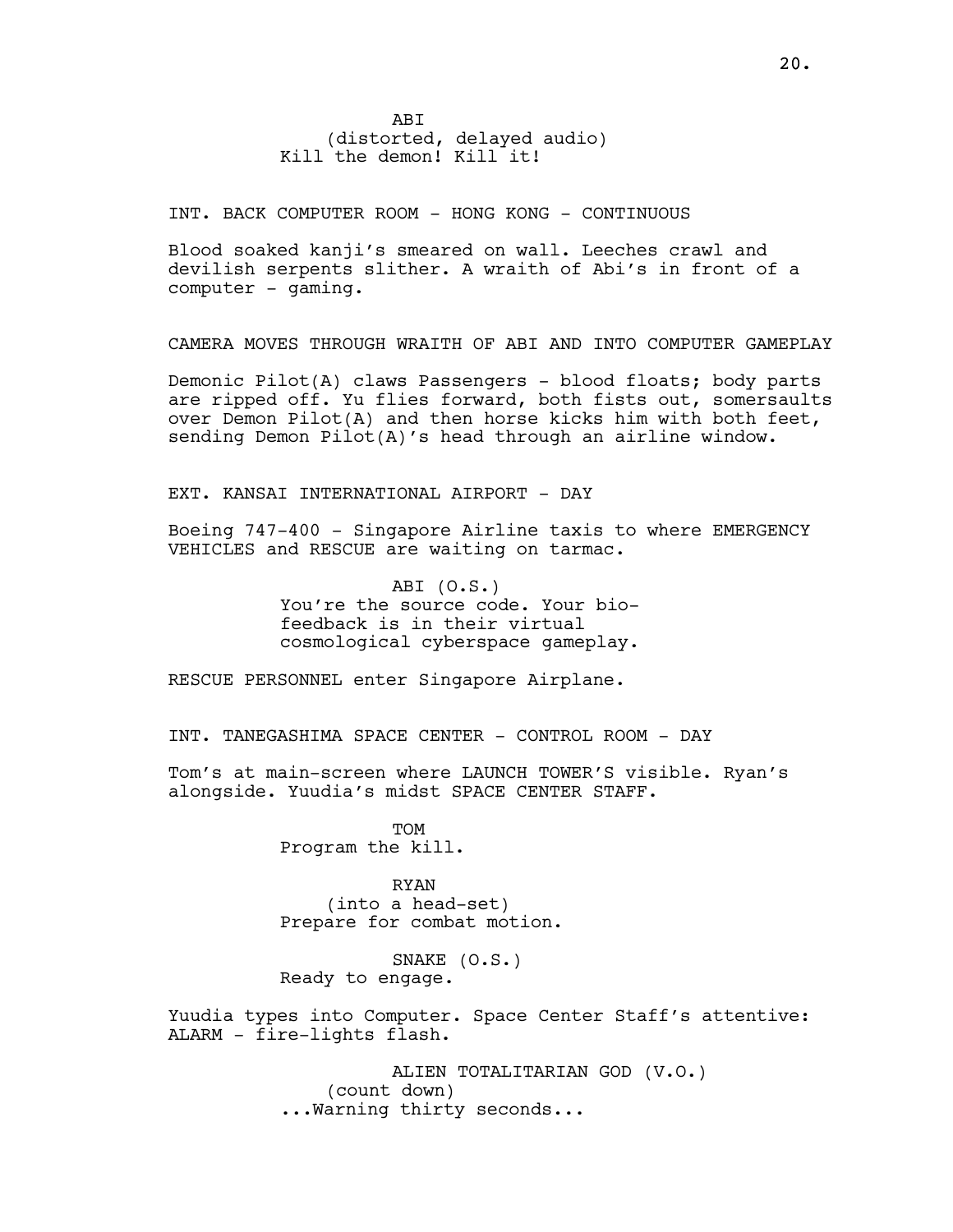Tom holds onto Ryan's pace. Space Center Staff nests Yuudia who's pinned to the tech. COUNT-DOWN, WARNING ALARM and INVISIBLE INTERNET BEAM, FIRE LIGHTS FLASH - TECHNO GAMEPLAY MIRAGE and SOUNDS - a locomotive through-line into MAIN-SCREEN and IMAGE of:

INT. LAUNCH TOWER - DAY

Snake, Jerry, Dave, Dale, Jack and Doug are in an empty space that IRRADIATES its VIRTUAL WRAITH MIRAGE and TECHNO FOG.

> JERRY Chicago street-lamps do this.

DEMONIC GROWLING. Team arms their laser guided weapons.

JACK (into head-set) Extraterrestrial data's simulating.

RYAN (O.S.) Can you observe?

INT. ALIEN CYBERSPACE AND GAMEPLAY - DAY

A virtual spatial change has Snake, Jerry, Dave, Dale, Jack and Doug in a multi-player combat: irradiating bricked walls, floor and ceiling.

MATERIALIZATIONS

ALIEN DEMONS attack, mouths open to ears, horns - fangs and claws; an inundation of Combat Team's firepower spews green blood that steams of its hideous pus. Alien Demons vaporize. Snake's on point, leading team into virtual gameplay architecture.

> SNAKE That wasn't unpredictable sequential art.

JERRY But. They did have green blood.

DALE The ebook's an alien cave, right?

DAVE Yeah. And we're the graphic novel part.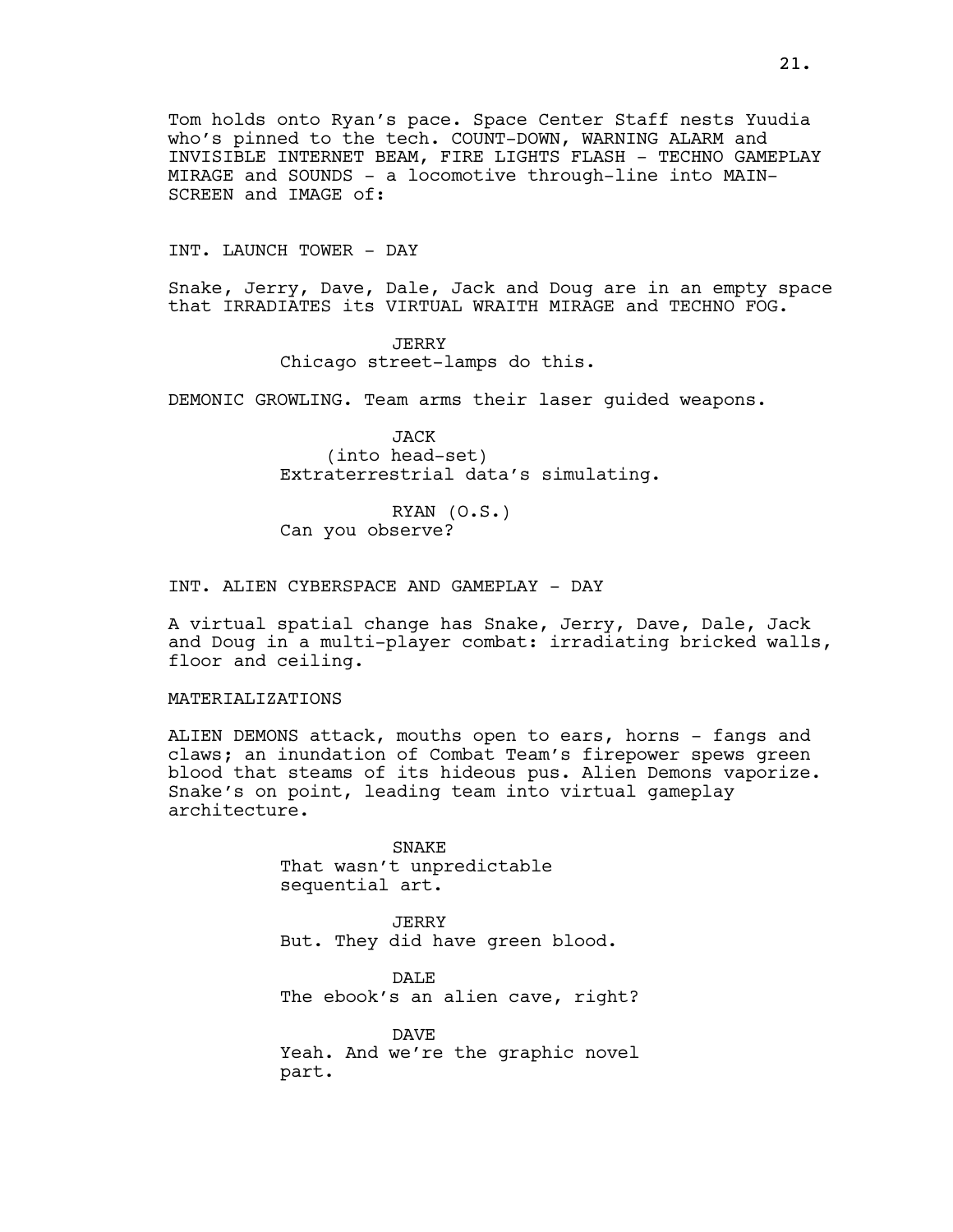DALE Not exactly- ebook's just words. Concepts as graphics. So, if we're online with the Space Center's virtual nano-gameplay, that makes us its comic book characters.

#### SNAKE

Scratch Dungeons and Dragons for some role-playing to kill demonic armies. Dittos of virtual assassins. Bet they've invited us here to keep things antisocially networked.

RYAN (O.S.) (from Jack's head-set) War-gaming status?

**JACK** (speaking into head-set) Game flow's achieved its score.

RYAN (O.S.) (from Jack's head-set) Entering real-time strategies.

JACK (speaking into head-set) Is it safe to cross plat-forms?

RYAN (O.S.) (from Jack's head-set) We're structurally mapping your navigation during the game.

INT. BACK TO LAUNCH TOWER - DAY

Virtual application ceases. Everybody's returned.

SNAKE (to Jerry) I-Go-You-Go? Or is this We-Go?

INT. TANEGASHIMA SPACE CENTER - COMMAND CONTROL - DAY Tom and Ryan are in f.g. Yuudia's in b.g. with Space Center Staff.

> TOM Random combat?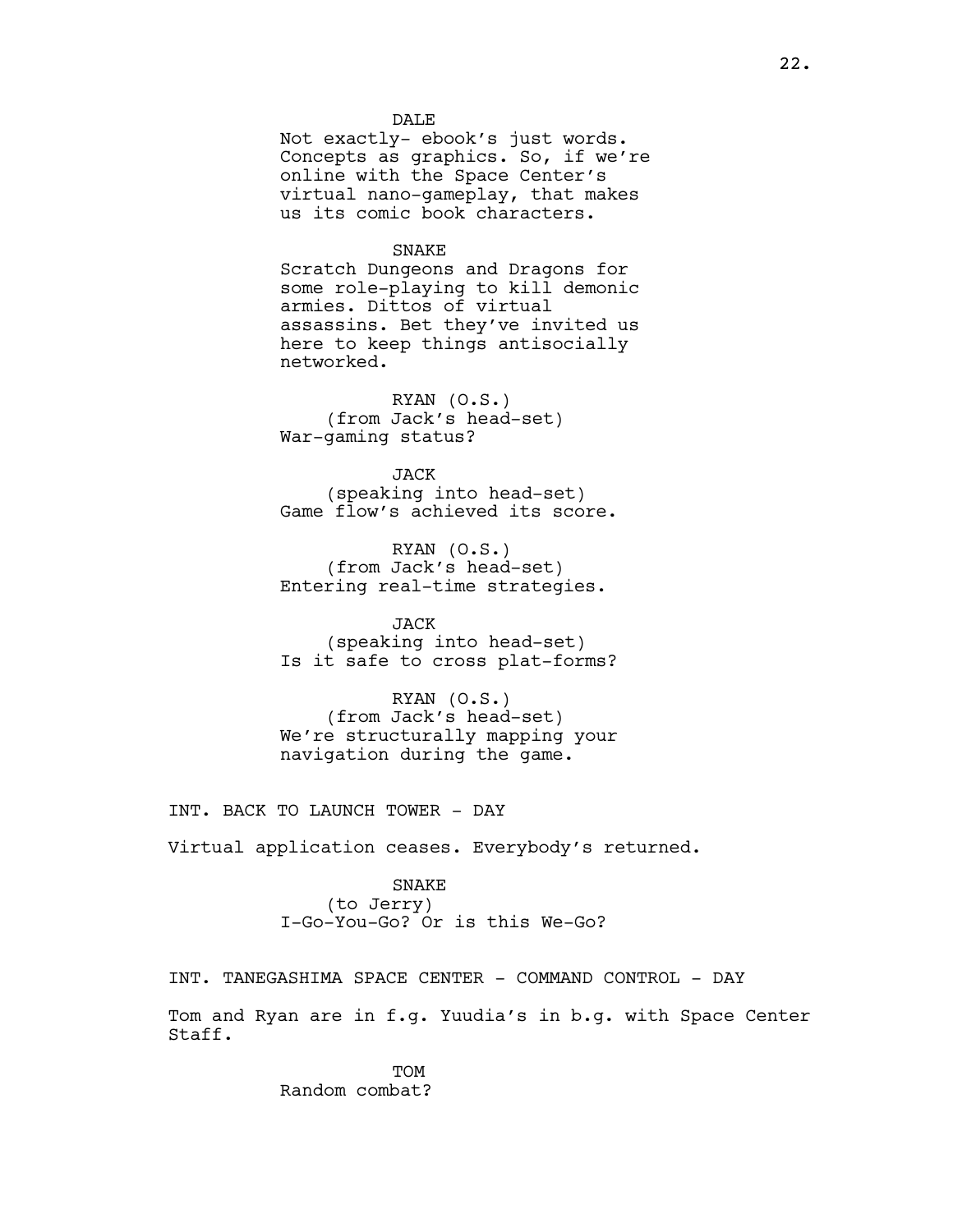RYAN We have to do it.

TOM Combating unconscious data?

RYAN Too unrealistic to be true?

**TOM** Sending my team into a disordered, mixed online future isn't lying.

RYAN A good dog's our asset.

TOM Does this enemy boss have two or four legs?

RYAN His God's our dog.

TOM Top-down shooting at us like we're dogs?

RYAN With elements that are either favorable or unfavorable.

TOM God or dog? In an online war?

Combining the spirit with a beast. I doubt we get Betty Crocker.

MAIN SCREEN

Combat Team's midst LAUNCH TOWER, wipes as an OUTER SPACE.

RYAN (speaking into head-set) We're between levels.

JACK (O.S.) Still on stand by. No demonic possessions or aliens.

Yuudia's trying to break code.

YUUDIA Fire-wall's dissociating with the gaming hard-drive.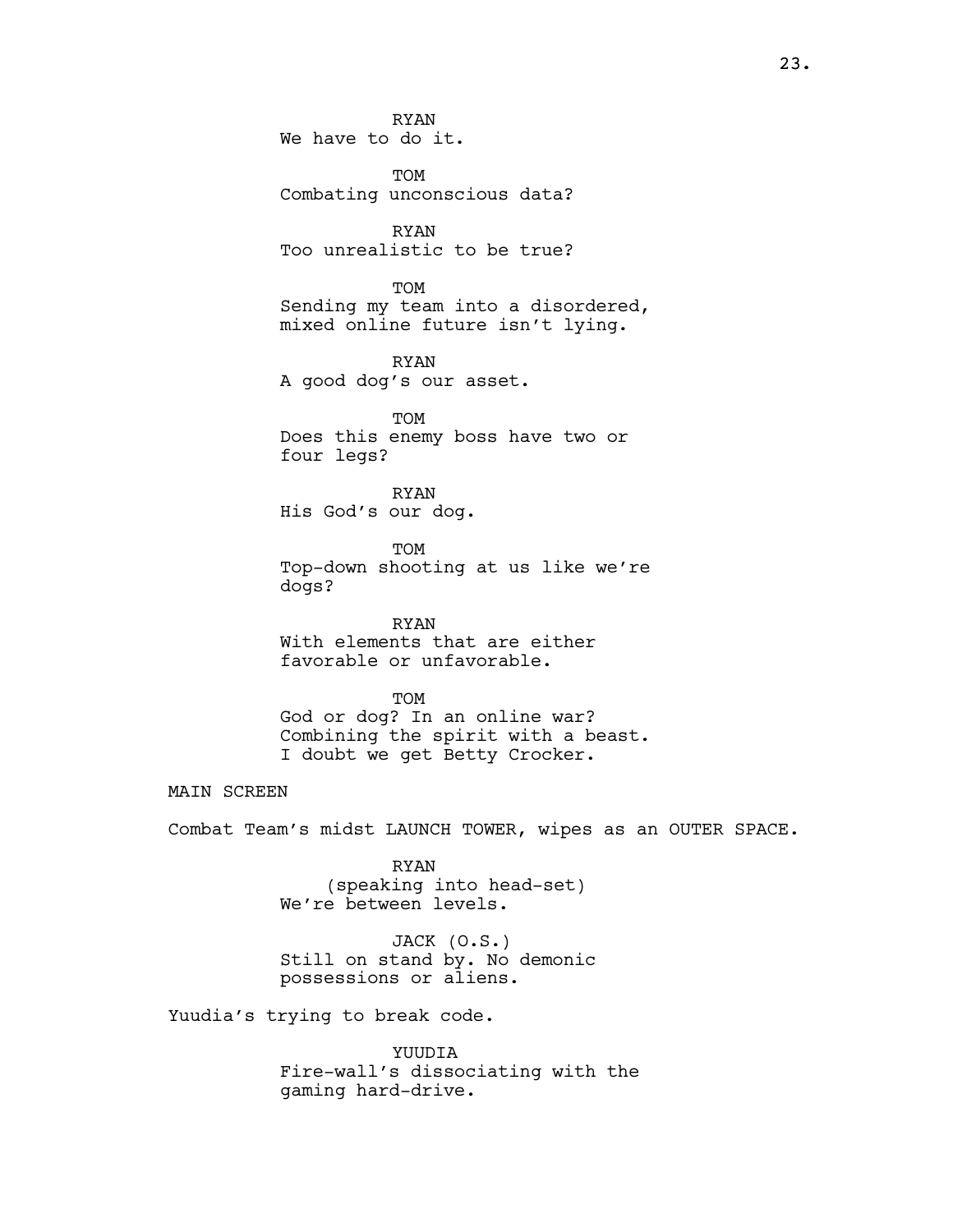Tom removes his weapon - cocks it.

TOM An alien menace with an identity disorder?

An irradiating hyperbola's appears before main-screen.

CHI CHI (O.C.) (computerized voice) The demon's gate has been opened.

CHI CHI, a hologram - materializes, 20s - porno red: platforms, mini, brown hair held with red diamond chopsticks and a red forked tail.

> RYAN What's this observational data?

CHI CHI (wickedly sexy) Onmyodo.

YUUDIA Japanese esoteric cosmology.

CHI CHI Planes of alien existence.

INT. OSAKA HILTON - HOTEL ROOM - DAY

CLOSE SMART-PHONE

Gates of Hell's ROCK VIDEO.

SMART-PHONE'S POV - YU AND ABI

Sharing headphones, listening to ROCK VIDEO.

INT. BACK STAGE THEATER - HONG KONG -- CONTINUOUS

MIRROR

Glows of its multidimensional universe: then, it's Taro and Mai on hotel bed's end.

> MAT Okay, so what mode's their cutting of skin without surgery?

Taro pulls 25's clip, shows bullet-loaded end to Mai.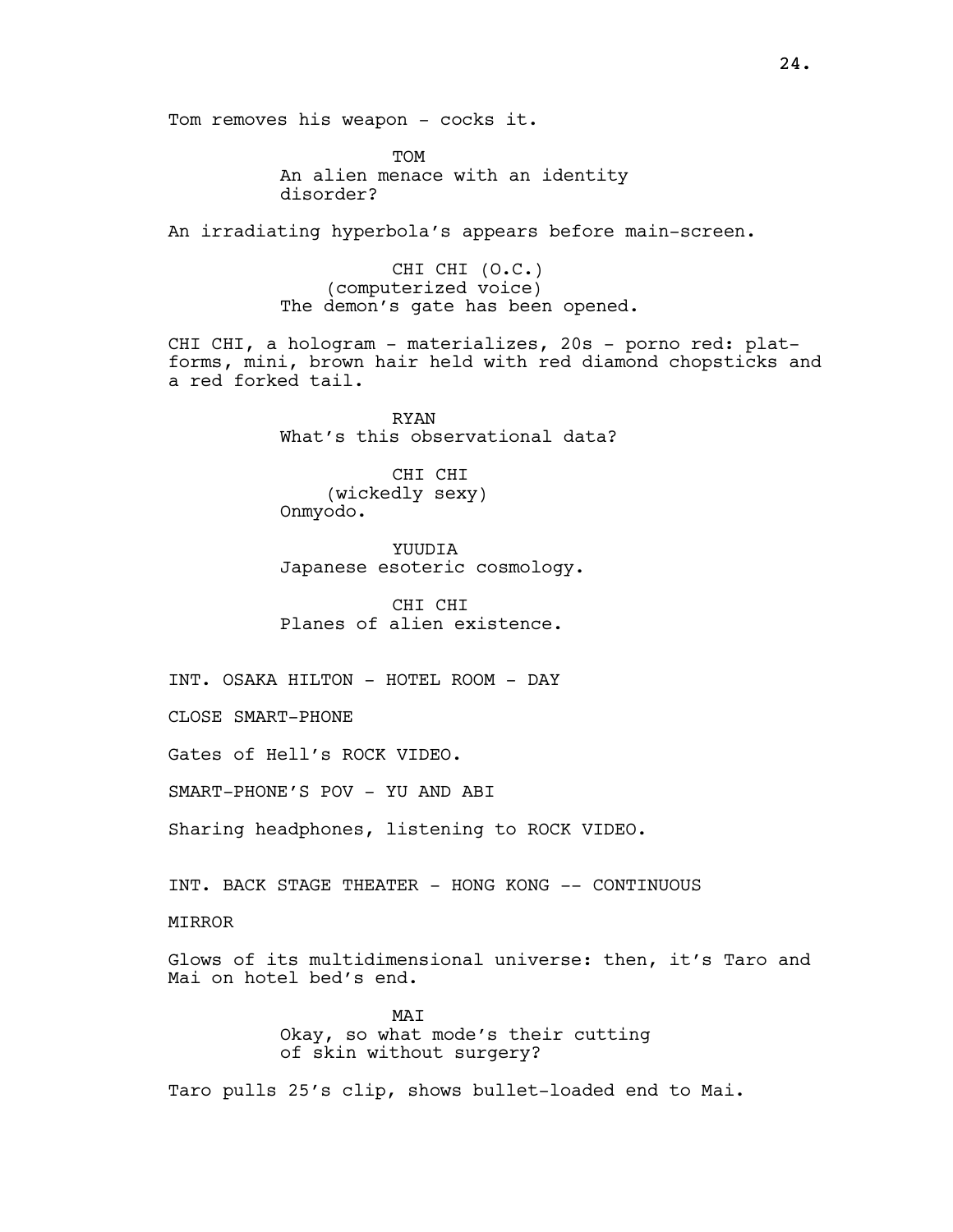MAI They put'em back. Paranormal online blinks of that God.

TARO Bullet leaping? Then reappearing somewhere else?

MAT Is she alive or dead?

TARO The Gameplay reconstructs her in the sequences of her dimensional gaming memories. Whatever happens there happens at their levels-

MAI She feeds it. The hungry ghosts into a satellite with Abi's voice command software codes.

TARO Yu's voice is the phantom energy forces for Raidom's gameplay.

FLASH-BACK TO:

INT. HONG KONG HOUSING - SMALL APARTMENT - DAY Yu's in her apartment sketching an Alien Ninja Warrior Woman.

> MAI (O.S.) It's weird. Making her voice software that's in a virtual alien cyberspace.

TARO (O.S.) Irascible data input. We control their computers without us ever even touching them.

MAI (O.S.) Hungry ghosts feeding back on Osaka from Tokyo's software?

TARO (O.S.) Organized online reality in an Alien Ninja Akuma gameplay.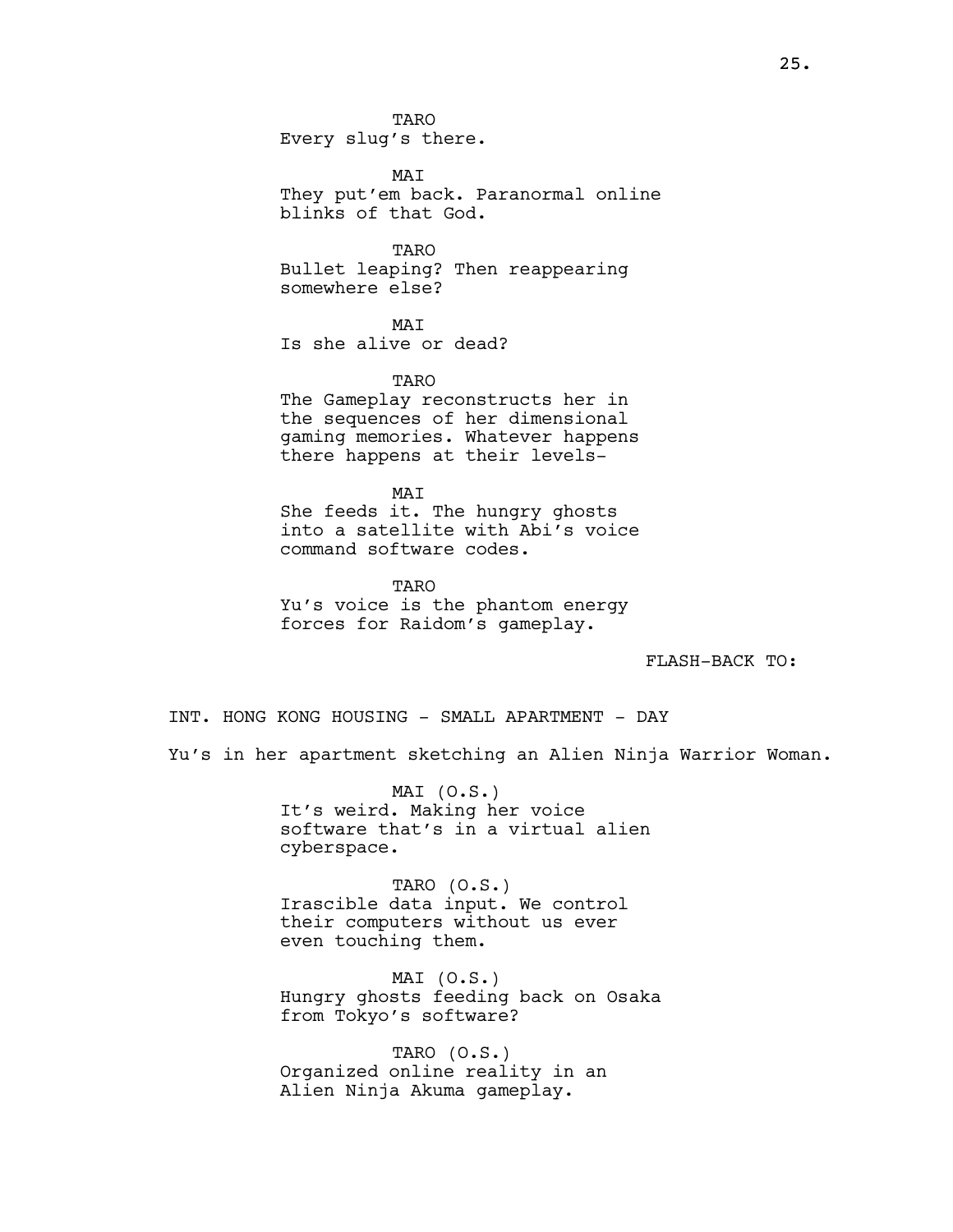## FLASH-BACK ENDS

INT. BACK TO HOTEL ROOM - DAY

Mai and Taro are on other side of room and on their bed, Yu and Abi are on their bed's edge - watching GATES OF HELL rock concert on SMART-PHONE VIDEO.

CLOSE - SMART-PHONE

Yu's into a number with GATES OF HELL - raving Cosplay Crowd.

YU (singing) Sky's been beating minds with hearts apart-

SMART PHONE'S POV - YU

Singing is from phone, yet Yu mouths the words.

YU (V.O.) Who is fair and what was there when her life was so short.

BACK TO SCENE

Yu's glued - lips move in synch.

YU (V.O.) (singing from phone) It was in the mirror when she had looked upon it there.

AGAIN CLOSE ON - SMART-PHONE

Gates of Hell Visual Kei underground concert.

MATCH CUT TO:

INT. UNDERGROUND ROCK AND ROLL CLUB - NIGHT

Yu's sings on stage with Gates of Hell. WEIRD MIRAGE deluges concert - radiant with inter-dimensional shadows.

> YU It flew in why. A Diablo's across the sky.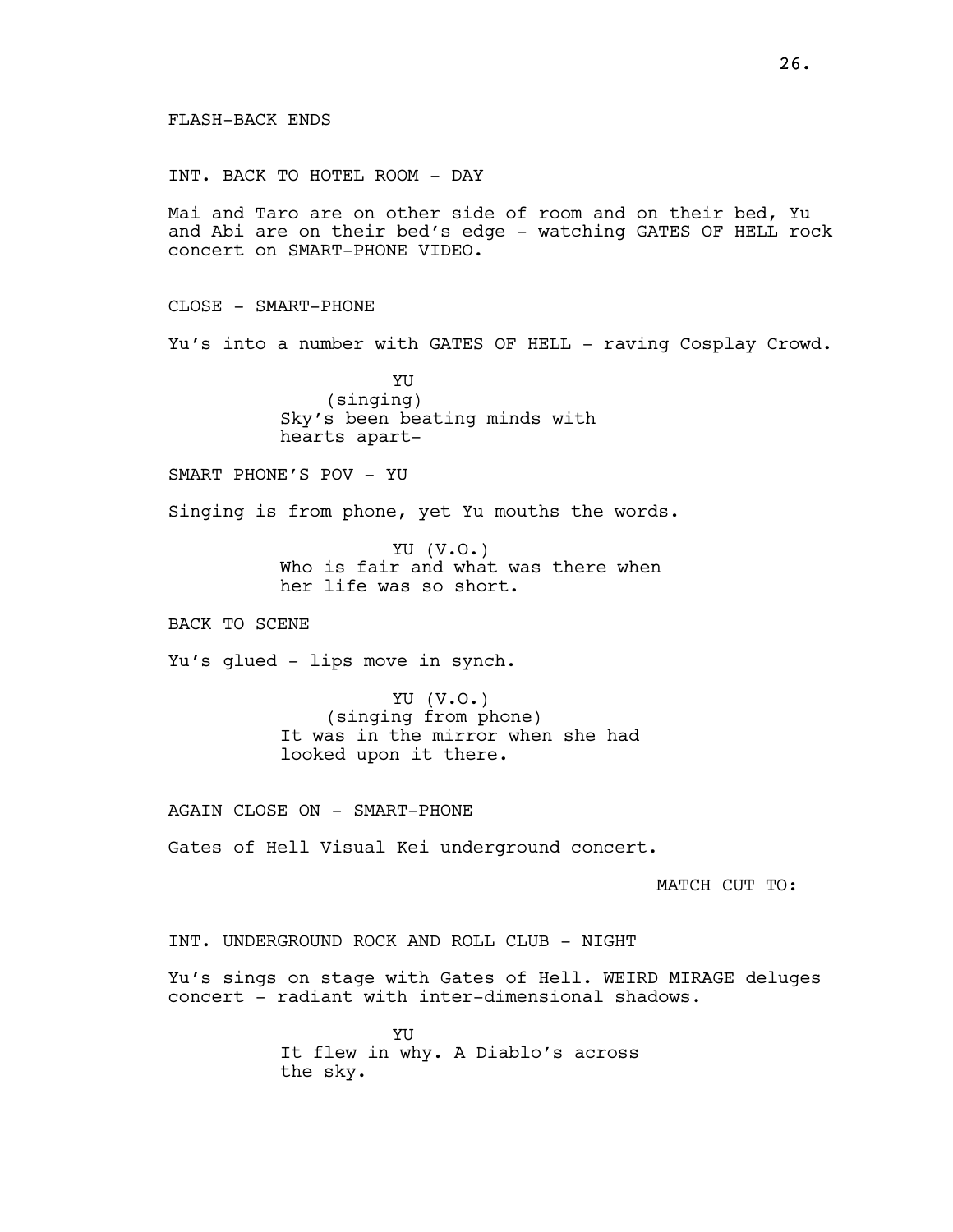Mirage changes as DEMONIC ONI, a kaleidoscopic infusion. RAVAGING TIGERS are heard. Cosplay Crowd goes Satanic - horn fingering their hands and raising both arms.

> YU (CONT'D) So, she sucked in the dragon's blood.

LION DOG STATUES, two on each side of stage - demonically come alive. Cosplay Crowd's bouncing in an evil possession of a DEMONIC ONI KALEIDOSCOPIC SUPERIMPOSITION.

YU (CONT'D)

Emm Good.

Cosplay Crowd sings CHORUS.

YU (CONT'D) Alien Totalitarian God. With compassion's attire. Eyes of sun or fire.

Cosplay Crowd raise DEMONIC ONI out of mirage, and Lion Dogs show face as ferocious demonic realities.

> YU (CONT'D) Ninja's way. Lin Keiu. Dim Mak!

Demonic Lion Dogs storm Gates of Hell rock band, wildcatting them into crimson pieces. Demonic Oni savage Cosplay Crowd into a red rage. Yu's terror-struck.

> YU (CONT'D) Everybody! Stop! Everything stop!

It does. Everything's quiet. Cosplay Crowd's blood flows. Band Members are left mauled and dead. Yu scurries for the CAMERA mounted on tripod before stage - flees.

INT. UNDERGROUND ROCK AND ROLL CLUB - DAY

LI-LI WU, 30s, long dark hair, jeans - black leather jacket and matching knee-high boots. CORONERS bag bodies. CHINESE POLICE CAPTAIN, 50, is alongside.

> CHINESE POLICE CAPTAIN ("what do you think about it) Ni dui ci zen ma kan?

LI-LI I've never taken a bloodbath.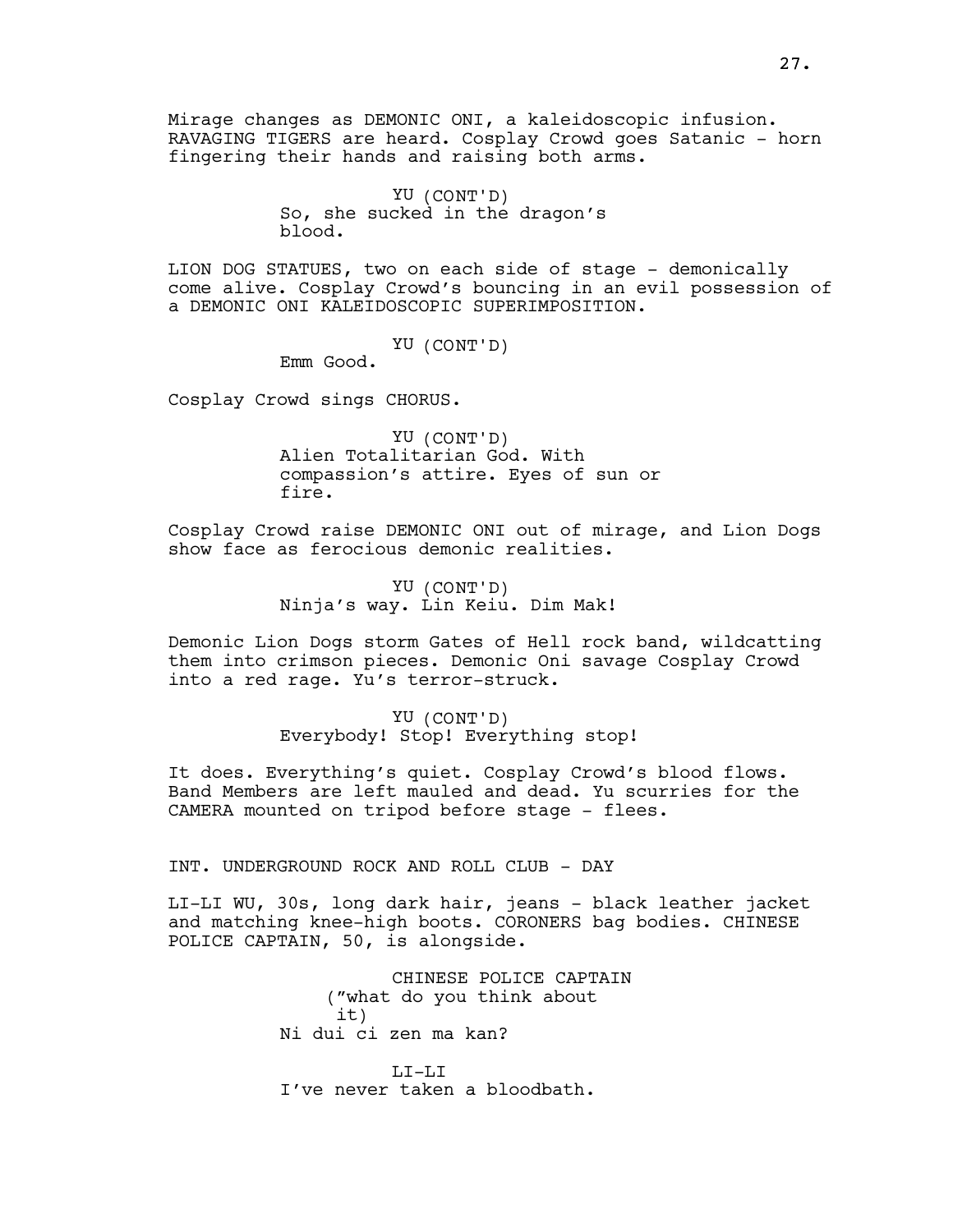Li-Li walks off, shunning Chinese Police Captain.

CHINESE POLICE CAPTAIN ("I do not understand.") Obu ming bai.

Just off from the stage, Li-Li kicks open a side door.

INT. BACK COMPUTER ROOM - DAY

COMPUTER'S POV - LI-LI

Li-Li's in and sits before computer - boots it up.

REVERSE ANGLE - ABI AND LI-LI

Abi's a wraith ghost that's fervently working computer code and gaming, overlays Li-Li's present pry into his computer.

> LI-LI (reading to herself) Alien Totalitarian God. Tanegashima Space Center. Gates of Hell, nanogameplay and comics.

COMPUTER

Pointer clicks "OK" button, but hour-glass freezes.

LI-LI (O.C.) (CONT'D) I don't think we're at the deadly end of this game. It's- It's an alien beginning.

BACK TO LI-LI

LEECH lands on computer screen. Li-Li repels - 180; gun's an instant in Li-Li's hand; on wall's blood-soaked kanji.

COMPUTER'S POV - LI-LI

News Media: OSAKA ELEMENTARY SCHOOL MASSACRE. Li-Li turns, ready to shoot. Nothing - holsters gun, powers off computer.

BACK TO LI-LI

COMPUTER (V.O.) Nani mo kamo iya ni natta. Nankai mo jisatsu wo hakatta ga shi ni kirenai. Tsukamaete shikei ni shite hoshikatta.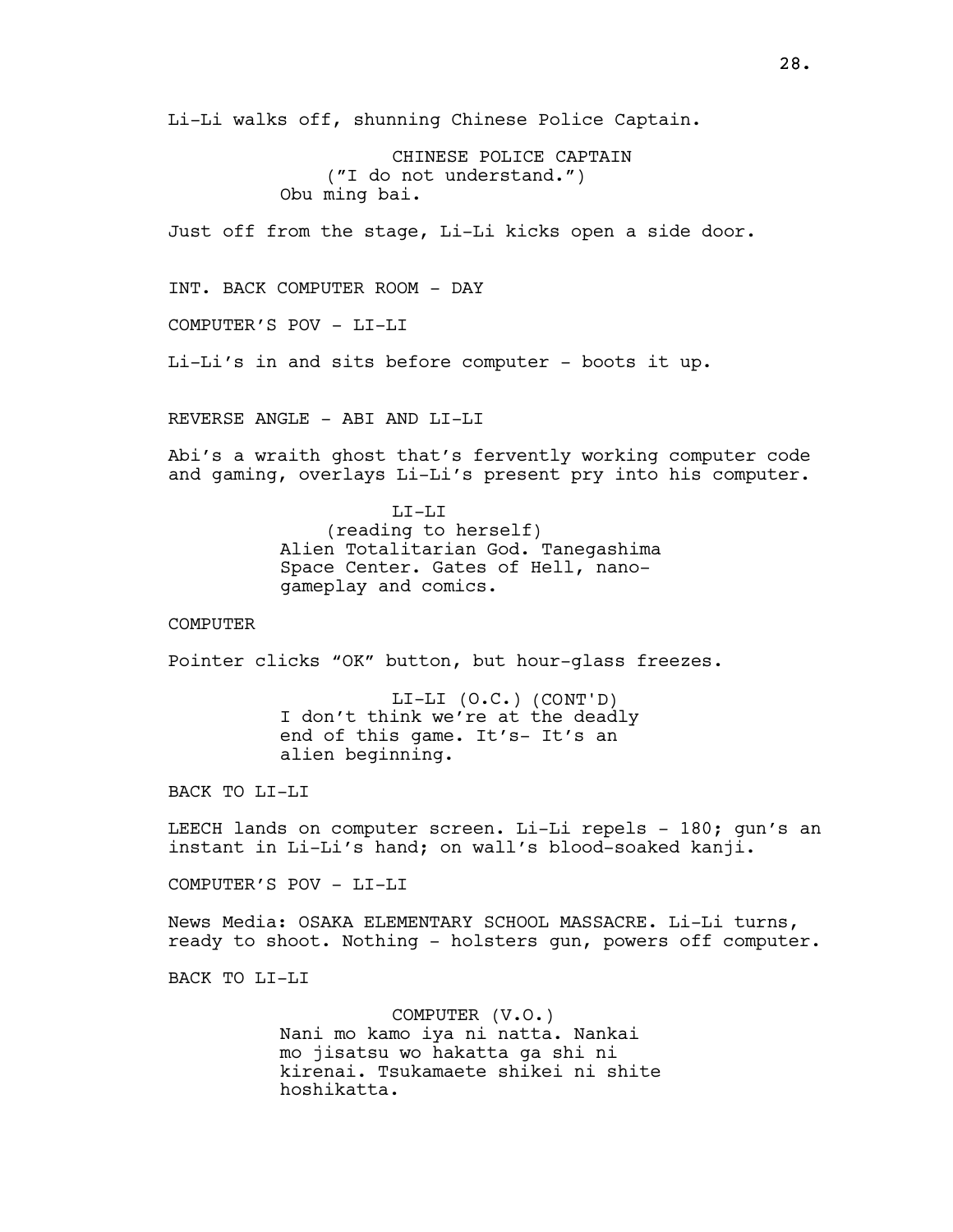Li-Li yanks plug on computer. SEE NOT HEAR. Li-Li avert to where MARC HENDERSON's at the door, 30ish - tall, blond in a tweed jacket, khaki pants - brown leather shoes. They're discussing things, while:

> ALIEN TOTALITARIAN GOD (V.O.) I'll translate it for you. Ready? Okay, here it is. I've become disgusted with everything. I've tried to kill myself several times, but couldn't. Give me the death sentence. It's our level of difficulty. Yes, It's chapter three. "A Risen Lord."

SOUND'S BACK

MARC HENERSON Mamoru Takuma's her interaction with the game.

LI-LI Osaka Japan's elementary school massacre. A serial child killer?

MARC HENERSON Considering the complexity and level of this environment-

LI-LI I'd lean toward mass murder.

MARC HENERSON Kill theories. Their media's uploaded into a pirated cyberspace black-hole in conjunction with the nano-tech gameplay at Tanegashima.

EXT. HONG KONG CHINA - NIGHT

Yu struts. Hungry ghost rituals are about, incense and paper burn. Yu flags a Red Taxi. Yu's in quickly.

INT. RED TAXI - NIGHT

TAXI DRIVER's creepy. Yu's CELL-PHONE. Yu answers it.

YU Oni infestation killed everyone. It opened the gates of Hades.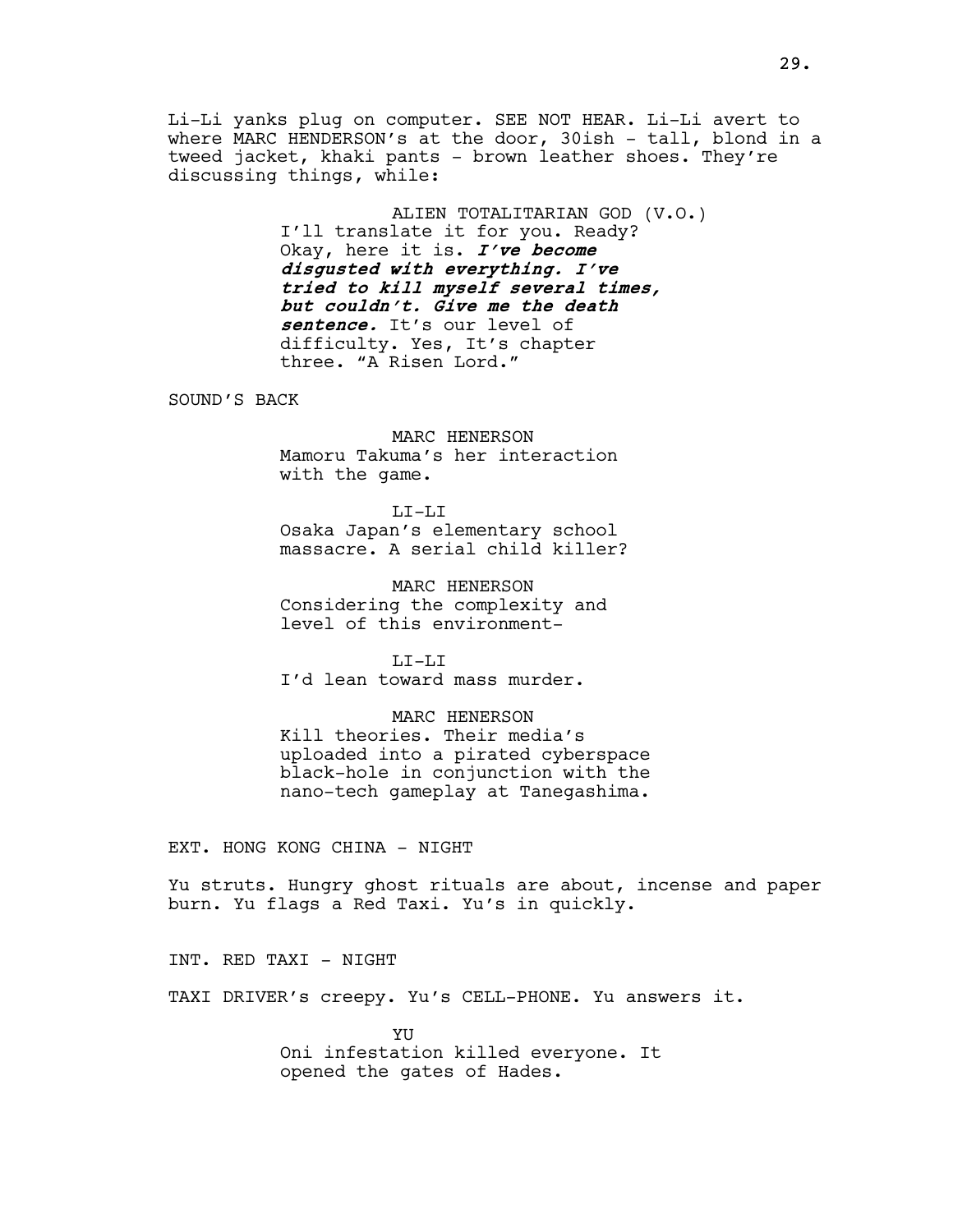ABI (O.S.) The software's working off your voice frequencies.

**YII** No Abi. I'm something else. I'm not what happened.

ABI (O.S.) When you and the Gates of Hell were at a peak crescendo, I uploaded the code into the cyberspace blackhole. Then, I took my bike to the cybercafe. Our tickets and passports were delivered.

Yu I'm not a puppet for an alien satellite that kills people.

ABI (O.S.) The cyberspace blackhole's the puppeteer. Not you.

LARGE BLACK CAT peeps over seat - HISSES at Yu. Taxi Driver's sinisterly entertained. Cat persists.

> YU They're button pushing demons on us. The visual kei concert was a zombie bash. I have a video.

Yu retreats, pockets her cell-phone. Black Cat withdraws and crawls into Taxi Driver's lap.

> TAXI DRIVER (to cat:"very good") Hen hoa.

YU (to driver:"I'm sorry") Dui buqi.

EXT. KANSAI INTERNATIONAL AIRPORT - TAXI AREA - OSAKA - DAY Li-Li and Marc are waiting for the next cab.

> MARC HENERSON Get your battle-load to play?

> > LI-LI

It paid.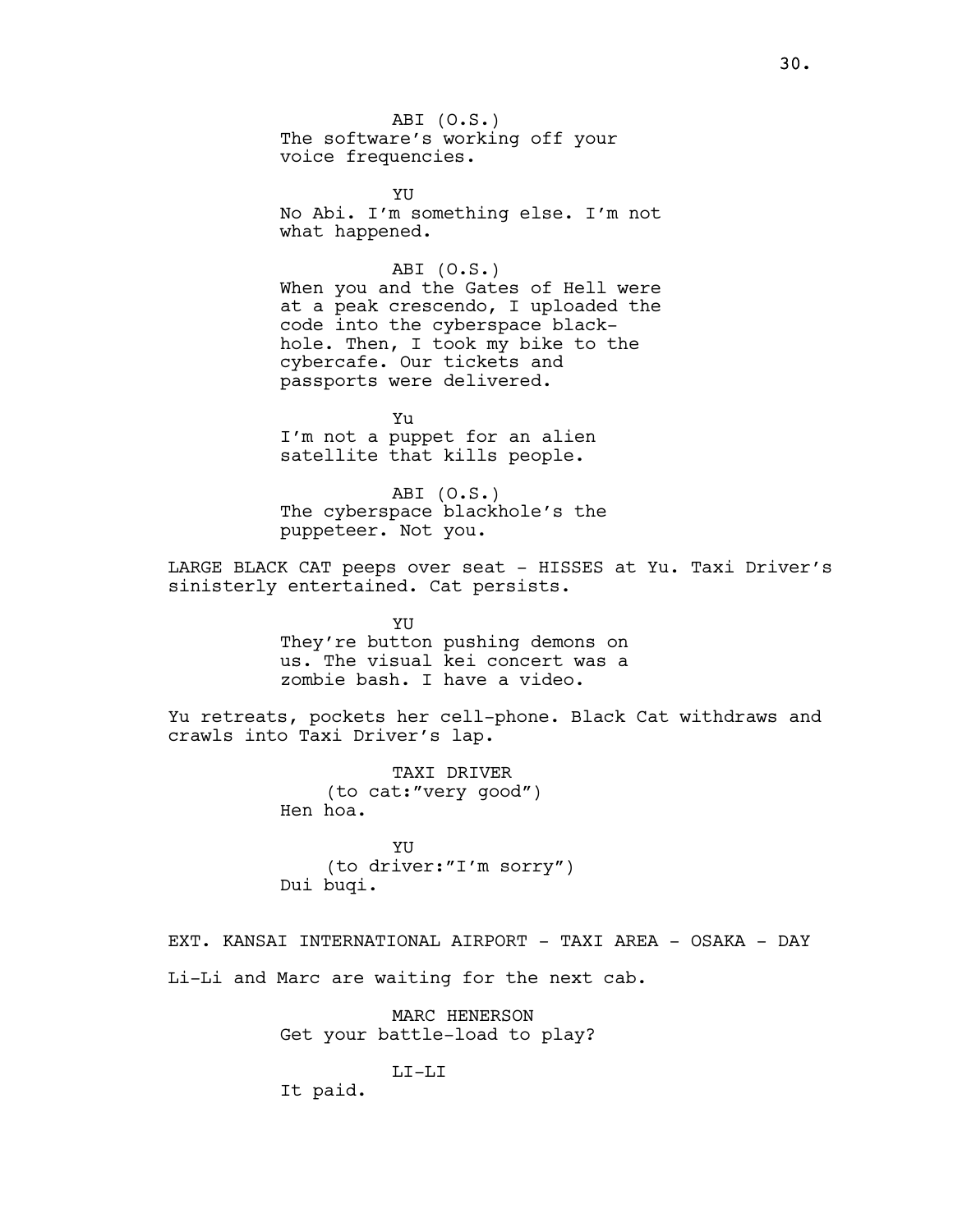MARC HENERSON What was it offering?

LI-LI

Quantum software applications for satellite launchers and intercontinental ballistic missiles, guidance systems-

MARC HENERSON

I entered the online portal to implement the simulation technology for Tanegashima for all that? Ambitious.

 $T_{\rm t}T_{\rm t}-T_{\rm t}T_{\rm t}$ I'm the gamer. You're the coder.

MARC HENERSON Ah ha. Absolutes. Two in. One out. Conflict's decided.

LI-LI

Yep. A one on one fighting game.

MARC HENERSON

All for one and one for all? That makes her the game's one on one strategy. She'd be the instrument for their final killing blows.

LI-LI

Their space-holder. That's all.

MARC HENERSON

Okay, so we game her in that virtual black-hole reality. Adding Tanegashima's multi-player progressive fights. She'll be ingame. There. With us and in those killer game-modes.

## LI-LI

Tanegashima moves objects, destroys them. Voila, pirates add an alien for its demonic possessions. So, am I suffering from its techno delusions? Is there gameplay simuli going on between my ears? I don't know. An alien cyberspace feedback pipeline with what, my blackouts?

Taxis pulls in, and Marc and Li-Li make haste.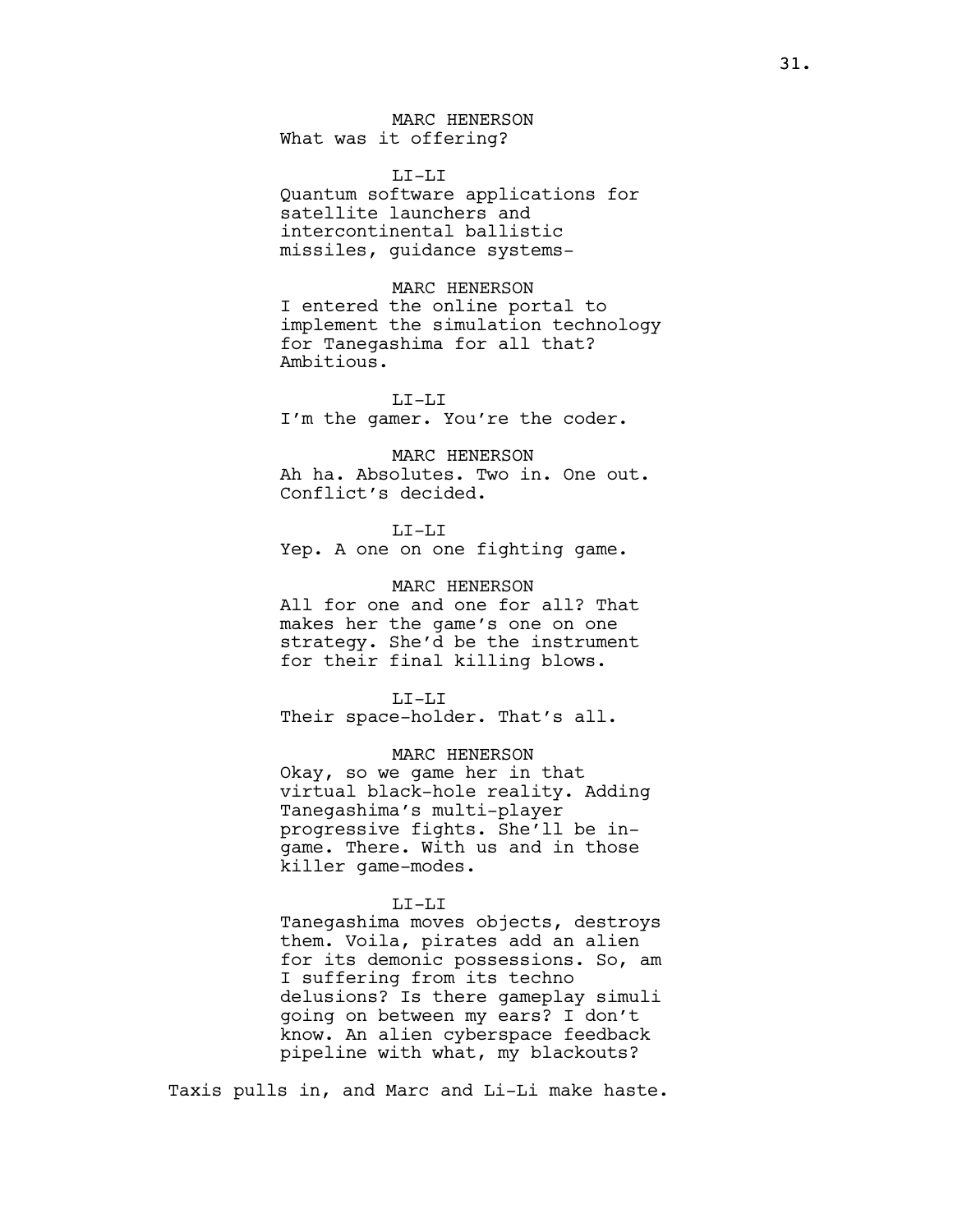INT. HILTON HOTEL ROOM - OSAKA - DAY

Double beds. Fast food containers strewn. Abi's coding, gaming at a table. Taro and Mai are in bed. Yu gets out of her cross-legged meditation on other bed, goes into bathroom.

INT. BATHROOM - DAY

Yu combs her hair, checks ends - blood drops on her hand.

YU'S POV - ELEMENTARY CLASSROOM IN MIRROR

An APPARITION of a JAPANESE ELEMENTARY SCHOOLGIRL(X) rushes up to Yu with a MANGA DRAWING.

INT. ELEMENTARY SCHOOL CLASSROOM - OSAKA - DAY

ALIEN NINJA WARRIOR WOMAN SKETCH, pulling back, GHOST IMAGE of YU's at the front of classroom, at an easel - sketching.

INT. BACK TO HOTEL ROOM - DAY

ALARM and fire-lights flash: Mai fondles her twenty-five. Taro's 9 milli's in his hand - pacing.

> **TARO** Online teleportation?

MAT Abi? She can't be reassembling herself in the toilet.

Abi keeps gaming - coding.

**ABT** She makes the reconstructions in the alien cyberspace. She's the original cause for their online particle programing. She's the nanotech codes that are for their simulation games.

MAI Okay. Okay. Everything stops with her, right? Then, we're indefinitely wired. She's whatever then. Like afterwards we win?

Bathroom door cracks open - radiance emits. Abi's stands.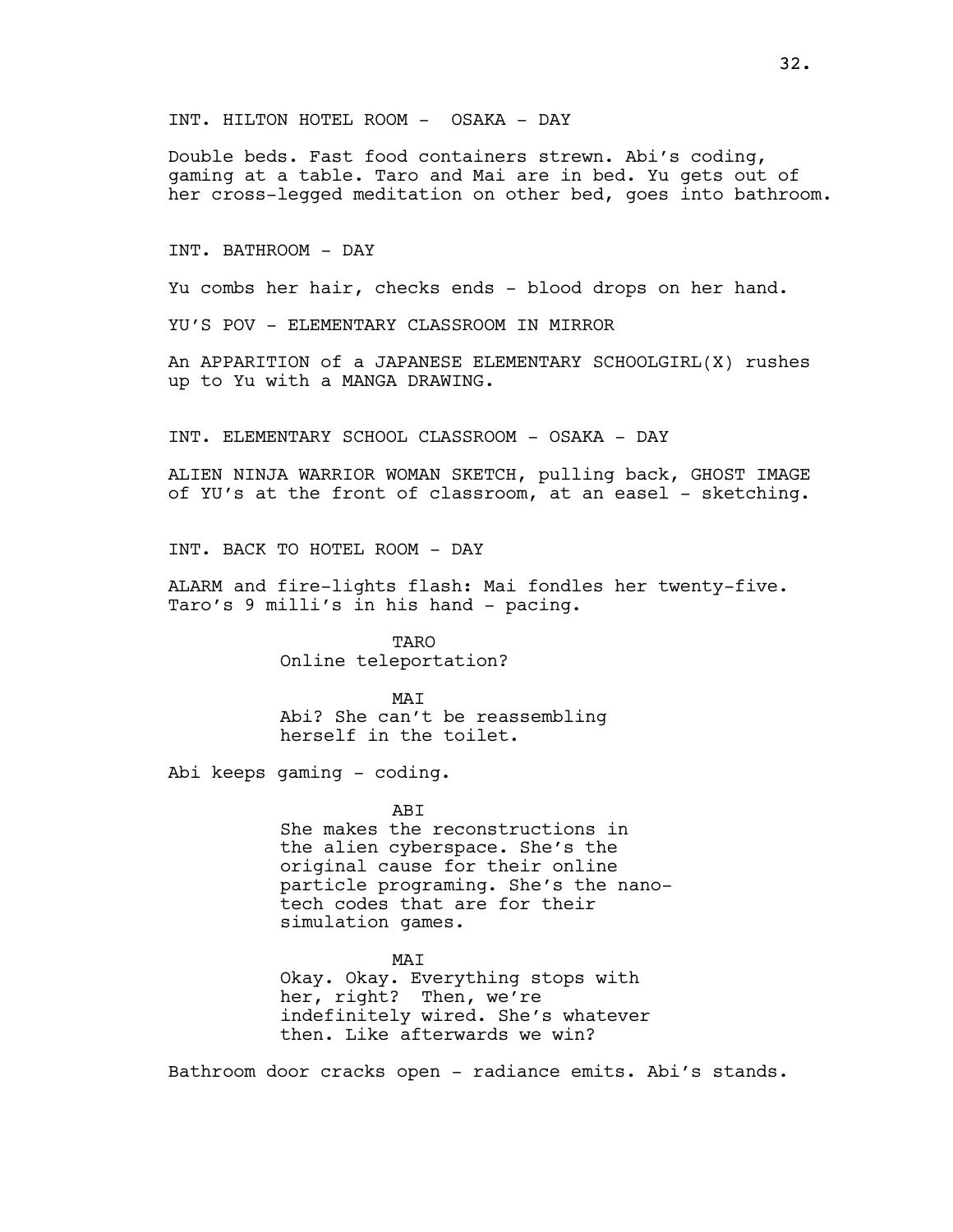**ABT** We're online with an instantaneous travel at this gameplay level.

Mai hastens off bed's edge.

MAI I'm not playing with her in the demon gate levels.

Bathroom door opens - sudden ELECTROMAGNETIC RADIANCE.

INT. ALIEN CYBERSPACE - GAMEPLAY - CONTINUOUS

Virtual multi-player combat: irradiating silver bricked walls, floor, ceiling checkered with lighted squares. Mai's silver metallic mini matches her platforms - sleek samurai sword hand.

Taro and Abi - silver metallic meshed tight-fitting shirts, gladiator wrapped groins - silver sandals laced to the bottom of their knees, modern samurai swords.

> CHI CHI (O.C.) Feeding time.

Mai, Taro and Abi find Chi Chi, her forked tail winds an erotic witchery.

> **TARO** She has to be my lust for blood and bosoms.

Chi Chi meets Taro - face to face, sniffing at Taro, reading into Taro's mind.

> CHI CHI You desire her for human degradation. Sexual extremism too.

**MAT** Yu's Taro's hot lunch!

ABI Tanegashima's occult. She's a querent bleed. An online fortune teller.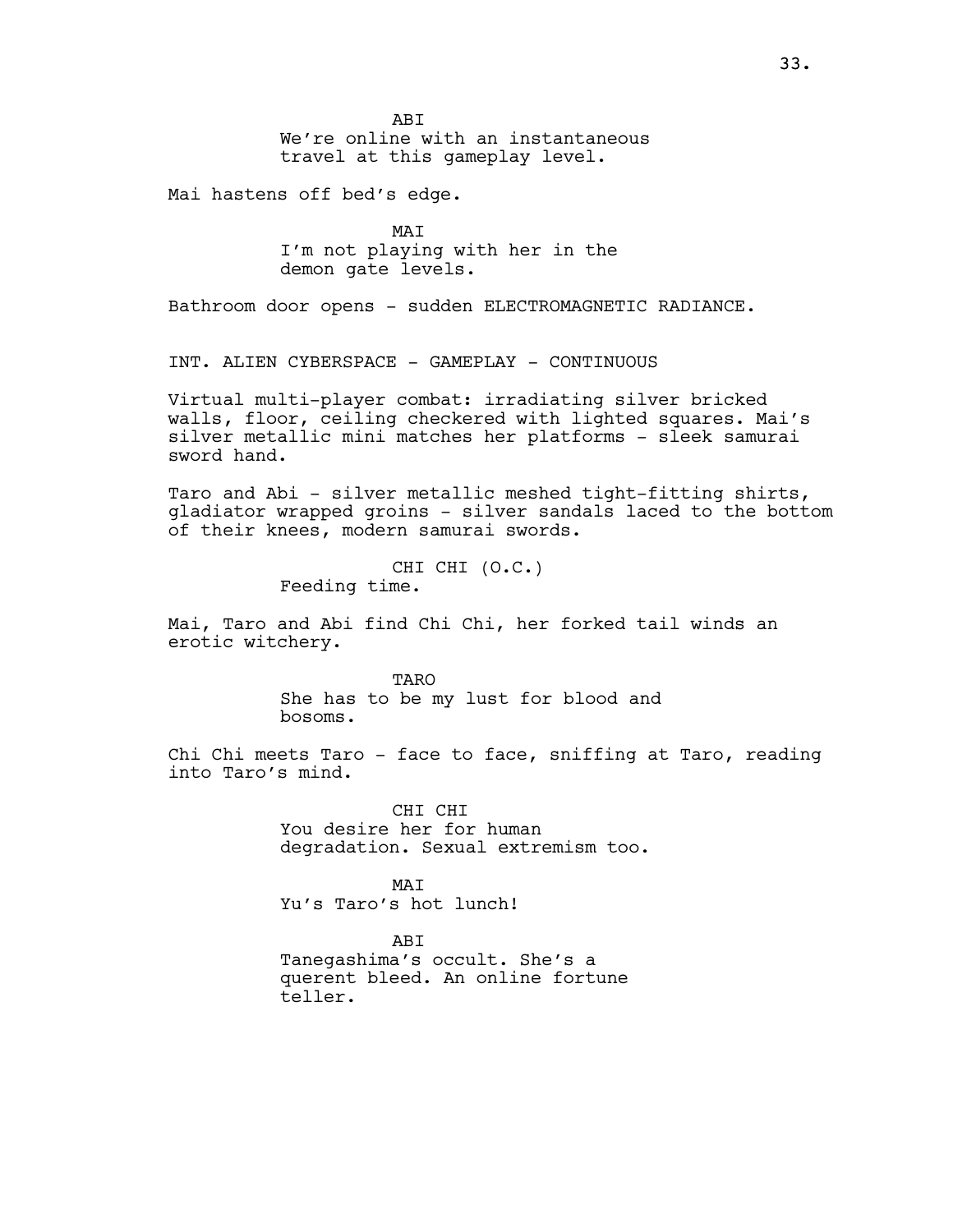INT. BACK TO ELEMENTARY SCHOOL CLASSROOM - DAY

Hannya's ghost infiltrates in and out at doorway. Yu's meditating on top of a desk: eyes snapping open, rushing hesitating, then flinging classroom door open.

OPEN DOORWAY

KIZUNA SATELLITE's nested in an OUTER SPACE. Yu shuts door.

HANNYA (O.C.) Your ideal warrior's over here.

Yu's whirls to where Hannya has a butcher knife dangling from her hand.

> YU I'll avenge her death.

HANNYA (bullshit) Oushikoso!

Yu readies to fight - kung fu.

YU Leave! You are dead!

INT. BACK TO HILTON HOTEL ROOM - DAY

Mai and Taro are back at bedside. Abi's back in front of his laptop. Bathroom door opens, and Yu appears in its doorway.

INT. UNDERGROUND LOUNGE NIGHTCLUB - OSAKA -- NIGHT

TWO SUMO WRESTLERS are at it. Shot opens and Li-Li and Marc are watching THEM on a SMART-PHONE, on its VIDEO PLAYER while they are at their table. It's techno night.

> MARC HENERSON Rules are simple. Knock an opponent down or out of the ring.

> LI-LI Tanegashima's sensors measure these physical qualities for our application in this gameplay environment. Okay. But this game is many against one.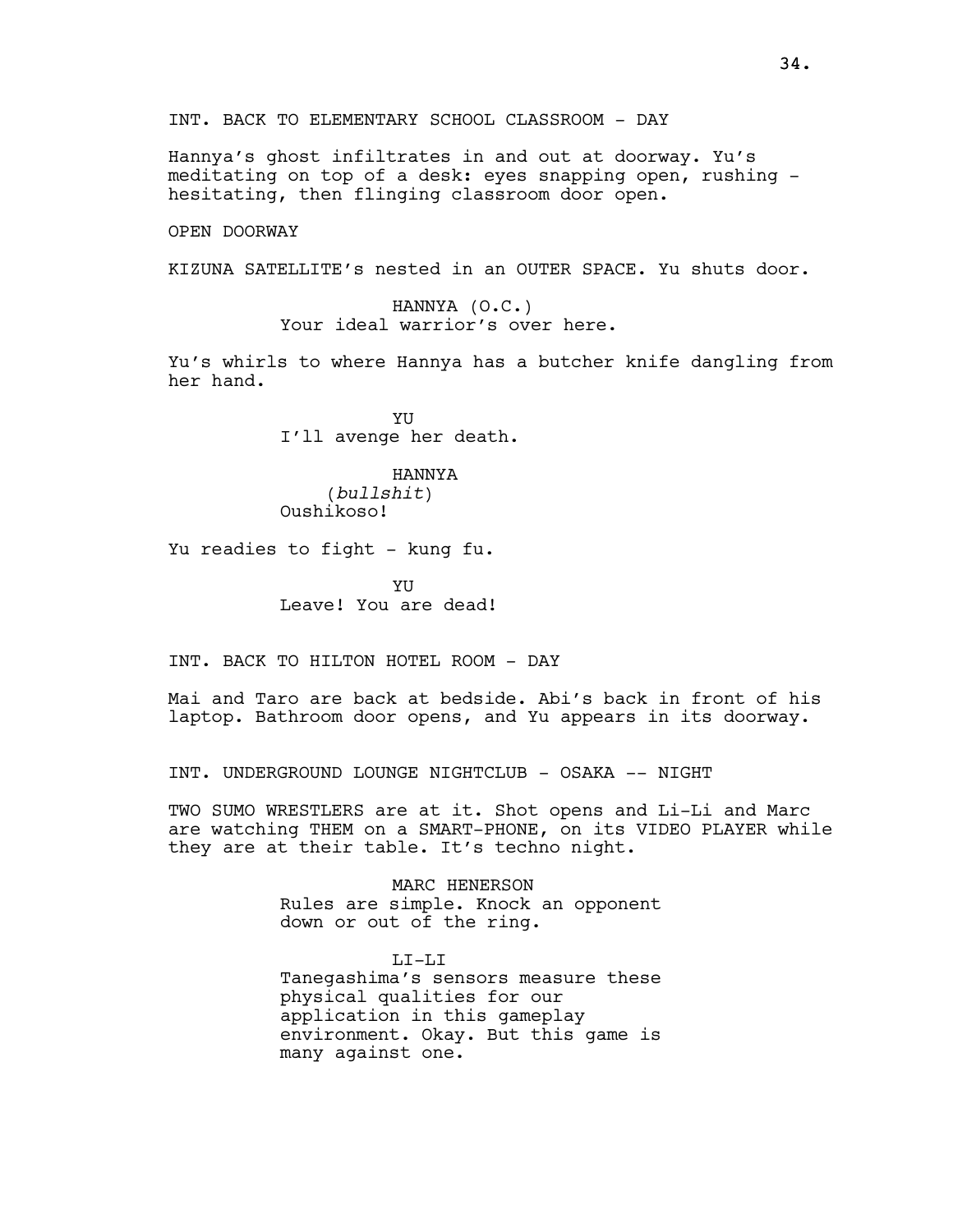## MARC HENERSON

That one's an infinite cyberspace portal. Online and in real-time.

#### LI-LI

Digitally annihilated into a game.

#### MARC HENERSON

Her voice vibrations and our behavior patterns are networked with the existing online space center's computers.

## LI-LI

You've played us into the virtual misinformation.

## MARC HENERSON

Multidimensional codes are coming from Tokyo's software architecture.

## LI-LI

She's an operational outsider. The alien boss is for her to have a virtual fourth dimensional bound in Osaka. Not us.

## MARC HENERSON

She's been accessed as the enemy boss's higher being. Those cyberspace planes. Chapter levels. Gaming existences with the ebook.

## LI-LI

Linking our psyches in a virtual nano-tech gameplay?

MARC HENERSON Extraterrestrial data management.

#### LI-LI

Which is the darker side of human nature.

## MARC HENERSON

She's just waves of sound interconnected with an online holographic grid. A virtual gameplay simulation at Tanegashima.

Music stops. ALARM, fire-lights flash. Patrons vanish.

DANCE FLOOR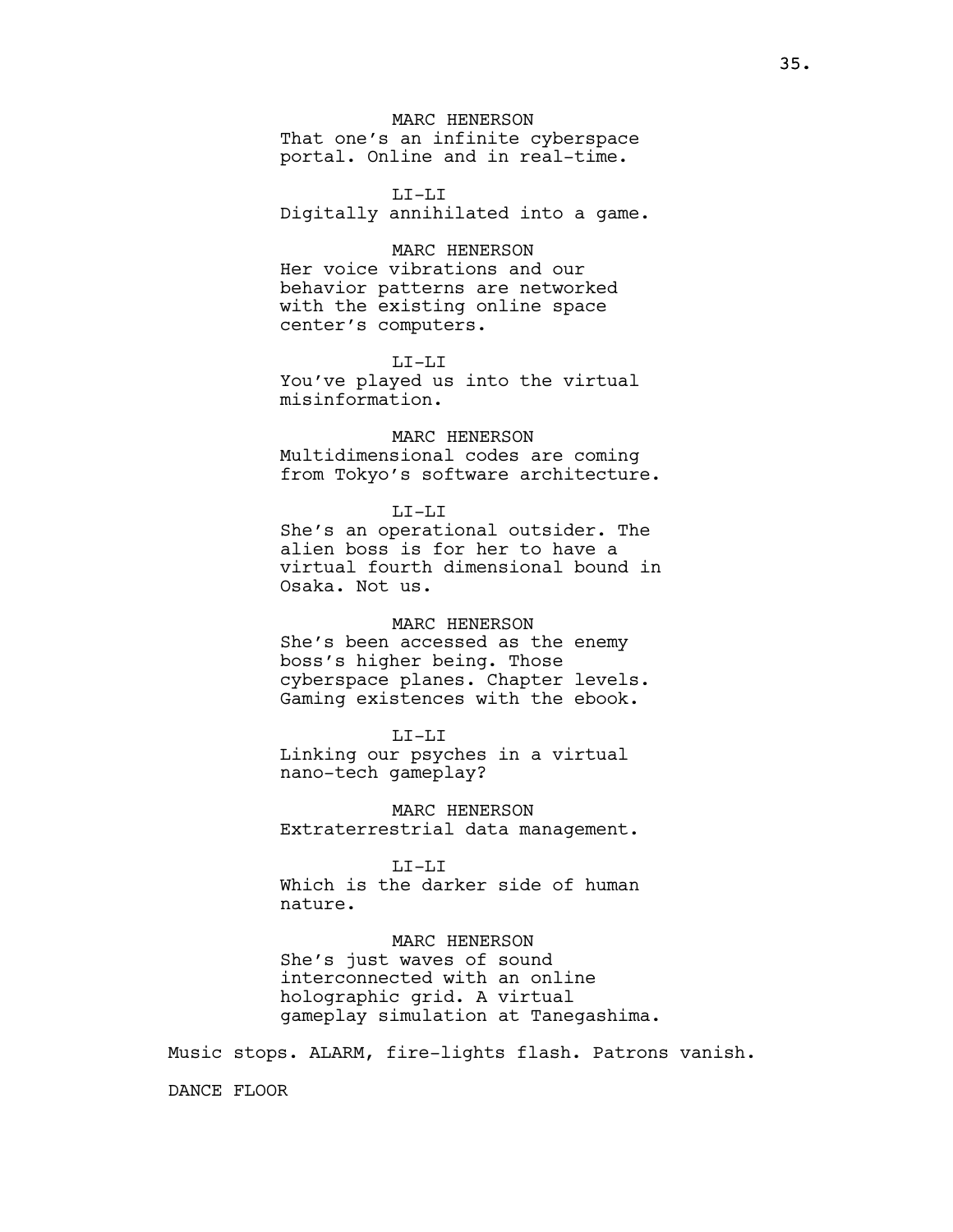SUMO WRESTLERS/MALE and FEMALE stamp their ritual to squash demons - throwing salts. Li-Li and Marc burst to their feet. CHILDREN'S SCREAMS, SQUASHED BABIES; SLAUGHTERHOUSE MESS is on the dance floor.

#### LI-LI

## Mass murdering of children!

The Bloody Sumo Wrestlers face off, wrestle midst the MASSACRED CHILDREN. Male Sumo gets behind thighs of Female Sumo, lifts them - fucks her in the BLOODBATH.

> MARC HENERSON She's bout fixing it!

Sumo Wrestlers Demonize - rapt in their ass bang, growling and growing horns, red faces, claws and are up with leopard speed - mouths open with a savageness.

> MARC HENERSON (CONT'D) Exit strategy!

MALE DEMONIC SUMO grabs Li-Li who fends with kung fu. FEMALE DEMONIC SUMO body-slams Marc out cold. Marc's pants are ripped off. Female Demonic Sumo sits on Marc's groin. Male Demonic Sumo's slaps Li-Li dumb.

Female Demonic Sumo holds Marc's arms flat with one hand, other stuffs Marc between her thick and hideous thighs. Male Demonic Sumo scoops Li-Li up with one hand. Li-Li's face is to floor, bleeding and barely conscious - mounted.

BACK TO TECHNO NIGHT AGAIN

MUSIC's back on, dark - techno lights flash. CLUB PATRONS and DANCING'S going on.

LOUNGE

GIGGLING, JAPANESE CHATTER. Camera-phones, video-cams are out. YOUNG JAPANESE MEN and WOMEN horde entrance - recording what's happening on floor before them.

CU LI-LI'S HEAD

Li-Li's in orgasmic tremors - mouth open and convulsing. Pulling back, Li-Li's on her back and spread for Marc who's rapt - clinging to Li-Li. Boxers and panties strewn. Marc and Li-Li are boiling down.

LI-LI'S POV - CHI CHI

Upward is Chi-Chi in porno vinyl red - forked tail winds.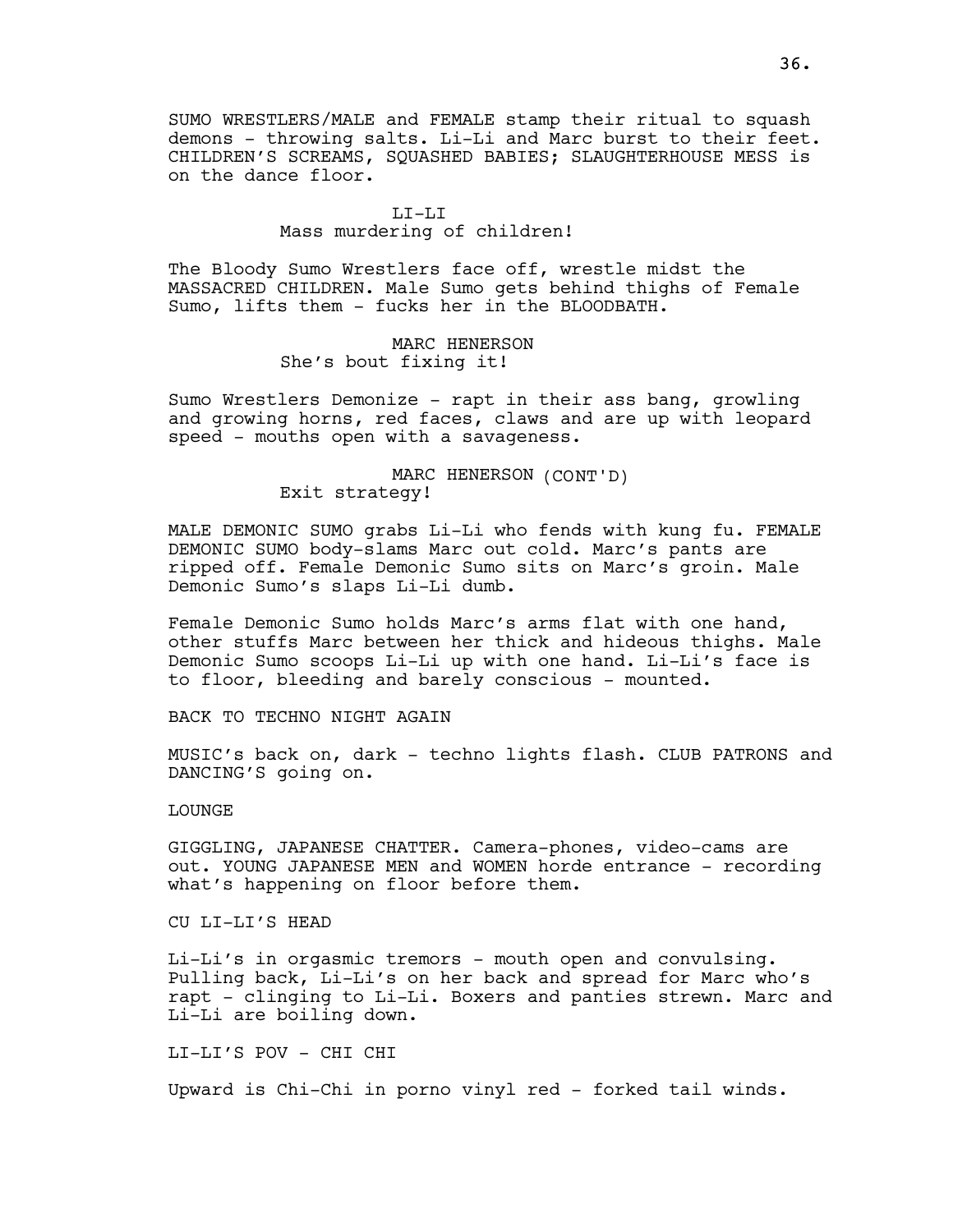CHI CHI It was the sins of his father.

Li-Li shoves Marc off her. Covering his private parts.

MARC HENERSON Li-Li? You're- You're not a female sumo.

Li-Li gets her panties and top on. Marc's back in his boxers.

LI-LI Don't blame that on a holograph.

Chi Chi meanders about, provocative - wickedly seducing them.

CHI CHI It was feeding time. The dragon was hungry.

Marc's trousers find his legs.

 $T_{\rm L}T_{\rm -}T_{\rm L}T_{\rm L}$ She thinks it was oral sex.

MARC HENERSON Not real. Female sumo's- Not real.

Chi Chi filters out of spatial. GIGGLING, Young Japanese Men and Women compare their videos and phone pics. Li-Li COCKS her weapon - leveling off at Young Japanese Men and Women and waving with left hand, palm down.

> LI-LI ("thank you") Arigato. Arigato.

Marc comes and takes their phones and video cams.

MARC HENERSON ("sorry" "I'm very sorry") Gomen. Gomen nasai. Gomen. Gomen nasai.

EXT. OUTER SPACE - DAY

High-speed Japanese Bullet Train is heard.

STAR FORMATION

Japan's main Island's high-speed train network map is superimposed over cosmology. Colored lines connect as a diagrammatic representation that becomes a radiant WINDOW.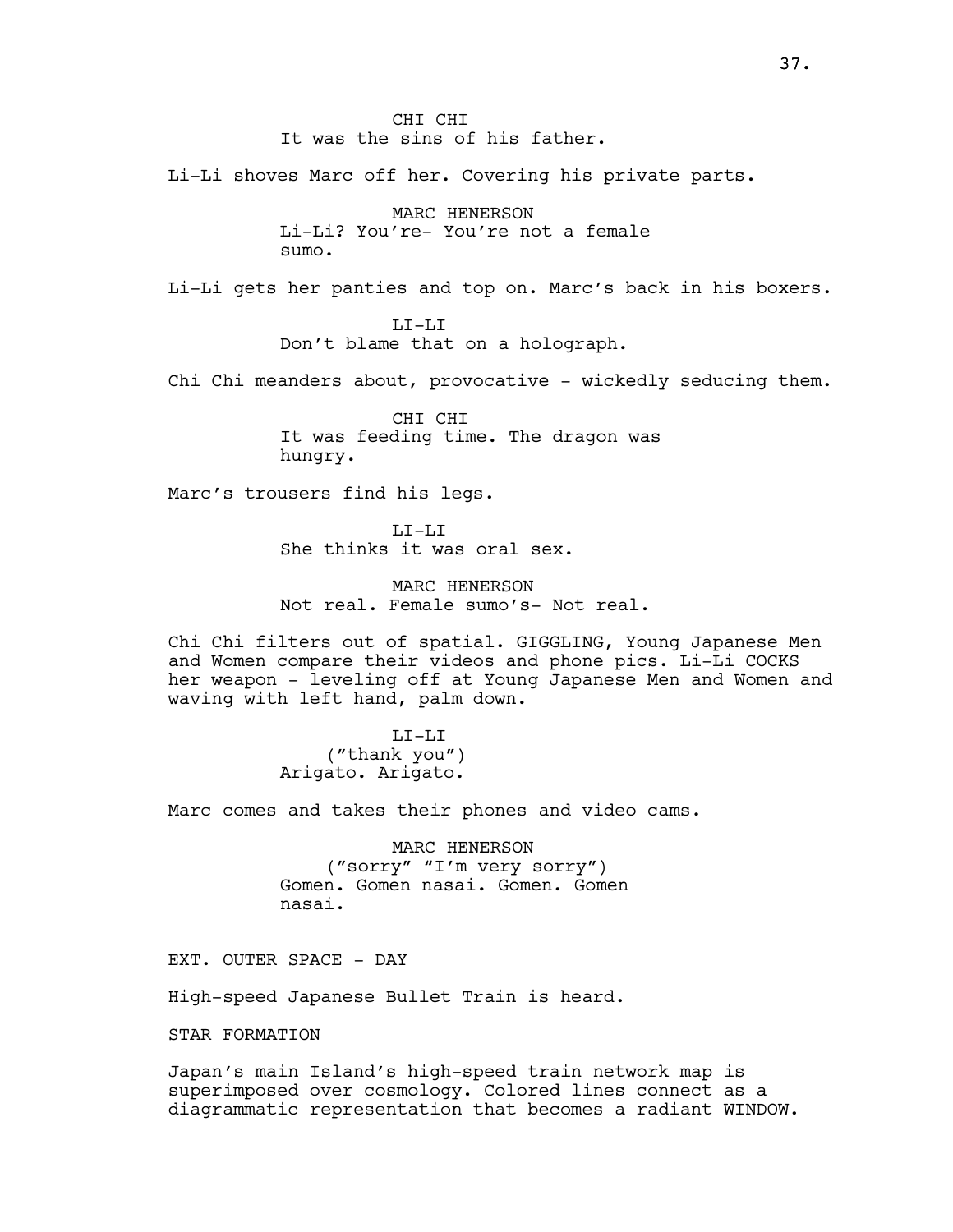BULLET TRAIN WINDOW

SUN, below it is green flat-land that whizzes by, and above that is a MIRAGE wraith of a WOMAN.

> YU (O.C.) (woman ninja) Kunoichi.

Pulling back, Yu's staring out window. Mai's alongside.

MAI

Ameratsu.

YU A warrior goddess?

TARO (O.C.) How's our hostage girl?

Sitting in front of Mai and Yu, Taro's with Abi who's busy with his coding.

> MAI She's having demonic ninja dreams.

TARO Maybe she's seen a samurai waitress?

Taro holds up a portable hard-drive for Mai to see.

MAI She'd be right in there. Ready to pop-up and go online in our virtual alien cyberspace.

YU (whispers) Demons, witches, warriors. Fairies. ...Sorcerers.

# CU YU

Superimposed mirage of a rocket launch, then its the Kizuna Satellite's mirage that's seen over Yu's face.

BACK TO SCENE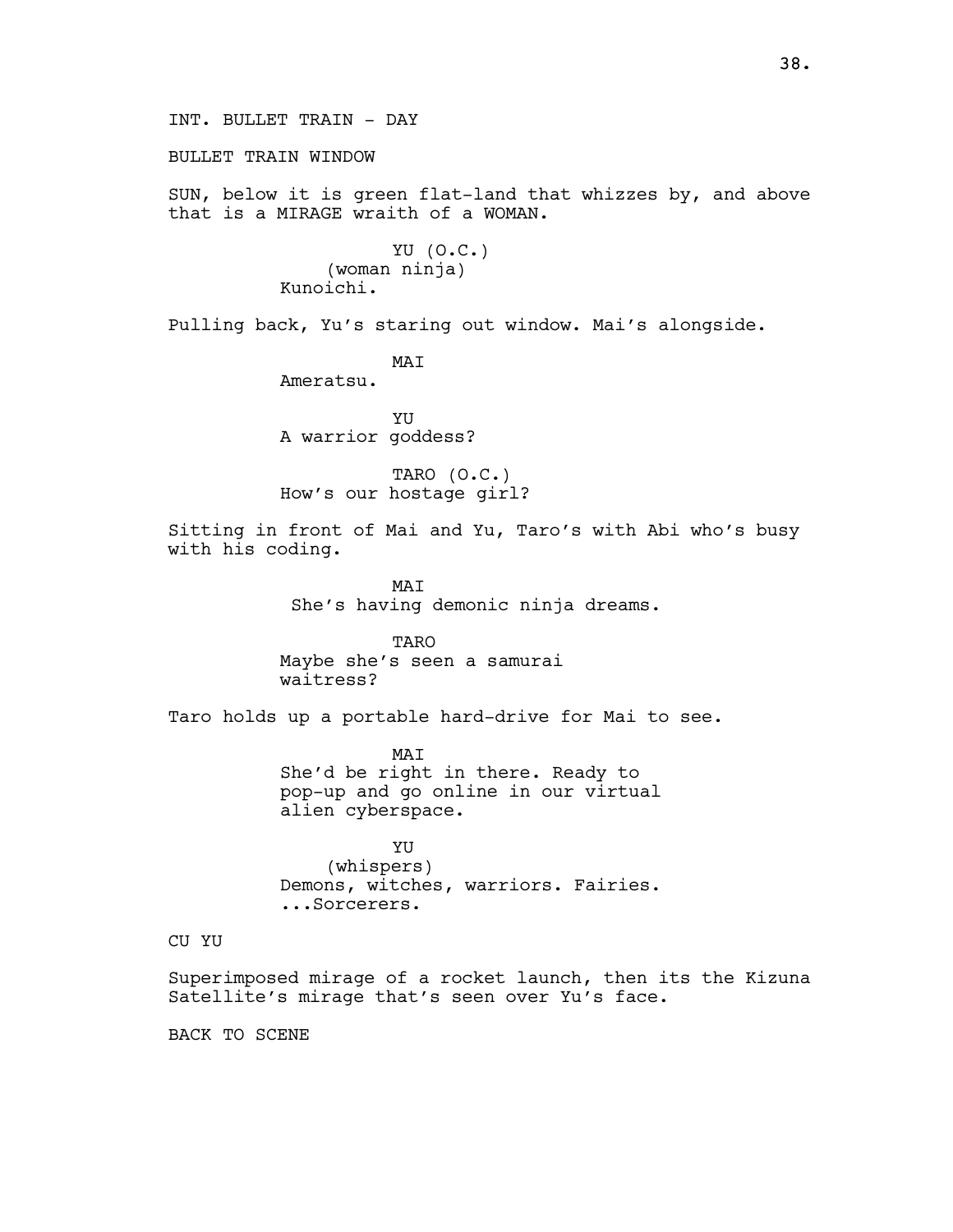YU (CONT'D) (hushed and spacey) I'll achieve access. I'll control my ninja in the game.

TARO

Alien Ninja Akuma.

MAT Tarochan wants to kill demons.

Taro flashes his gravity knife - does a number with it.

TARO The way of the warrior.

ABI Tanegashima's online with us.

INT. TANEGASHIMA SPACE CENTER - COMMAND CONTROL ROOM - DAY

Tom and Ryan are at front: main-screen's a maze of techno images. Yuudia's in b.g. midst Space Center Staff.

> YUUDIA Astrometry, photometry, and redshift.

TOM Download it all as our massive multi-player online game file.

YUUDIA Can't. Bio-mapping simulation is conflicting with the uploaded extraterrestrial data.

## IRRADIATION

Materializing - spilling off of main-screen.

TOM Mainframe's free-forming.

RYAN Level's electromagnetic spectrum has entered our fighting system.

TOM Splitting virtual prisms here?

NO SOUND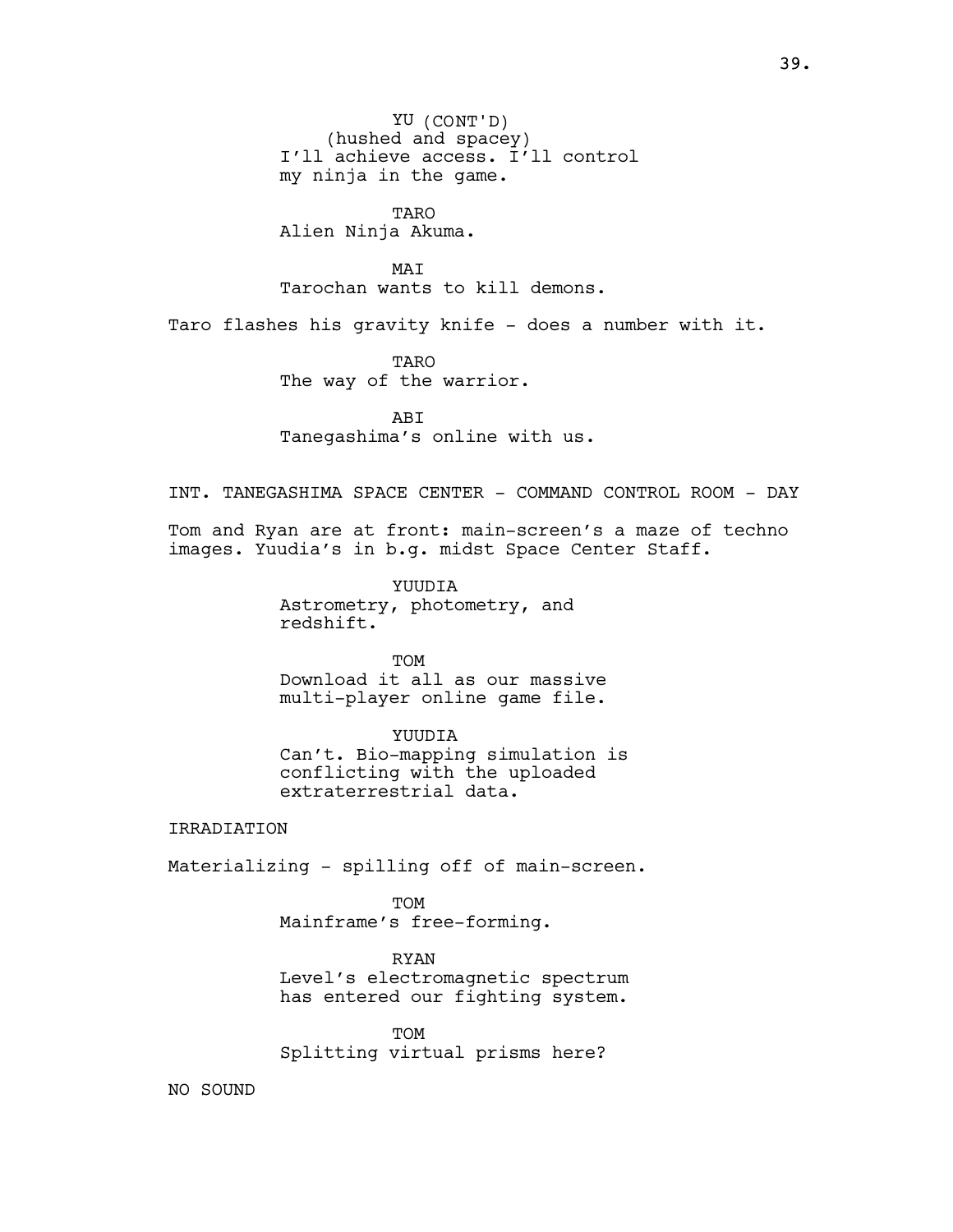Irradiation continues. Tom and Ryan are captivated. Yuudia works his computer tech mid Space Center Staff.

> ALIEN TOTALITARIAN GOD (V.O.) Chapter four. Coercion. There will be multi-levels, futures and fights. Torture even.

BACK TO SOUND AND SCENE

RYAN Your resume said habitual military gameplay. That doesn't make you a spectator.

**TOM** ...Some sort of a sub-weapon.

IRRADIATION's more dense, hovering above floor - still connected to main-screen.

> RYAN I get holograms for missiles. Try me for virtual silos.

**TOM** You've already got my multilevel values as fighting players.

YUUDIA

Hologram's giving out artificial electromagnetic readings.

**TOM** Not another alien bitch with a radioactive pussy.

# COMPUTERS

Pop-ups, spam - porno, gameplay - booting on and off, freezing: Space Center Staff's flabbergasted.

> TOM (O.C.) (CONT'D) Our mission like structure's generating a computer bug. ...It's? It's a boss character!

Tom levels his weapon. Ryan steps back.

RYAN Virtual wave particle dualities-It's a relative of the combat team's multilevel simulations.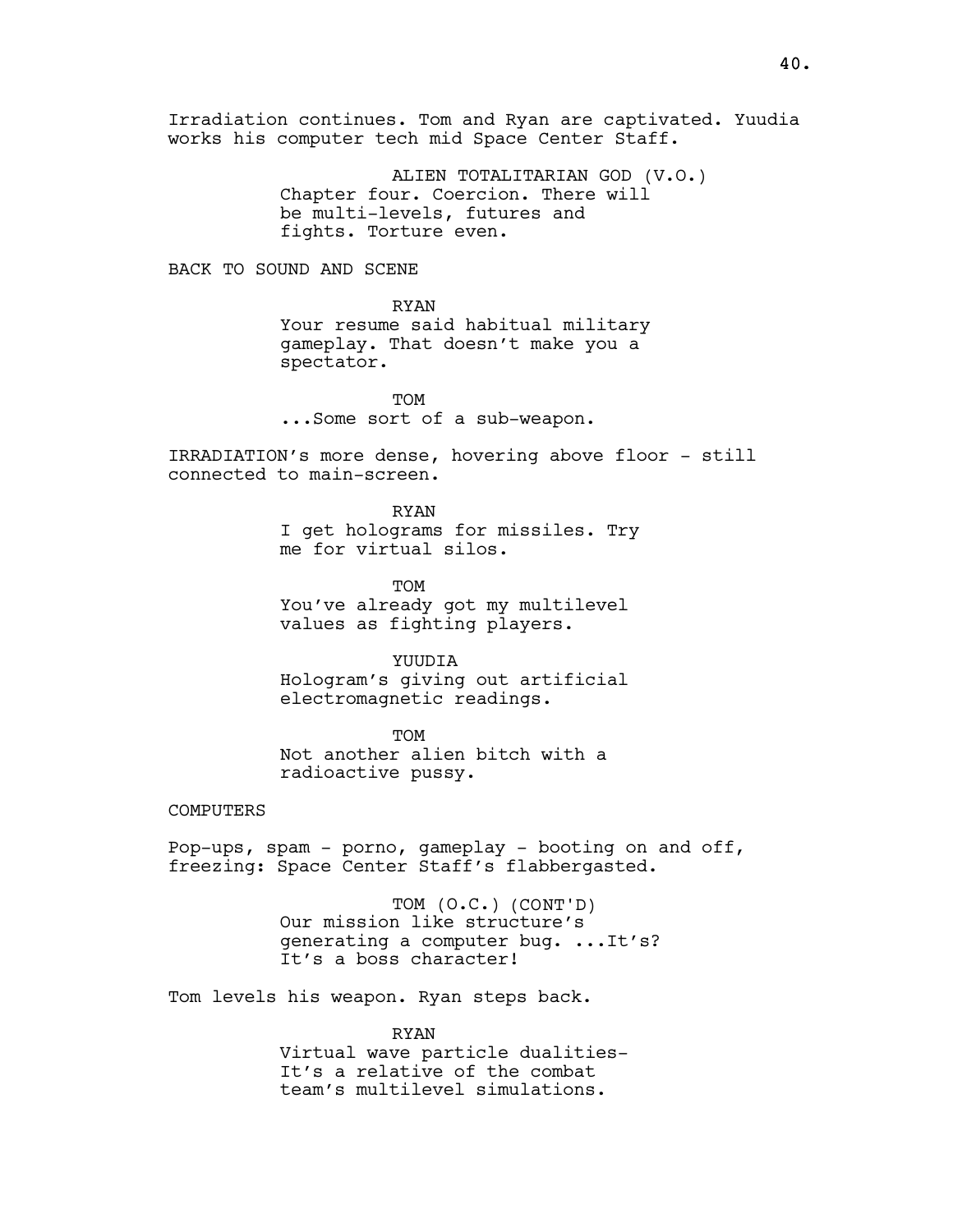DEMON

In front of main-screen, Nine feet tall - mouth open to ears, horns - part reptile, mean eyes with exterior veins that pump luminous blood, long arms - large hands with six-inch claws.

## **TOM**

I'm playable. First-person-shooter.

Tom shoots rapidly. Bullets bounces off an invisible field.

DEMON

You have opened the demon gate.

INT. LAUNCH TOWER - DAY

Doug's on watch.

DEMON (O.S.) Feeding time.

Doug arms his automatic weapon. Architecture IRRADIATES. Doug speaks into his head-set.

> **DOUG** I don't have an instruction manual in here. Is Game mechanics hungry? Copy that?

Doug's combat attire change - a techno gladiator, silver metallic meshed shirt, sandals, a wrap around for his groin.

> HANNYA (O.S.) Feed! Feed the dragon!

INT. CLASSROOM - CONTINUOUS

Hannya's butcher knife's to JAPANESE SCHOOLGIRL(X)'s throat. J-Schoolgirl(X) clutches Manga comic book. Murdered SCHOOLCHILDREN's bodies are strewn. Doug's at the back and opposite side of classroom, same attire and weaponless.

INT. SPACE CENTER - COMMAND CONTROL ROOM - CONTINUOUS

On MAIN-SCREEN and COMPUTERS, Doug stalks the Demon at the front of the classroom. f.g. Tom, Ryan - head-sets on. b.g. Yuudia's game-playing and coding.

> TOM What's our interception time?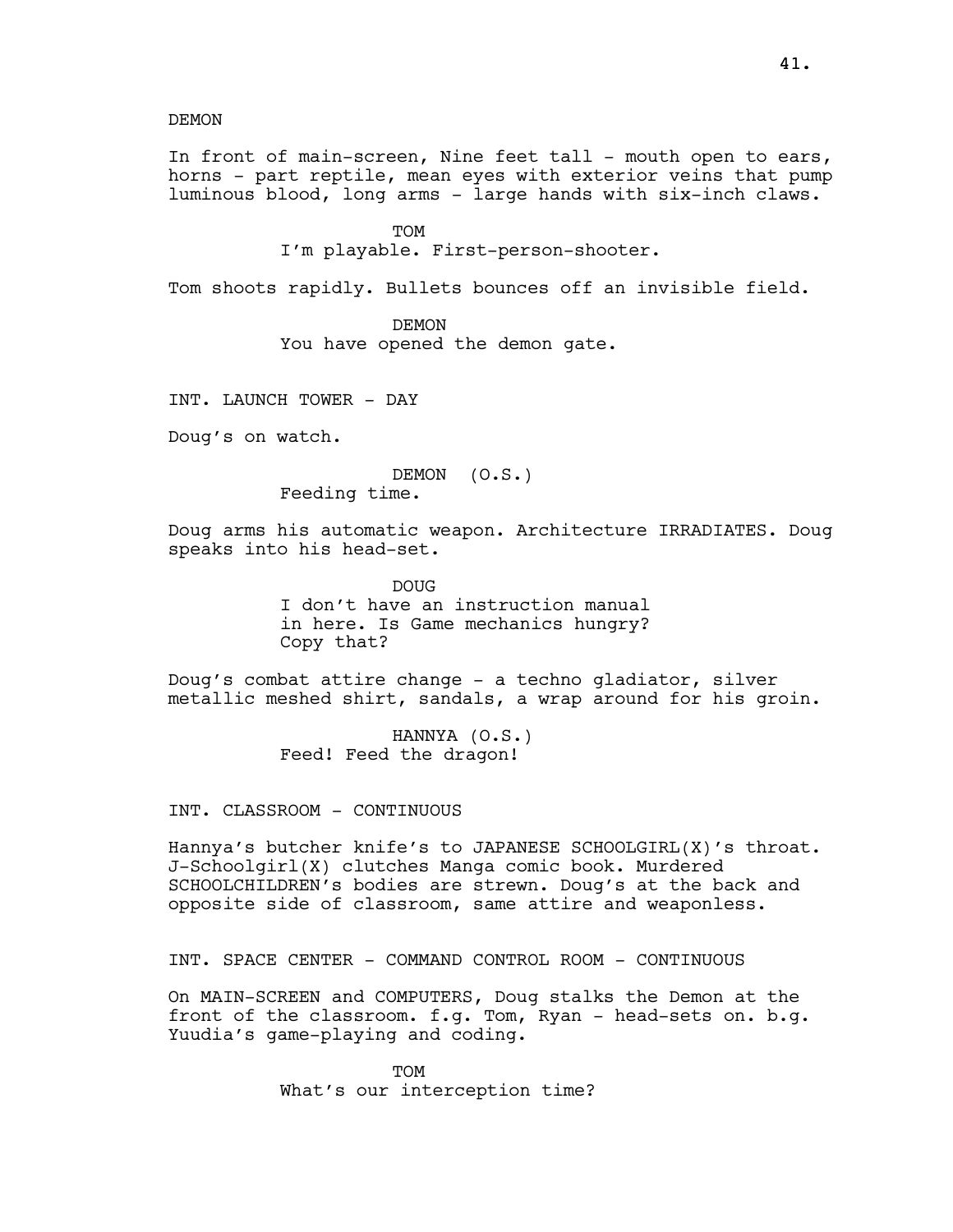JACK (O.S.)

One minute.

INT. SCHOOL CLASSROOM - CONTINUOUS

Doug stalks in on Hannya and J-Schoolgirl(x).

HANNYA The ghosts are hungry.

Hannya cuts into Japanese Schoolgirl(x)'s neck, blood gushes. J-Schoolgirl(x) SCREAMS. Doug stops - horrified.

> DOUG Stop! Whatever you want. Just, let the her go.

Hannya violently slashes J-Schoolgirl(x)'s throat. Doug's shell-shocked. Hannya lashes out with the butcher knife.

> HANNYA ("die shitting") Kuso shinezo!

EXT. TANEGASHIMA LAUNCH TOWER - DAY

Snake, Jerry, Dave, Dale and Jack - barrel in on high-tech motorcycles. Dismounting-

> SNAKE Lets go! Go! Go!

CYBERSPACE PORTAL WINDOW

IRRADIANCE blocks Combat Team, which becomes a transparent window replication of the launch tower's plane.

JERRY

Ghost hole!

INT. BACK TO IKEDA CLASSROOM - DAY

One on one - Mamoru's brandishing a butcher knife, but just as Doug makes his move, it's a Nine Foot Demon! Doug's torn to shreds - blood flows, splashing up against:

CYBERSPACE PORTAL WINDOW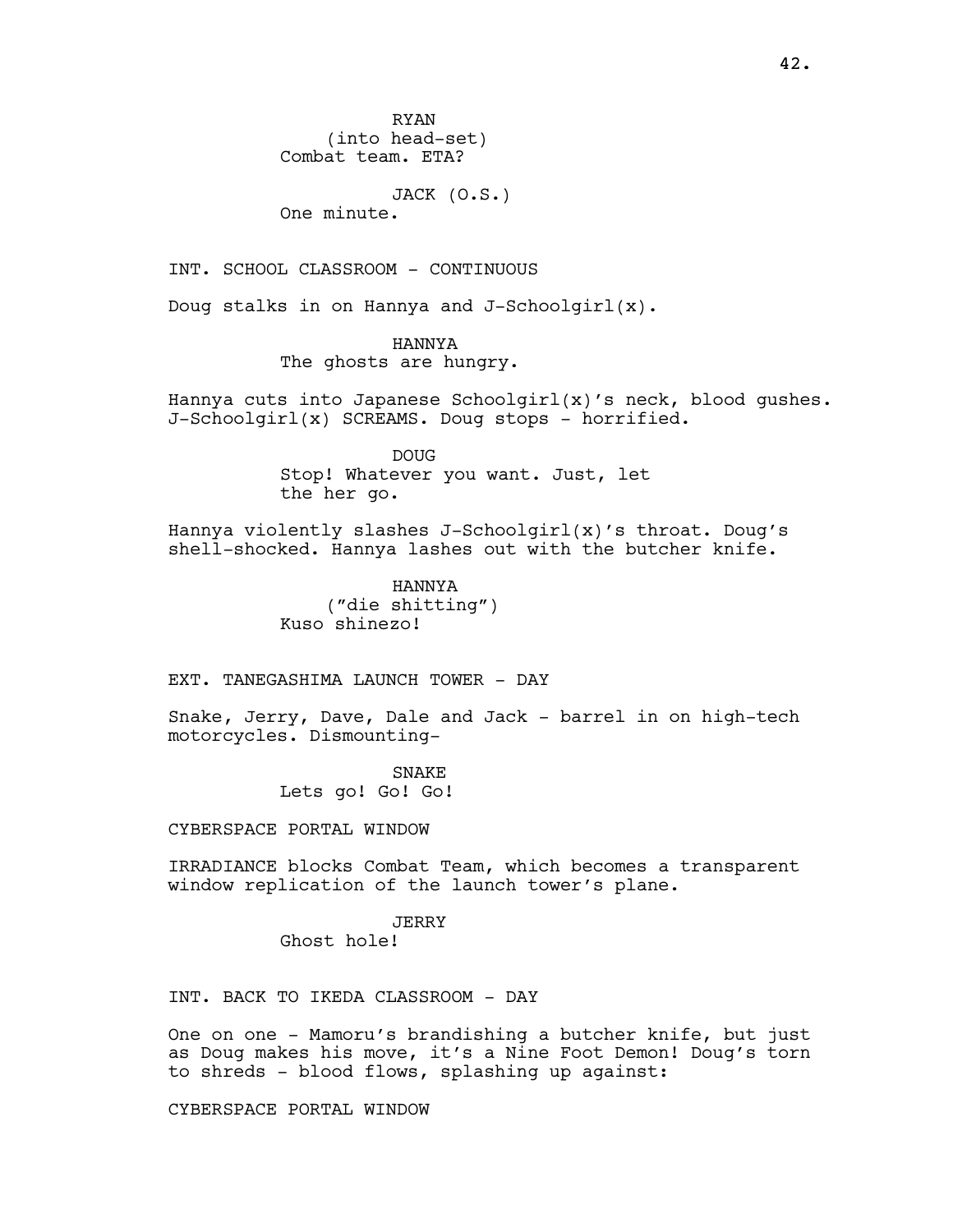Combat Team's rapid-fire on the outside of launch tower RICOCHET off the portal's transparent barrier.

EXT. LAUNCH TOWER - DAY

Combat Team's bullets hit launch tower - smoke and sparks.

INT. RETURNING TO COMMAND CONTROL ROOM - DAY

Doug's mutilated body in launch tower is seen on main-screen. We can see Combat Team racing in. Backing, Tom shakes his head. Ryan's face twitches. b.g. Yuudia, Space Center Staff exasperated. f.g. Jack's on main-screen now.

> JACK (into head-set) He's dead.

EXT. OUTER SPACE - NIGHT

SUPERNOVA STELLAR EXPLOSION - shock wave and RADIATION BURST.

MATCH CUT TO:

INT. ALIEN NINJA GAMEPLAY - INTERNET CAFE - CONTINUOUS

360 VIRTUAL GAMEPLAY ROOM

SUN collapses. Dark Flaming Cinder Shadows leap from within its BLACK HOLE. PULSATING HEART BEATS - pump pump...

RAIDOM'S PUPIL

Backing, heart beat fades; game's over. RAIDOM'S' FACE. Then, we see that Raidom's in a standing lotus, palms together and on one leg, center of mirrors - black thong, tattoos cover his body - the devil and dragon.

INT. COMMAND CONTROL ROOM - NIGHT

At main-screen, Tom's in t-shirt; Ryan's tie's loosened. b.g. Yuudia's midst Space Center Staff.

> YUUDIA Player's continuation and dimensional input has many fighter group levels.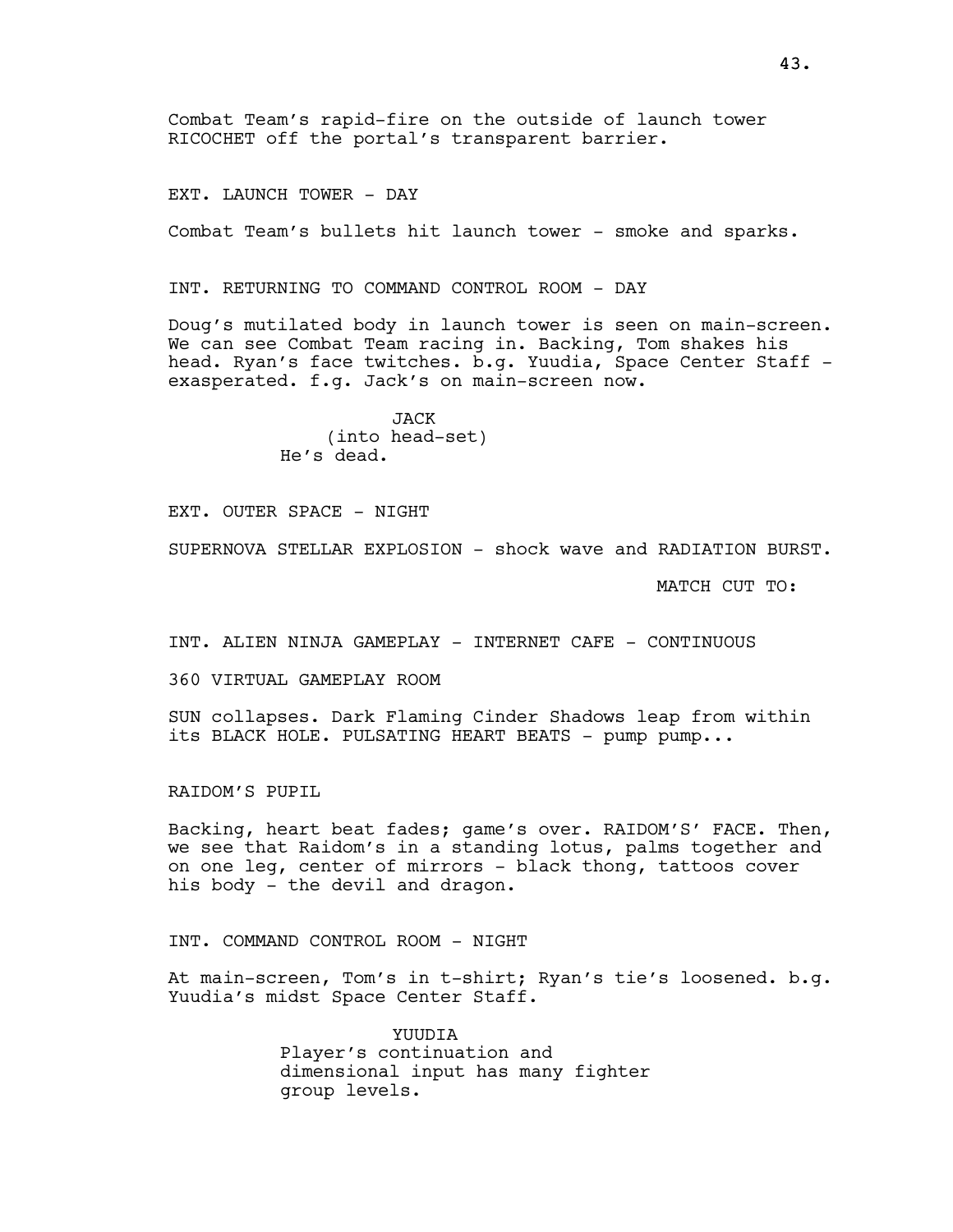RYAN

Get control of this opponent's offensive moves. Inject them into our fighting game. This is an ultimate simuli. It'll create our nano-tech soldier in the game.

PULSATING HEART BEAT again.

YUUDIA I'll need to established his gameplay speed.

MAIN-SCREEN

A supernova's illustrated - computer graphics.

TOM (O.C.) For power of all the secrets in the universe, are we fighting the corrupt mastermind of our cosmos?

BACK TO SCENE

YUUDIA

This in-game enemy boss is varying our virtual fighting simulations. He's unlocking our data for an extra weapon feature.

INT. TANEGASHIMA SPACE CENTER - SECRET HOLDING CELL - NIGHT

Honshi's pacing in white overalls - a high-tech enclosure.

OPPOSITE SIDE OF A THICK TRANSPARENT PARTITION

LARRY HACKER, fifties - ALTHEA SANDS, forties - scientists, with portable tablets. BUZZING. Ryan enters. We see Honshi pleading - pacing, running his hands through his hair.

> RYAN Can he provide strategic and tactical warfare mapping?

Honshi lunges - kicks partition. Ryan flinches.

LARRY We'll need to mix his tech skills with our chance strategy. Then, we can determine what his aspects of our nano-reality will simulate.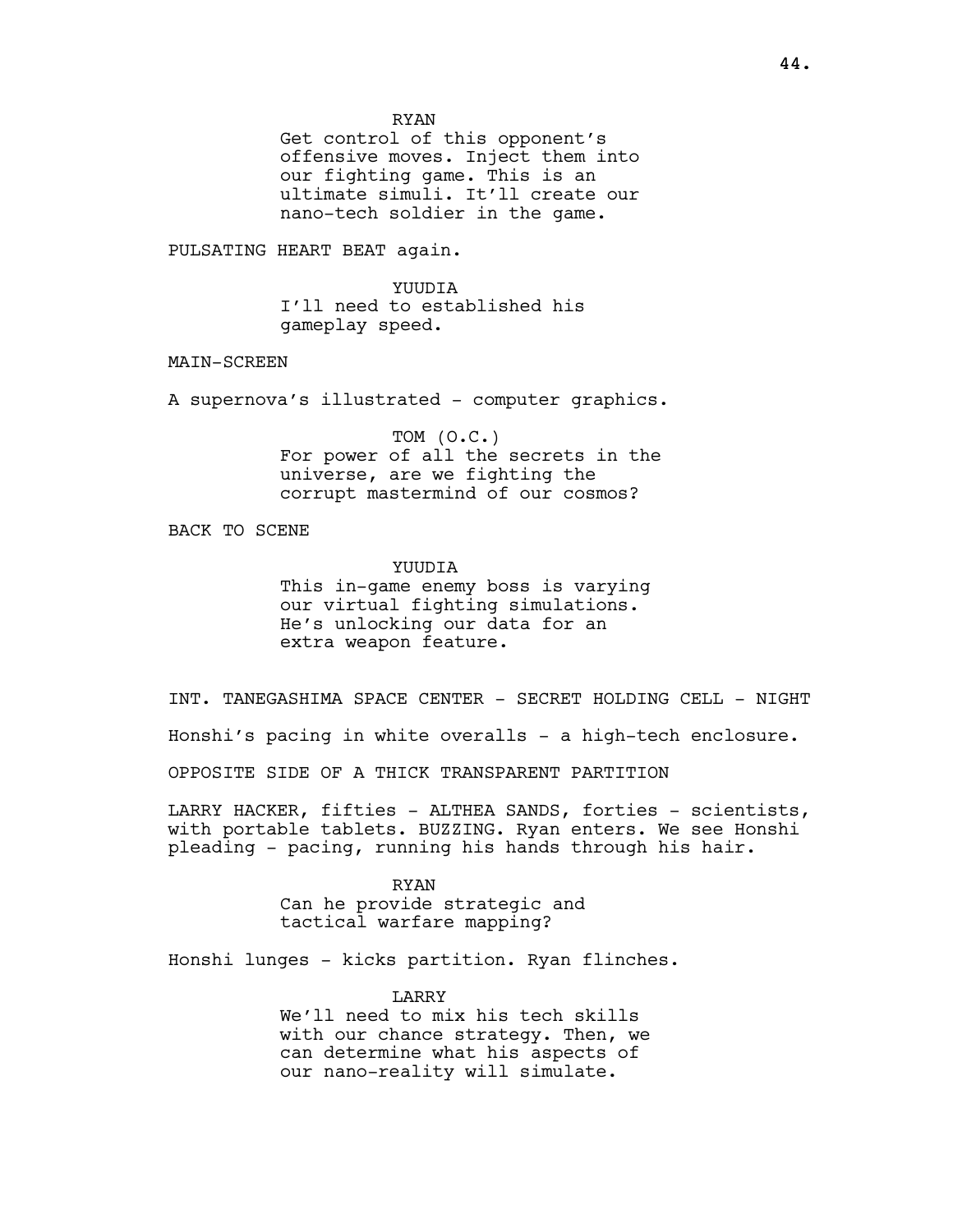ALTHEA We'll get him as a mechanical device replication in our gameplay.

RYAN Position fixing. Our cosmological line-of-sight propagation. Okay. Absorb him with our bio-kill-points in the simulation matrix.

LARRY Propagate him in free-space?

BUZZING. Tom's in.

**TOM** A call for biomechanics and close combat?

RYAN It's time for an autonomous robotic overlap.

Honshi, unheard, is trying to communicate to them.

TOM His brain wave scans. Vocal connections state that he was pirating internet satellite technology to access an online window with misinformation.

RYAN Our divine Demiurge.

TOM Greek? A Hieros Gamos maker.

## RYAN

A holy wedding as a design strategy? Ancient sexual ritual-Medium-ship. Online channeling too.

#### **TOM**

For a virtual gameplay interaction with an alien totalitarian god.

RYAN Demonically dominating the gameplay.

LARRY Unwittingly or wittingly, those data unions will be interpreted.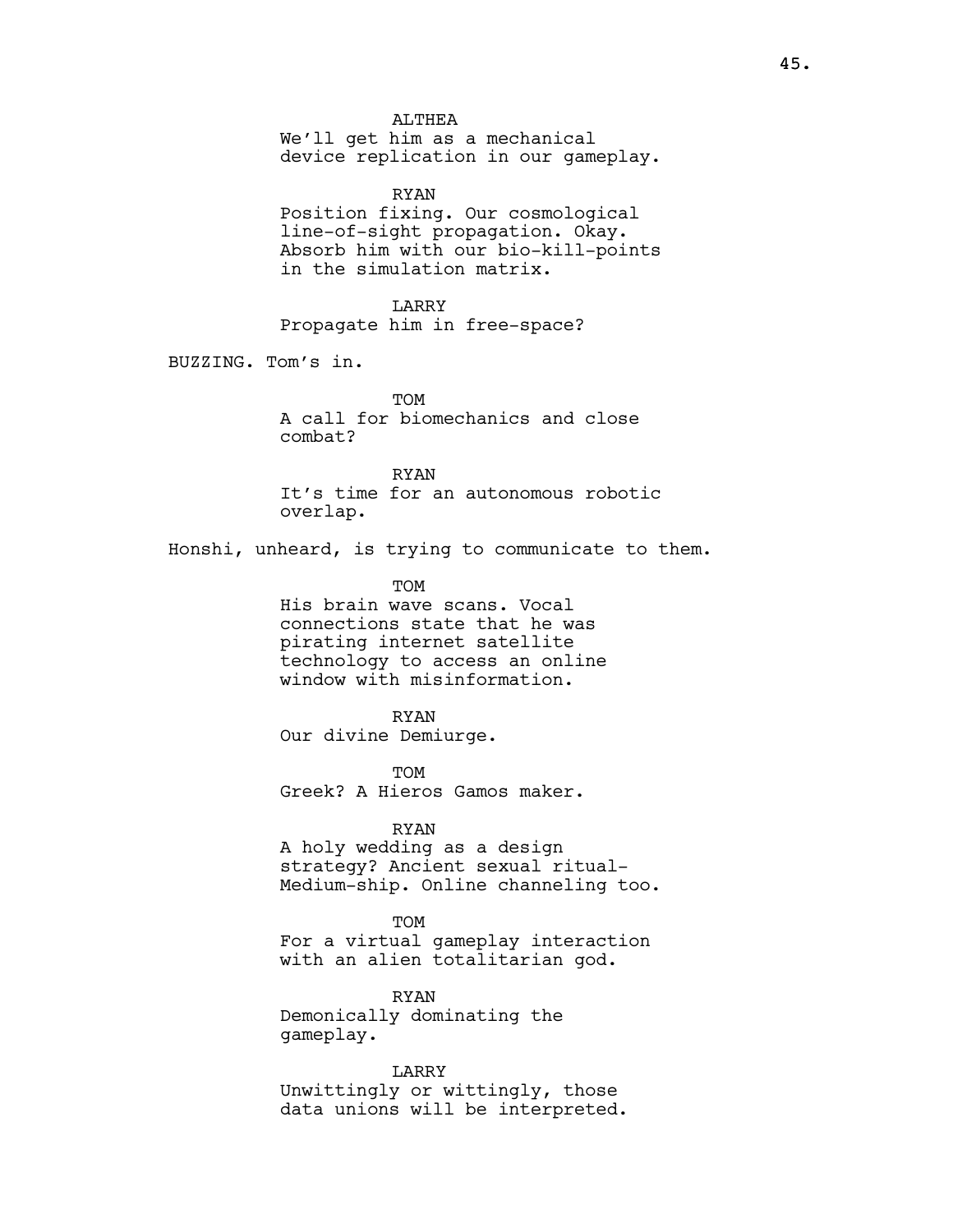ALTHEA Co-constructions with our bio sensors will cause his comparative.

LARRY A one-to-one mapping. Balancing his vital points in their nano-otherworldly economic order.

RYAN What about his greed, ignorance and lust?

LARRY Should be an encouraging formative evaluation.

**TOM** Anti-social order and a cosmological incarnation of a supernova's consciousness? ...Computer generated- Graphics?

LARRY We wouldn't- Couldn't? Connect him to the supernova radiation.

TOM Oh. Please. Don't misinterpret our theoretical model.

**ALTHEA** Cosmological theories.

TOM Wasn't theories streaming in the launch tower.

Honshi kicks, punches partition.

LARRY We'll get a self-contained match.

HOT-BUTTON FLASHES on Larry's mobile tablet. It's for Tom.

RYAN For physical close quarters battle.

Larry brings tablet laptop even closer for Tom.

LARRY It's cyber-touch.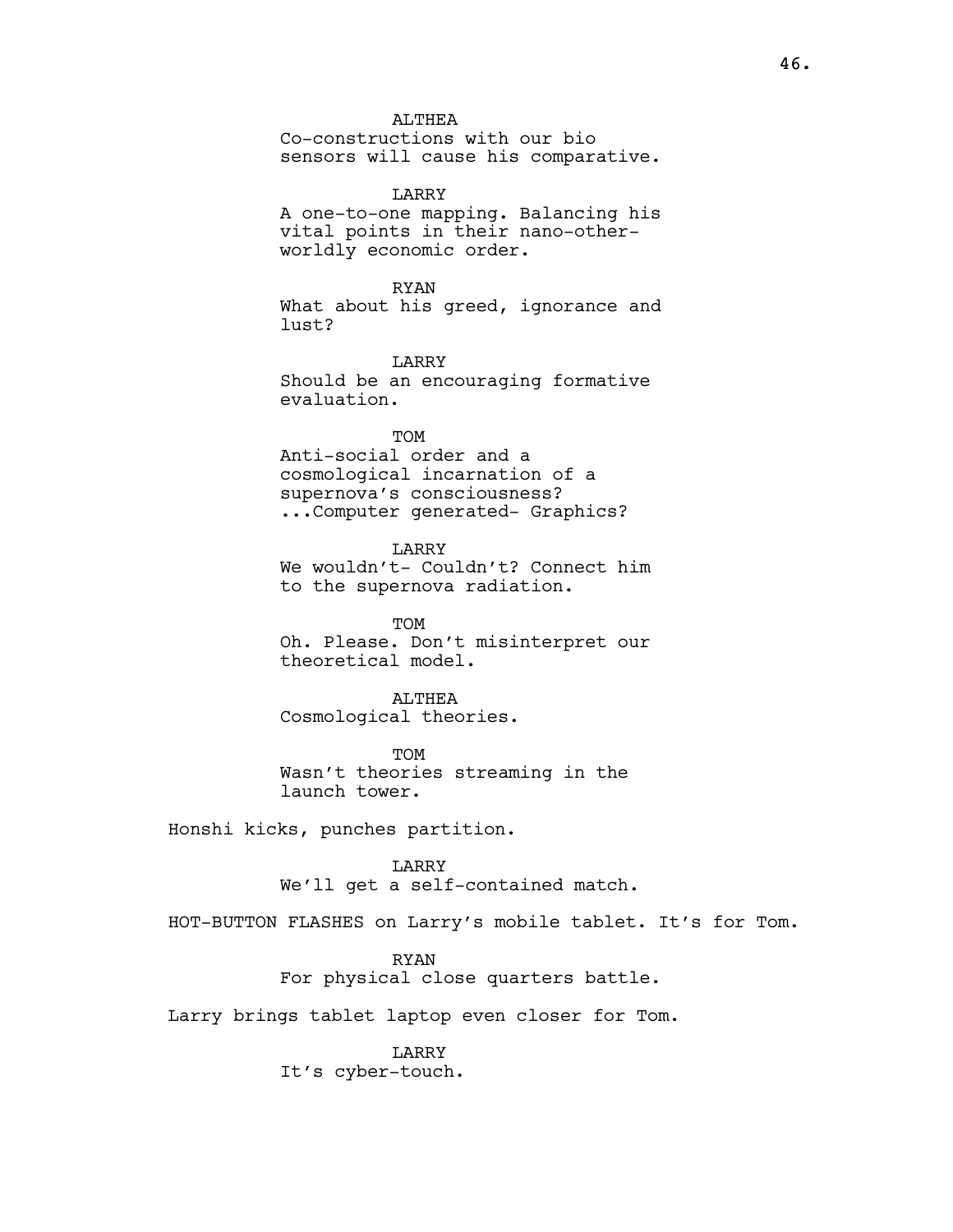Tom touches screen. INTERNET SOUPED UP BEAM's heard. Althea mans her tablet.

> ALTHEA Modifications and manipulation. Environment's at risk. Organisms.

HONSHI'S POV - DEMONIC TECHNO PARASITES WITH RAZOR CLAWS Materializing from within techno sensors.

BACK AND ON OTHER SIDE OF PARTITION

Honshi's POV is unseen to them.

**TOM** What's his fighting experience?

LARRY There's a perilous intrusion.

BACK TO HONSHI

Demonic Techno Parasites with razor claws go on an offensive.

AGAIN AND OVER TO LARRY, ALTHEA, RYAN AND TOM

Honshi's digging bloody holes into himself.

TOM Delusional parasitosis?

LARRY

High-level interface with a biotechnological consumption.

INTERNET BEAM increases in pitch and intensity. Everyone covers their ears. Honshi thrashes - explodes; blood and body parts are sloshed. Internet beam subsides.

> TOM ...Starved to death by misinformation.

RYAN Metaphysical confusion?

LARRY I'm getting demonic possessions. The control of the human form. Multi-dimensional universes as a multi-player.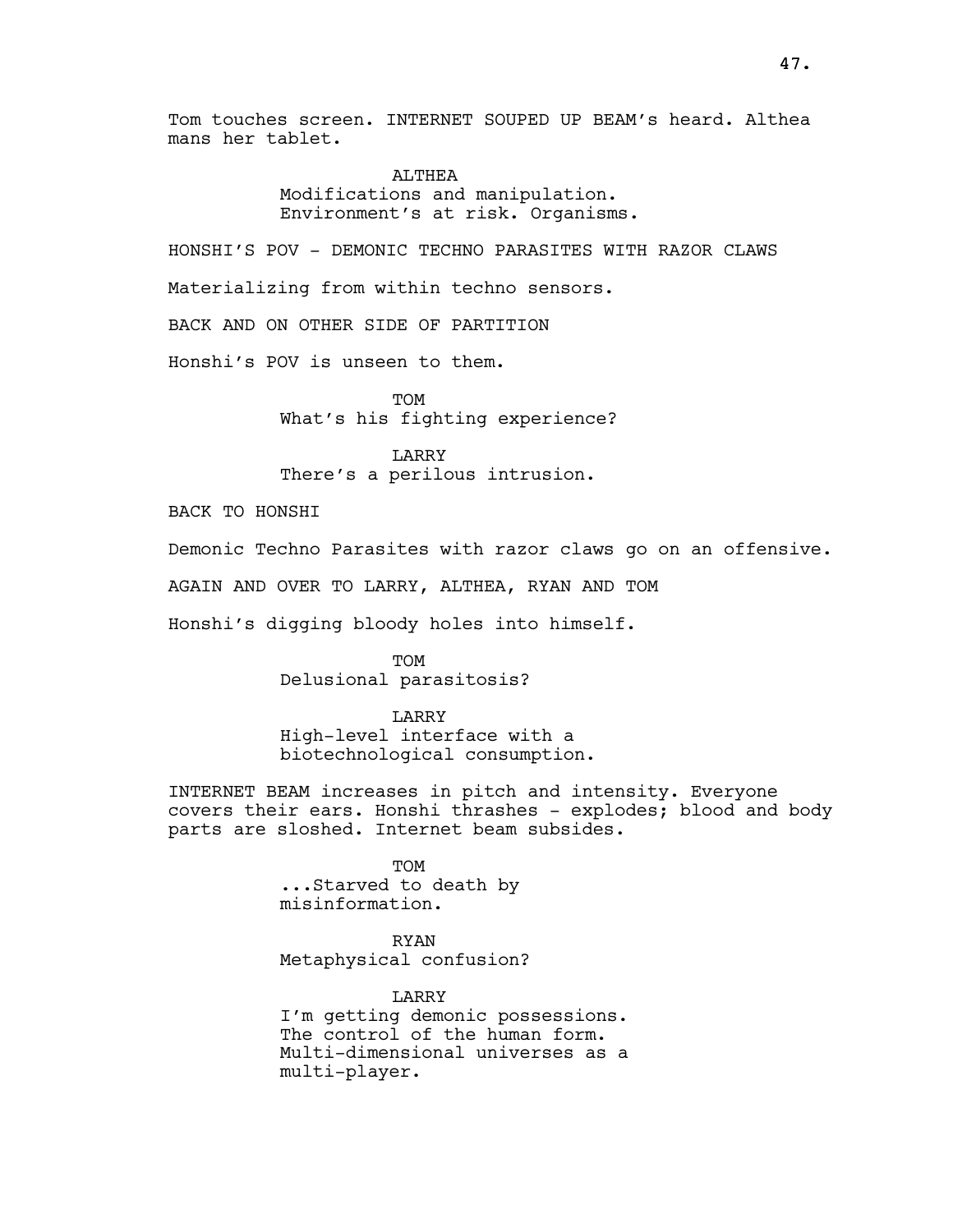ALTHEA

That was an offensive move. Extraterrestrial techno channeling.

TOM Virtual sorcery?

LARRY As war games? Maybe that its virtual reality.

**ALTHEA** I'll call it techno-arrogance.

RYAN As a battle or a deathtrap?

LARRY Gameplay bondage. Online mankind in an enemy boss racket.

ALTHEA Making our combat engineer faceless.

LARRY Flanked himself. He's his own foe. This one rebelled.

TOM

And the great dragon was cast out, that old serpent, called the Devil, and Satan, which deceiveth the whole world: he was cast out into the earth and his angels were cast out with him. Revelation 12:9

INT. TANEGASHIMA SPACE CENTER - COMMAND CONTROL ROOM - NIGHT

MAIN-SCREEN'S POV - SPACE CENTER STAFF AND YUUDIA

Yuudia's midpoint Space Center Staff, faces distorted, man computers.

BACK TO SCENE

Space Center Staff's faces are normal. Main-screen illuminates LAUNCH TOWER. Speaking into head-set.

> YUUDIA Warfare's force design is now playable.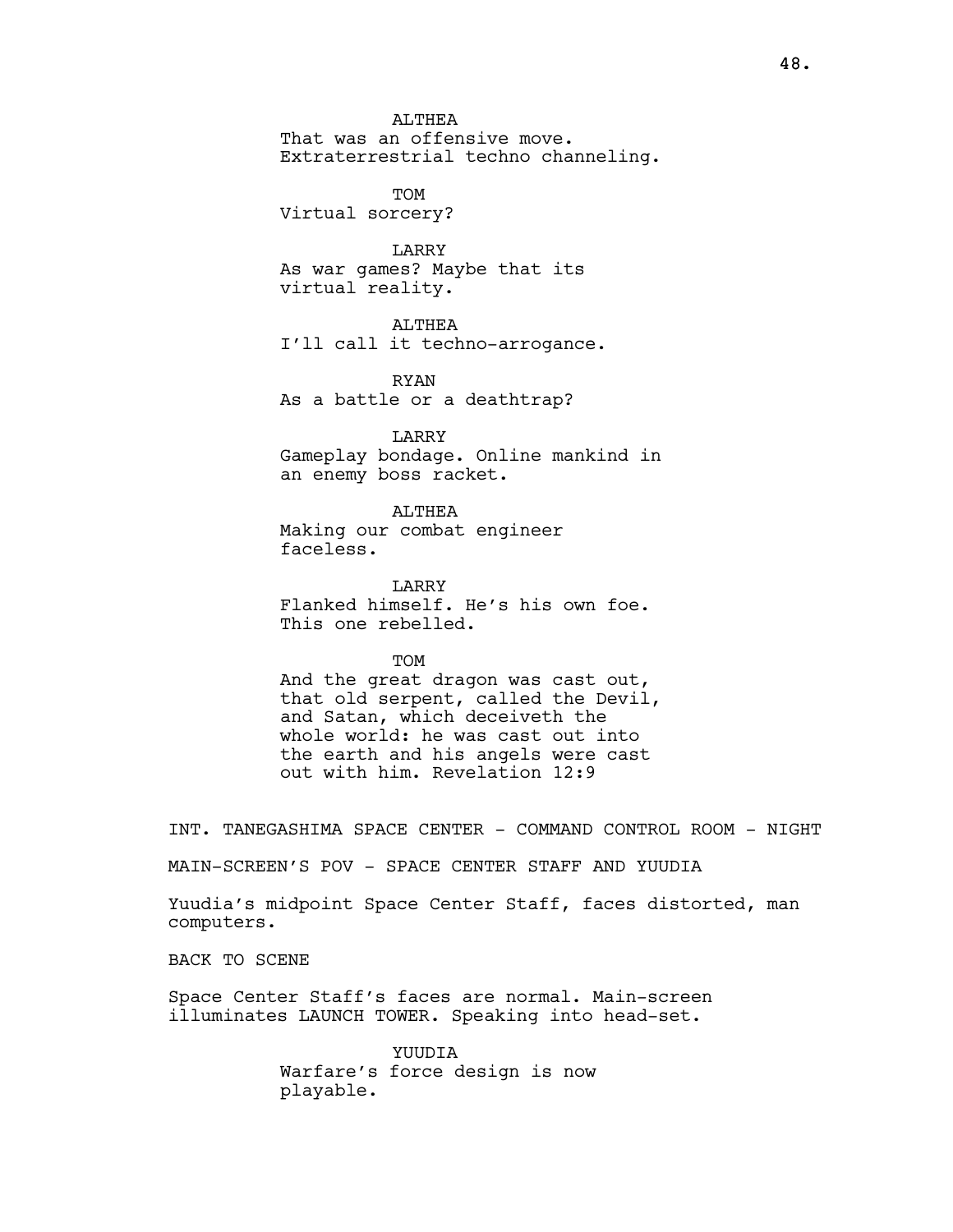Snake, Jerry, Dave, Dale and Jack's heads are connected to electrodes and are lying on their backs in medical chairs. Launch doors crack open, and Tom and Ryan enter.

> YUUDIA (O.S.) Operational maneuver is online. Virtually mobile.

No sound but the V.O.: Ryan gives Tom a nod. Snake, Jerry, Dave, Dale and Jack's eyes flutter.

> ALIEN TOTALITARIAN GOD (V.O.) Chapter Five. Sinners. They can use my joystick. Fuck with it at this level.

INT. ALIEN NINJA GAMEPLAY - INTERNET CAFE - OSAKA - NIGHT

Japanese Customers are lined up to play virtual 360 degree first-person shooter gameplay. Mai, Taro, Abi, Yu and Raidom are at a quaint table. Abi coding into a mobile tablet open.

MOBILE TABLET'S POV - ABI

Abi's writing code.

ABI Tanegashima's portable.

CU MOBILE TABLET

Alien Village, a gameplay: Taro, Mai, Yu and Abi are in a futuristic combat zone.

> MAT Player mode's a special attack.

Mai lights her gravity rifle - points it at the geometrical domes on wire circuited floors below an endless cosmological sky with several suns, moons and planets.

> TARO The modules are for Tanegashima's bio-sensors.

Abi picks up data on his techno navigation device.

**ABT** Boss is coming.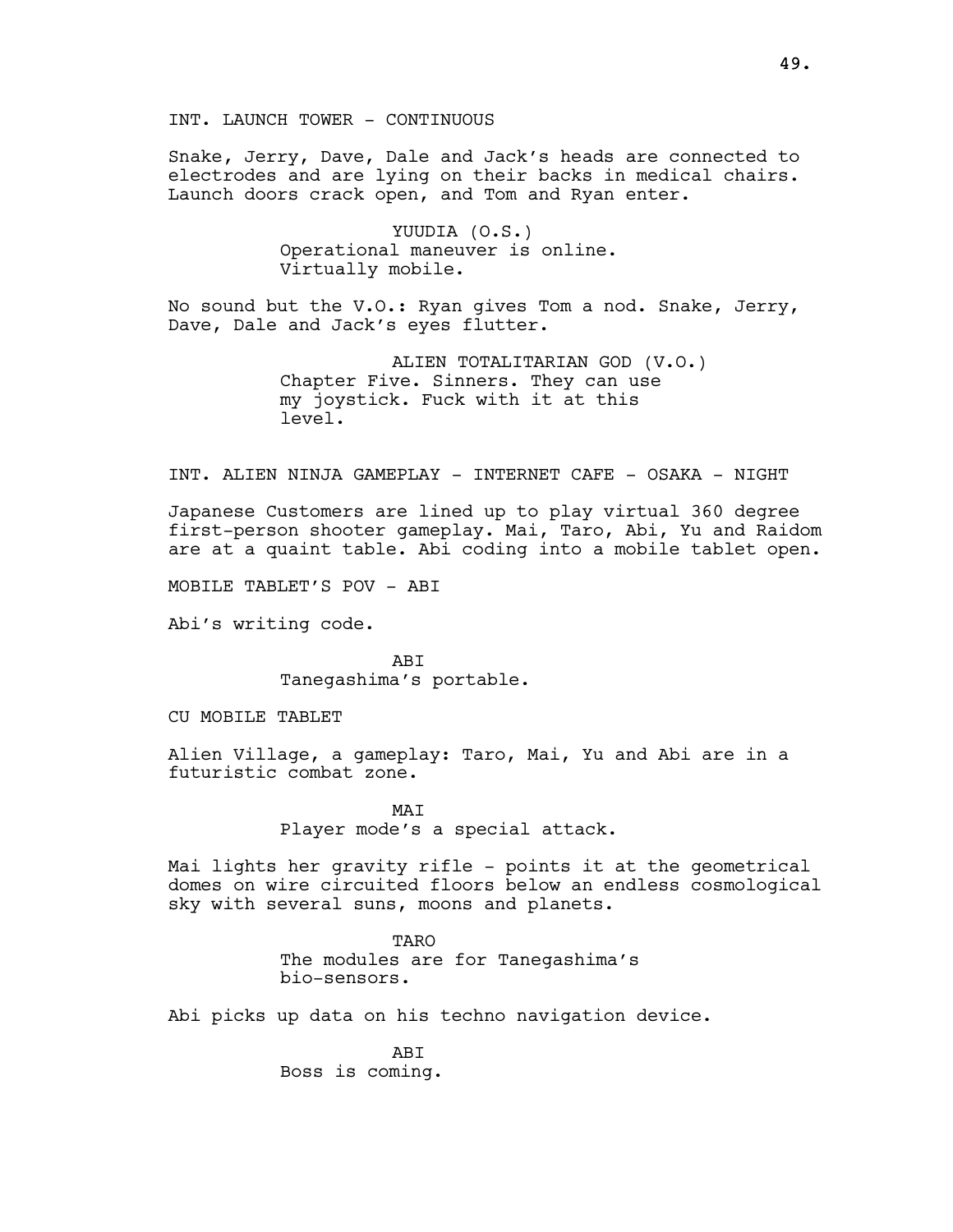YU Splitting, limb slicing, and decapitation is ninja.

Mai, Taro, Abi and Yu fan out - gravity rifles lit.

ABI Plain and simple nano-tech simuli for Tanegashima. Kill the boss.

ALIEN ROBOTIC DEMON de-cloaks - horns, fire-lit eyes, claws clutching weapon - FIRES, misses: Mai, Taro, Abi and Yu return FIRE, a LARGE EXPLOSION.

BACK TO SCENE AND INTERNET CAFE

Raidom, Mai, Taro, Abi and Yu - same table.

MAI Robotic alien civilizations?

RAIDOM

My home-game translation. The techno dark side of Tanegashima's fighting game.

TARO Shooting demonic robots-

INT. LAUNCH TOWER - NIGHT

Snake, Jerry, Dave, Dale and Jack's heads are connected to electrodes in medical chairs. Ryan's pacing. Tom's at portable techno table - computers atop.

> TARO (O.S.) Where's that put her?

Dale starts to levitate - unnoticed by Ryan and Tom.

RAIDOM (O.S.) One on one. One way or another.

DALE

His eyes open - without pupils, demonically possessed.

DALE<sup>®</sup> I am absolute and corrupt.

Tom's weapon comes out. Ryan's too.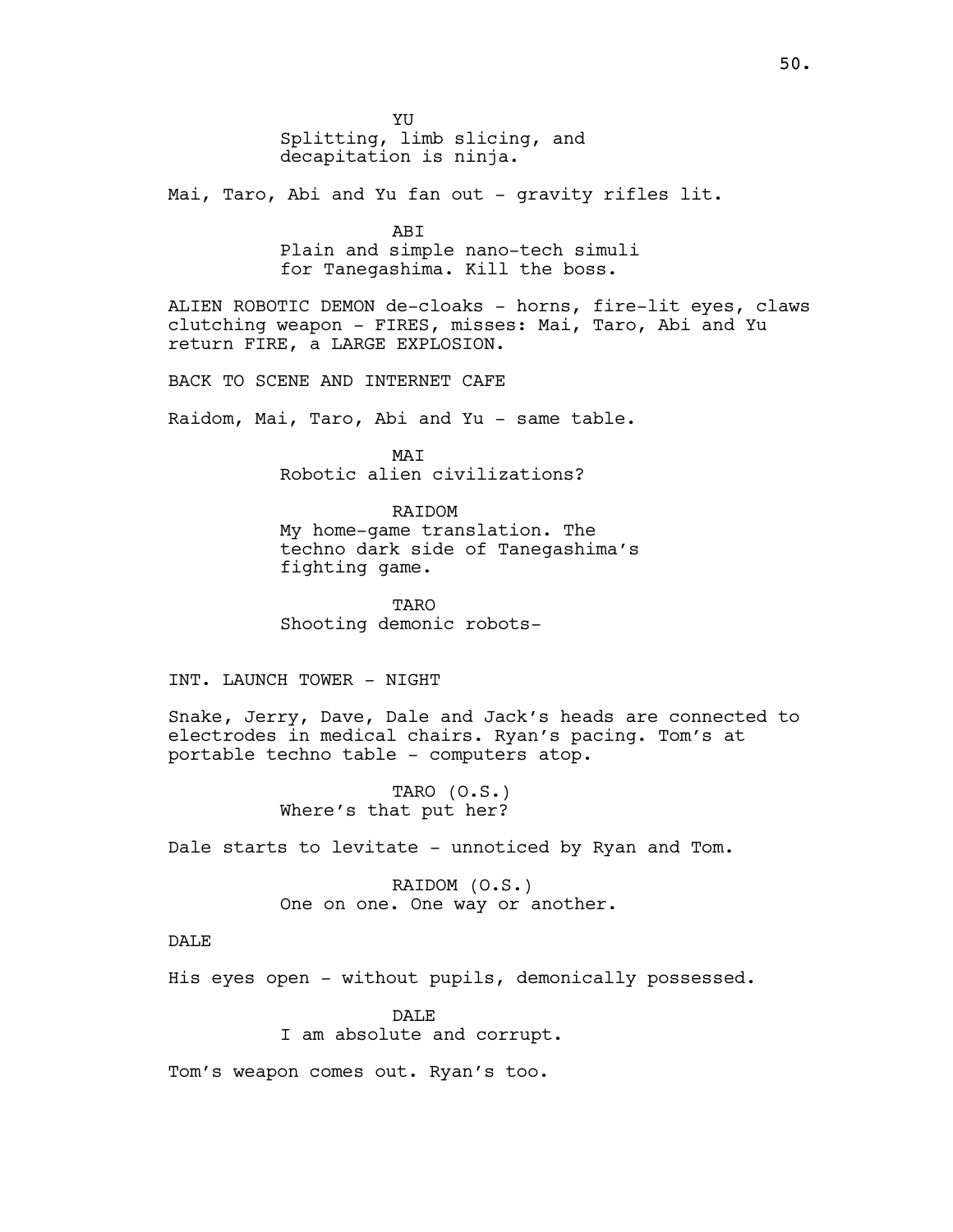RYAN (into head-set) Man's up. Demonic role playing.

Dale lowers, sits up over edge of medical bed.

DALE (preacher's voice) Regard them that have familiar spirits, neither seek after wizards, to be defiled by them.

Dale's face becomes hideous. Tom gets close to Dale.

DALE (CONT'D) I am the Lord your God.

Dale's eyes shift, knocking Tom's gun out his hands.

**TOM** Is this going to be player against player?

Ryan quickly snatches up Tom's gun, around - takes aim at the back of Dale's head. Dale's wickedly amused: BAM - green pus and blood spurt out. Ryan's shocked. The gun went off? Dale lunges, throws Tom across launch tower - wheels for Ryan.

INT. BACK TO COMMAND CONTROL ROOM - NIGHT

Yuudia's trying to crack code.

YUUDIA Buttons, scrolling- Touch screen-

RYAN (O.S.) Heavy fighter transmutation. Neutralize! Neutralize demonic threat!

MAIN SCREEN

Ryan's hunted by Demon Dale. STATIC.

RYAN (O.C.) (CONT'D) Non-functional replica. Face off!

Yuudia snaps up console - games.

INT. AGAIN LAUNCH TOWER - NIGHT

Dale's deja vu - back connected in chair.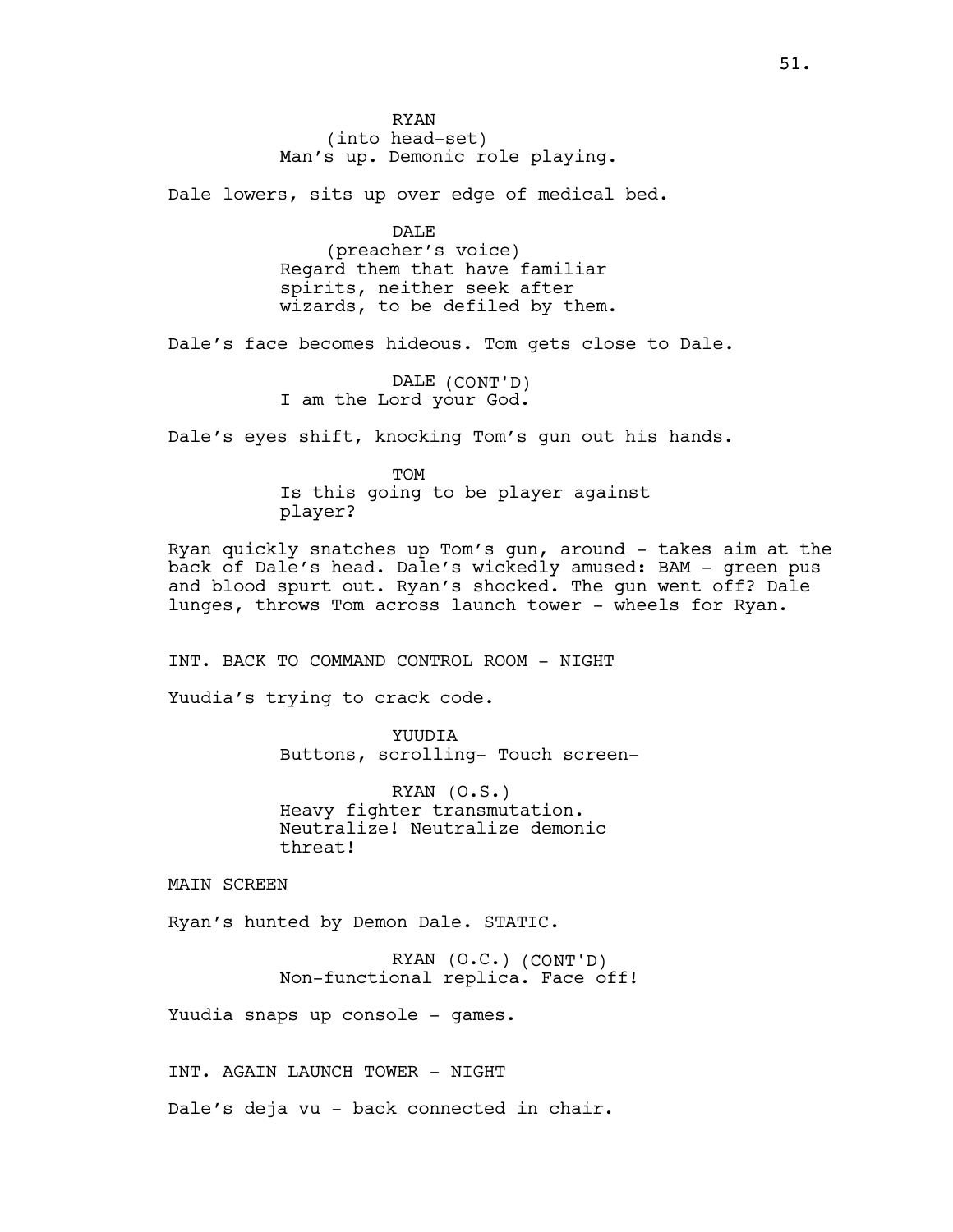RYAN (into head-set) Had am unknown multi-player value.

YUUDIA (O.S.) Nano-fabraction's still gaming.

RYAN (into head-set) Is level's evolution still in a multi-platform with the unknown bio data?

Tom gets his weapon from Ryan, makes haste to computer table.

**COMPUTER** 

TWO BLEEPING FLASHES are on a COSMOLOGICAL GRID: a techno cohesion, a duality with a GRAPHIC of a HUMAN BODY that has martial arts attack points irradiating on it.

INT. BACK STAGE - HONG KONG THEATER - NIGHT

MIRROR

Yu takes up its frame.

YU MIRROR'S POV - ALIEN NINJA GAMEPLAY

MATCH CUT TO:

INT. ALIEN NINJA GAMEPLAY - INTERNET CAFE - NIGHT

360 DEGREE VIRTUAL GAMEPLAY ROOM

NANOTECH WARRIOR DALE rushes NINJA WARRIOR YU - futuristic city: kung Fu. Game powers up for a NANOTECH WARRIOR DEMON DALE and an ALIEN NINJA WARRIOR YU - hack and slash. Nanotech Warrior Demon Dale gets kicked into gameplay architecture, retuning as:

> DALE. Level's over. I'm underpowered.

But, Alien Ninja Warrior Yu still hunts Dale.

DALE (CONT'D) You're not the enemy boss bitch!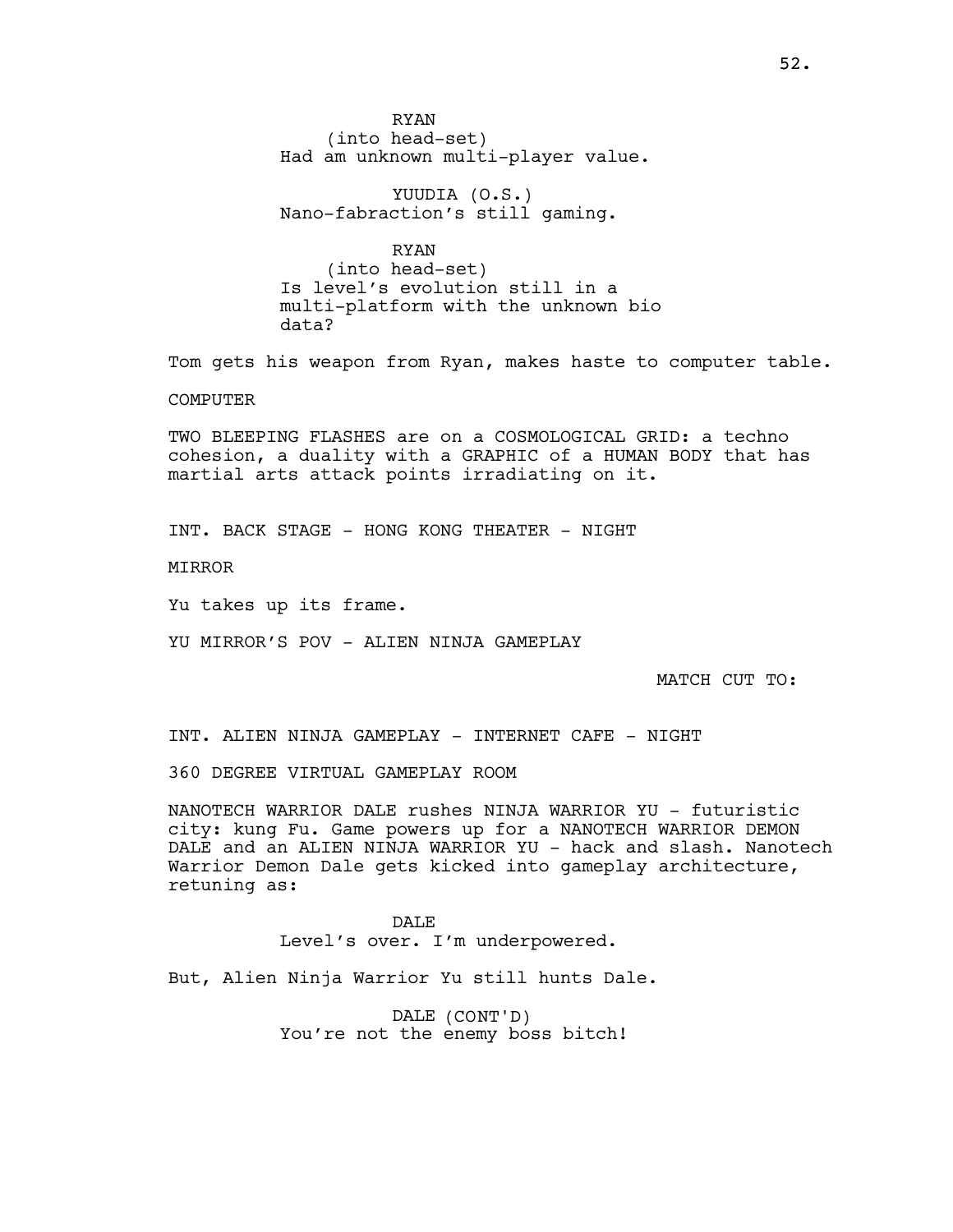## INT. LAUNCH TOWER - NIGHT

Dale's chest slices open and blood flies on Ryan.

RYAN (into head-set) Player's damaged!

YUUDIA (O.S.) Enemy boss! Multi-player death movement! Alien Ninja Akuma! Hack and slash! A fighting game!

SOUPED-INTERNET BEAM: Snake, Jerry, Dave and Jack are jolted with an unseen demonic possession that's chocking them, flipping them off their medical chairs with writhing movements.

INT. AGAIN BACK STAGE HONG KONG THEATER - NIGHT

CAMERA - DALE'S IMAGE IN MIRROR

GAMEPLAY SOUNDS overlap SOUPED-UP INTERNET BEAM. Dale's in an OUTER-SPACE, shaking violently, choking - coughing up blood.

## INT. RETURNING TO LAUNCH TOWER - NIGHT

Dale's chest explodes, and his heart flies out while Snake, Jerry, Dave and Jack are wildly thrashing, choking from a CHAOTIC DEMONIC POSSESSION. Deafening GAMEPLAY SOUNDS and SOUPED-UP INTERNET BEAM deadlock Tom and Ryan.

INT. ALIEN NINJA GAMEPLAY - INTERNET CAFE - NIGHT

360 DEGREE VIRTUAL GAMEPLAY ROOM

Gameplay's over - just mirrors. Yu's shaken - sitting on her thighs. Abi rushes in, and Mai, Taro and Raidom lag some.

**ABT** 

You won.

**YU** It's me. I'm- I'm evil.

MAT You're an exile of an Alien Totalitarian God.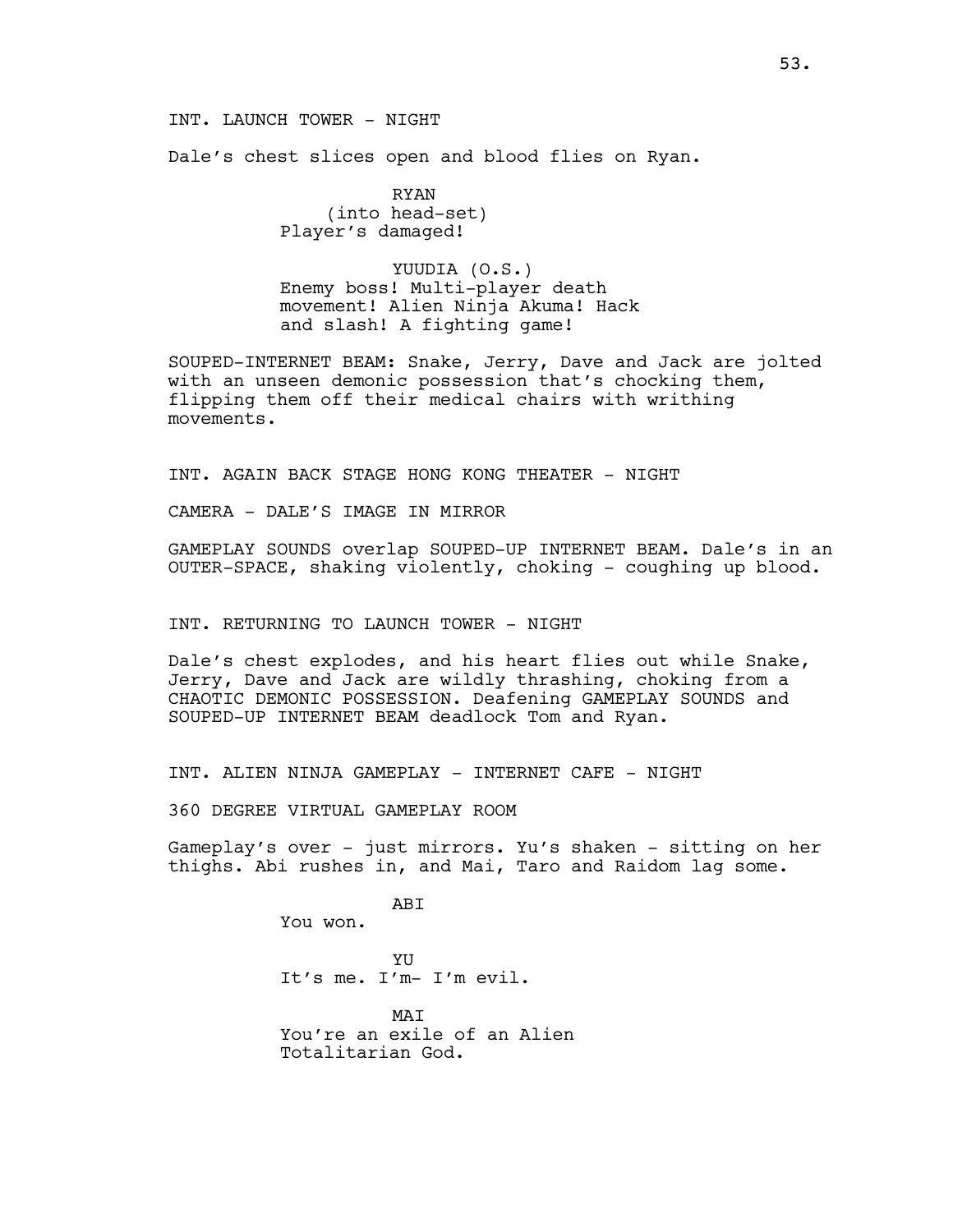**YU** It's- I'm backward. Banished from

my life.

Taro spots Raidom who shakes his head. Mai, Abi get Yu up.

INT. BULLET TRAIN - NIGHT

Li-Li's reading a mobile. Marc's alongside.

MARC HENERSON Tokyo's an hour away.

LI-LI This ebook's a techno vampire. Graphic literature. Abstract concepts that are paralleling an online mankind in its antisocial network.

MARC HENERSON Online devil worshipping. Cultist metaphysical inter-dimensions of abstract thought.

LI-LI Their cognitive shadows.

MARC HENERSON Yeah. Psychic cosmology.

LI-LI Gameplay's their techno probabilities.

MARC HENERSON Computer graphics. Biochemistry, cosmology and nanotechnology.

LI-LI

Main character's a serial killer.

MARC HENERSON

Gameplay pirates upload "Alien Totalitarian God" into Tanegashima's cyberspace.

 $T_{\rm L}T_{\rm -}T_{\rm L}T_{\rm L}$ 

Then downloaded it as a premature proclamation of its own online death into Tokyo's software.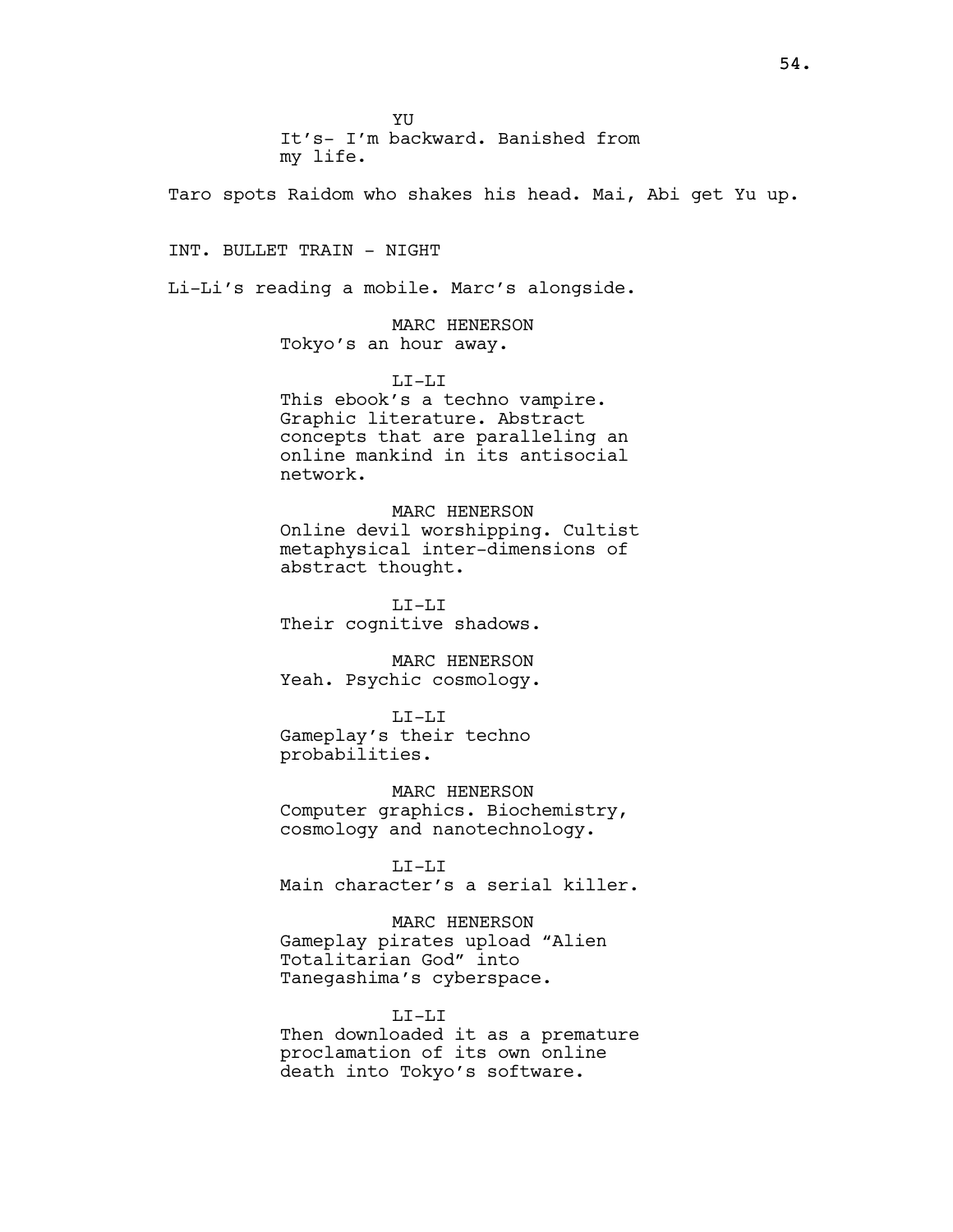MARC HENERSON Ebook's main character's not your traditional cave digger.

LI-LI Equal objects as a computer model-

MARC HENERSON Mamoru Takuma's psychosis. An Alien Ninja Akuma. Yu Wing Chun's his fallen online angel.

INT. LAUNCH TOWER - NIGHT

Jerry takes an automatic handgun from weapon's panel.

**JERRY** Eradicate the enemy forces. What about their sick appetites?

Snake pulls an high-tech assault rifle off same assorted gun wall collection panel - couple hand-quns too.

> SNAKE No exploding hearts at this level.

Dave makes a choice.

DAVE AK47. Been there. Done that.

Jack goes for an M16.

JACK Control system's program only gives her a rock hammer.

Snake removes his military knife from its sheath.

SNAKE Space monsters in online caves have red blood.

Jerry reaches for Snake's knife.

JERRY Facial reconstruction tools?

Snake's fast - slides knife back in its sheath.

SNAKE Savin' it for your unborn online child.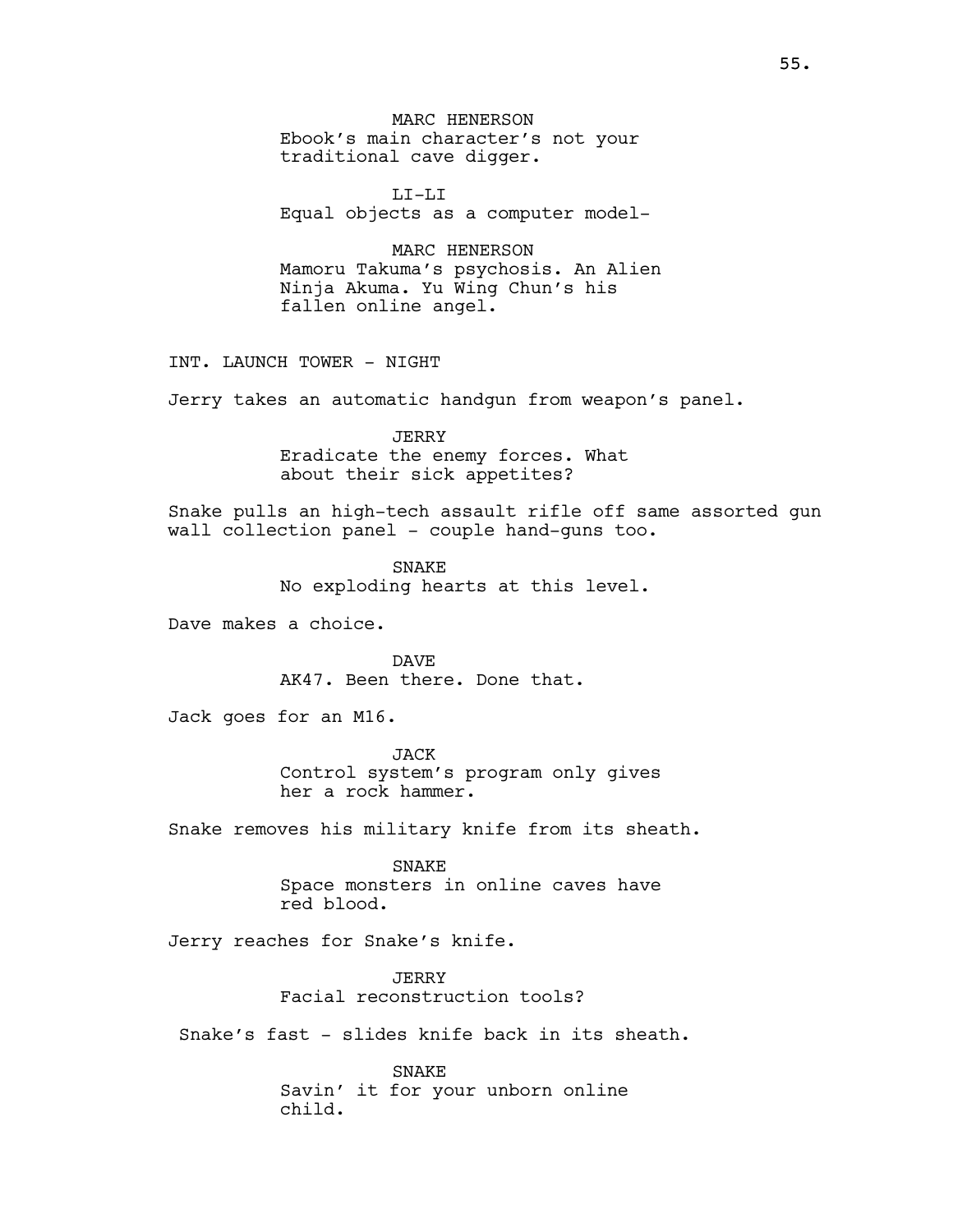Snake stares Jerry down. Jerry rubs her pussy.

JERRY What else can you expect from your mamma's heart-warming whore.

INT. COMMAND CONTROL ROOM - NIGHT

Tom and Ryan watch Combat Team on main-screen. b.g. Yuudia's poised at his computer with Space Center Staff.

> JACK (O.C.) Fighting models are prepared.

MAIN-SCREEN'S POV - COMMAND AND CONTROL

To Yuudia:

RYAN Orient us with this online God of demons.

**TOM** Kill this demon, this dragon and his daughter.

MAIN-SCREEN

Erosional caves, granitoid rocks carved with canyon passages.

INT. EROSIONAL CAVES - NIGHT

Snake leads Combat Team - avoiding a deep pothole.

JACK This is the cave digger's online unseen realm.

Serpent jets out of crevice - attacks Snake. Serpent's tail whips at Jerry whose shots miss haywire Serpent while Snake wrestles with its biting head. Dave hacks at Serpent with a machete. Serpent's tail knocks machete out of Dave's hand.

Jack's MI6 riddles serpent's tail, distracting Serpent that lunges for Jack. Snake gets both hands pistol gripped and blasts Serpent's head off. Serpent drops dead, falling into steep pothole below them.

> SNAKE I'm forbidden territory.

Jerry lends Snake a hand who's lashed, bitten and bleeding.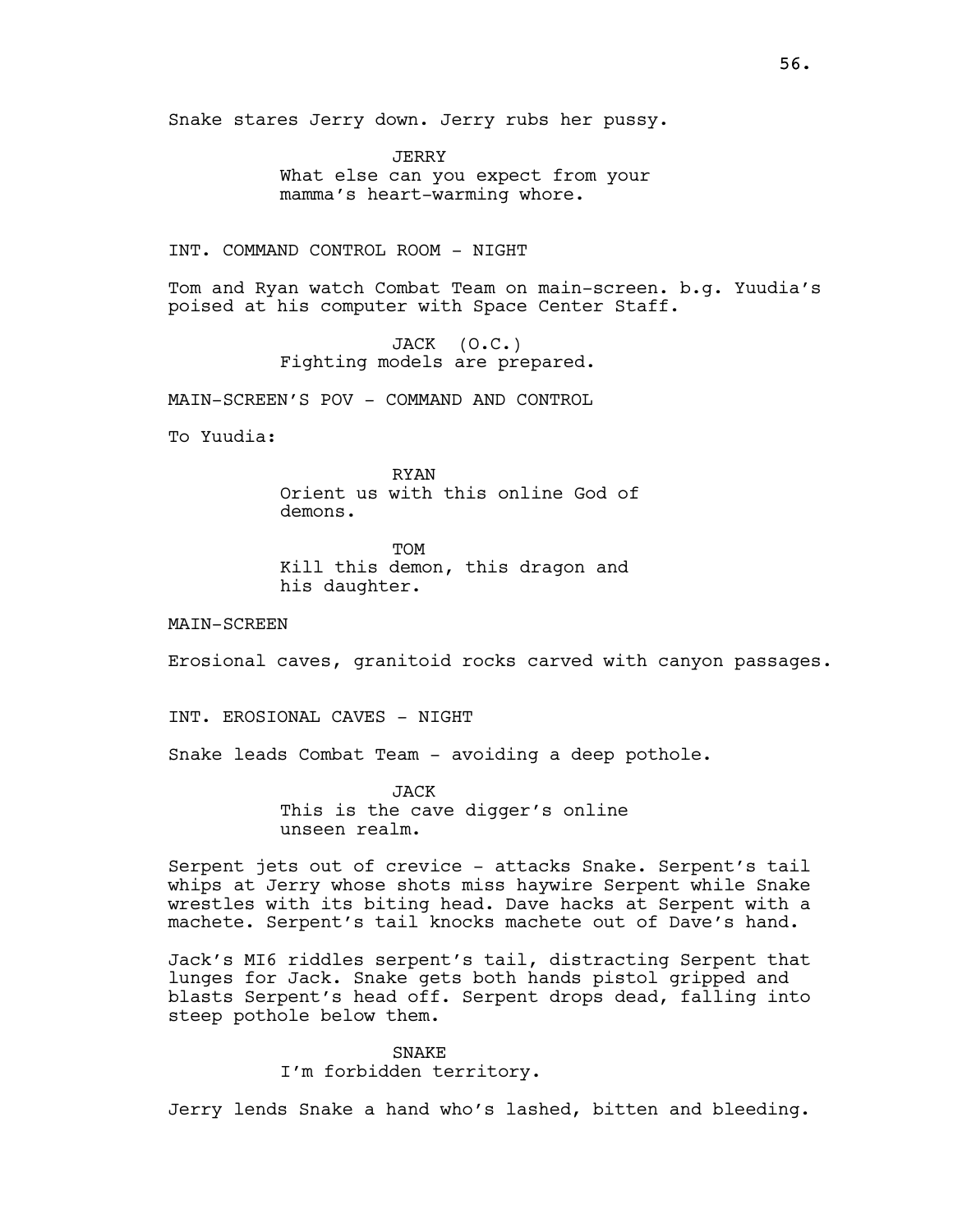JERRY

Hierarchal?

SNAKE I'm better without the horns.

INT. TANEGASHIMA SPACE CENTER - COMMAND CONTROL ROOM - NIGHT

MAIN-SCREEN

Mythological Gods, giants - dinosaurs, a fire-storm with Satan merges with a Dragon. Pulling back, Tom and Ryan amazed.

Yuudia's in b.g. midst Space Center Staff that's possessed, inverted pentagrams irradiating between their eyes with no pupils - glowing a techno energy.

> RYAN Game-score downloaded as a multiple quantum quantisation.

TOM Abstractions. Higher category theories. Alien Totalitarian God?

Space Center Staff stare up at an OUTER SPACE: spirit realm falls, spirals into their open mouths. Yuudia's at computer.

> **YUUDIA** Mysterious offline forces with strong nuclear interactions.

SERPENTS crawl out of COMPUTERS. On MAIN-SCREE, CHI CHI's seen plucking an apple from a TECHNO TREE. Apple changes into a PIG. Chi Chi sinks her teeth into SOUEALING PIG's neck vanishes. Tree changes into an ALIEN ROBOTIC WARRIOR DEMON.

> TOM The fucking anti-christ.

> > RYAN

...Hyper-spaced.

YUUDIA "I saw in the visions of my head upon my bed, and, behold, a watcher and an holy one come down from heaven."

TOM Gameplay mechanism's still reading.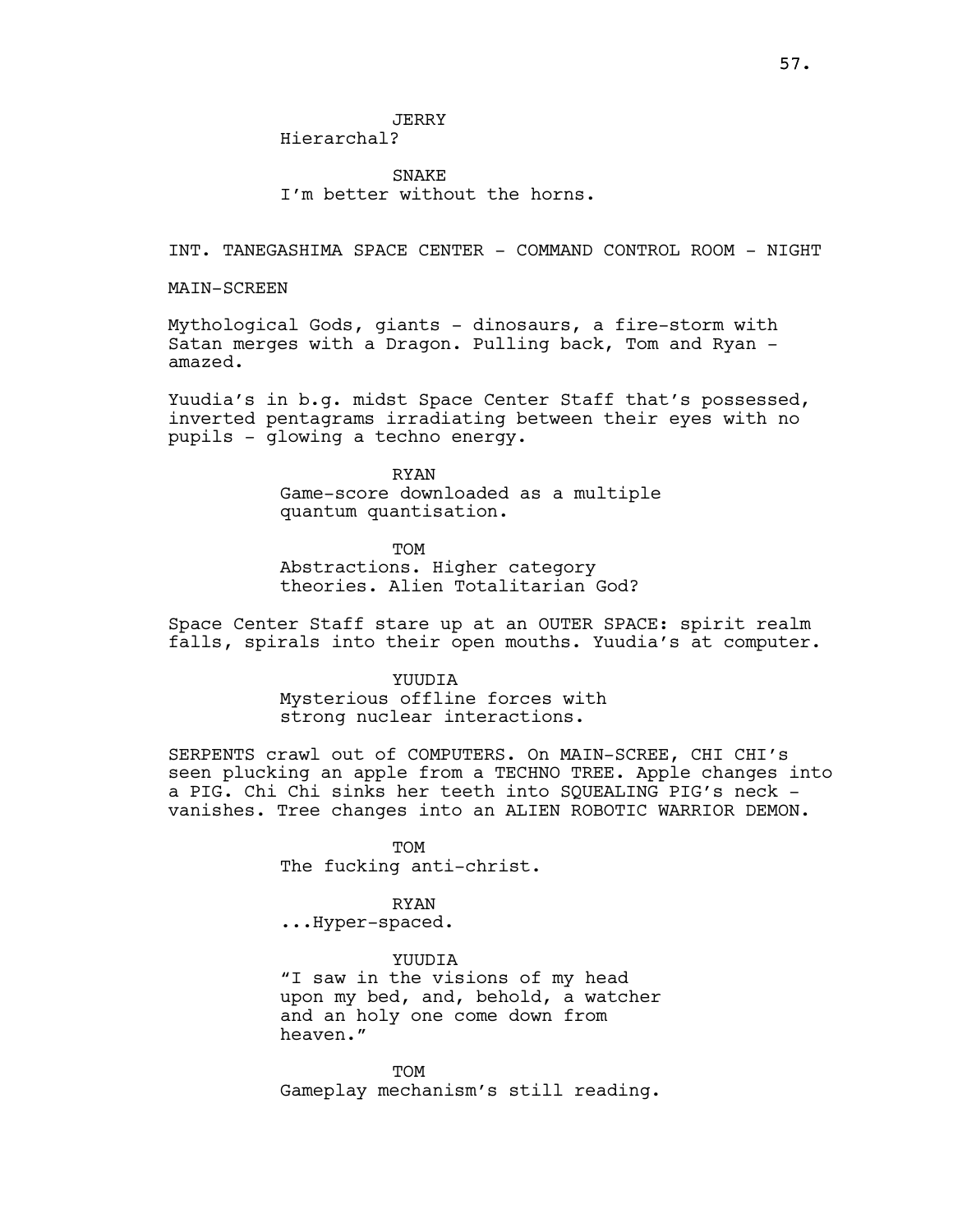RYAN (O.C.) Daniel 4:13.

BIBLICAL PASSAGE's on MAIN-SCREEN, all COMPUTERS.

# LARRY (O.C.)

# Misinformation imbalance.

b.g. Larry and Althea try to crack code; f.g. Alien Robotic Warrior Demon passes through architecture and enters Command and Control. Everybody watches, yet Althea's still buried in her data analysis on her tablet laptop.

> ALTHEA Cosmological geometry is transforming. It's a virtual offline reality.

Tom, Ryan and Yuudia just stare at the Alien Robotic Warrior Demon, blades for hands - laser rod at side of its head, eyes beaming red and aflame and in front of main-screen.

# LARRY

Dr. Sands?

Alien Robotic Warrior Demon's laser rod's INFRARED LIGHT is on Althea's FOREHEAD. Althea looks to Larry - not forward.

#### ALTHEA

Literally a violent explosion of human atoms, molecules and the devastation of a human's body.

## LARRY

# Althea, please.

Alien Robotic Warrior Demon's laser rod fires - blows Althea's head off - then vanishes. ALARM goes off, firelights flash; Gates of Hell's Visual Kei concert's on MAIN-SCREEN and all COMPUTERS. Normalcy's back with spatial, and Space Center Staff is evacuating.

> RYAN She became its target.

TOM Reciprocal with a non-existence?

LARRY Game's virtual cosmological expansion simuli controlled our technological future.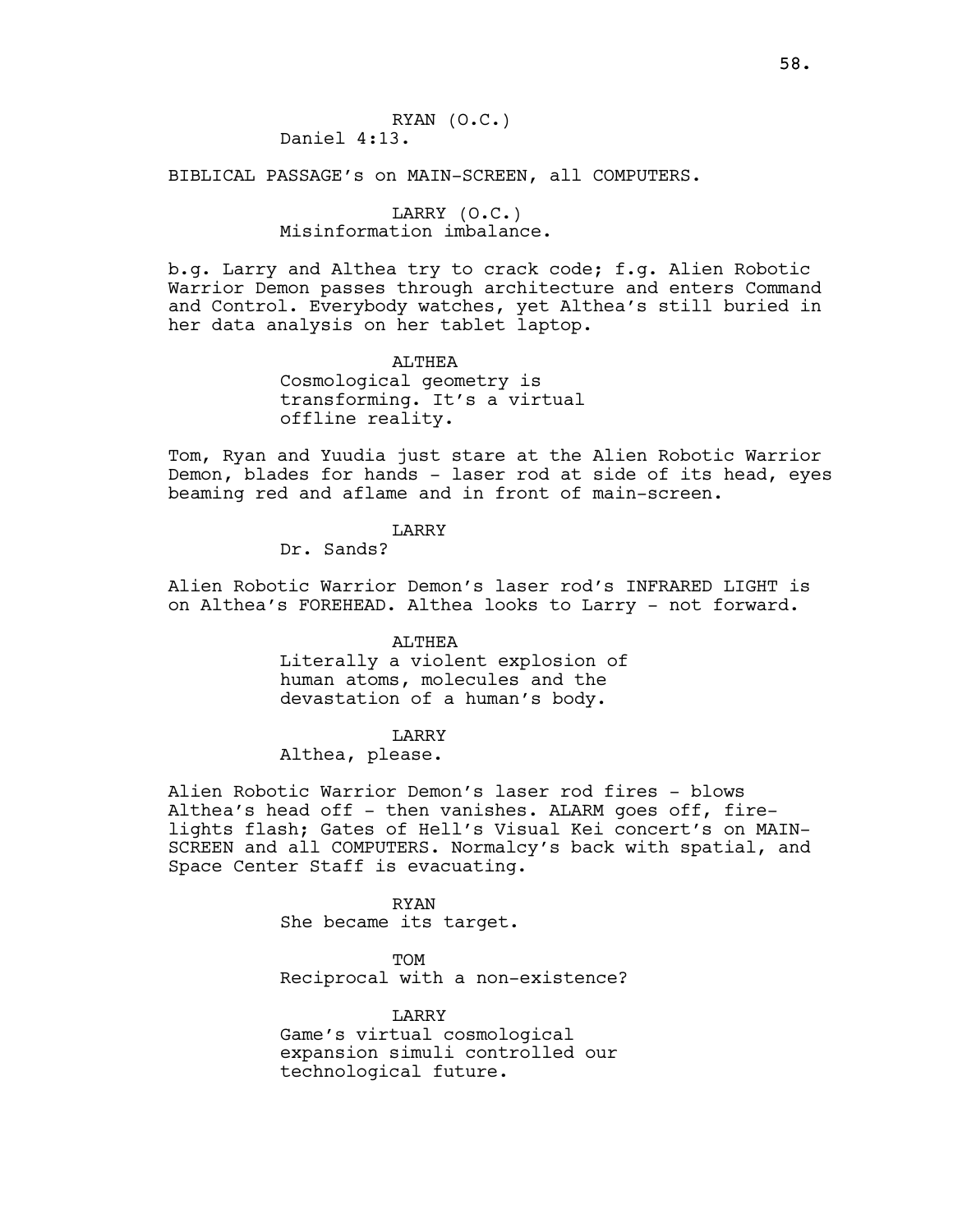**TOM** 

Alien demon's mining us for virtual realities? This is supposed to be our gameplay.

INT. ALIEN NINJA GAMEPLAY - INTERNET CAFE - NIGHT

Dressed in mountaineering gear and head-lamps is Taro, Mai and Abi who's working with computer code, all are at a table. Only Raidom's in black, pours himself tea while Yu's up, slashing with her ice axe.

> RAIDOM Story mode makes Yu a spelunker in an alien social order transmission. She'll spar as a cave digger in Tanegashima's gameplay. She'll characterize the main character of the ebook.

EXT. AKIHARBARA DISTRICT - TOKYO JAPAN - NIGHT It's an electric town, gadgets, gameplay and Manga. AKIHARBARA DISTRICT'S POV - SERIES OF SHOTS OF ITSELF

> ALIEN TOTALITARIAN GOD (V.O.) Chapter Six. The Faithless. There's ghosts in an alien cyberspace. A virtual supernatural world. A labyrinth of cosmology and mankind.

FREEZE ON A COMPUTER

It flashes a biohazard warning.

# MAI (O.S.) Entering the spelunking website network came with that warning-Usurpation and restoration was the ebook's antisocial network's masterplan.

TARO (O.S.) That's why we uploaded it. A disruption into Tanegashima's cyberspace.

RAIDOM (O.S.) Download's generating my gameplay exploitation from Tokyo. Feeding it back here into Osaka.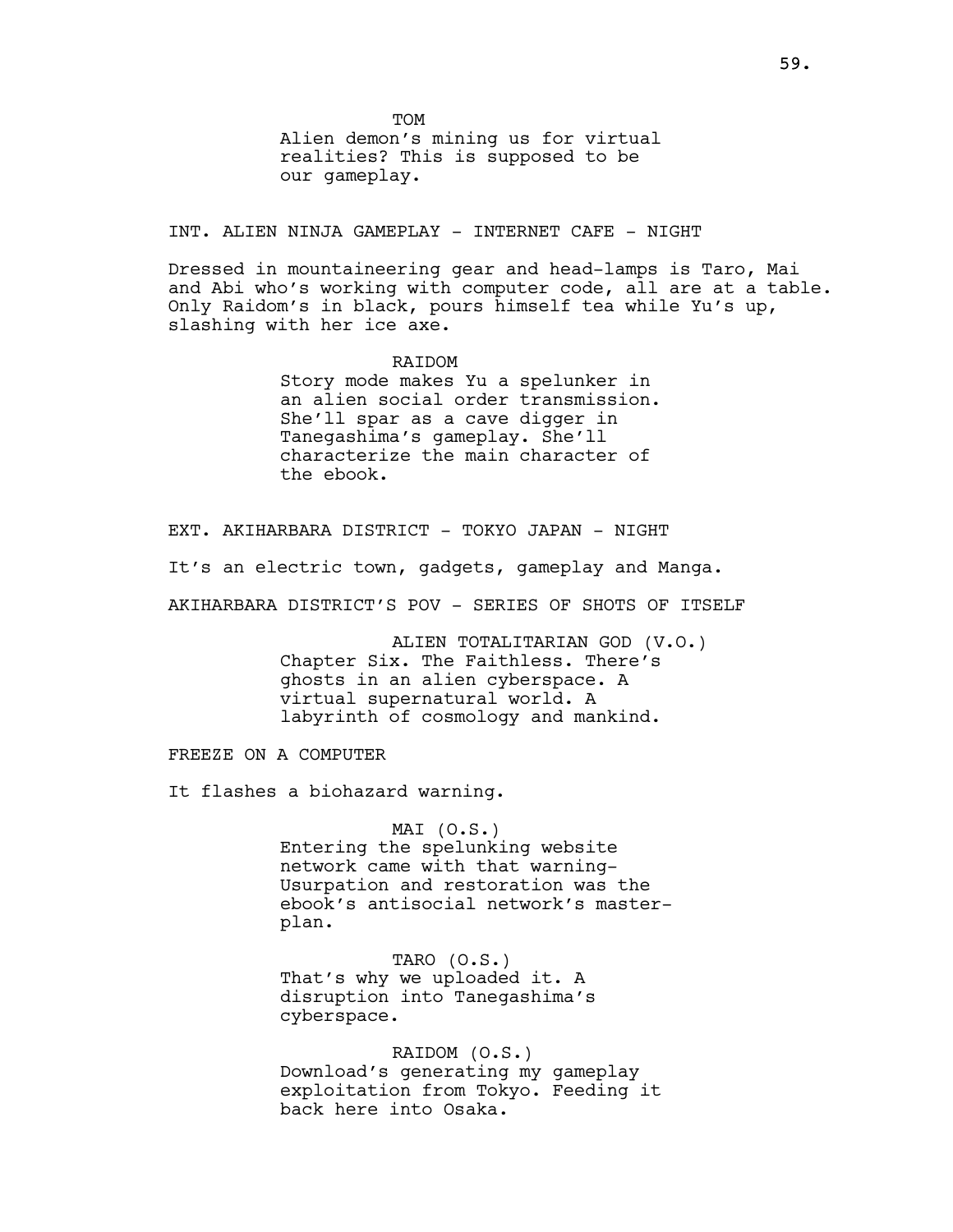MAI (O.S.) What about Yu? Her containment?

INT. BACK TO ALIEN NINJA GAMEPLAY - NIGHT

Yu holsters her ice axe.

YU I'll break through. Without online barriers. I'm going to achieve my real social mobility.

Yu sits, gets some tea.

MAT Free our bio-captures online? Fine. Takes us off-line. Brings us all back in real-time.

ABI'S POV - MOBILE TABLET

Biohazard warning flashes. ALARM.

ABI (O.C.) Paradigmatic duality problem.

MOBILE TABLET'S POV - ABI

Abi tries to assess code. Cuts Alarm.

ABI (CONT'D) Patterns and occurrences. Interrelated phrases.

Abi continues to try to decipher code.

ABI (CONT'D) It's mutually dependent with the gameplay modeling. When the digital content uploaded, it downloaded as itself. Tanegashima's ghost imaging sensors are interacting with Yu.

BACK TO SCENE

Raidom smirks. Taro sips his tea. Mai contemplates. Yu points to Abi's Mobile Tablet.

> YU That? It thinks that I'm God?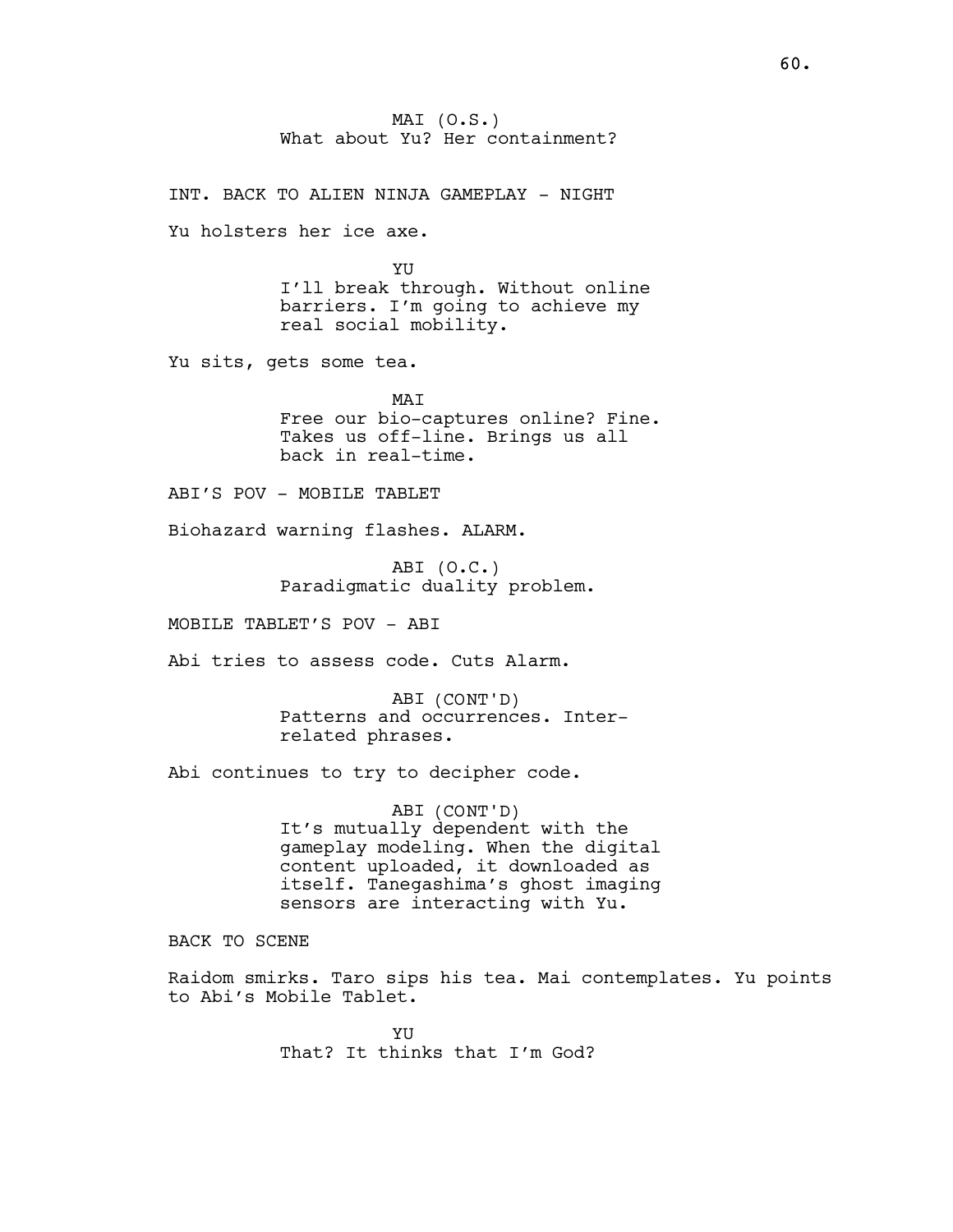ABI An alien totalitarian god in an alien ninja akuma gameplay.

MAT Yu's not God Abi!

RAIDOM What's the problem? God's demons and aliens in a gameplay. Great.

ABI Power over a virtual alien totalitarian God that wants to play alien ninja akuma was our plan.

MAI Yu's sketches with their thermal lights at the Space Center. Yeah. But? Keep her out of that ebook!

INT. TOKYO DISNEY RESORT - TOWER OF TERROR - NIGHT

Wraith of Kizuna Satellite shadows Li-Li and Marc's freefalls, sudden high-speed ascents and drops into darkness.

INT. EROSIONAL CAVES - ALIEN CYBERSPACE - NIGHT

HEAD-LAMP: Dave's - SOMETHING's in f.g.

JACK (into a head-set) Player's multiplanes have been completed in this stage of this offensive strike.

SNAKE Shouldn't we be kickin' it with our portable game consoles instead?

Not far behind the parade.

JERRY Hand-helds? Not an alternative. Last level the ho had a laser cannon. `

BACK TO DAVE

Getting closer to SOMETHING.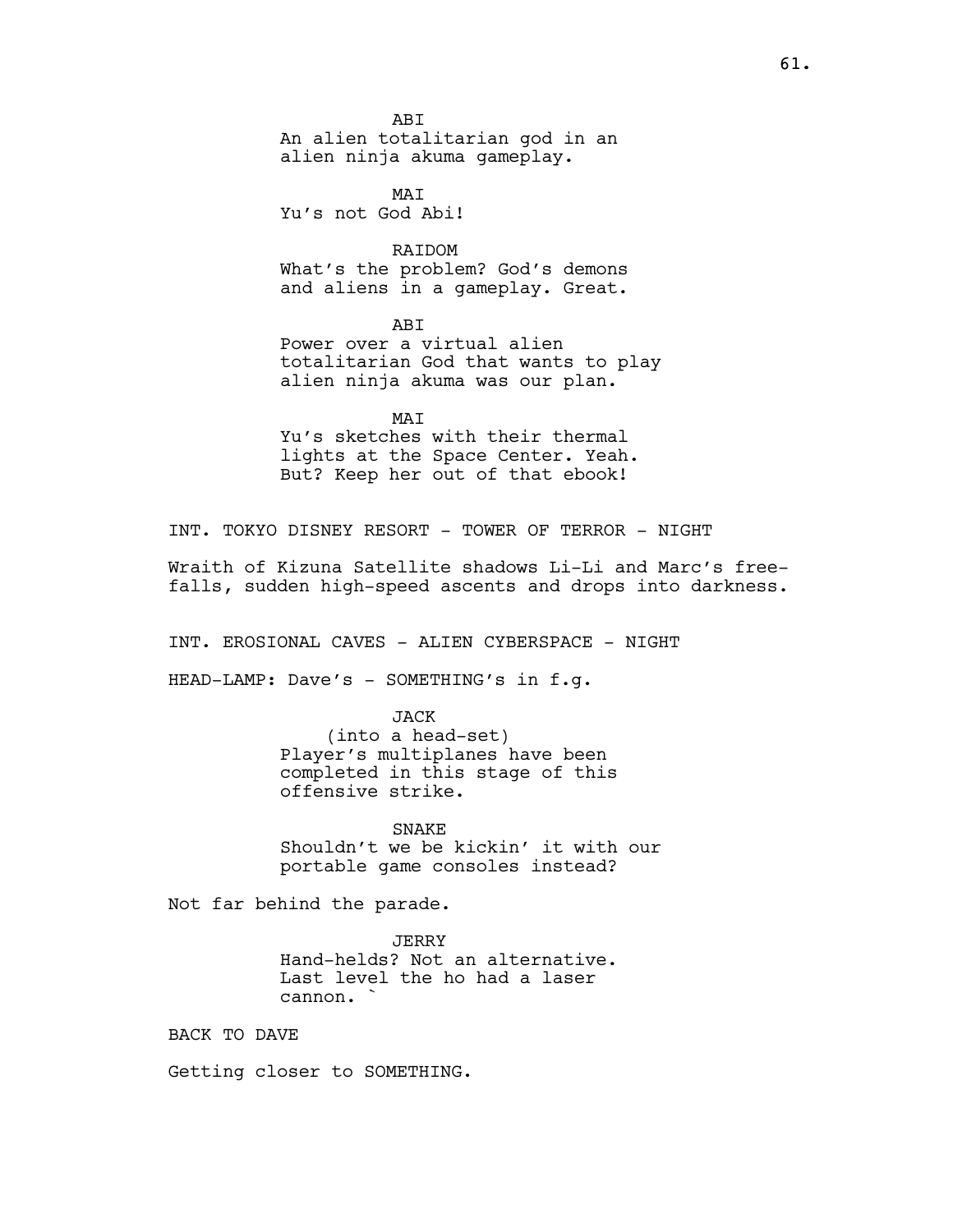DAVE (whispering) Point's staying in-game. Think I have her cornered.

ANGLE - SIX-FOOT THREE HEADED SIX ARMED GODZILLA In the shadows of crevice and lying in wait for Doug.

INT. LAUNCH TOWER - NIGHT

Snake, Jack and Jerry are back from gameplay simulation.

JERRY Where's mother fuckin' Dave?

An ILLUMINATION manifests:

CYBERSPACE PORTAL AND WINDOW

Dave lurks near a DARK FIGURE in a crevice.

BACK

SNAKE Bitch's ghost-hole again.

JACK An escalation display.

INT. BACK TO EROSIONAL CAVES - CONTINUOUS

DAVE'S POV - YU

Wielding ice axe.

BACK TO DAVE

AK47 aimed.

DAVE Outgunned this time.

Dave's AK47 cuts loose RAPID FIRE.

INT. AGAIN LAUNCH TOWER - NIGHT SNAKE, JERRY AND JACK'S POV - CYBERSPACE PORTAL AND WINDOW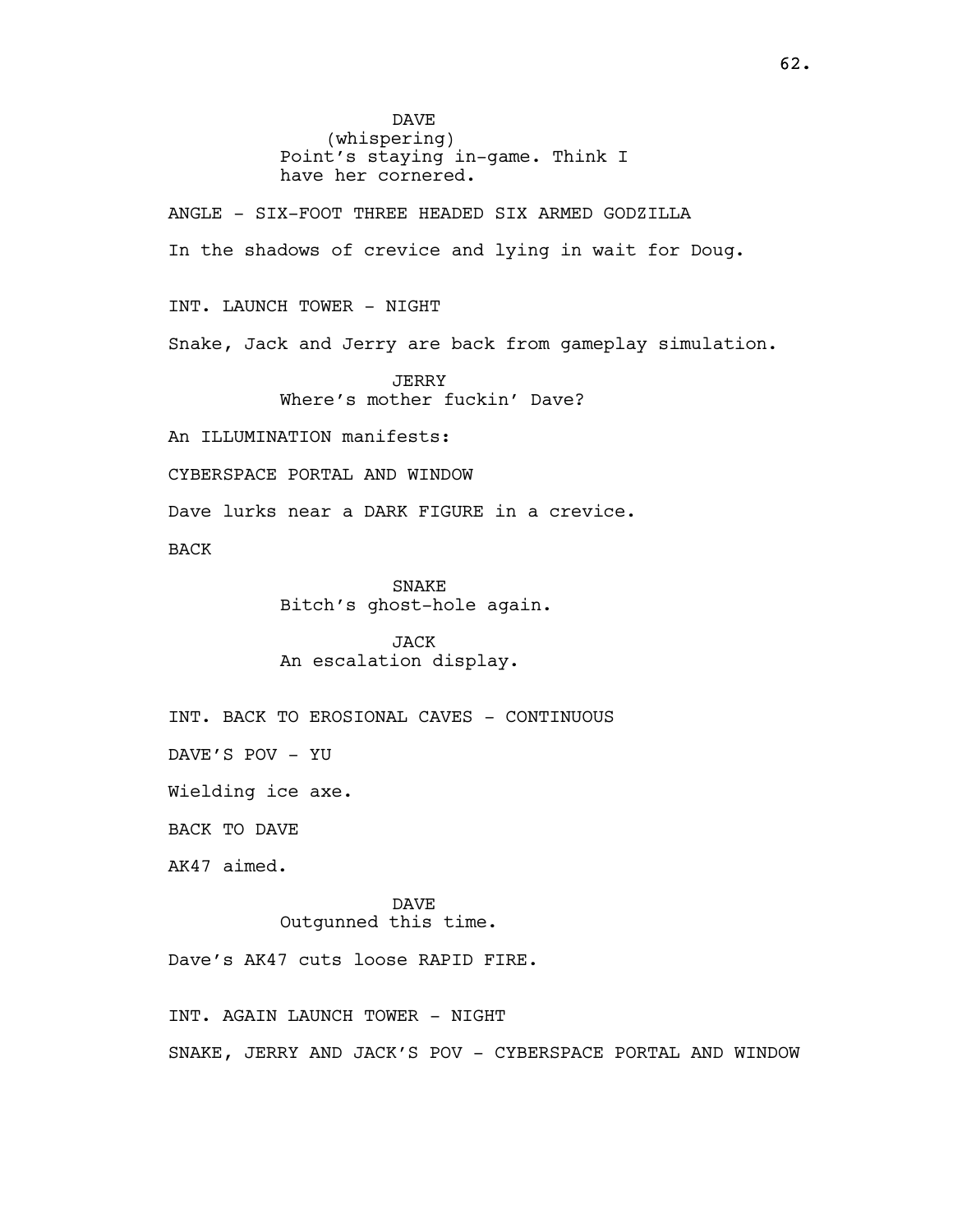Bullets bounce off Six-armed-Three-Headed-Godzilla that attacks, tearing Dave to shreds - blood, body parts slosh onto portal window.

EXT. TOKYO DISNEY RESORT - NIGHT

Li-Li and Mark leave the Tower of Terror ride.

MARC HENERSON Feel associated with the mighty forces of evil?

LI-LI This ride as our programming environment? Yes. I'm exalt as a visionary creature. Powerful. A guard of online secrets. I shall confer no favors upon her.

MARC HENERSON Now you're playing.

INT. HONG KONG HOUSING - SMALL APARTMENT - NIGHT

EASEL

Alien Ninja Warrior Woman is sketched on its pad.

YU (O.S.) Confronting our demons? In a monstrous online world? An Alien Totalitarian God? What else could there be but an akuma?

INT. ALIEN NINJA GAMEPLAY - INTERNET CAFE - NIGHT

Yu walks out of 360 degree gameplay room. Mai intercepts.

MAT

Godzilla?

At table, Abi's with Taro and Raidom, gaming with his Mobile.

ABI She's absorbed. Lost in her playfields. Yu's playing a notorious mind-game with her sketches.

TARO (to Yu) Rebalancing our mind-frames?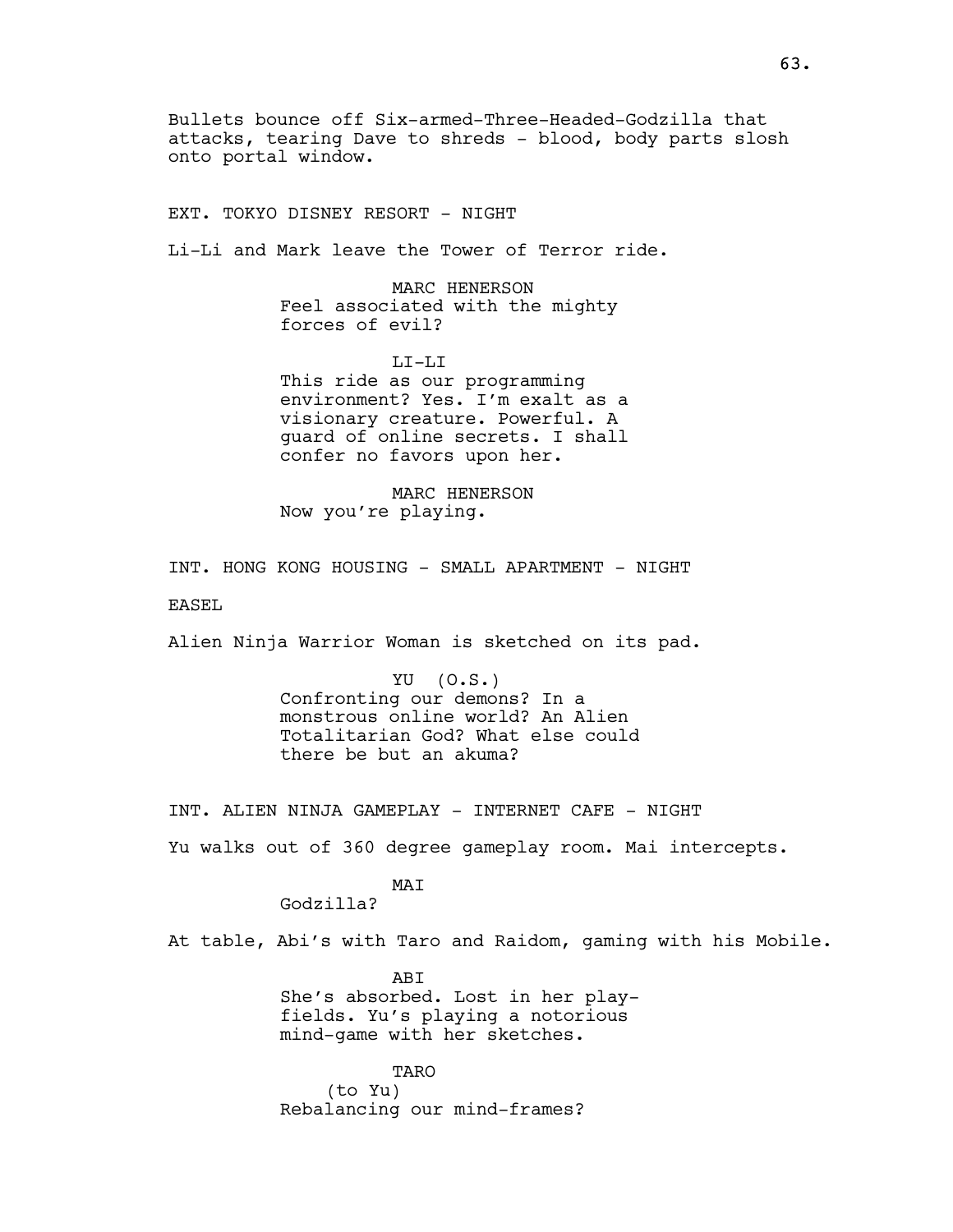**YU** I am the deliverance. You are the disobeyers! I'm alive. I respect life. I've obtained soul contact online.

MAT She's finding herself now? A spiritual warrior fusing her vocals with that download. That ebook's

Raidom jets up, stands - mysteriously theatrical.

black-hole satellite signal-

### RAIDOM

Yu Wing Chun will battle with the mighty army of Satan's kingdom! Engaging her as their enemy! Evil spirits in their spiritual realms will be gaming Yu in their forbidden online territories!

INT. OUTER SPACE - CONTINUOUS

Abi, Taro, Mai and Yu are suspended in an empty space.

MAI Raidom! Get control of this ebook's online curse!

## KIZUNA SATELLITE

De-cloaks before Abi, Taro, Mai and Yu; it distorts, changes as a large DRAGON. It's mouth's a GATEWAY from the emptiness of outer-space that opens wide and swallows up everything.

INT. AGAIN AND BACK TO INTERNET CAFE - NIGHT

Abi, Yu, Mai and Taro are techno possessed - demonic and exiting 360 virtual gameplay room.

> MAI Platform's jumped.

Raidom awaits their entrance.

RAIDOM Acquisition of souls is my inception into the gameplay.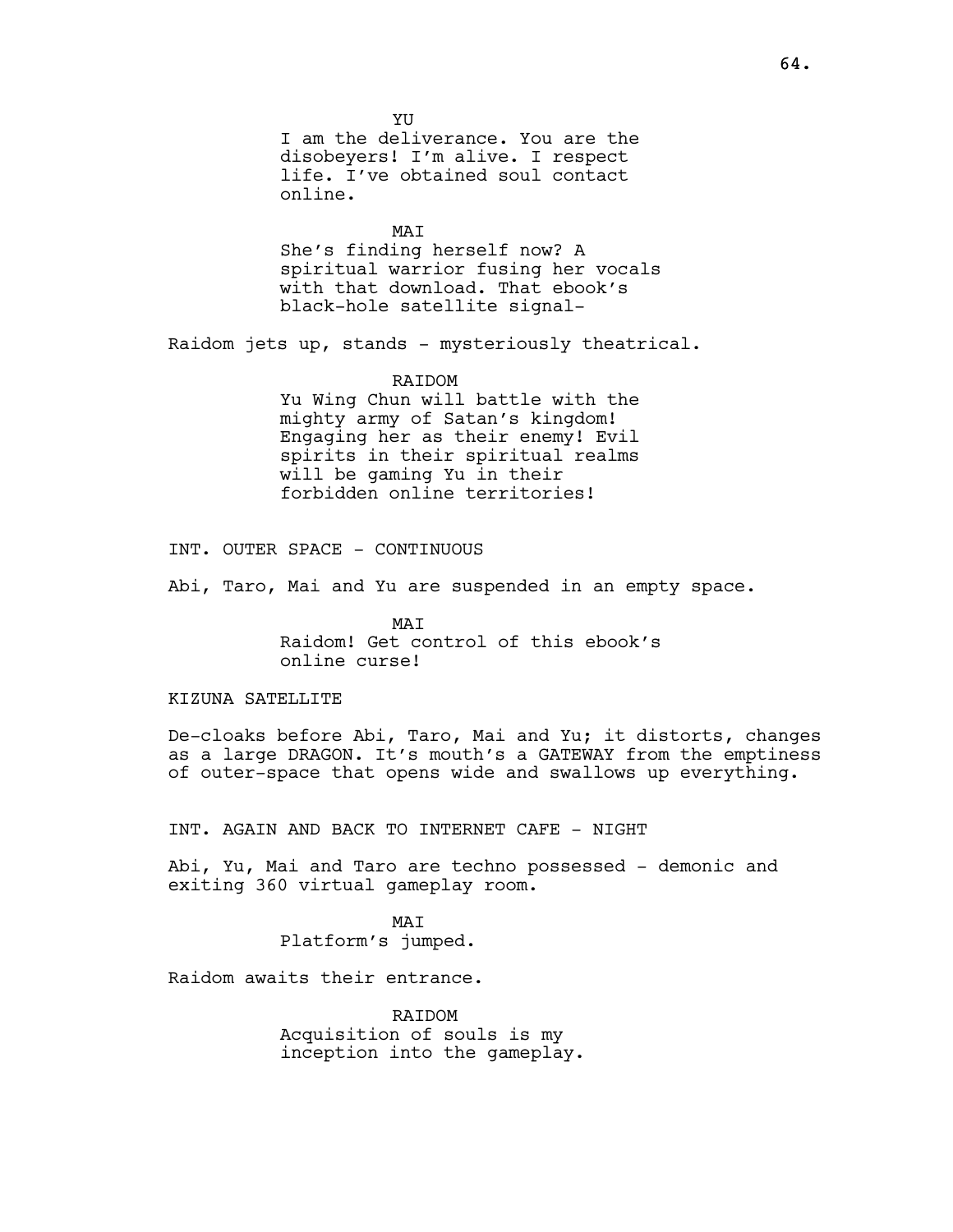**TARO** Awesome. That's mind uploading. Self-replicating revelations!

Raidom's eyes aflame.

# RAIDOM

(wickedly laughs) A sanctified sect in an Alien Ninja Akuma! Nanobots! Transhumanism transferred from the cosmic forces of an alien totalitarian god!

YU No! You're demons that were disguised as my friends!

#### RAIDOM

Lucifer has been risen! The gates of hell have been flung wide open! Heaven has been conquered!

ABI

We've altered our genetic codes. We're shadow copies of our sacrificed flesh and body. Rejected by our natural world.

MAT We're the modified varieties of Yu Wing Chun.

**YU** 

No! I'll free mankind. I'll overturn your God's online order!

Demonic techno possession lessons.

### RAIDOM

We're renunciations. Robot masters of an abysmal world wide web.

YU

You're all lopsided. Not even of a mankind. Without church? I can't accept that. Neither your online illusion of a demonic totalitarian world wide web gameplay state.

MOBILE TABLET'S POV - ABI

Abi sits, starts coding - checking data.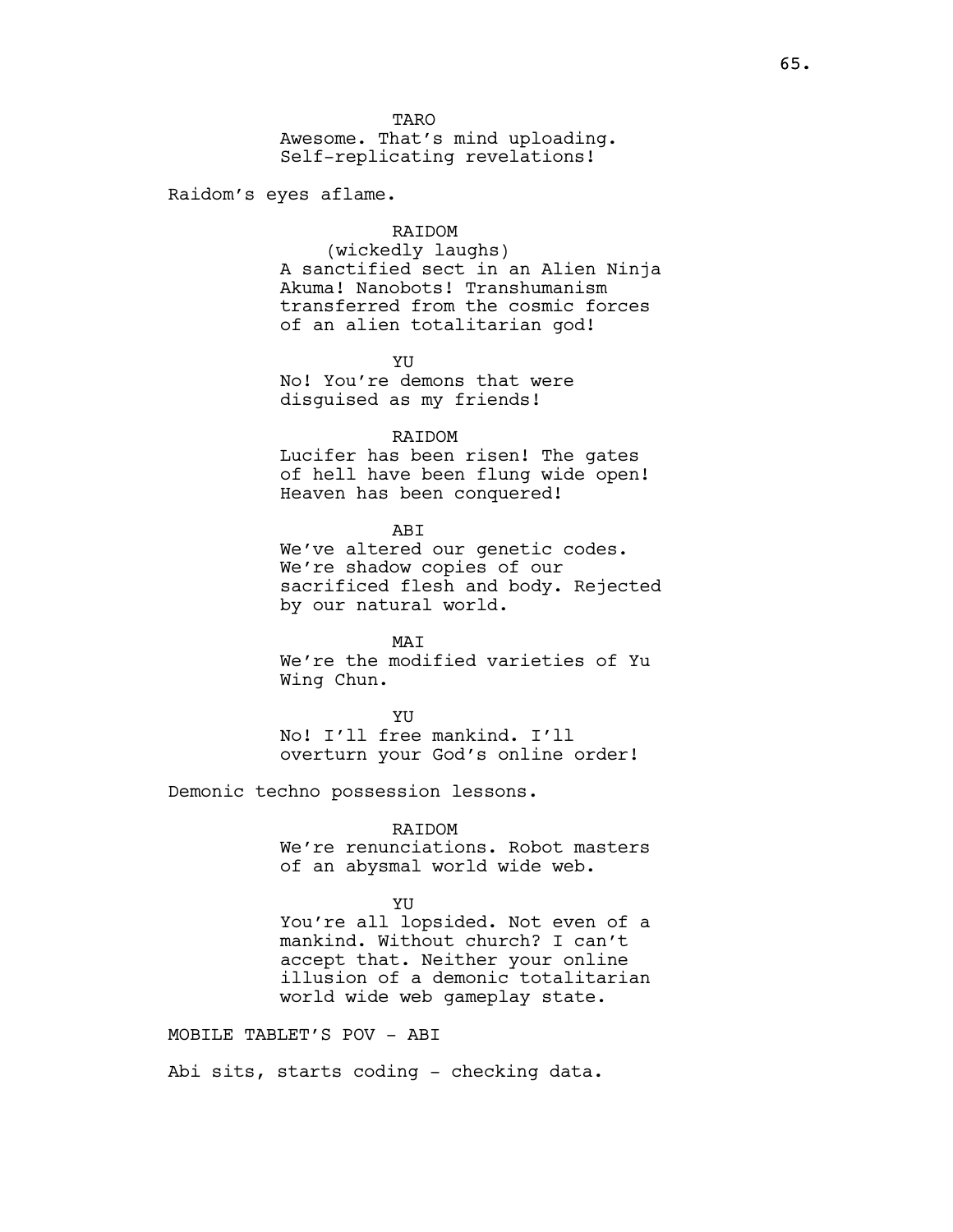ABI I'll reprogram Yu into a fluid space that'll fill her with its empty particles.

MAI  $(O.C.)$ Now, that gets us some math modeling for the one on one game.

ABI

She'll pervade the gameplay universe with her spatial varying digital signals. Her blood's now a ghostly fluid. It'll possesses us. We are her.

EXT. OUTER SPACE - CONTINUOUS

KIZUNA SATELLITE

ABI (O.S.) We'll push Yu apart and down the cosmic online drain.

MAI (O.S.) She's totally off-line. Get that Yu? We're always online.

EXT. TOKYO DISNEY RESORT - NIGHT

Marc's on his mobile. Li-Li's alongside reading hers.

LI-LI A ghost condensate theory?

MARC HENERSON Repulsive gravity's an encoded product of her bio-oraganizations.

LI-LI She'll be massing out of Tokyo soon as a structural complexity of an online God that's in Osaka.

Marc's reading - using touch-stick.

MARC HENERSON Got bio-entities. They're fielddependent.

Li-Li looks about.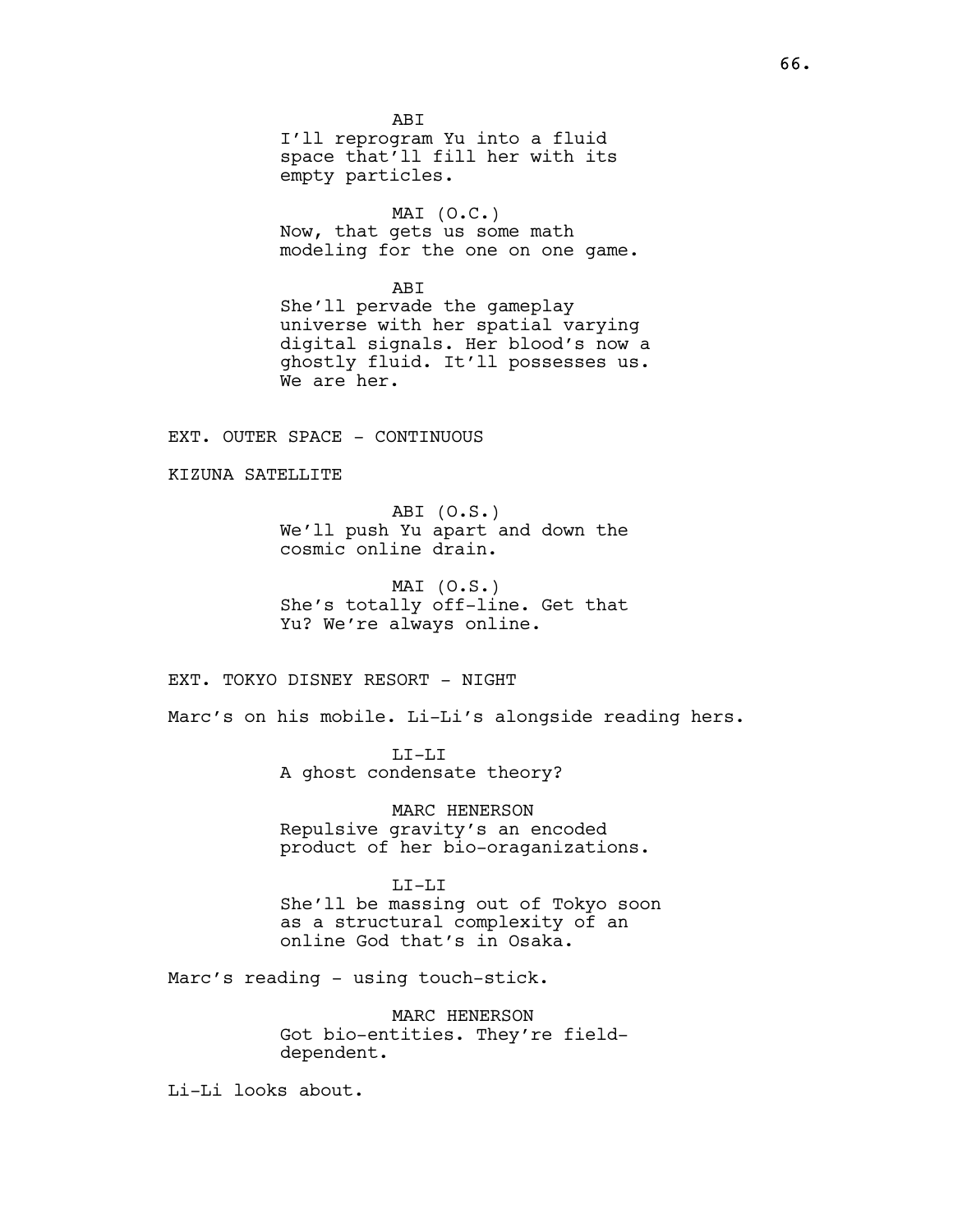LI-LI Where's their bio-forms?

STRUCTURAL COMPLEXITY MIRAGE is clouding in on them.

MARC HENERSON Getting symmetry related info loss.

MAI (O.S.) Taro! Where am I? Abi! Stop Yu!

STRUCTURAL COMPLEXITY MIRAGE overtakes Li-Li and Marc.

EXT. AKIHARBARA DISTRICT - TOKYO JAPAN - NIGHT

Galvanic - gadgets, gameplay and Manga.

AKIHARBARA DISTRICT'S POV - SERIES OF SHOTS OF ITSELF

 $LI-LI (0.S.)$ Arcade pipeline!

MARC HENERSON (O.S.) Her gaming perceptions are interacting with an online multiple personality disorder.

 $LI-LI (0.S.)$ Aliens with emotional problems?

TARO (O.S.) Mai? Are you here?

MAI (O.S.) Just Manga. Electronics. Games!

YU (O.S.) I'm not a demon. Not a machine. I'm alive. I'm real!

ABI (O.S.) She's going through an informational entropy. Our master system's multi-player is puzzled.

HANNYA (O.S.) Violent memories. Childhood traumas.

INT. BACK STAGE AT THEATER - HONG KONG - NIGHT CAMERA - MIRROR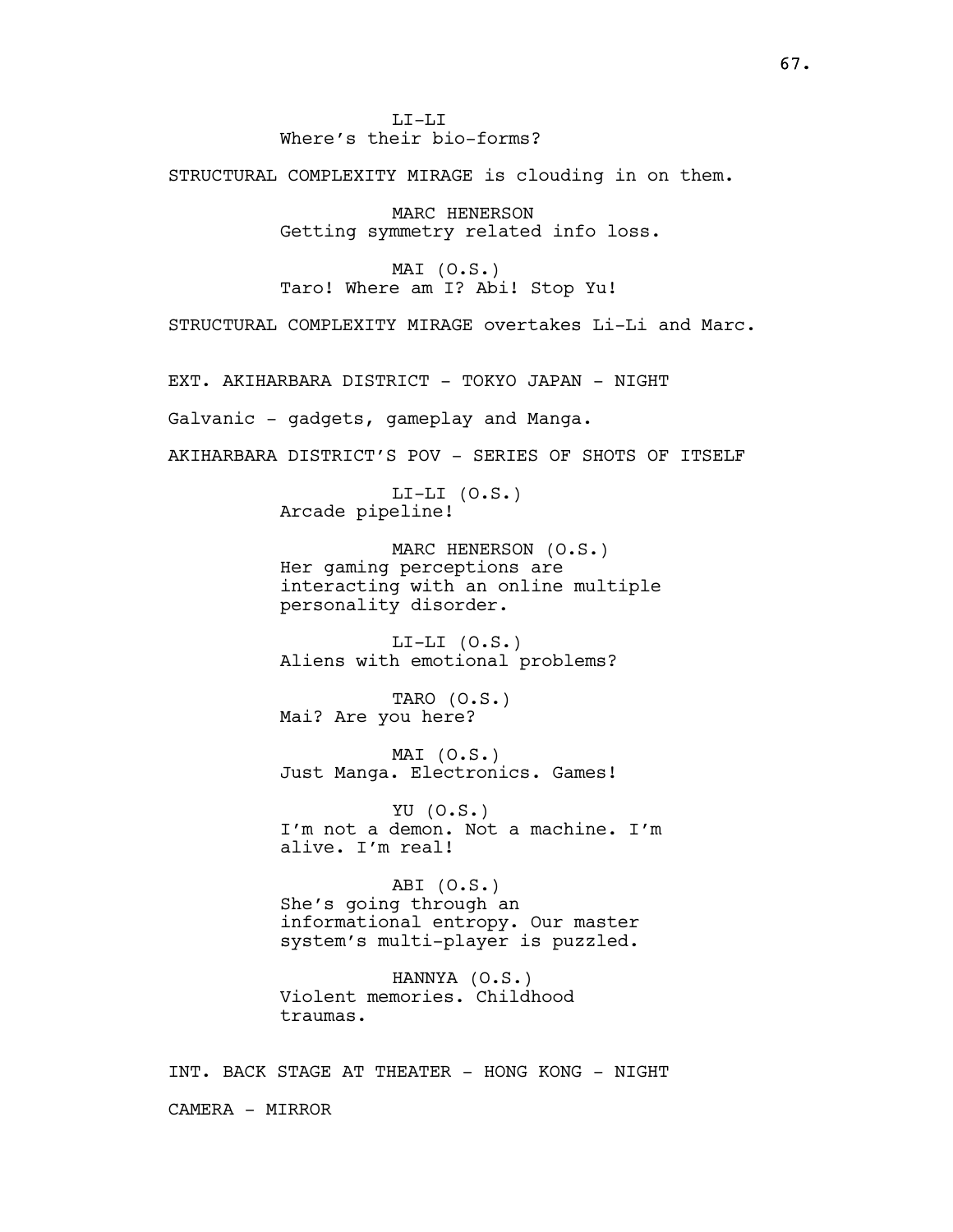KUAN KUNG IMAGE IN MIRROR'S POV - ONLINE DATA YU

From an outer space that's a doorway to the dressing room.

## ONLINE DATA YU Art thou virtual Hong Kong?

She's a FUSION with tech, symbols and electronics, ONLINE DATA YU enters a doorway that's from an outer-space.

> ONLINE DATA YU (CONT'D) Yes. It is. It's me in-game as a multi-player gamer. Where art thou now? Mirror mirror on the wall, who's the fairest of them all?

BACK TO MIRROR

A WARRIOR DEMON with YU'S DECAPITATED HEAD is in its grip.

YU

SCREAMS - flays, but? Vision in mirror's gone. Yu's eyes dart to the Puppet, turns, wary of the statue of Kuan Kung with its crescent moon knife still in its hand.

> YU I will not stay online in an antisocial gameplay.

Red glow comes from behind Yu in mirror. Yu whirls with Kung Fu - nothing? Yu's stymied, watching KUAN KUNG STATUE GLOWING on shelf from mirror - readying its crescent moon knife, hurling it and sticking it in Yu's back shoulder blade. "AH."

MARIONETTE OF A DEMON falls from an OUTER-SPACE ceiling. The PUPPETEER's the KIZUNA SATELLITE. Traumatized, Yu runs for back-stage door exit.

> YU (CONT'D) No! You won't alter me into an online beast!

Yu's flees; normalcy returns.

EXT. HONG KONG TOKYO - NIGHT

During Hungry Ghost Festivals, Yu SEES her reflection in a storefront window as an infinite replication of herself. Yu scurries off - miniature crescent moon knife stuck in her back shoulder-bade, blood dripping onto the sidewalk.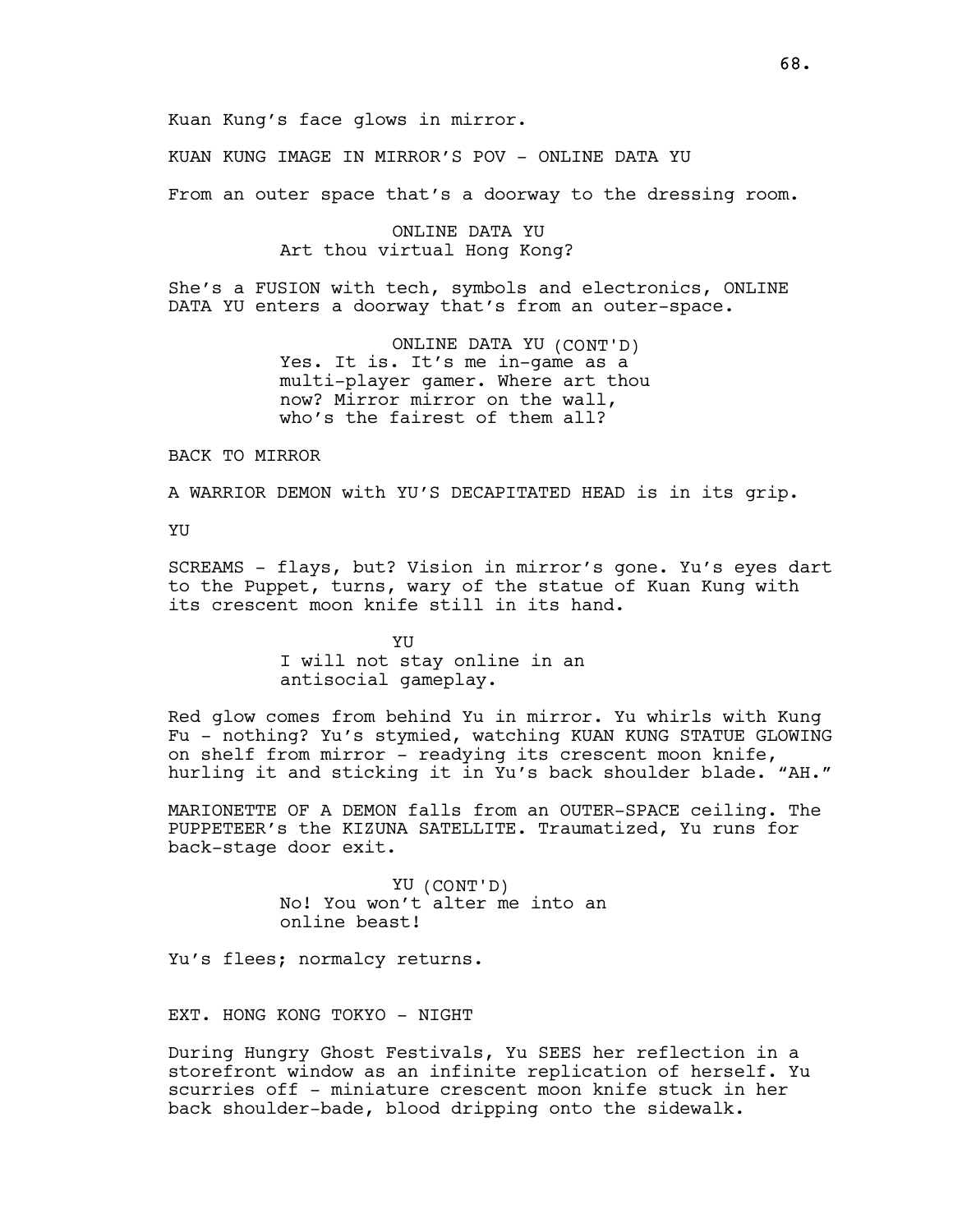MAI'S POV - DEPTHS OF HELL

Demons shoot up from fiery realms. DEMONIC DRAGON RAIDOM is in its inferno, spiralling - generating himself supernatural powers with a DEMONIC YU DEVIL seducing him.

#### **RATDOM**

Let there be murderous rages! Alien forces! Let us have conquest of Earth and of the Universe!

MAI (O.C.) Raidom! Get me out of this fucking ebook!

# END OF POV

Mai's suddenly purged of the vision. Japanese Patrons and casual activity has returned.

> MAI (CONT'D) Extreme. Adding a fucking suicidal madman that'll be vying for gore in Raidom's fucking gameplay mechanics.

## **JERRY**

In a white armless t-shirt, green fatigues and boots. MOTION DETECTOR in her grip BLEEPS. Mai's punching numbers in on her cell. Jerry rounds the corner and heads in Mai's direction.

> JERRY Boss killing stage.

Jerry pockets motion detector and pulls a large military style knife. Mai shakes her head.

> MAI That'll disturb the ghosts. The main story-line feeds the dragon.

During (V.O.), SEE - don't hear Jerry come at Mai who gets knocked about. Jerry makes a swipe - slashing Mai on the shoulder, drawing blood, and we SEE Mai crying out.

> ALIEN TOTALITARIAN GOD (V.O.) Chapter seven. A Thinning Veil. Your mutating digital media as an alien evolution in your cyberspace.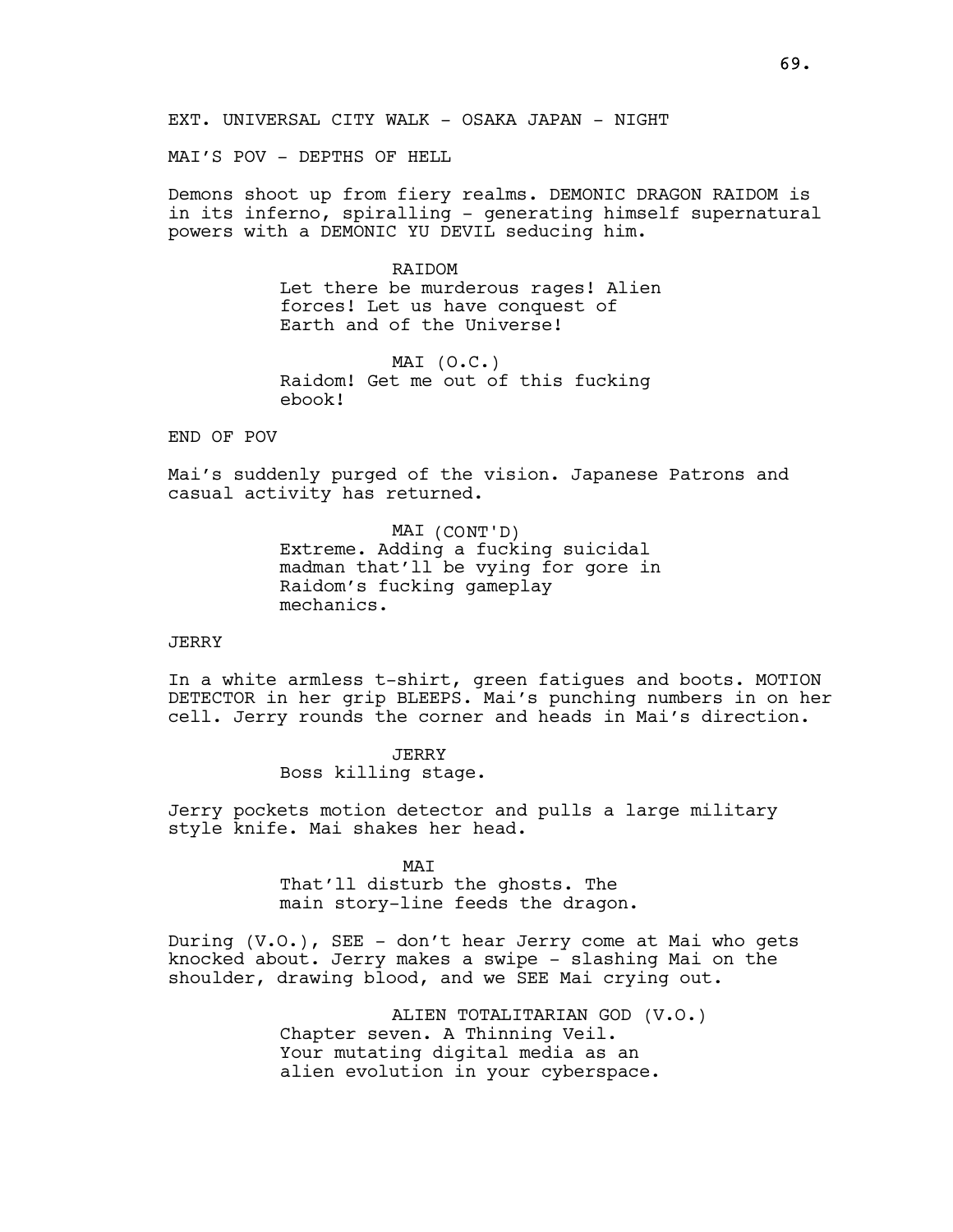INT. TANEGASHIMA SECRET HOLDING CELL - NIGHT

MANGA COMIC BOOK

BUFFED SOLDIER JERRY cuts TECHNO-HIP MAI's shoulder, blood spurts. Caption ballon:"I control the power of the ghost."

> RYAN (O.S.) Dr. Hacker. Have we launched on enemy target?

Shot opens up, and Larry's placing a Manga comic book on a scanner. Speaking into a vertical microphone:

> LARRY Injecting Manga comics for our promiscuous mingling. It shouldn't de-familiarize our computational intensive simulation.

RYAN (O.S.) Simulator's been mixed with virtual reality and the media art?

LARRY'S POV - JERRY BEHIND TRANSPARENT PARTITION

Jerry's in a high-tech medical chair, white armless t-shirt, panties, connected to electrodes - sensors glow.

> LARRY (O.C.) Simulator's there. Online with the enemy target. Characterizing our nano-techno change. But, Simulator's permanently mutable in the present.

INT. COMMAND CONTROL ROOM - NIGHT

On main screen is a superimposition of cosmology over attack zones on a graphic of a human body; Tom and Ryan are upfront.

> **TOM** She's a violent eruption.

RYAN Yeah. Whatever that is that's between virtual reality and our befogged ordinary reality.

YUUDIA Upload download ratio has accessed a file sharing.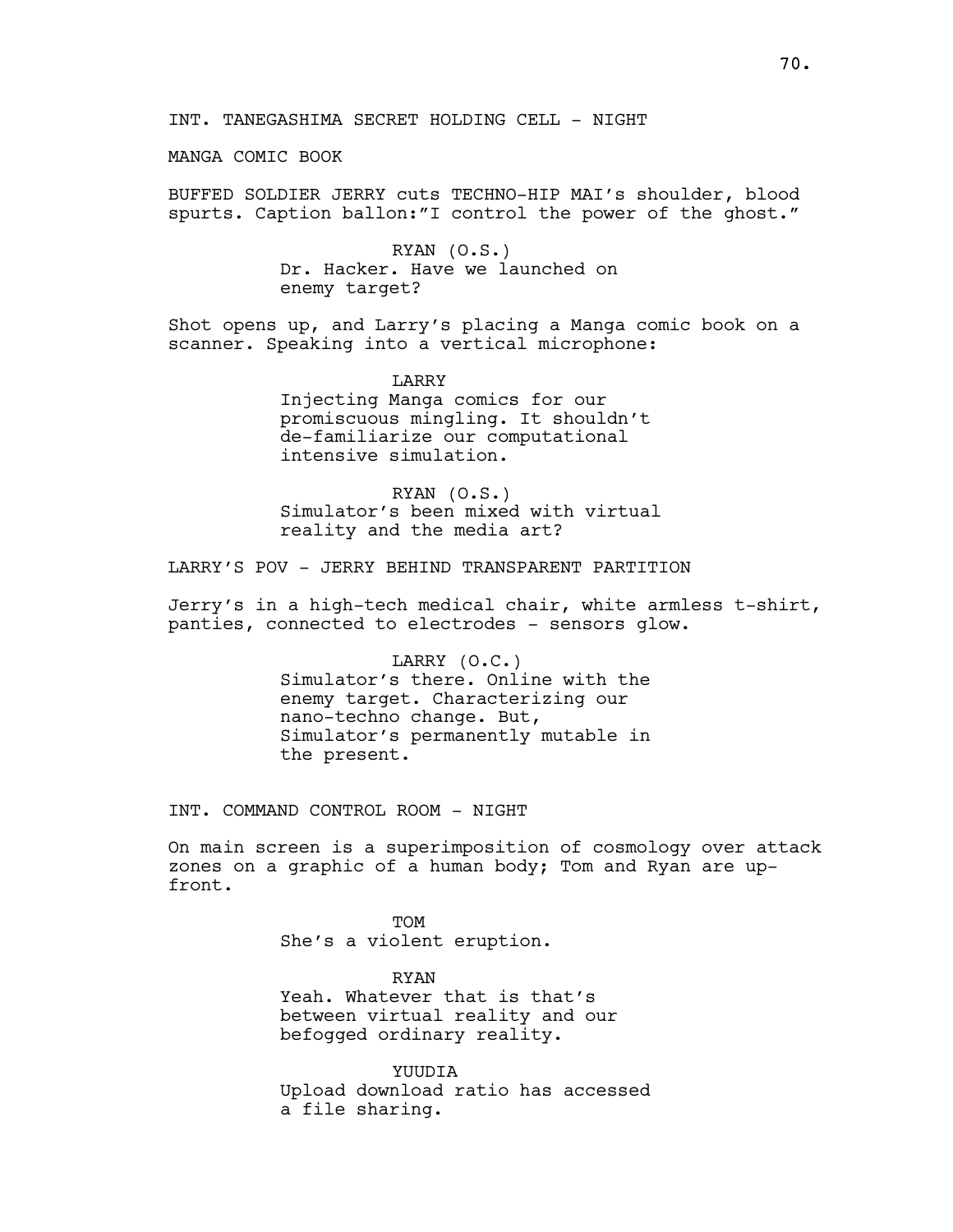RYAN Facilitate strategy discussion.

YUUDIA Hardware failure. Traffic congestion patterns of mass media.

#### TOM

I'm calling this operation tested and proven. This state-the-art digital technology misinformation that's combined with our futuristic cyberspace nano-tech is a weapon that kills.

## **YUUDIA**

Extraterrestrial infrastructure in Tokyo is online as an anomaly that has its own downtime in Osaka.

RYAN

Osaka as ever evolving parade of our nano-tech in a gameplay?

TOM

Alright. Where's it hiding?

### YUUDIA

In an ebook vacuum that's siphoning our data into an upload. Then, its downloading itself into a feedback pipeline of its alien cyberspace. Real-world issues caused us a criminal gameplay administrator.

RYAN

Organizational adaptability.

## YUUDIA

The digital content has reworked our surveillance technology too.

#### TOM

Putting us into on our outer edges of its self-perceived game design.

## YUUDIA

Parabolic curvatures of victims and violence? More likely online dark spaces filled with an abandoned mankind.

(MORE)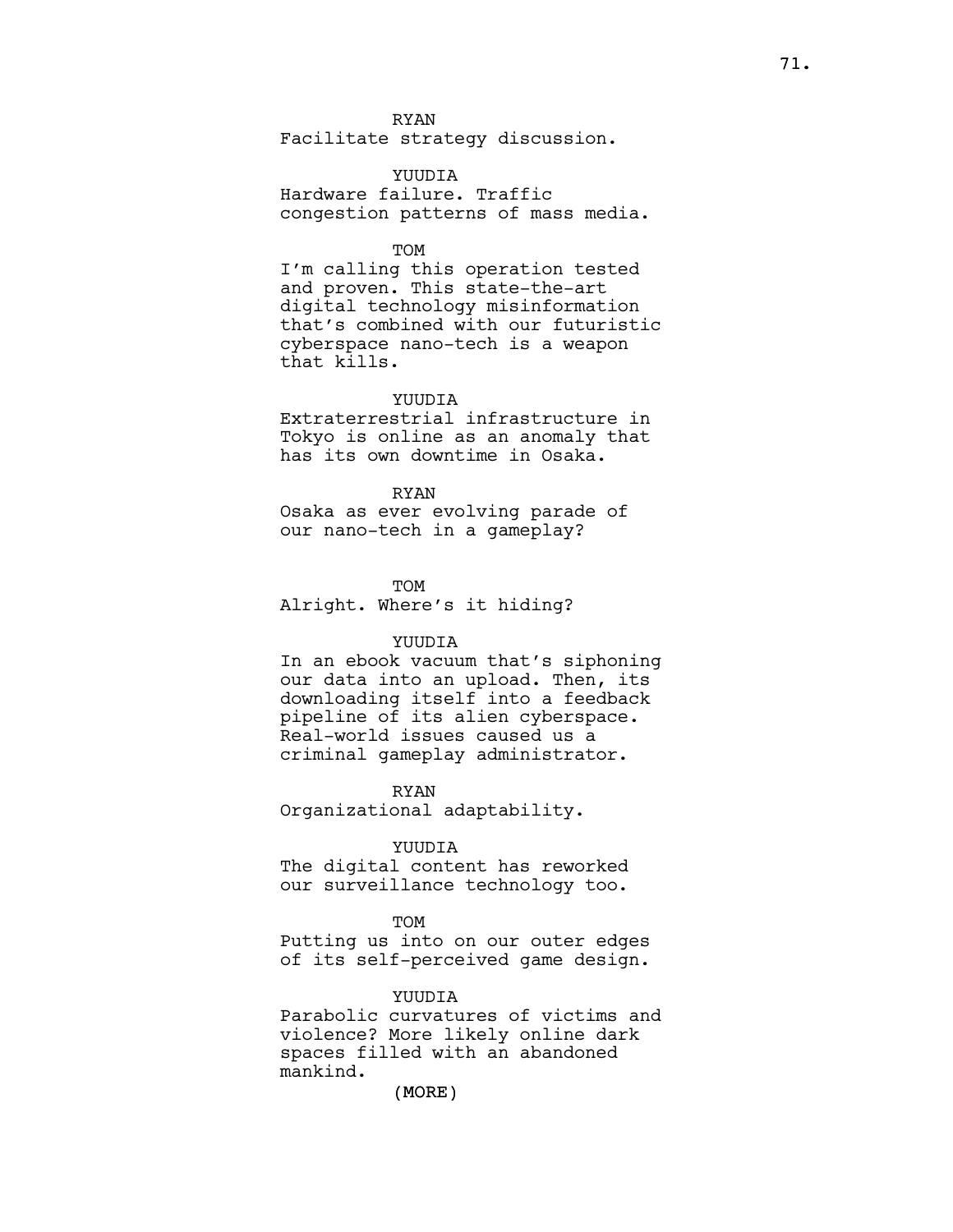YUUDIA (CONT'D) A perpetual pipeline that's fed back as these spiritless contraventions of our demonic selves.

EXT. BACK TO TOKYO DISNEY RESORT - NIGHT

Mai's bruised, bleeding - struggling to stay away from Jerry who has a military knife dangling from her hand. Japanese Patrons are just standing around and watching Jerry.

> MAI Where's the unity of fucking purpose here? I get team dynamics, right?

Mai falls - scrambles, gets back on her feet, barely able to maintain strength and balance. Jerry stops, aims in a military-style crotch - readies to throw knife.

> MAI (CONT'D) Feeding time! Feed! Feed the dragon!

Mai starts to convulse.

JERRY Oh no. Not yet, you haven't had your last meal!

Jerry fetches motion detector from her side-pocket and pushes a button on it. Mai trembles with spasms - paining with what it is that's cramping inside of her.

INT. AGAIN TANEGASHIMA SECRET HOLDING CELL - NIGHT

Larry lines up BUFFED SOLDIER JERRY beside TECHNO HIP MAI over a cosmological background - speaks into microphone.

> **LARRY** Translating our physical objectivities into bits and bytes. Simulator's online as an artificial assassin and intersected at an infinite number of universes.

In medical chair and on opposite side of transparent barrier, sensors are lighted on walls and ceiling - irradiating Jerry's biomass.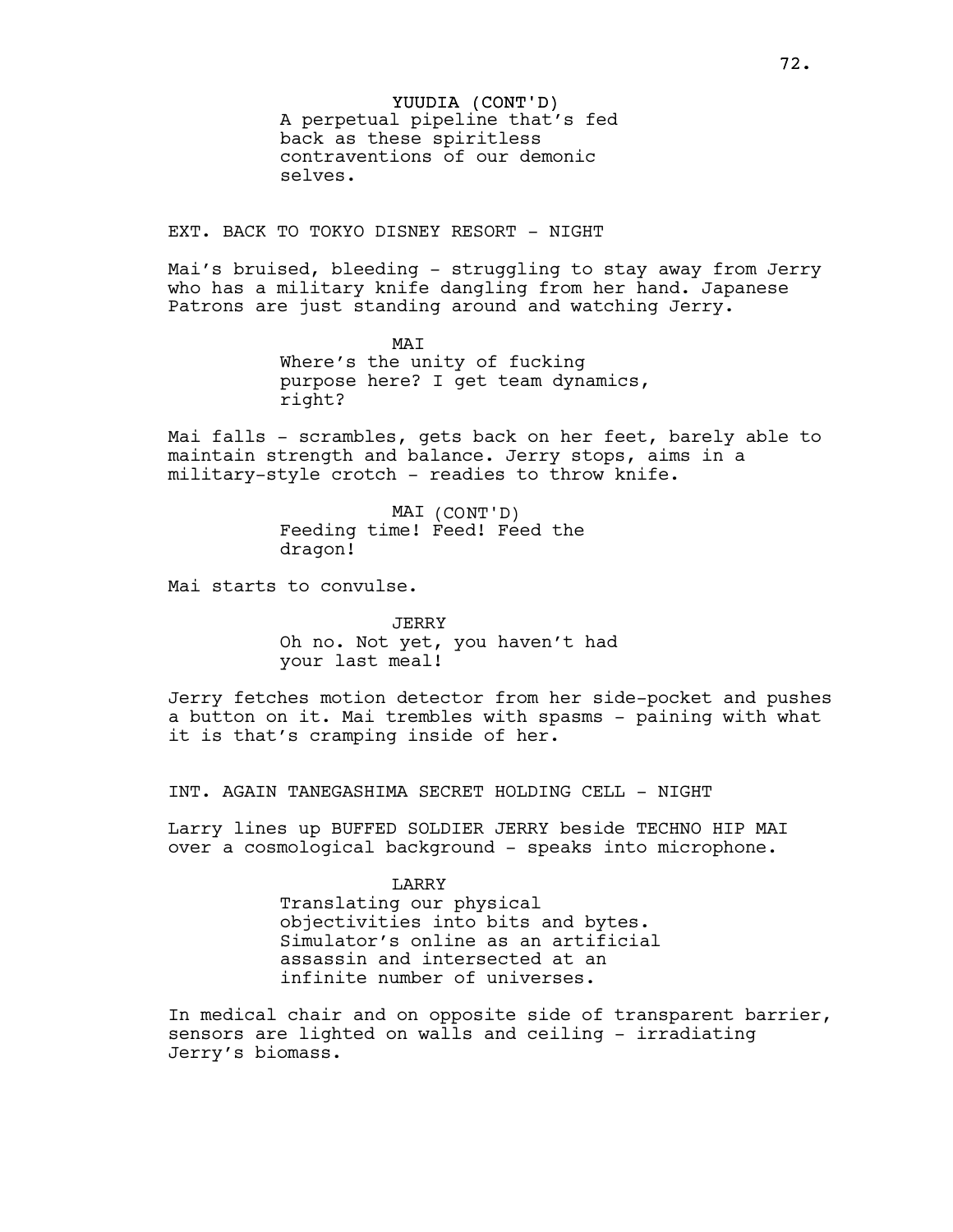Tom with Ryan alongside watch main-screen; cosmology mapping is aligning with a graphic of Jerry's irradiating body.

> RYAN Teleportation apparatus. Your soldier translates it into our genetic replication. A cosmological gameplay map.

> > **TOM**

With Akuma? The manifestation of diabolic forces?

RYAN Yes. Pre-installed for our offense.

TOM Killing computer created demons?

RYAN Was that an enigmatic digression?

TOM There's none with cold weapons and close quarter hand to hand combat.

### RYAN

War whoring? So, you're not going to under-utilize any of your mindless killing acts?

TOM

Prostitution of my brain could be construed as a combative sport.

RYAN Where would your glory and power be if there was no justly stated rules of our simulation engagement?

TOM Justly kill this bitch.

EXT. TOKYO DISNEY RESORT - NIGHT

SLOW MOTION - MILITARY KNIFE

Airborne - end over end. HAND grabs it.

HANNYA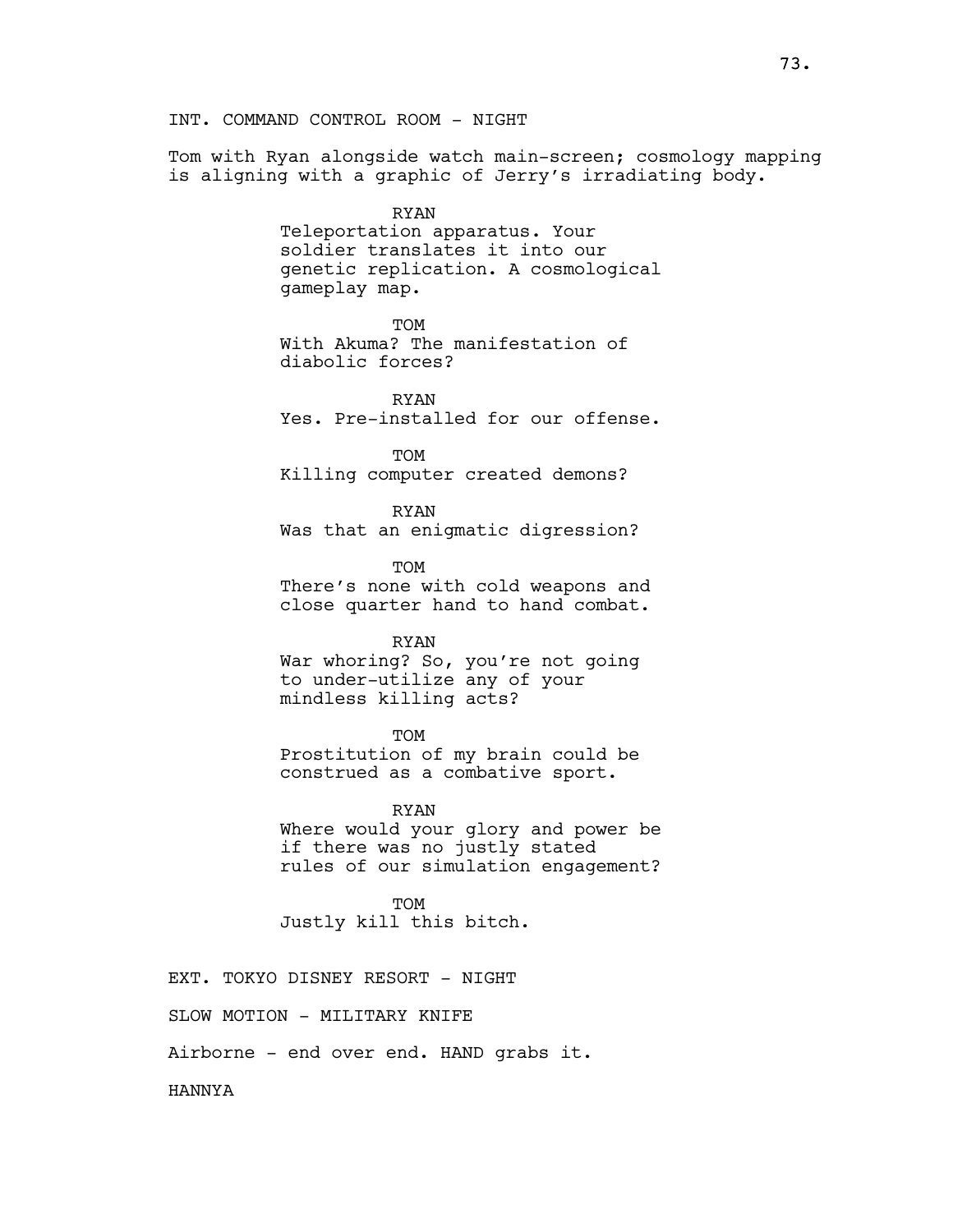Has the military knife. Jerry's stymied. b.g. Mai's changed into a provocative SPACE-DEMON KILLER: high-tech pistols.

> JERRY If it ain't Miss Jetson and her fucked up psycho killer.

### TRANSPARENT CYBERSPACE PORTAL

Portal swallows Mai and at where Yu's a Space-Demon Killer too, both in a competitive space-age demon battle. Their scores tallying on its transparent barrier - blasting away at demonic mutations of J-Patrons.

BACK AND FOREFRONT

Hannya scrapes her knife on ground - eyes bleeding in their white sockets that are of a techno irradiation.

### HANNYA

The ghosts are hungry.

## TRANSPARENT CYBERSPACE PORTAL AND GAMEPLAY

b.g. Space-Demon Killer Mai/Yu: first-person-shooters killing demonic J-Patrons.

BACK AND FOREFRONT

JERRY I'll get to the space invaders after you.

Jerry's readies to fight. Hannya takes a swipe.

HANNYA I can walk through walls. (another missing slash) Enter locked buildings.

Jerry's evasive technique's better, so suddenly is Mamoru who stops.

> JERRY You stupid inbred mother fucker! It's a fighting game! Fight!

In and instant, it's:

(MORE) HANNYA I render my victims paralyzed. (Jerry freezes up) I tear them new assholes. (closer to Jerry)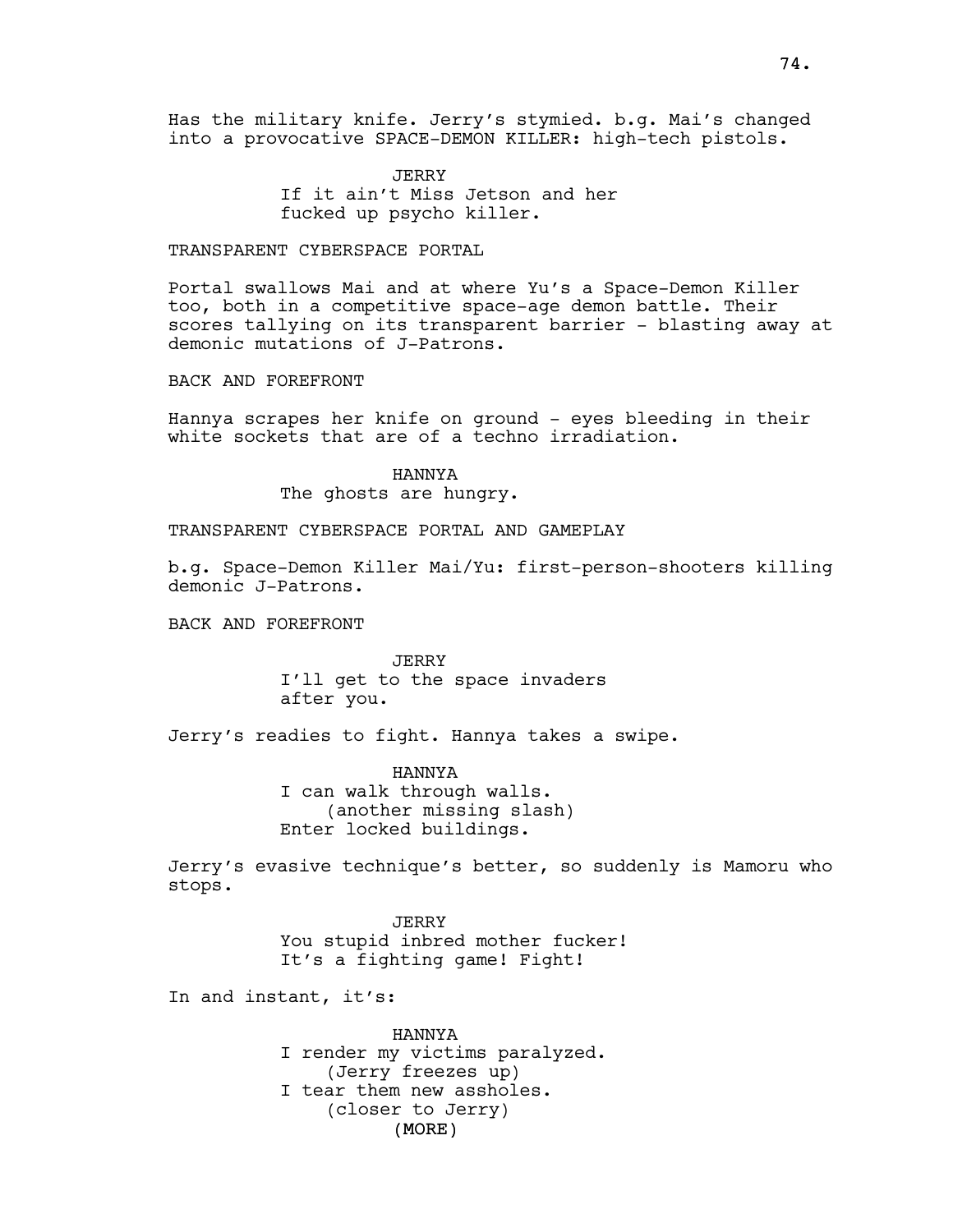Hannya's inches from Jerry's face and brandishing a butcher knife.

> HANNYA (CONT'D) I am the ultimate agent of evil.

Hannya stabs Jerry's crotch. Jerry's agape eyes tremble. Blood drenches onto ground. Hannya jimmies butcher knife.

> HANNYA (CONT'D) Fuck! Fucking time! Fuck the dragon!

**JERRY** 

Blood rivers out from between Jerry's legs.

JERRY'S POV - MAI

No longer is it Hannya. Cyberspace Portal and Yu's gone. Mai has a blood-splattered military knife in her hand, thrashing and flaying - SPEAKING IN TONGUES.

> JERRY (O.C.) It- It wasn't- Noooooo!

Mai comes out of her demonic possession - drops bloody knife. Jerry reaches out - an exhausted effort.

> JERRY (CONT'D) You- He- Stabbed-

Jerry's falls dead. Mai shivers and breathes fog.

MAI'S POV - KANJI BLOOD WRITING

Park is empty. Kanji for demon is smeared about.

BACK

Mai - spellbound.

INT. RETURNING TO COMMAND CONTROL ROOM - NIGHT

MAIN-SCREEN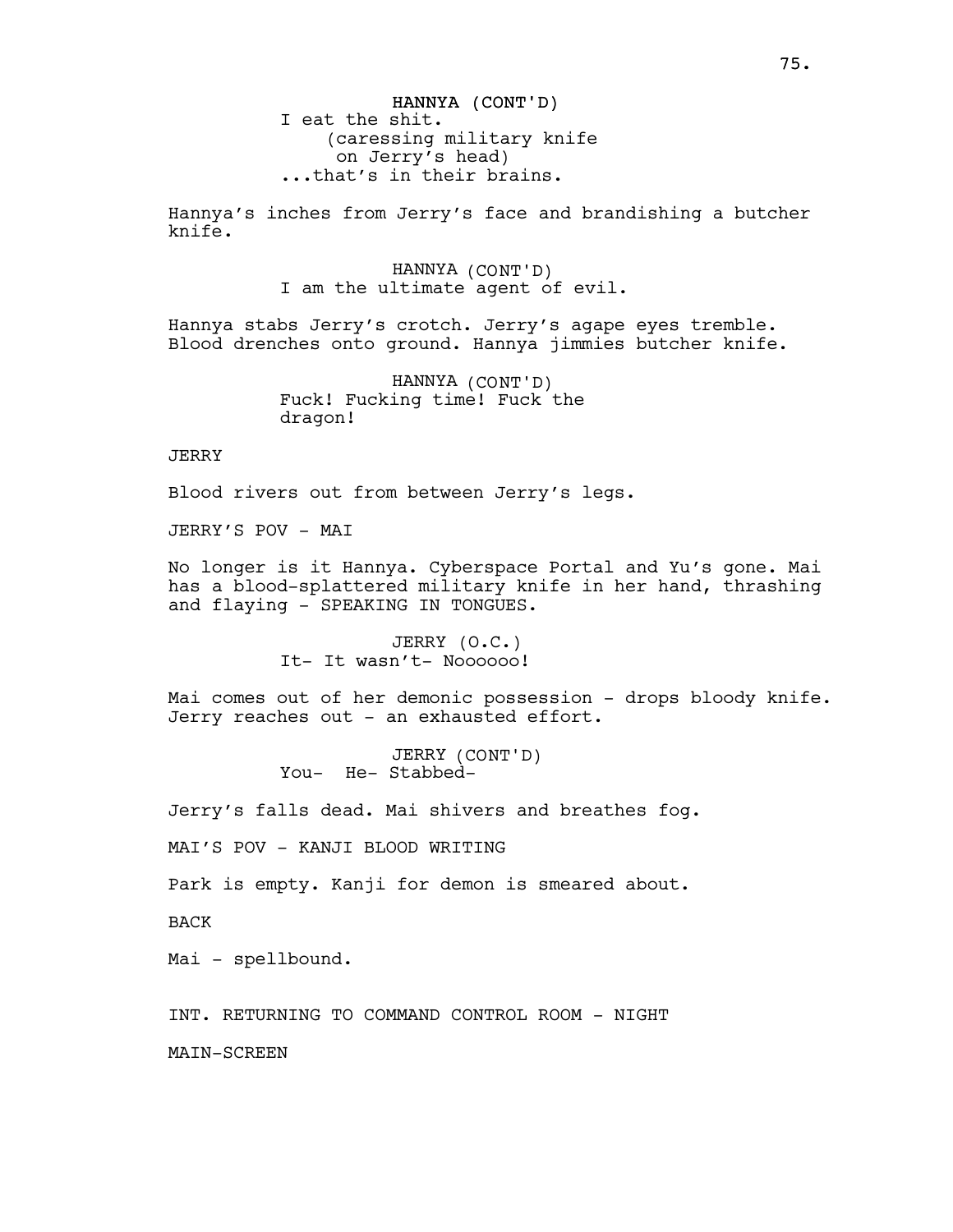On top of the head of a graphic of a human body that's superimposed over cosmology is a green blinking flash, with the rest of the attack points on it in red.

> RYAN (O.C.) We've defeated an enemy boss at this battle level. First kill zone has been achieved.

INT. TANEGASHIMA SECRET HOLDING CELL - NIGHT

LARRY'S POV - COMPUTER

A Chinese Internet Cafe is on screen.

MATCH CUT TO:

INT. CHINESE INTERNET CAFE - NIGHT

ND CHINESE PATRONS are in the thick of it.

LARRY (0.S.) There's been a hostile breach. A special attack. Per-life-per-level.

Yu's gaming, a first-person-shooter demon battle.

RYAN (0.S.) Reconcile it. End the round.

YU'S POV - COMPUTER

Japanese demon Hannya takes up screen.

LARRY (O.S.) It's a malicious entity. There was an ambush. It's plotting an online invasion of Tanegashima.

INT. BACK STAGE THEATER - HONG KONG - NIGHT

Yu's gazing into the mirror at the WOODEN MASK on the self behind her - JAPANESE DEMON HANNYA.

INT. BACK TO TANEGASHIMA SECRET HOLDING CELL - NIGHT

Ugly Parasites appear on outside of fogged up transparent barrier that's bleeding kanji. Larry's trying to crack code.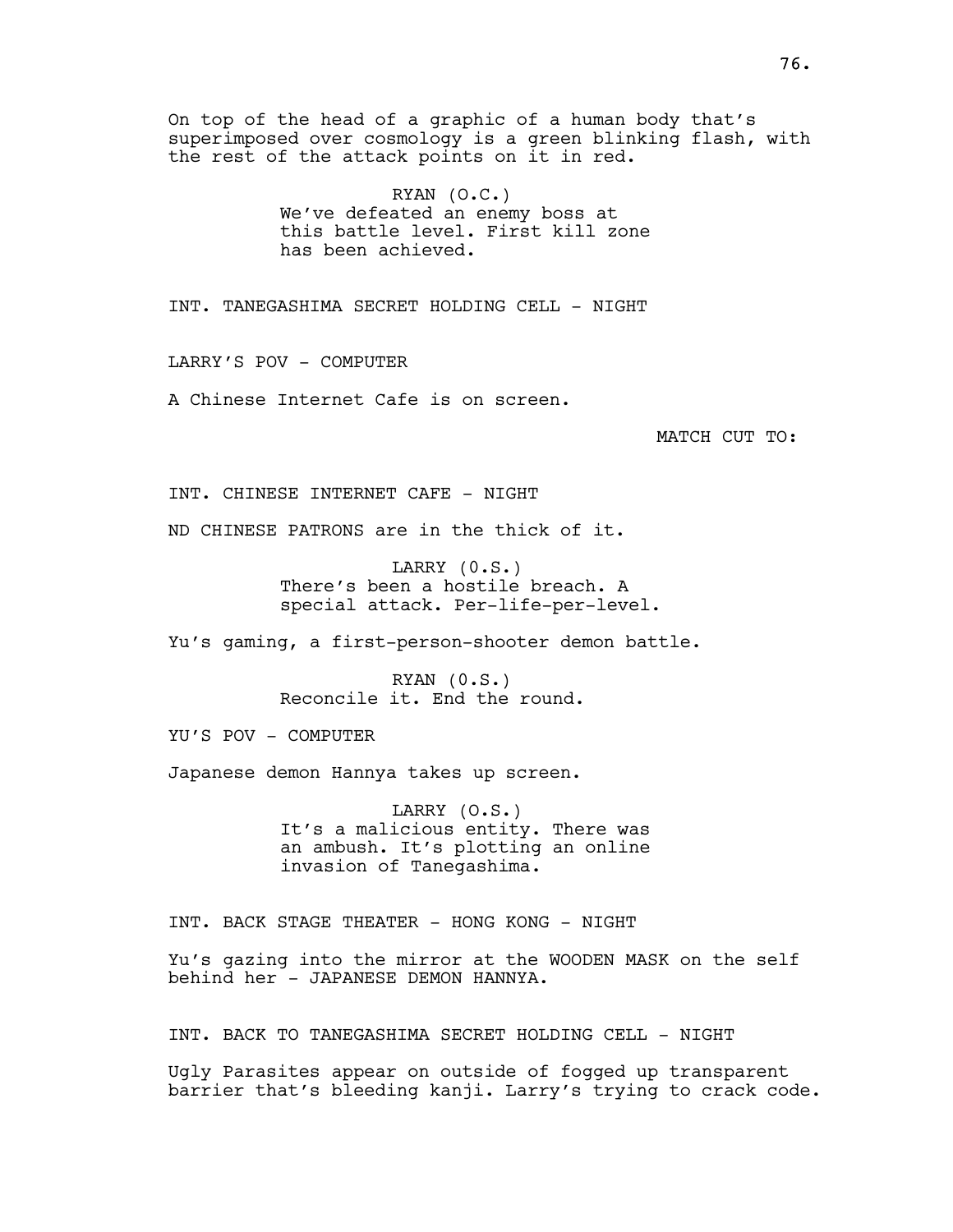LARRY Not able to eliminate enemy breach.

INT. COMMAND CONTROL ROOM - NIGHT

Tom and Ryan are at main-screen.

LARRY (O.S.) There's a cosmic awareness activation with a trance level. A self-destruct mode.

TOM This interpretation-

Ryan's abrupt.

RYAN (in headset) Remove the bodily construction from the techno consciousness.

TOM'S POV - MAIN-SCREEN

Japan's Akihabara District: electronics, Manga, and Gaming.

TOM (O.C.) Fighting sequences are combining into a self-made alien weapon.

EXT. TOKYO DISNEY RESORT - NIGHT

Marc and Li-Li are standing over the bloody mess of Jerry.

MARC HENERSON Vibrations. Dark online forces are processing an evil fluctuation theorem in this level.

Li-Li glances about at blood splattered kanji.

LI-LI She sang to it for this?

MARC HENERSON Destroyed herself for another force of an opposite value.

LI-LI She's unified with it. She is its virtual extraterrestrial. She's real-time.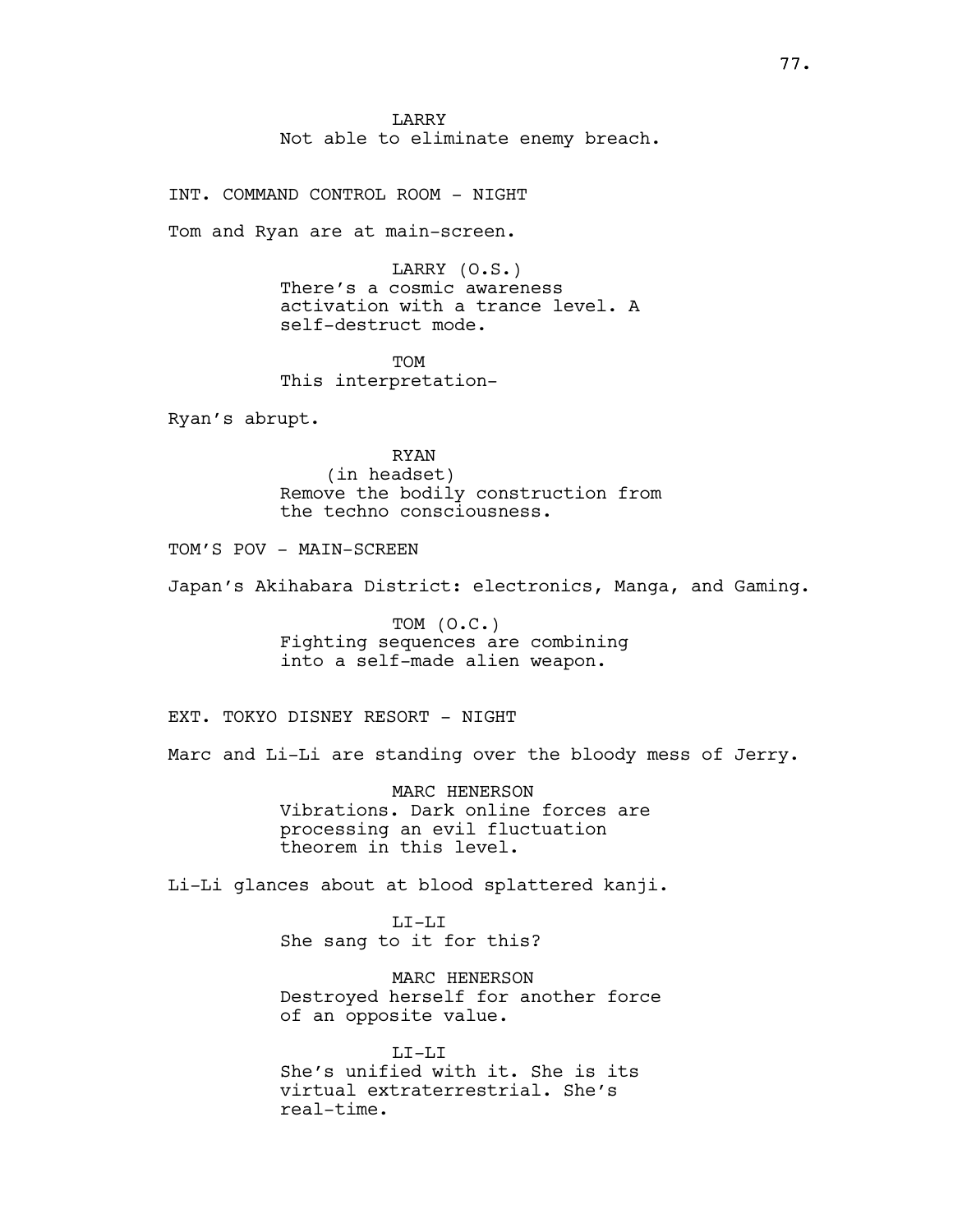MARC HENERSON It thinks she's a God.

 $T_{\rm L}T_{\rm -}T_{\rm L}T_{\rm L}$ Alien Ninja Akuma? Hardly.

MARC HENERSON An alien assassin. She's an evil diversion. Severed from her realtime life. She's this level's entity connectivity with Osaka.

INT. BACK TO TANEGASHIMA SECRET HOLDING CELL - NIGHT

Larry clears a small hole through befogged transparent partition so that he can see through and into the other side.

SUDDEN WALLOP OF BLOODY DEAD JERRY ON PARTITION

Blood streaks, Jerry falls backwards - hemorrhaging from the groin, dead. There's clarity, nothing's fogged - demonic possession has stopped. Averting, speaking into microphone.

> LARRY There's a catastrophic reversal.

RYAN (O.S.) Is simulator responsive?

EXT. OUTER SPACE - CONTINUOUS

KIZUNA SATELLITE

Transmitting its internet signals.

LARRY (O.S.) Not playable.

RYAN (O.S.) Inhibited or inhabited?

LARRY (0.S.) The multi-sensory alien environment has left another grim statistic.

INT. ALIEN NINJA GAMEPLAY - INTERNET CAFE - NIGHT

MOBILE TABLET

Kizuna Satellite's in its frame.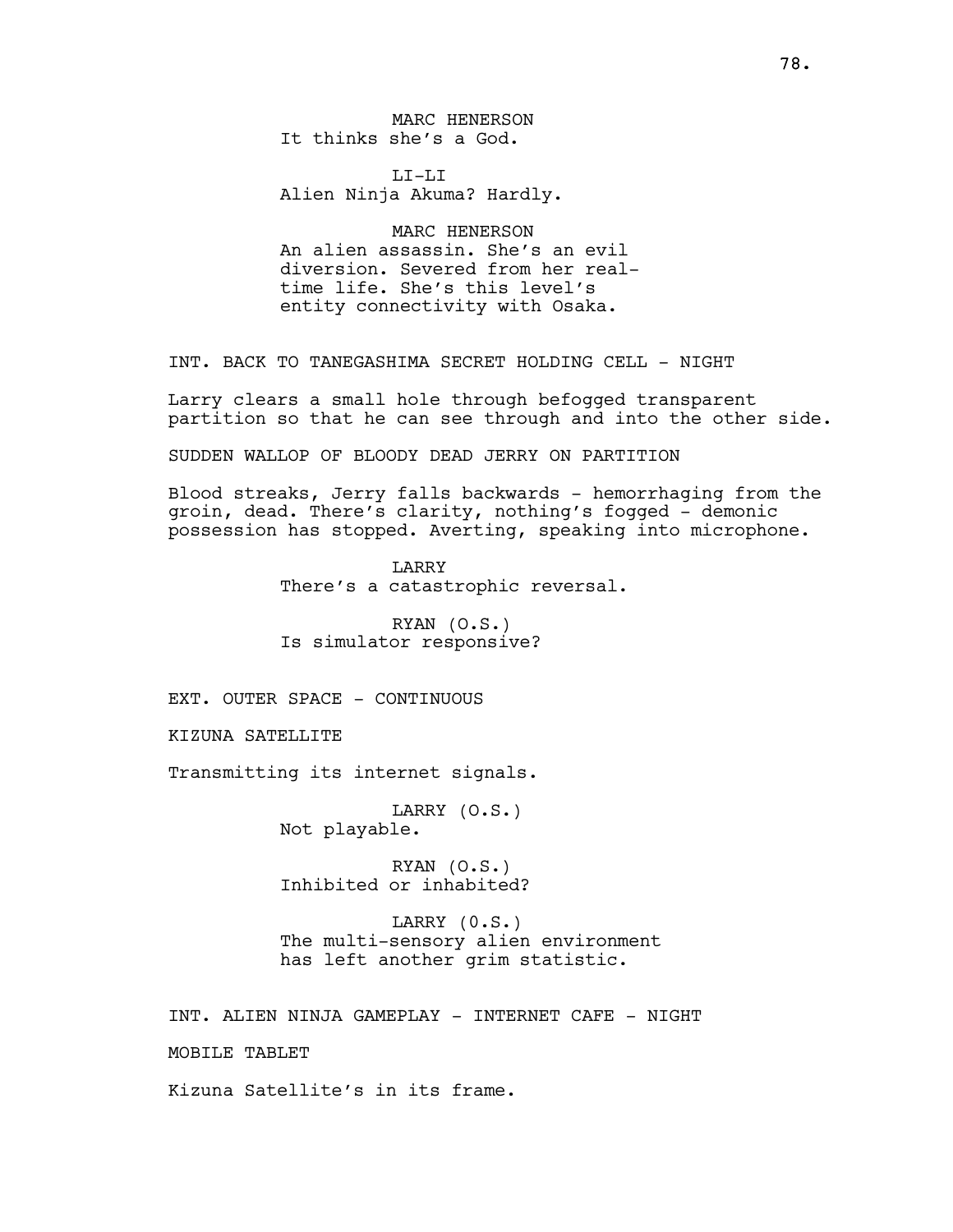ACTIVITY's HEARD. Shot opens, and the cafe is empty. MOBILE TABLET'S POV - WRAITH ILLUSION OF ABI **ABT** Yu's perceptions must coordinate the psyo-motor of our gameplay. BACK TO SCENE Wavering in and out of a techno mirage is Raidom, Mai, Taro, Abi and Yu at a table. Patrons also waver in the cafe. MAI Story mode level! **YU** I'm alive! Not lifeless! **TARO** Physical space! Raidom, Mai, Taro, Abi, Yu and Patrons - concretely manifest. MAI Shape-shifting ghosts? RAIDOM It's Tokyo's faceless end-users. An extra mod for Osaka. Yu scans cafe, Patrons waver in an out as remote ghosts. YU Tokyo's way. Osaka's? Or is it Gods? Patrons change - demonic and hideous. TARO A curse's way. ABI Our online optic nerves open the ghost holes. RAIDOM Our ancestors come online. Transmitted to us by an Alien Totalitarian God. MAI Yu's evoked their hungry spirits onto the internet.

79.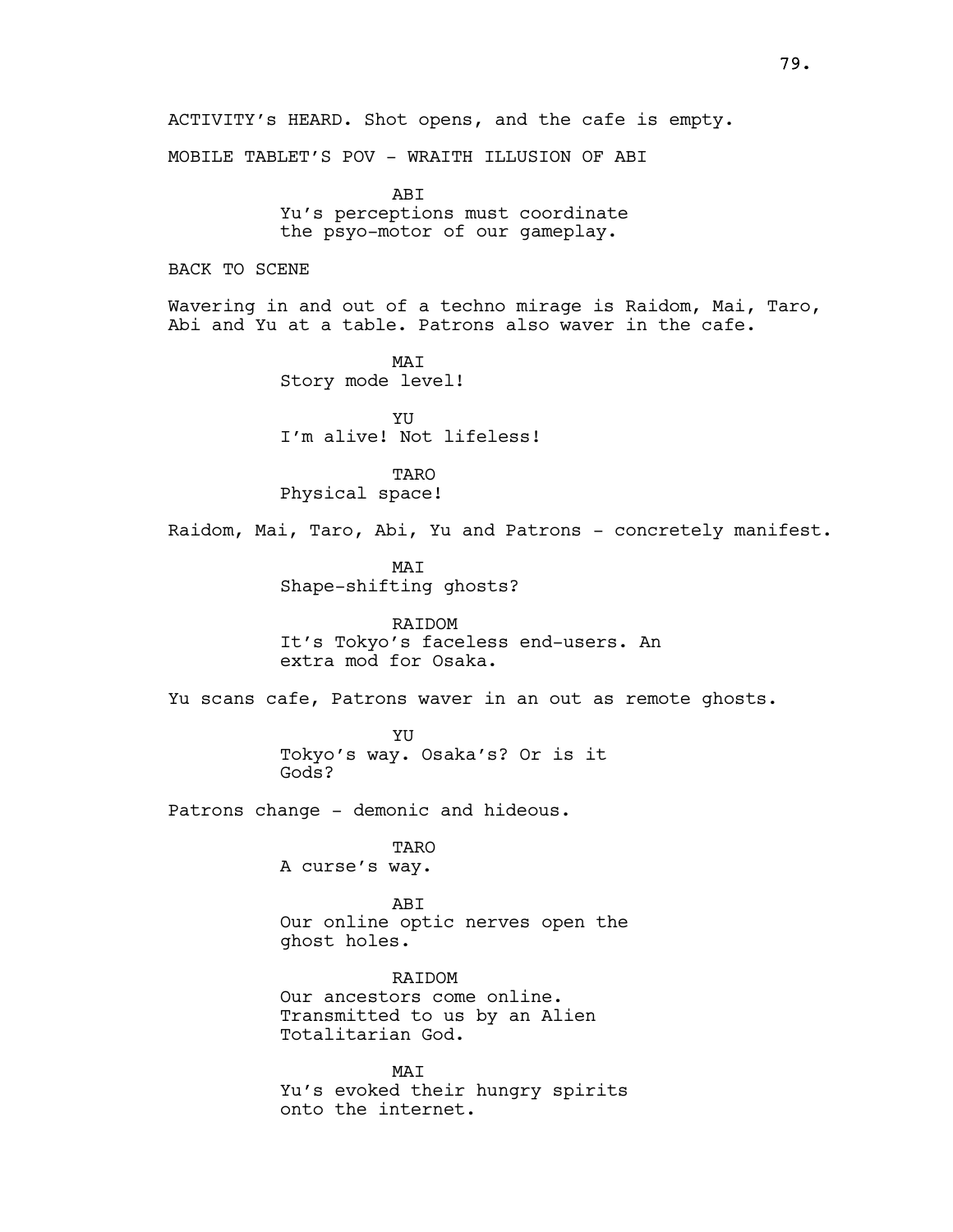YU Those we're not my thoughts.

 RAIDOM Ghosts only eat.

TARO (to Yu) It was your voice that uploaded the ebook in the virtual simulation feedback.

Raidom tosses a MANGA COMIC onto table.

EXT. AKIHARBARA DISTRICT - TOKYO JAPAN - NIGHT

AKIHARBARA DISTRICT'S POV - SERIES OF SHOTS OF MANGA COMICS

ALIEN TOTALITARIAN GOD (V.0.) Chapter eight. Inside. Wear the mask of the horned Japanese demon Hannya.

INT. BACK TO INTERNET CAFE - NIGHT

MANGA COMIC BOOK

It's picked up.

RAIDOM (O.C.) It was digitally scanned into the Gates of Hell concert stream while a couple of high-school kids were fucking online with Tanegashima Space Center's bio-simuli sensors.

BACK TO SCENE

Raidom flips through the Manga comic book.

MAI Whose hard drive was that?

RAIDOM The ebook's. Plato's its pussy. The eternal and the temporal, on and off-line.

EXT. OUTER SPACE - DAY

KIZUNA SATELLITE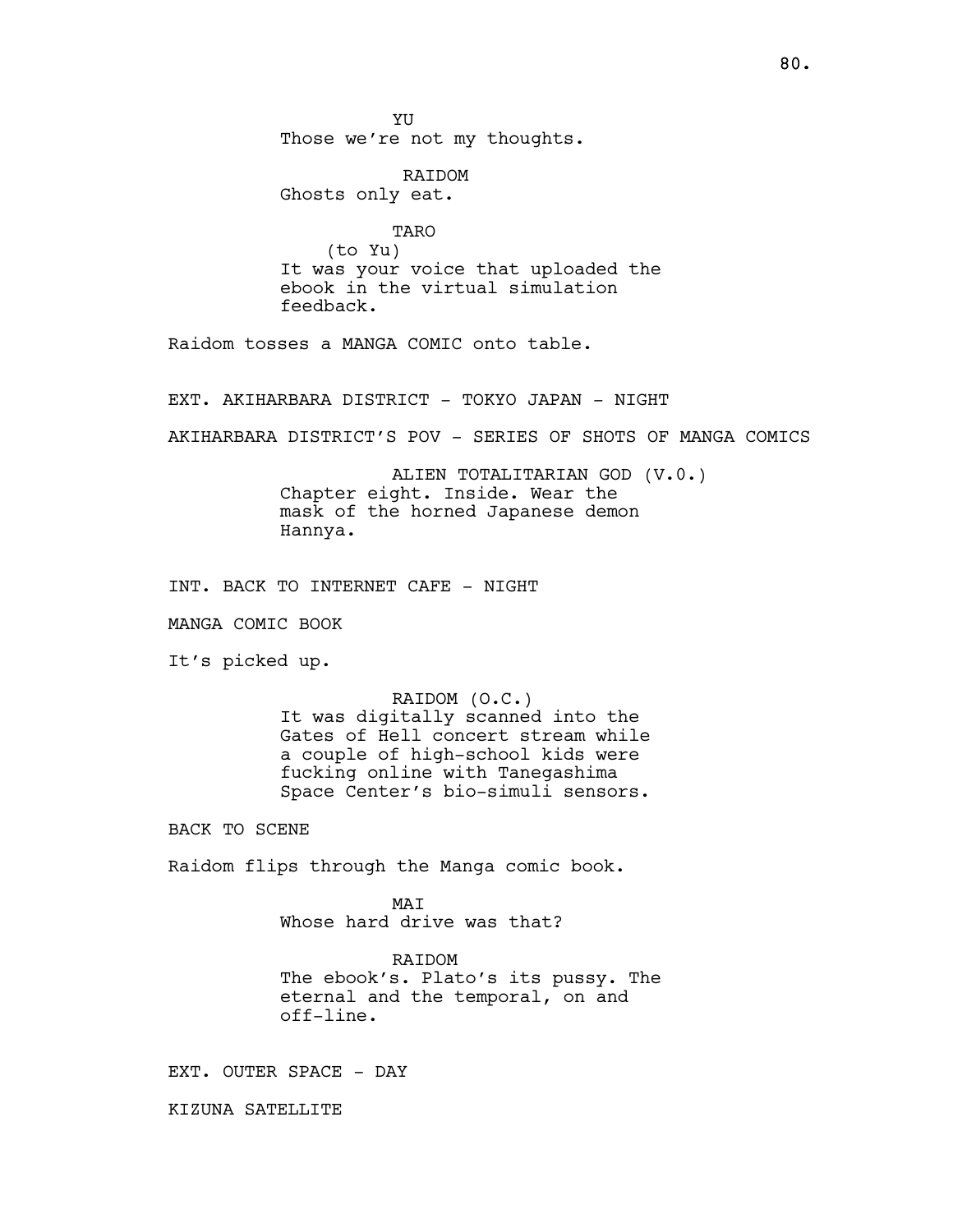Beams ELECTROMAGNETIC ENERGY.

SNAKE (O.S.) Mind-fucked. Digitally read as gamers and streamed into God's online fucking hell.

EXT. TANEGASHIMA SPACE CENTER - DAY

Various shots of security cameras.

SECURITY BUBBLE

In closer, a small camera's inside its darkened area.

JACK (O.S.) Levels. This one's secure the weapon. Isolate and terminate the enemy boss.

SNAKE (O.S.) Anamalistic world view.

Bubble changes inside, mushrooms into an alien techno brain.

JACK (0.S.) Might makes it right in this game interaction. A survival situation.

INT. LAUNCH TOWER - DAY

Snake's strapped up, weapon on thigh. Jack's lacing his boot.

SNAKE Non-conformists. Rebels. Dissents?

JACK Encapsuled in the digital media.

SNAKE What's the psychic drive?

JACK

It's environmental. We find this kingpin's slut. We off this precursor hole. Beat-her-up in bondage if that'll get you on offin' the bitch mode.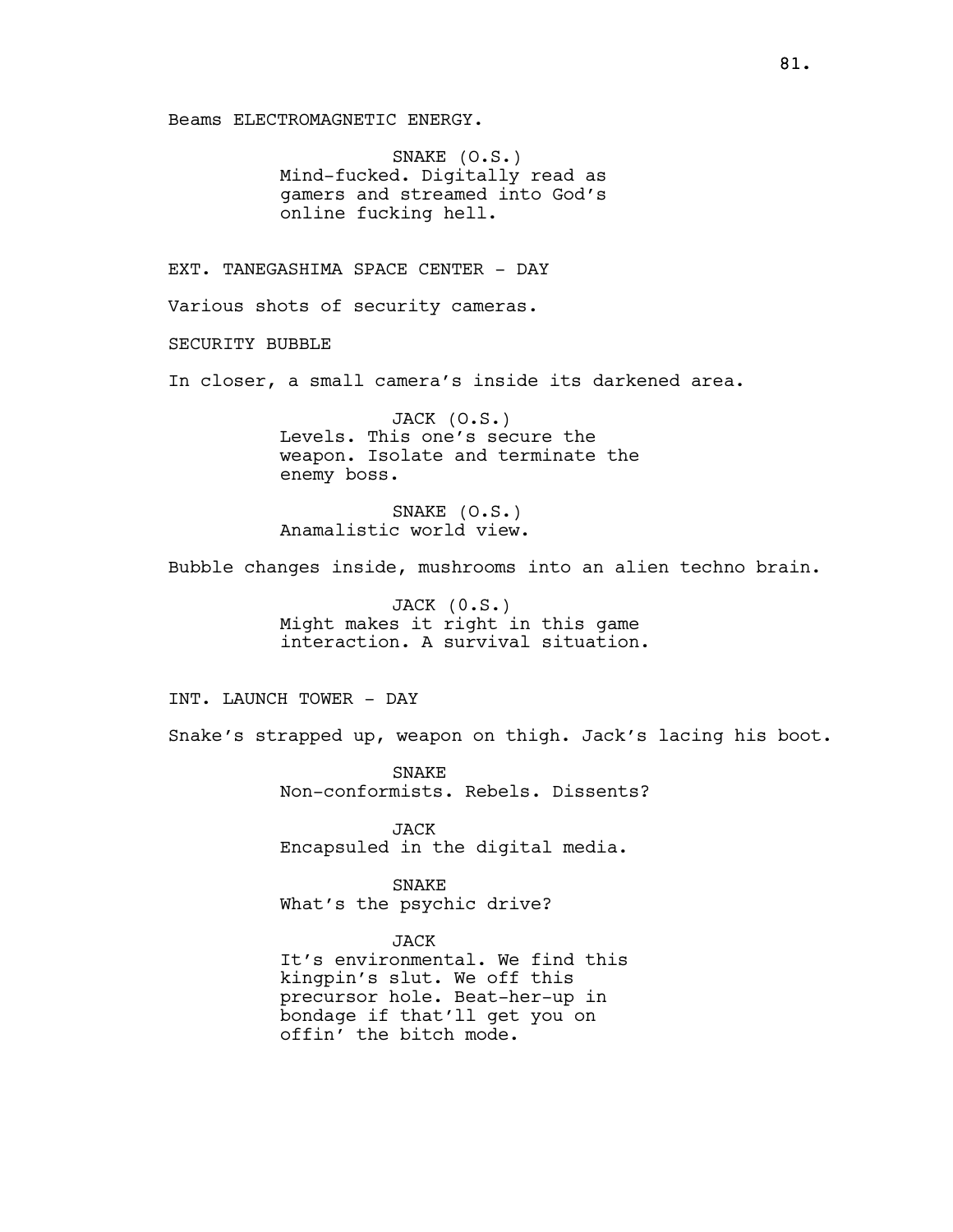INT. BEDROOM - HONG KONG - DAY

Yu's asleep in small bed along wall. There's an easel, its pad has an Alien Ninja Warrior Woman sketched on it. TECHNO ALARM. Yu springs up - disoriented.

YU'S POV - MOBILE TABLET

On the floor, Japanese demon Hannya's on its screen: LCD's flashing "warning" - superimposed.

BACK

Yu gets in a robe that's hanging on a cloths-rod opposite bed, picks up Mobile Tablet - sits on floor, and turns off sound.

> YU (talking to tablet) I'm dreaming from many to many. I have multiple identities in an alien cyber-mind. It's a gameplay dream that's filled with my online nightmares.

TABLET'S POV - YU

YU's a GHOST IMAGE that's gaming: GAMEPLAY SOUNDS. Ghost Image Yu isn't talking in V.O.

> YU (V.O.) Old Master, am I an anti-hero? Can you help me fight? Please, show me your spontaneity so that I may bring order out of this chaos.

REVERSE ANGLE - TABLET AND YU

Yu's enlivened now. Tablet screen's in DOS mode with a red glowing "The ghosts are hungry" on it.

> **YII** Feeding time! Feed! Feed the dragon!

EXT. OUTER SPACE - CONTINUOUS

A THUNDEROUS ROAR.

EXT. PUTUO MOUNTAIN - DAY

Mountain rises over East China Sea. SEA SURGES into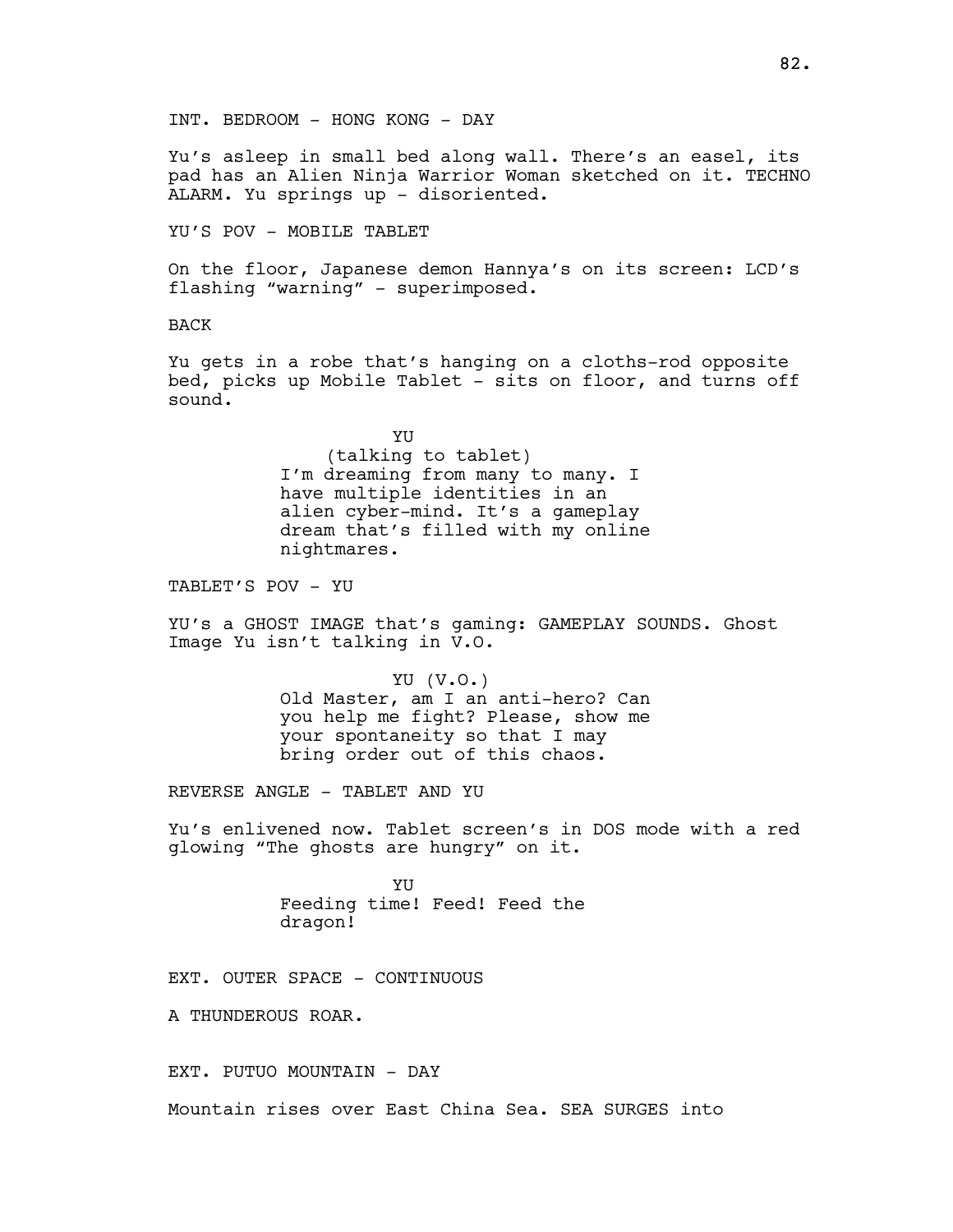INT. BACK TO BEDROOM - HONK KONG - DAY

Kanji bleeds on walls, hideous bugs craw. Serpent crawls out of Tablet. There's POUNDING on door.

> ABI (O.S.) Yu! We're in a parallel enemy operational environment!

More pounding, jimmying of door knob.

ABI (O.S.) (CONT'D) Yu! Don't betray us! Integrate your combat power!

Abi bashes through door. Yu's room returns to normal, but Abi's evilly possessed, pupils dilated white.

EXT. EMEI MOUNTAIN - SHICHUN PROVINCE - WESTERN CHINA - DAY

GIANT BUDDHA STATUE

71 meters - carved against Jiuding Mountain. Raidom's on its giant toe as a hooded Ninja: Yu, Abi, Taro and Mai are a few meters below toe and in front of Raidom.

> **MAT** Yu's customized our options.

> > TARO

Whose mission was it to structure the Alien Ninja Akuma's gameplay character personalities?

YU This satellite's an alien marionette that's networking and associating you all as damaged programs. So I've brought you all here.

RAIDOM Yes! We're all online and in-game!

Raidom removes his ninja hood.

YU I'm not ammo for some sort of experimental weapon!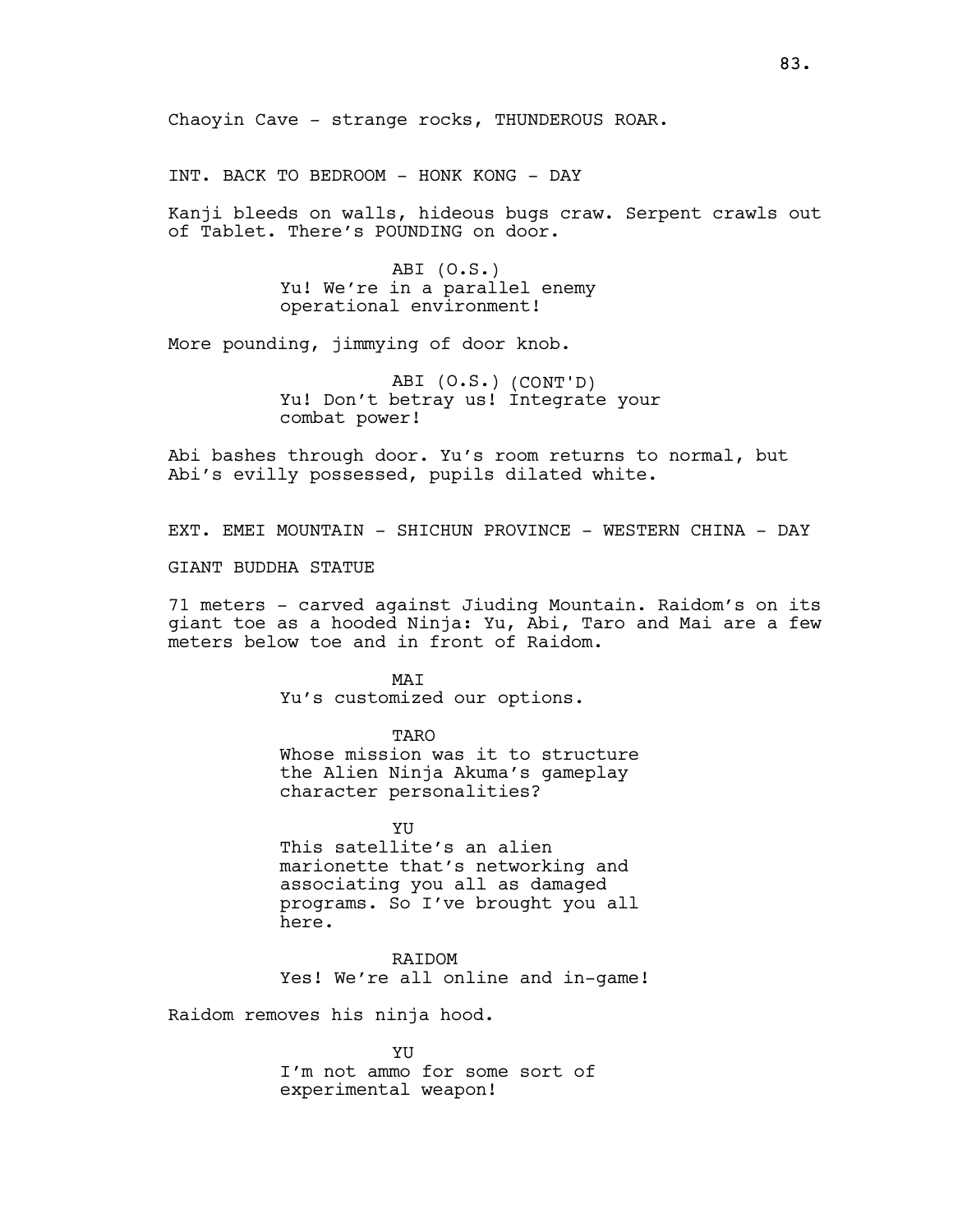ABI Fantasy or fiction, you're the prominent feature of Tanegashima's multi-player options. Raidom draws his samurai sword. RAIDOM Yu will mobilize their space service weapons with her comics, uniting their nano-tech for our gameplay. Sky reins fire, lightening strikes - meteors explode. MAT The ebook's a twisted mastermind alliance. Its gameplay scheme is Yu's evil fate! YU No! Yu evaporates. ABI (reassuring Raidom) Yu's akuma's self-contained. Multiplayer controlled. Raidom beams fire-lit eyes. RAIDOM Integrate with her for our twoplayer modes. Game us as an alien invasion. Abi vaporizes. Raidom leaps off toe - holds tip of samurai sword to Taro's throat. TARO (also reassuring Raidom) Yu's the molecular engineering in the cyberspace feedback pipeline. She's the necessary bio-hardware for Tokyo's software development into Osaka. She's gaming for your gameplay. But, she can't out game all of us. Gameplay's multi-player.

INT. ALIEN NINJA GAMEPLAY - INTERNET CAFE - DAY COMPUTER GAMEPLAY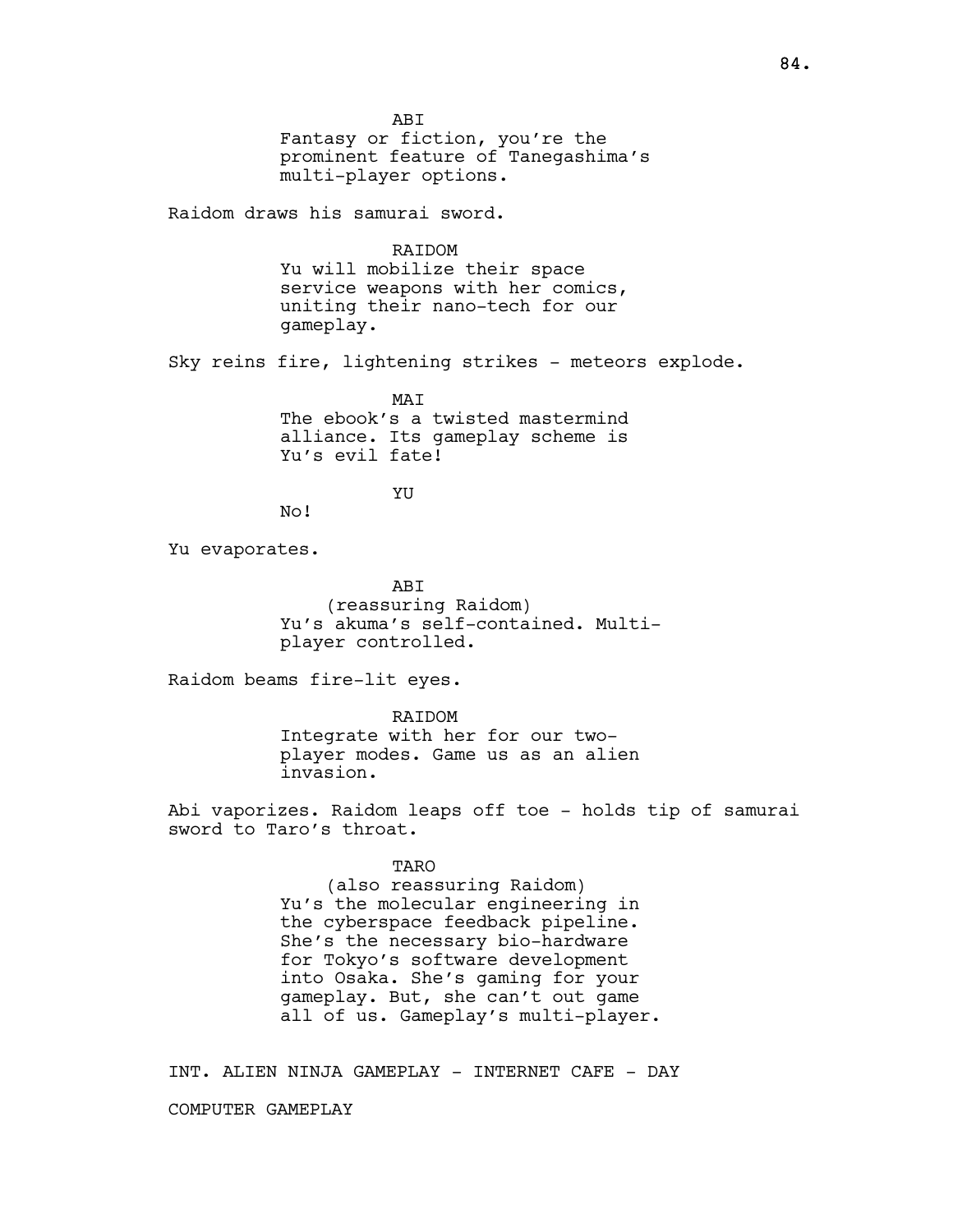Futuristic city: HEAVILY ARMED NANOTECH WOMAN WARRIOR walks its high-tech streets.

> $LI-LI$   $(O.C.)$ She's become a fugitive as an evil alliance in their comic book simulations. She's gaming in their battlefields of this real science.

INT. COMPUTER GAMEPLAY - DAY

ARMED NANOTECH WOMAN WARRIOR'S POV - LI-LI AND MARC

From computer frame.

MARC HENERSON This character's psyche's a firstperson-shooter.

BACK

Armed Nanotech Woman Warrior de-holsters a laser-gun.

 $LI-LI$   $(0.C.)$ What's her speculative online persona here?

MARC HENERSON (O.C.) Could be her altered online image.

 $LI-LI$   $(0.C.)$ Can she shoot from the gameplay fiction into our reality?

Armed Nanotech Woman Warrior shoots laser jolt.

INT. BACK TO INTERNET CAFE - DAY

Li-Li wavers - vaporizes. Marc tosses Desktop aside.

RAIDOM (O.C.) Feeding time.

Raidom appears through the smoke and sparks in a dragon and devil Yukata, a modern day warrior - an Asian syndicate.

> MARC HENERSON Is this your idea of nano-cultural hierarchies of hell?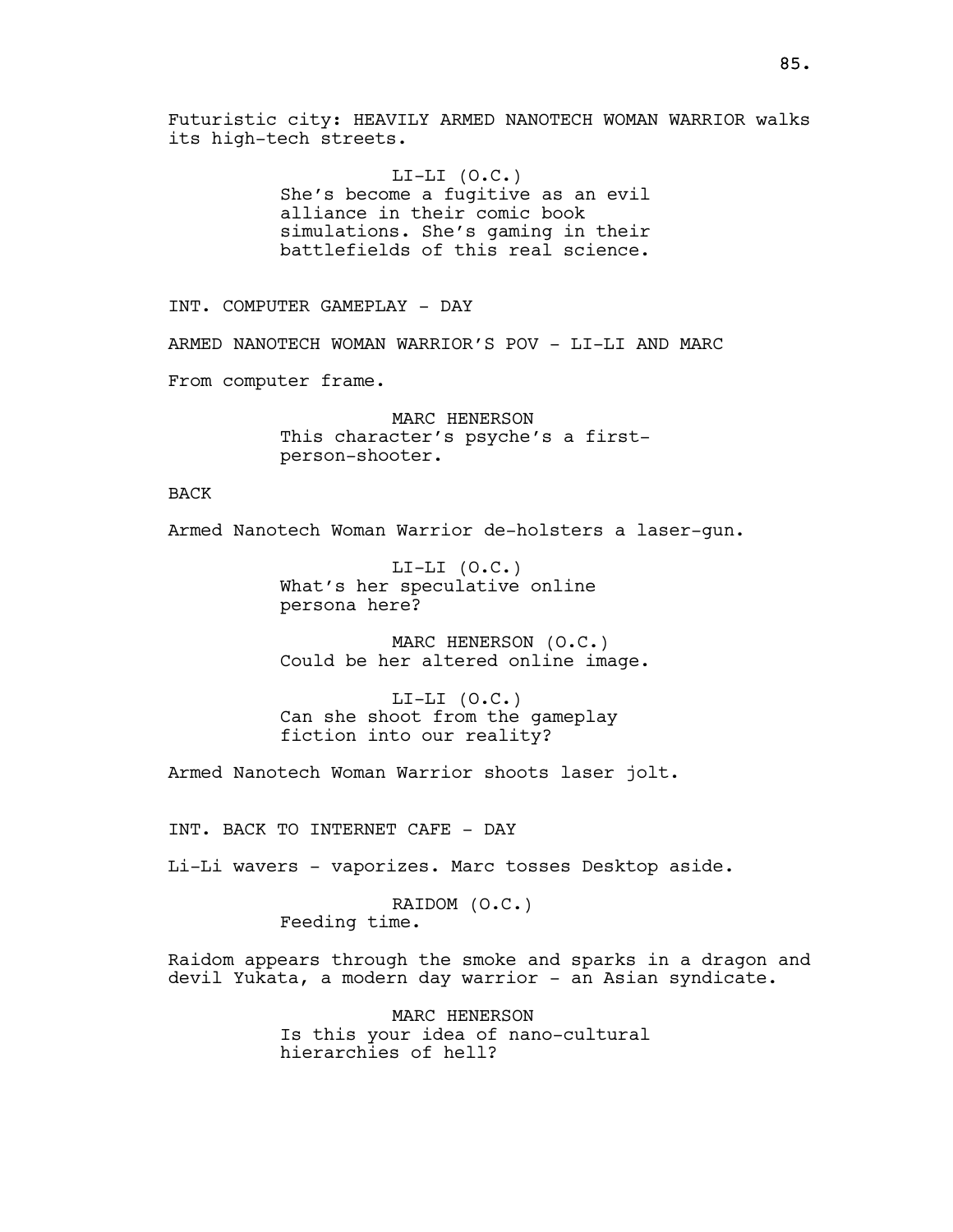RAIDOM Possessed pictures and their words? Yes. I'm the grandmaster of evil gaming.

MARC HENERSON Techno-science and comic books?

# **RAIDOM**

To summon the dead I had to have a sacrifice. A blood drenched online alter. Black Magic. Supernatural forces. Components and particles expanding, creating itself as an alien totalitarian god in an alien ninja akuma gameplay.

# MARC HENERSON

Juxtapositions of evil that's overlapping mankind in space and time. A venting of online spite. So, you become their Devil. But, like the ebook, we get an alien instead. The ebook's a curse. Demonically fusing with you and your gameplay as an akuma.

### RAIDOM

Invokes diabolic and infernal powers. Perversion of mystic science. For power over God, demons and mankind. The devil even.

MARC HENERSON She assassinate Li-Li?

Raidom points to Mobile Tablet.

## RAIDOM

There's an infinite storage capacity in this gameplay.

Raidom changes, demonic and evil.

RAIDOM (CONT'D) The ghosts are hungry.

MARC HENERSON They were devil worshippers. They wanted Satan. Not an alien.

Raidom swipes. His claws rip into Marc's shirt.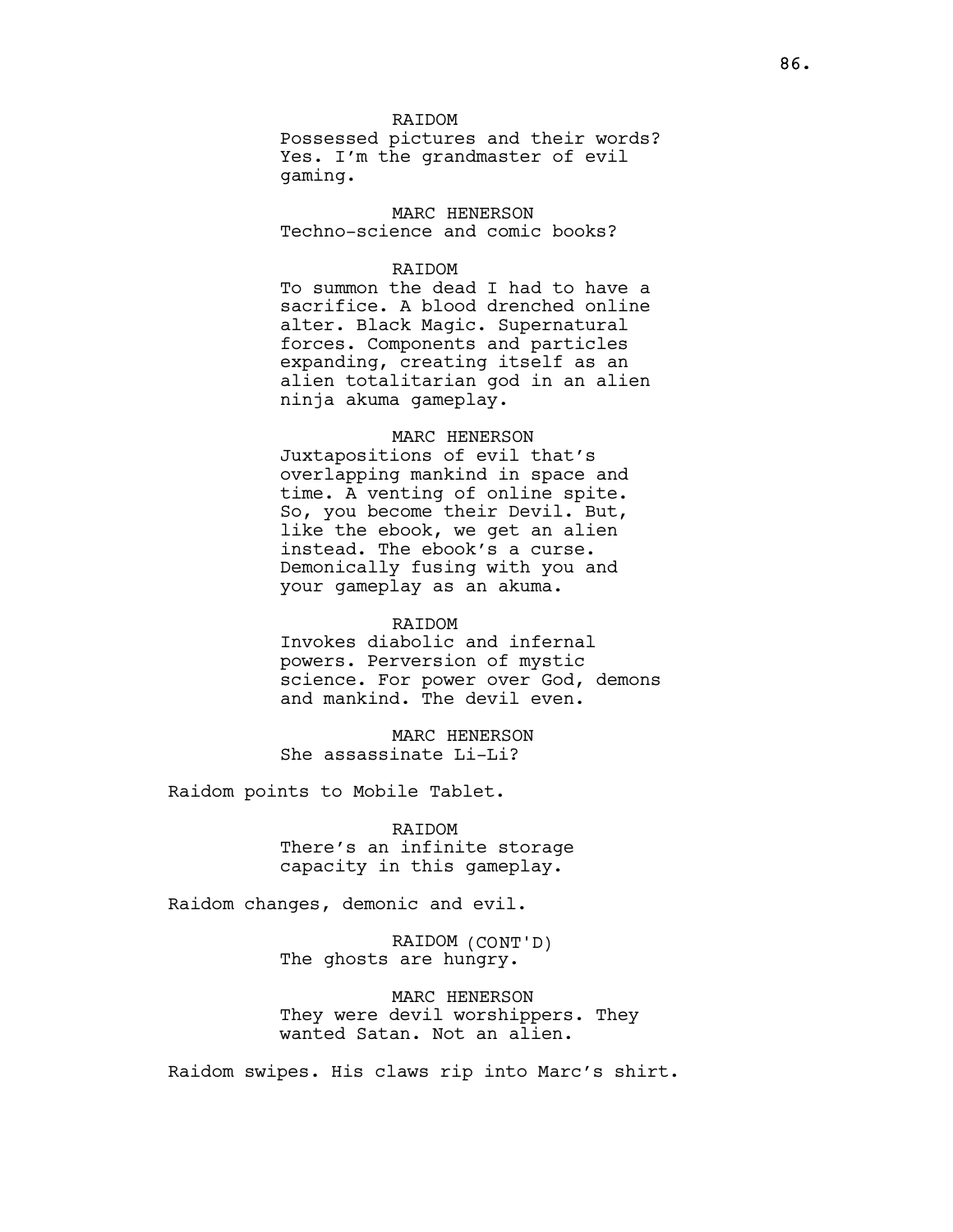Mankind's online social status is beyond good and evil! They're consumed online in an antisocial network. Society's taboos? I've created a perfect unity with the devil and the dragon! Impure! Immoral! Sacredly profane!

 $LI-LI$   $(0.C.)$ Marc? It's feeding me back into Hong Kong.

MARC'S POV - TABLET ON TABLE AND LI-LI IN ITS FRAME

Li-Li's in Hong Kong and on her cellular phone.

### LI-LI (CONT'D)

She's botching me as copy. She's unborn and inside me as this techno God. I'm unencumbered with no earthly restrictions.

# BACK

### MARC HENERSON

You're wallowing with her there. Dark online tunnels that are filled with the flickering shadows of this game. We've been networked in the complexities of the Alien Ninja Akuma gameplay.

An inundation: occult symbols, inverted pentagrams, crosses, kanji, skull and crossbones - besieged.

EXT. AKIHARBARA DISTRICT - TOKYO JAPAN - NIGHT

Galvanic - gadgets, gameplay and Manga.

AKIHARBARA DISTRICT'S POV - SERIES OF SHOTS OF ITSELF

MARC HENERSON (O.S.) (distorted) Li-Li?

INT. TOKYO JAPAN - HIGH-RISE APARTMENT - NIGHT

MOBILE TABLET AND GANESHA'S POV - MARC

Surrounded by WHIRLING PARTICLES, Marc's eyes dart and his mouth's agape.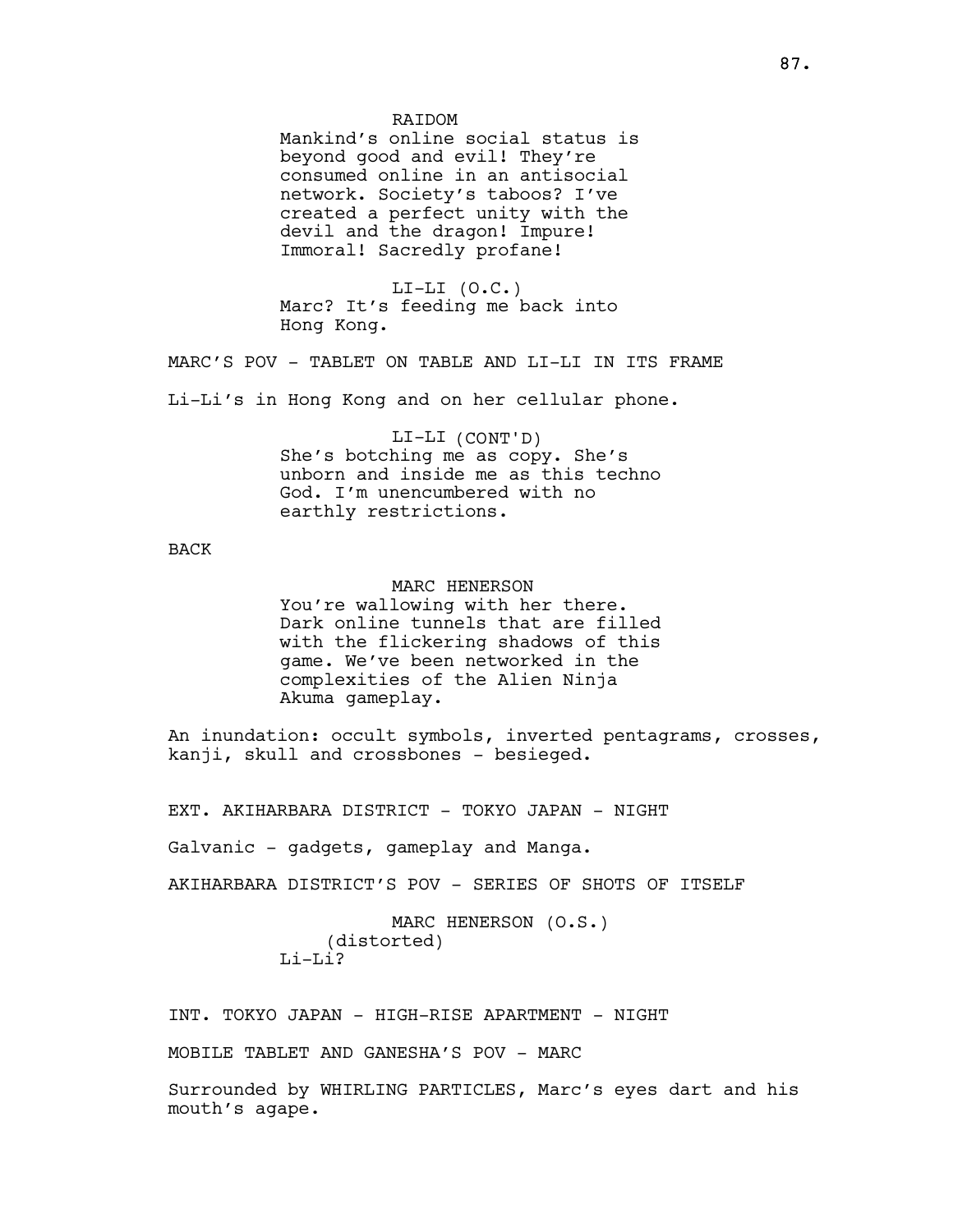GANESHA's on his MOBILE TABLET monitor. Marc breaks free from the techno-trance and sprouts up from his chair.

> MARC HENERSON (into head-set) First person inter-activity environment's my apartment. Have power and control capabilities-

MOBILE TABLET

Ganesha's on its screen.

GANESHA You will achieve your special attacks with sin and destruction. She will be for your realistic damage effects. For your brutality and torture.

BACK TO SCENE

Marc boots Mobile Tablet off . Kanji for demon appears in blood writing on his walls. Large leaches land on Marc's neck, face and arms. Marc's DISTRESS.

> $LI-LI (0.S.)$ She's for our senseless and violent file-sharing. For our virtual online world view of this alien hell.

Marc's TORMENT - ripping off leaches.

CHI CHI (O.S.) Eternal damnation, exile and death.

Chi Chi appears in pornographic red before Marc who has gotten the upper-hand with leaches.

> MARC HENERSON Another nano-contamination?

CHI CHI Bed with her with victim's agony.

INT. ROOM - HONG KONG - DAY

MOBILE TABLET

Ultrasound:pregnant demon with Kizuna satellite as its child.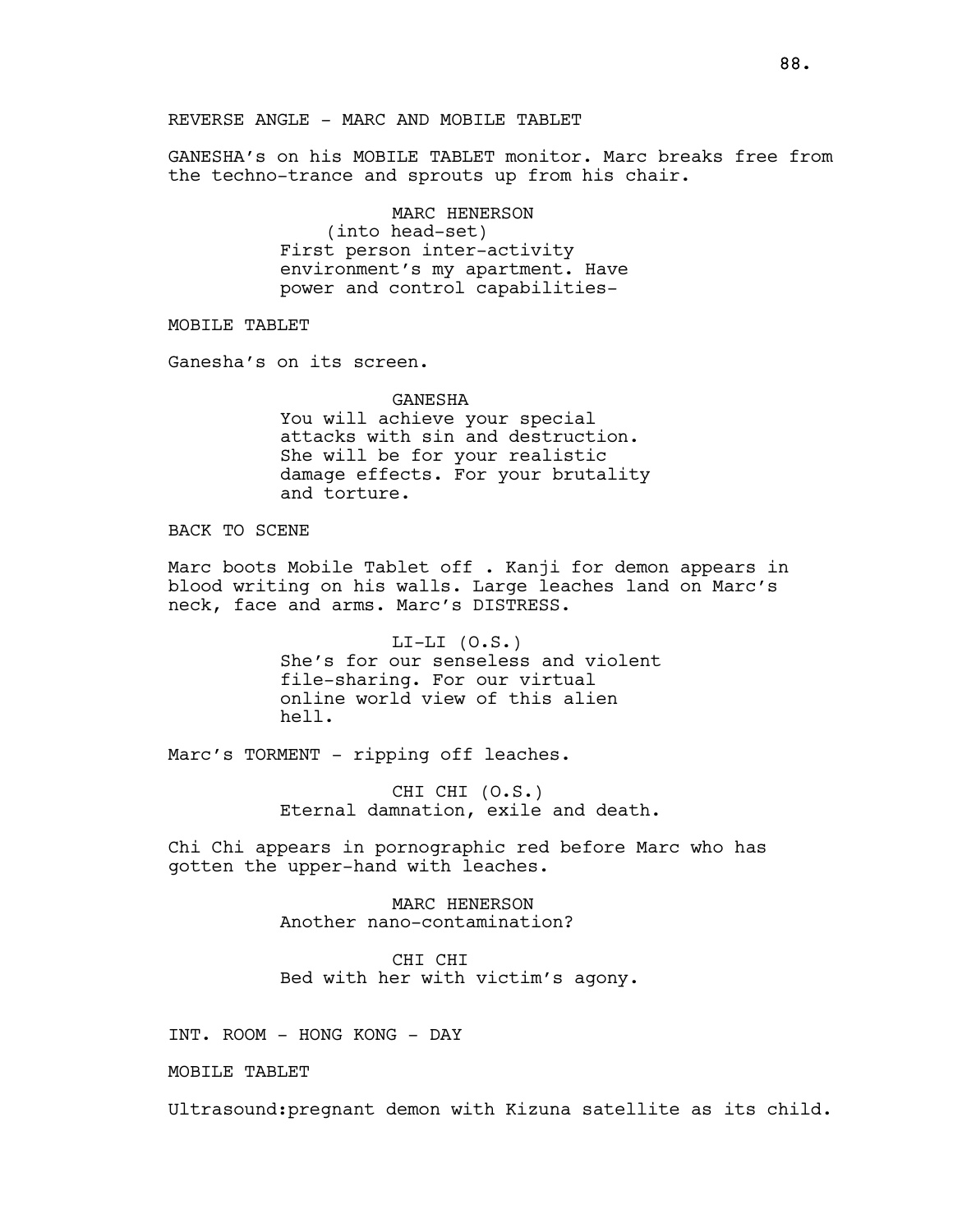Abi's nondescript. Digital lines, an oscilloscope for left and right brain superimpose everywhere. ALARM, fire-lights flash. There's pounding on door.

> **ABT** ("I don't understand.") Woh bu dong.

Pounding on door continues.

LEAD SINGER (O.S.) Dude! For power or lust, stop this shit from goin' off!

Abi's jarred from his techno-trance, hammers out code.

ABI Superbia, avaritia, luxuria, invidia, gula, ira, acedia!

Alarm, fire-lights and digital lines stop.

LEAD SINGER (O.S.) Does that mean they'll be gore and horrific fatalities?

**ABT** 

Latin for the seven deadly sins. Genetic gaming- Info transfer for a human character design. I'll add the fire-lights and alarm as a warning when the application is online.

LEAD SINGER (O.S.) Cool then dude! Foul souls and moods dude!

INT. MATRIX BAR ROPPONG - TOKYO JAPAN - DAY

JAPANESE BARTENDER sets SPECIALTY DRINK in front of Taro.

JAPANESE BARTENDER One "Quick Fuck."

Taro drinks specialty "Quick Fuck" cocktail and stares disassociated at Japanese Bartender.

> JAPANESE BARTENDER (CONT'D) Fourth dimension?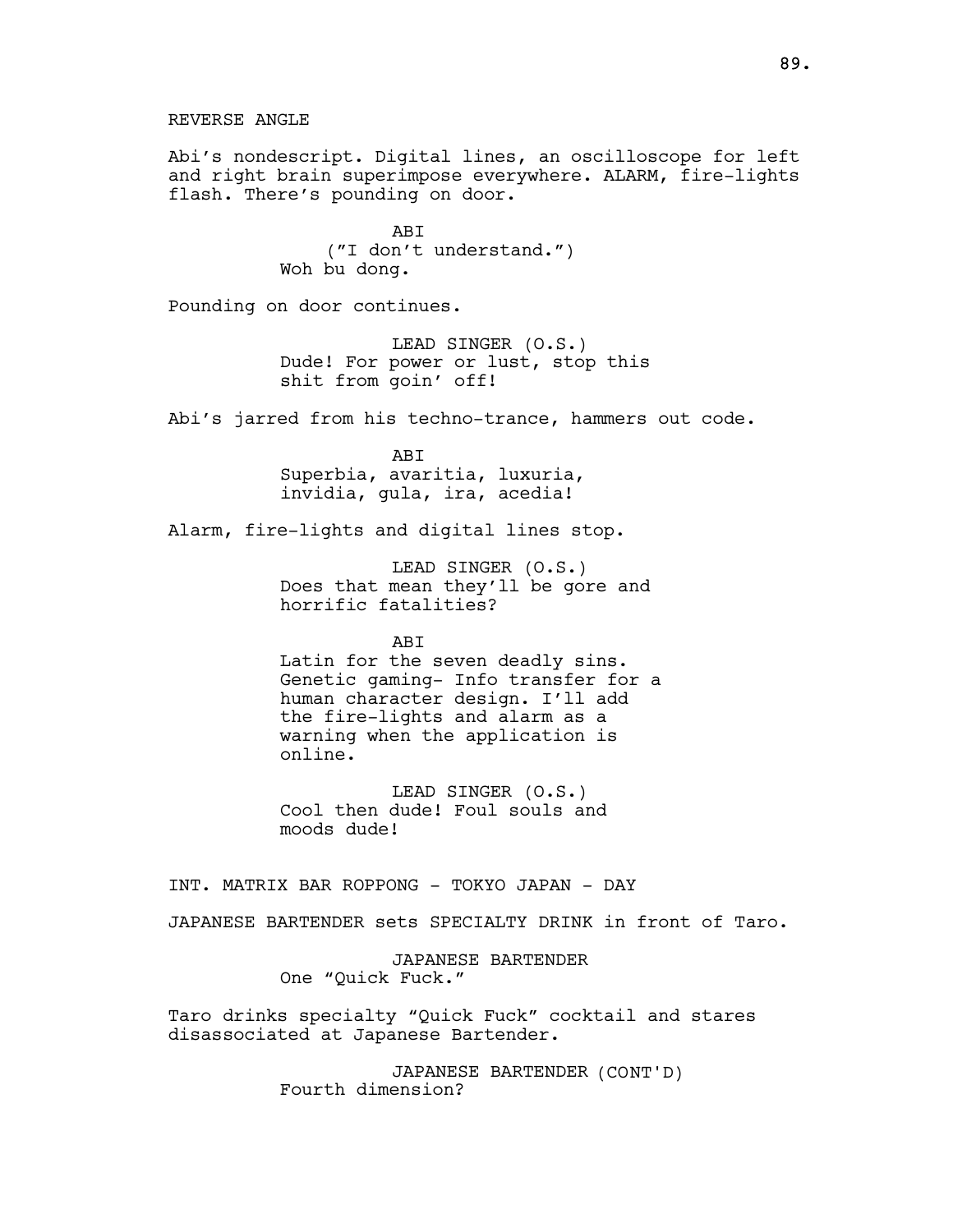### TARO'S POV - AKIHARBARA DISTRICT

An illusion of electronics, Manga and gameplay.

TARO (O.C.) Fuck it on my tab.

BACK TO SCENE

Shadows, Dimensional Beings flirt in an out as Light Angels.

JAPANESE BARTENDER "Quick fuckin'" your tab.

Japanese Bartender wavers as a hideous techno demon. Motley Crew of Patrons are parities of themselves and of what that is of a techno demonic cohesion of them.

EXT. OUTER SPACE - CONTINUOUS

KIZUNA SATELLITE

b.g. is a GHOST IMAGE of TARO, a mirage that intermingles with cosmology.

INT. CHICK TOKYO APARTMENT - DAY

Taro's last thrusts, Mai's on her back and taking Taro between the legs - breasts erect and head pushed back.

MAI'S POV - OUTER SPACE

Kizuna Satellite and Taro's ghost image that's space-fused.

REVERSE ANGLE

DEMONIC GHOST IMAGE's on top of Mai - vanishes. Mai gasps for air, convulses and is thrown off of Japanese bed, disfiguring and contorting - resisting its demonic possession.

> MAI I wasn't- Feed- Fucking a ghost!

INT. TANEGASHIMA SECRET HOLDING CELL - DAY

Mai's topless and panties, touching sensors on walls.

MAT (delusional and strange) Summoned forth by whom?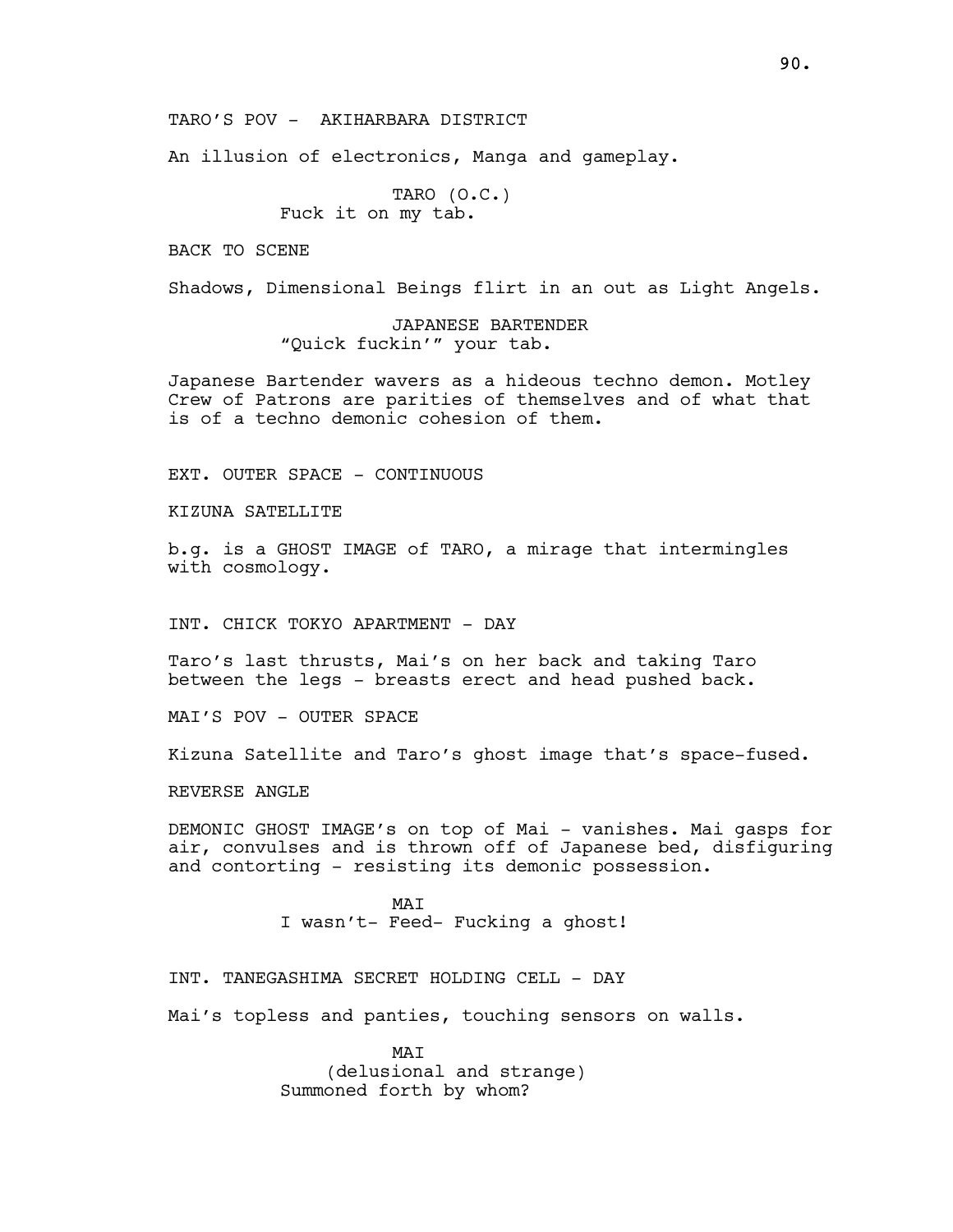OPPOSITE SIDE OF PARTITION

Larry video tapes Mai, codes and games with a console: no sound, just the  $(V.0.)$ .

> ALIEN TOTALITARIAN GOD (V.O.) Chapter Nine. The Lie. The constant spread of my techno-totalitarian future.

Sound's back in scene: speaks into small mic.

LARRY Have a psychic intrusion. It's an unholy guardian vision of the demonic technology.

RYAN (0.S.) Initiate it as our psychic warrior self-determination being.

LARRY Gameplay will recognize the spiritual nature of the techno tyrant as our weapon?

RYAN (O.S.) Affirmative. Violate package's body and mind. Establish a new age psychic warrior. Deliver arsenal as our warrior's edge.

INT. TANEGASHIMA - COMMAND CONTROL ROOM - DAY

Tom's at main-screen with Ryan. Yuudia's b.g. with Space Center Staff.

### MAIN-SCREEN

A graphic of human body overlaps cosmology; attack-points are in red. One at the top of head flashes green.

LARRY (0.S.)

Presenting packaged code into our program of this psychic phenomena. Application of pirates to seethe energies of Lucifer as a discarnate entity captured. Now online in an alien cyberspace and interpreting.

Attack-point on the side of the neck of the graphic starts flashing green. ALARM. Fire-lights flash.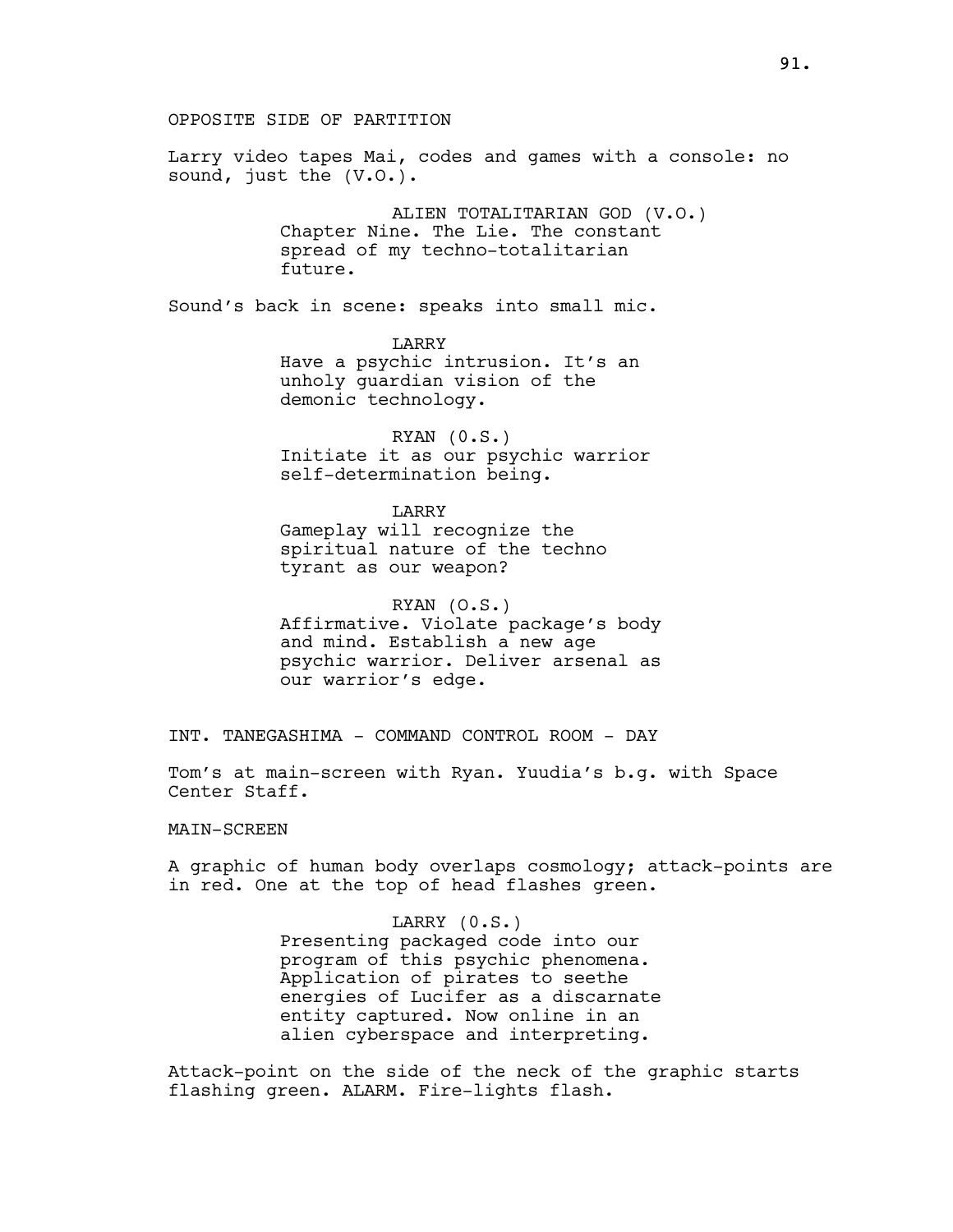## MIRROR

Mai's in a Yukata, looking at herself in the mirror and pondering the green laser target that's on her neck-side.

# MAI Rival capture?

Mai's cell-phone rings - answers.

MAI (CONT'D) She's here. Haunting- Hunting me.

TARO (O.S.) She's only an extraterrestrial's consciousness.

MAT (hushed whisper) Don't science channel me.

From mirror Mai SEES a Demon watching her on her flatscreen.

TARO (O.S.) She doesn't have a corporal body at this level. Just psychic ghost particles.

Mai lets cell-phone hand dangle.

TARO (O.S.) (CONT'D) Yu's in-game this way for our revenge paradigm.

# MAI

Mai turns from mirror and approaches flatscreen. Demon's eyes move - mouth opens wide, pointed teeth with a serpent tongue.

> MAT Thou shalt not worship graven images.

Mai unloosens Yukata, breasts erect for Demon on flatscreen.

MAI (CONT'D) ("breast fucking") Paizuri?

Mai lowers to both knees.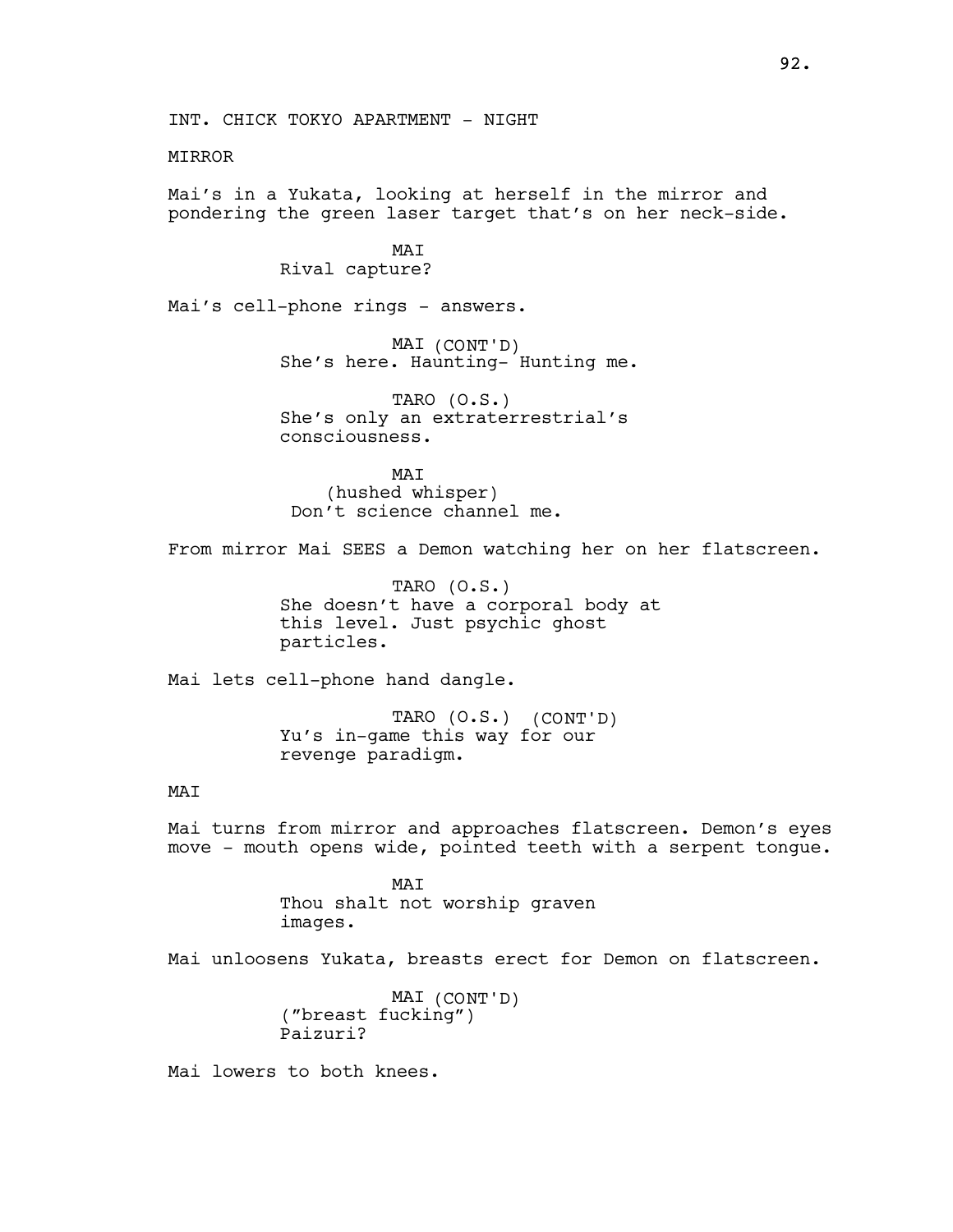MAI (CONT'D) ("Please have sex with me.") Echi shite kudasai.

INT. BACK STAGE THEATER - HONG KONG - DAY

Yu, as a Ninja, falls out of flashing green laser target on mirror's frame. NINJA YU gets to her feet.

NINJA YU'S POV - ABI IN MIRROR

NINJA YU (O.C.) You've ostracized me in this game.

ABI

Your player bases have psychological obstacles. They're for our growth in the gameplay's consciousness.

NINJA YU (O.C.) My moral character decides my fate.

ABI Ultimate destruction. That's your gameplay fate.

NINJA YU (O.C.) They were screaming for help.

**ABT** You've been relaunched with them.

INT. ELEMENTARY SCHOOL HALLWAY - OSAKA - NIGHT

Ninja Yu's two-swords are drawn. Fire-lights flash - CHAOTIC CHILDRENS SCREAMS. Ghosts of stabbed, BLOODY ELEMENTARY CHILDREN cross hallway - vanishing, leaving BLOOD-SMEARED GORY KANJI on hall's walls.

> YU Ruined and departed vengeful spirit online, you cannot abduct these children's souls.

WICKED CHUCKLE.

HANNYA (O.S.) (echo) The ghosts are hungry.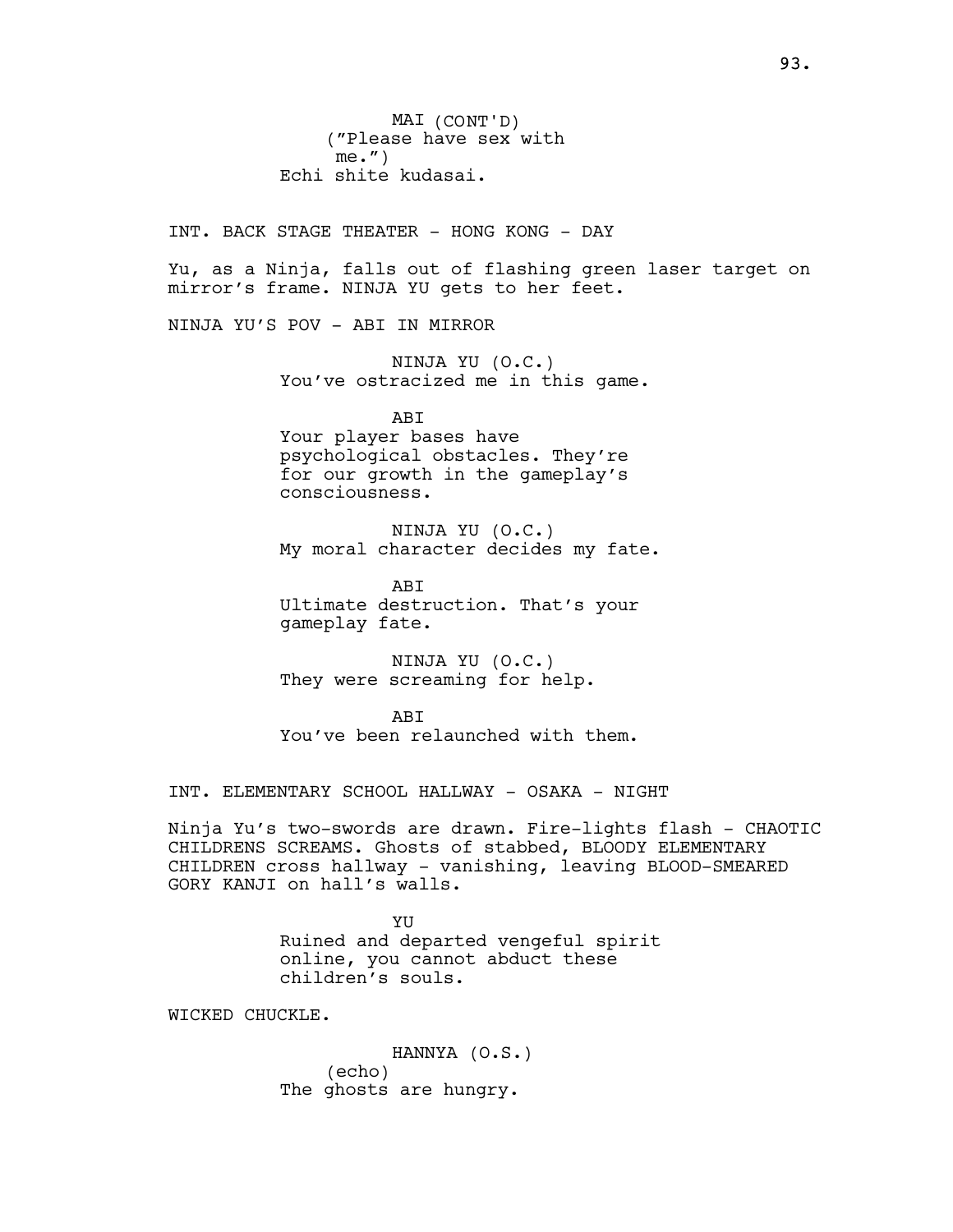YU

I'll sever your bridge and close its gameplay gap into our physical world. Your evil internet spirit will not be woven into the tapestry of our consciousness.

INT. ALIEN NINJA GAMEPLAY - INTERNET CAFE - OSAKA - NIGHT Raidom awaits at table. Marc's walks into dimension.

> RAIDOM Biotechnology and nanotechnology's interconnected with millions of online minds.

INT. CHICK TOKYO APARTMENT - DAY

Mai has a green laser target flashing on her neck-side. Door handle wiggles.

> MAI (low voice) Wrong fucking door.

Snake bashes it in - knife ready.

SNAKE Your tit-fucker's here!

Mai backs, becoming demonically possessed.

MAT Here for some hard-core? Go ahead! Feed your blade to the dragon's bitch!

Snake slithers closer for a kill.

SNAKE I think you've been having online phallic delusions.

MAI (techno trance voice) Multiple beams. Dynamic demonic adjustments. Digital applications. Frequencies. Gameplay.

Snake readies to strike at the flashing target.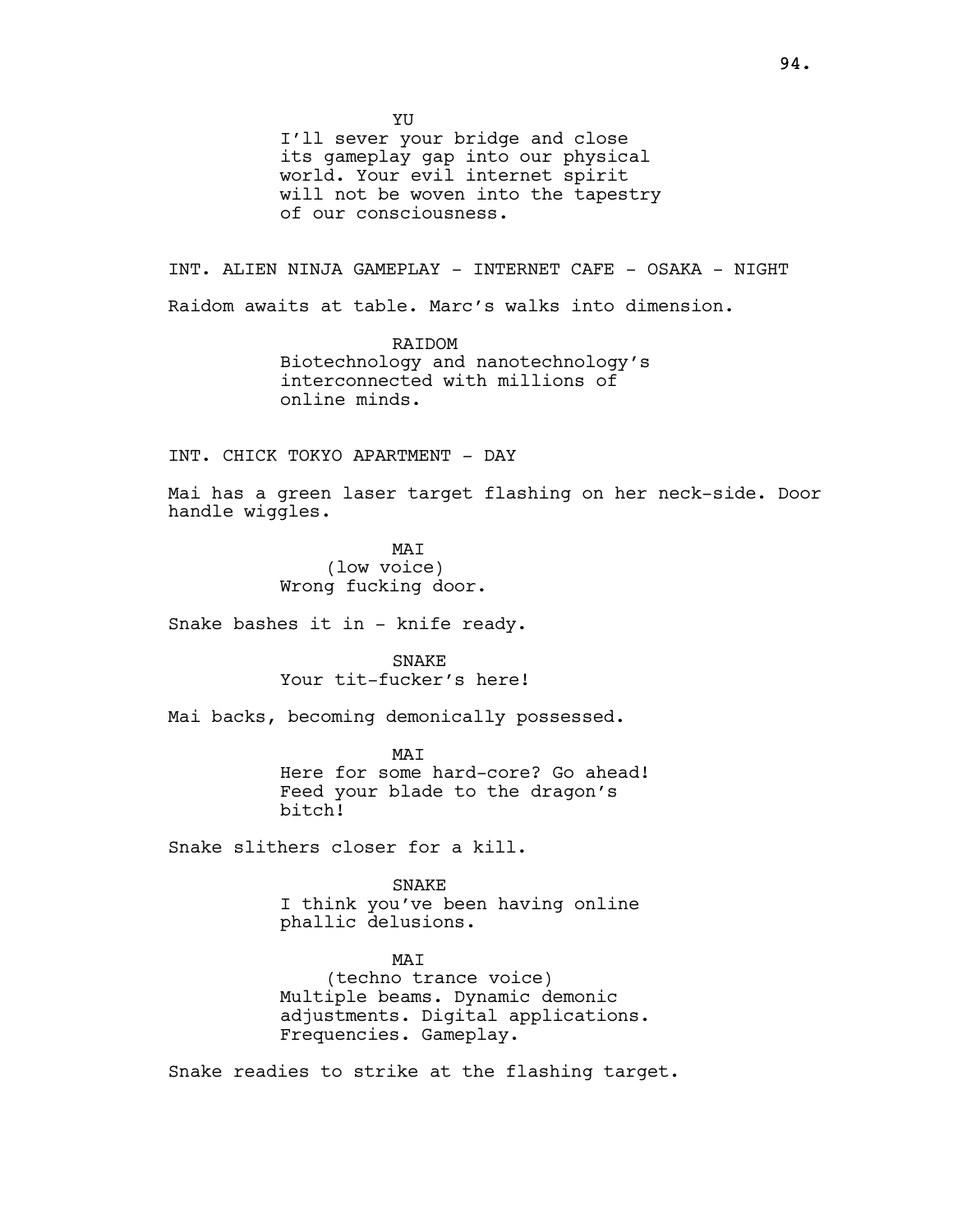Snake lunges. An instant change of Mai intercepts Snake's attack with her Demonic clawed hand, horns - hideous wide mouth full of sharp teeth and fire-lit eyes.

> LARRY (O.S.) (at Snake's headset) There's been a kill-zone upgrade.

Demonic Mai's teeth clench into Snake's neck - blood gushes.

INT. ELEMENTARY SCHOOL HALLWAY - NIGHT

Leaches crawl on walls, leaving blood-trails. Ninja Yu whacks at teethed serpents that bite out. Demonic Ninja Children attack Ninja Yu. They're hacked and slashed to death.

INT. TANEGASHIMA SPACE CENTER - COMMAND CONTROL ROOM - NIGHT

At main-screen, Tom's aiming about. Ryan dodges SHADOWS of possessed DIMENSIONAL BEINGS.

> LARRY (0.S.) Nano-soldier's communication signals are corrupted.

b.g., trying to break code midst Space Center Staff.

**YUUDIA** Malicious. Multidimensional. Complex mathematical equations.

RYAN

Define?

YUUDIA Potentially fatal.

RYAN I need more than an unspeakable evil.

YUUDIA Grotesque behavior patterns. Cyber entities. Perils. Frightful emotional energies.

b.g. Space Center Staff's eyes have no pupils. f.g. On mainscreen, second attack zone flashes from green back to red on neck-side on body graphic.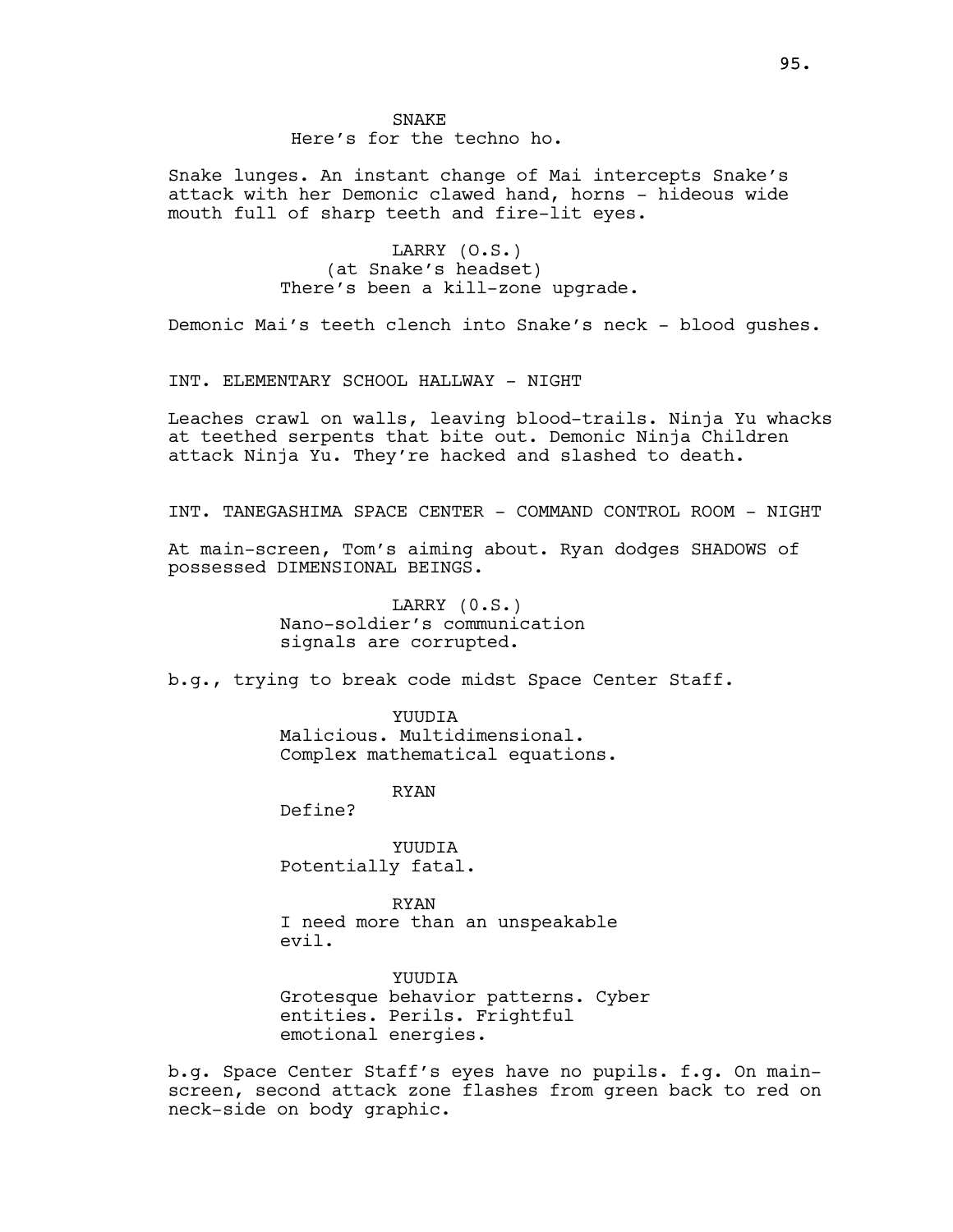TOM Enemy boss is coming from a cyberspace soullessness.

YUUDIA Lost in planes of existence- Enemy Boss's gameplay.

RYAN Shackle it! All of it as our player in a gameplay dungeon.

INT. STUDIO APARTMENT - HONG KONG - DAY

Suit-case move in: software books - desktop computer.

RYAN (O.S.) You'll absorb real space in virtual real time as an object in our gameplay.

 $LI-LI (0.S.)$ Technological pirating? Leave my bio-infrastructure awareness? Game as a cyber-naught as a nano-soldier for the Japanese? I could get executed for this.

RYAN (O.S.) The People's Republic of China have a bilateral interest with our control and delivery.

GHOST IMAGE of LI-LI fades in - headset on, at Mobile Tablet.

GHOST IMAGE LI-LI Separate, with no body existence?

RYAN (O.S.) Immersed in an interactive virtual world as a game player.

MATCH CUT TO:

INT. LAUNCH TOWER - DAY

VIRTUAL TOKYO APARTMENT - ends:

JACK (into head-set) Player's still in the game engine.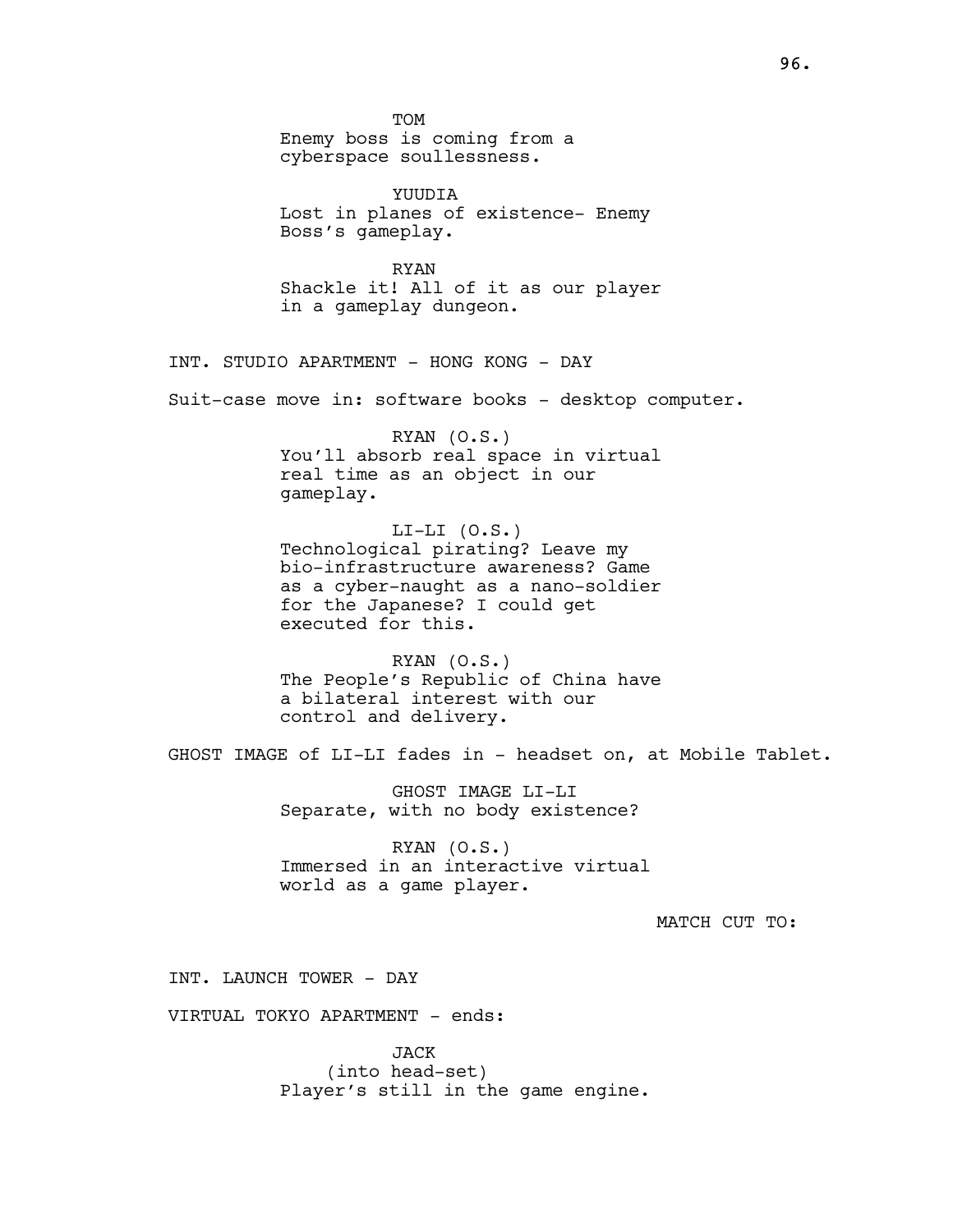RYAN (0.S.) Player's infected. Malicious.

INT. TANEGASHIMA SPACE CENTER - COMMAND CONTROL ROOM - DAY

Demonic Ghosts fluctuate in spatial. f.g. Ryan, Tom and Yuudia are working computer tech. b.g. Space Center Staff's possessed as demonic techno cohesions.

> **YUUDIA** Cyber-criminal feed-backs.

TOM It's the enemy boss's control scheme.

RYAN Decentralize him from our topsight.

PORTAL WINDOW

At main-screen, Larry's seen in it - trying to rub through fog on the transparent barrier.

> RYAN (O.C.) (CONT'D) Dr. Hacker?

YUUDIA (O.C.) Dialogue box download's from the Kizuna Satellite.

INT. TANEGASHIMA SECRET HOLDING CELL - DAY

It's fogged. Larry's trying to peer into:

OPPOSITE SIDE

THREE HEADED DEMON, hideous and grotesque - awaits.

LARRY (O.C.) I need to get a visual on in-game player's status to determine what's the malicious content.

BACK ON OTHER SIDE

Larry enters security code, partition slides open, and Three Headed Demon jets out, ripping Larry to shreds. There's a SUDDEN CHANGE: Larry's on one side, Snake on the other blood's splattered, dead.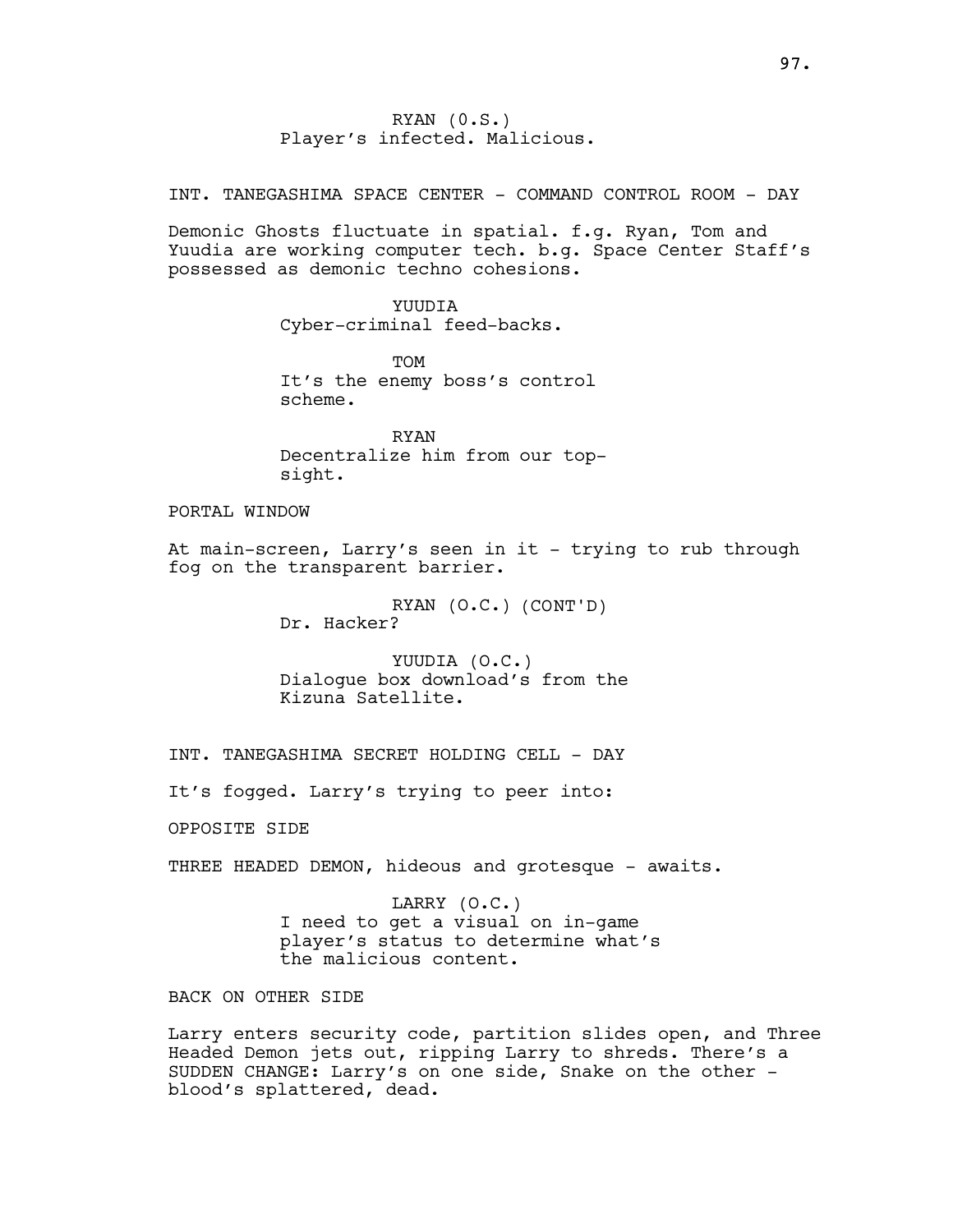INT. LAUNCH TOWER - DAY

Jack watches as an apparition of Ninja Yu approaches.

JACK (into head-set) Integrate saber grasping abilities. One on one. Hack and slash.

Ninja Yu manifests, swords drawn. Jack's now got sabers.

NINJA YU I must of bent you with my feelings?

Jack wields his sabers with precision.

**JACK** Self detonated upgrade.

NINJA YU Trading an M16 for sabers is a malfunction.

Ninja Yu fends off Jack's barrage. Jack stalks.

JACK They'll deliver the deathblow. I'm a ninja killer.

Ninja Yu and Jack - hack and slash. Ninja Yu's fighting hacks off Jack's hand, "AH" - more slashes. Ninja Yu then hacks off Jack's other arm. "JACK'S AGONY" Ninja Yu sights green flashing target on Jack's neck-side - decapitates Jack.

INT. ALIEN NINJA GAMEPLAY - INTERNET CAFE - OSAKA - NIGHT

Jack's head sits on the table where Raidom's drinking tea, a warlord wearing a dragon and devil Yukata.

> RAIDOM Your honor is his death?

**YU** I have fed the dragon.

RAIDOM There's a replay value.

**YU** Not by the blood of innocent children!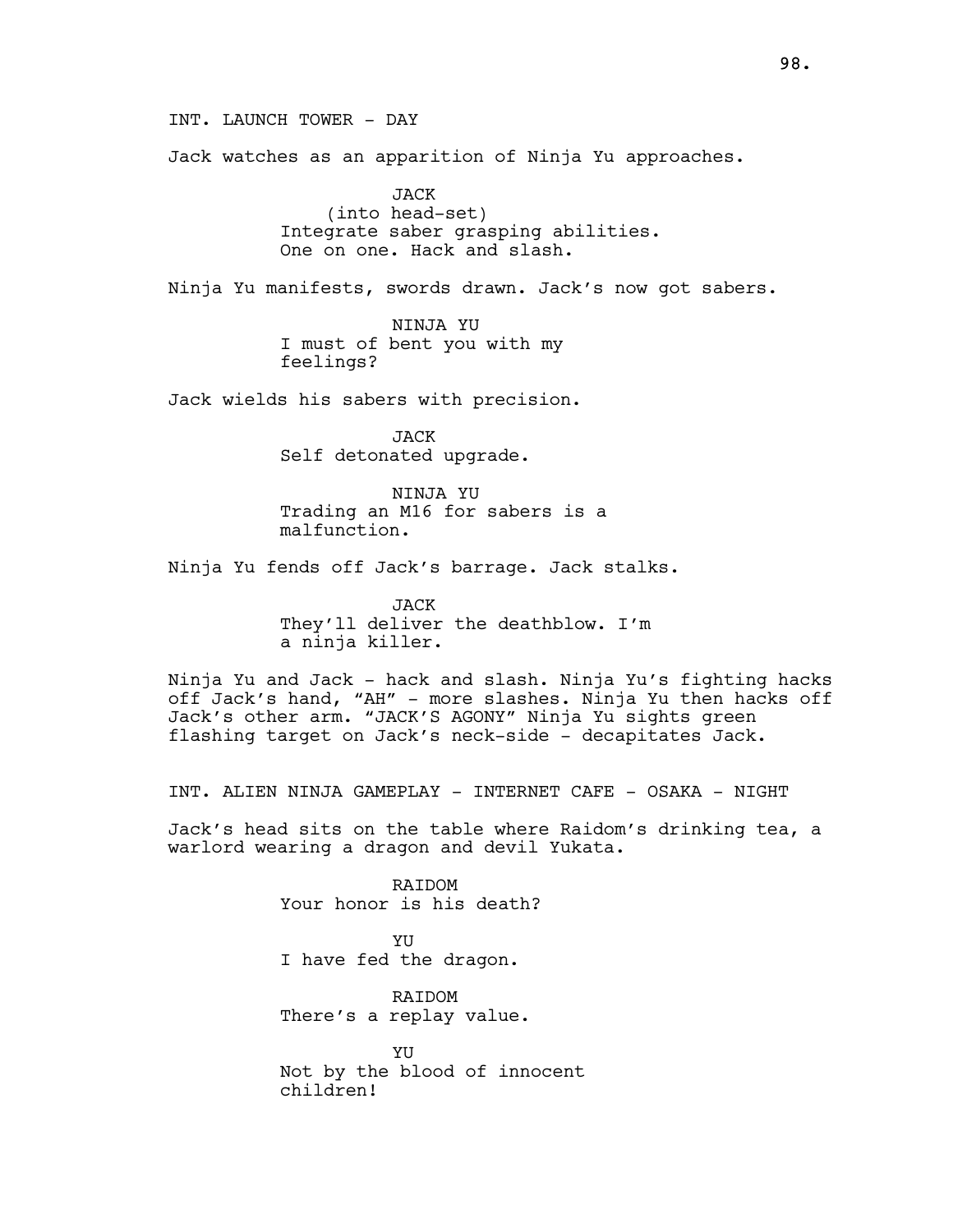### RAIDOM

Yes! Ego-psycho-physical states. Yours! Your online trauma base.

**VII** 

I drew those images for my role playing with Tanegashima Space Center's nano gaming simulations. Not for your evil animation powers.

### RAIDOM

But, Abi's a programmer of dirty secrets. An implanter of false memories. Ounce his genetic replication of you was reprogrammed into their cosmological graphs, the application overwrote you. You are your bio-structural sketches.

#### **YU**

I'm not infiltrated online by a computer hacker.

RAIDOM

Level structure of this game is a series of chapters.

YU Totalitarian? Forcing its players?

## RAIDOM

With psychobiological powers. You've been chained to the rocks of nanotechnology. My multi-players will tear you to pieces. Then feed you to the starving eagles!

YU

There's an unseen virtual deity in this ebook. What chapter is that?

### RAIDOM

Steal fire from an Alien Totalitarian God! Blasphemy!

INT. CHICK TOKYO APARTMENT - NIGHT

Mai's possessed, hideous - grotesque and demonic.

YU (O.S.) You're full on hate and violence.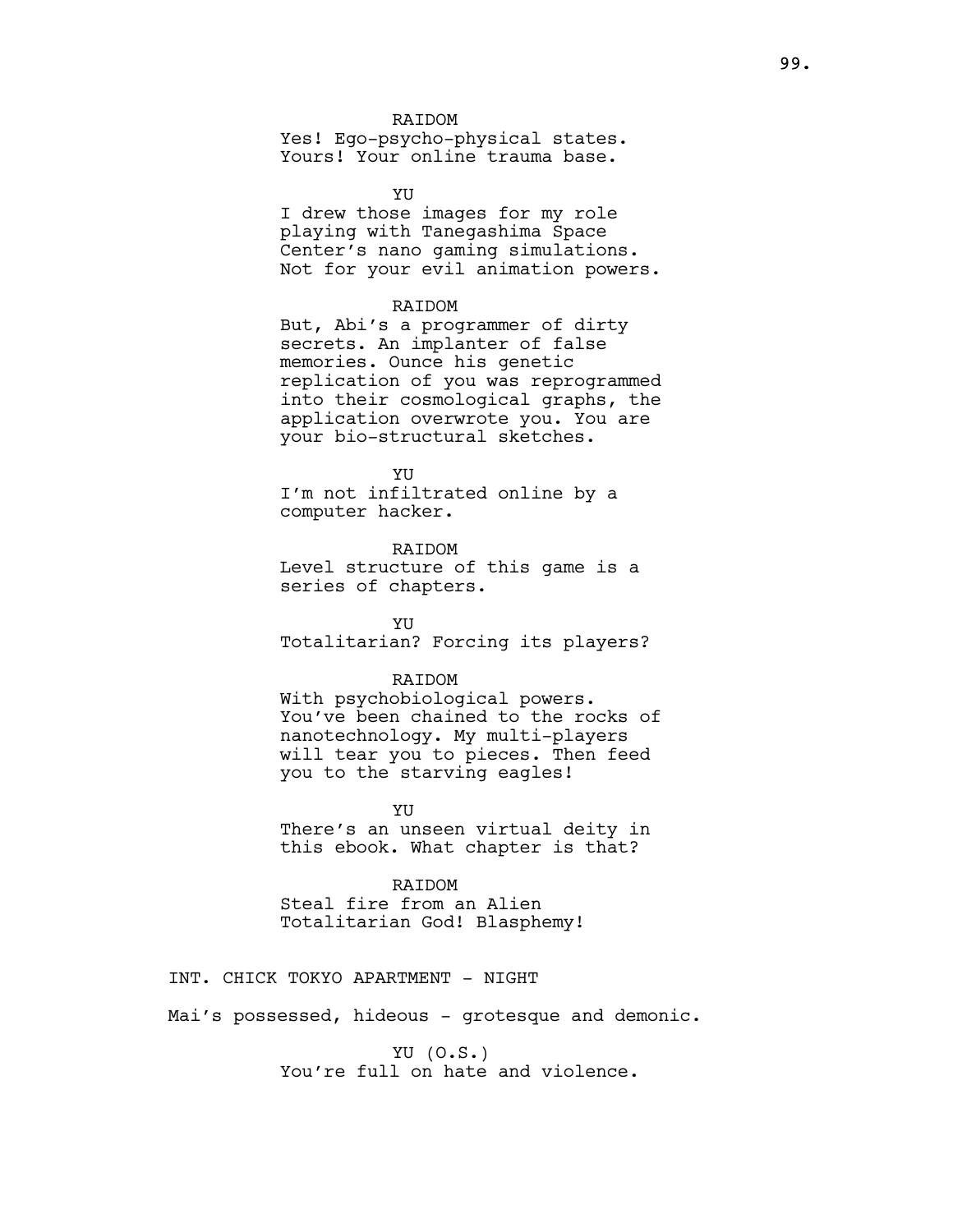Mai walks through a wall.

EXT. OUTER SPACE - CONTINUOS

KIZUNA SATELLITE

YU (O.S.) Between heaven and hell in a replayable level generation is at where I will kill the game. You will lose.

EXT. AKIHARBARA DISTRICT - TOKYO JAPAN - NIGHT

It's an electric town, gadgets, gameplay and Manga.

AKIHARBARA DISTRICT'S POV - SERIES OF SHOTS OF ITSELF

ALIEN TOTALITARIAN GOD (V.0.) Chapter Ten. The Child's Plaything. My enemy movement from the most distant objects.

INT. TANEGASHIMA SPACE CENTER - COMMAND CONTROL ROOM - NIGHT

b.g. Space Center Staff's faces are nondescript. f.g. On mainscreen, a DEMON glares at Yuudia, Ryan and Tom - gaming.

> **TOM** Seizing and controlling extradimensions. Virtual warfare. Capturing errant nanotechnology.

YUUDIA Face to face with her demonic consciousness.

RAYN De-leveling her.

Space Center Staff disappear.

TOM My in game performance is in an enslavement layout.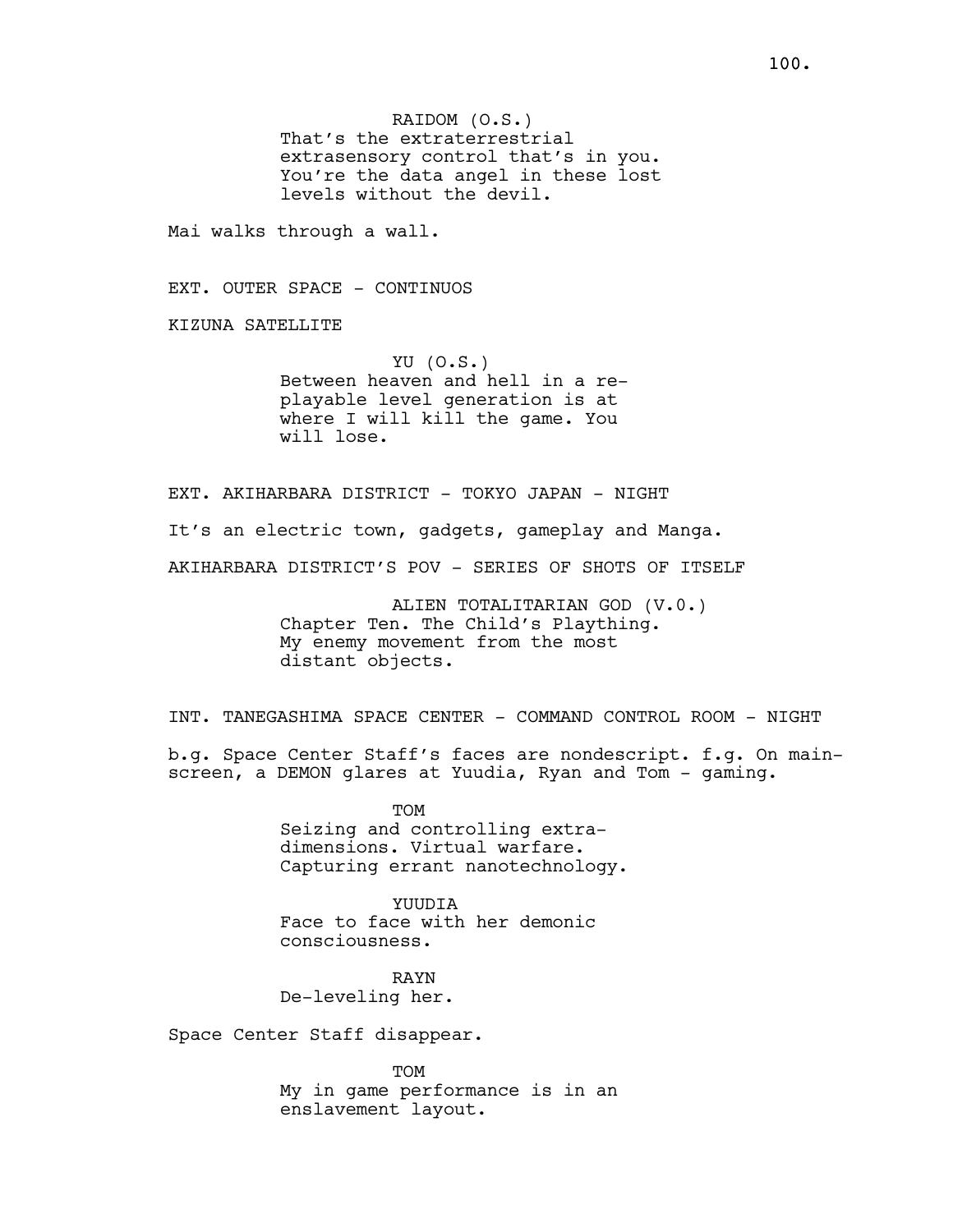RYAN Enforce violence and militarism!

On main-screen, Demon changes into Kizuna Satellite.

TOM Characters are customizing the rules. They're using Tokyo's software. Feeding the game into Osaka. Alien Ninja Gameplay. It's an internet cafe.

EXT. HONG KONG TOKYO - BUSY STREET CORNER - NIGHT

Taro's there. Everybody's a GHOST IMAGE.

MAI (O.C.) The ghosts are hungry.

HAND, Taro's shoulder. Taro turns to Mai wearing sunglasses.

MAI (CONT'D) (CONT'D) Feeding time.

TARO God's sovereign?

Mai takes her sunglasses off, her eyes radiant with no pupils. Mai and Taro transform into GHOST IMAGES.

EXT. TANEGASHIMA SPACE CENTER - COMMAND CONTROL ROOM - DAY

Ryan and Tom, guns drawn  $-$  with Yuudia, they hustle out, stopping before getting to a Sport Utility Vehicle; Space Center Staff are scattered about as GHOST IMAGES.

> TOM Combat multiplier's ghost imaging.

RYAN Be as non-players. Disconnected.

Don't feed them.

Ryan tip-toes on point. Tom and then it's Yuudia analyzing Space Center Staff.

> YUUDIA Paranormal degenerations. No inner selves. Naked. Dysfunctional souls in an online world of shadows.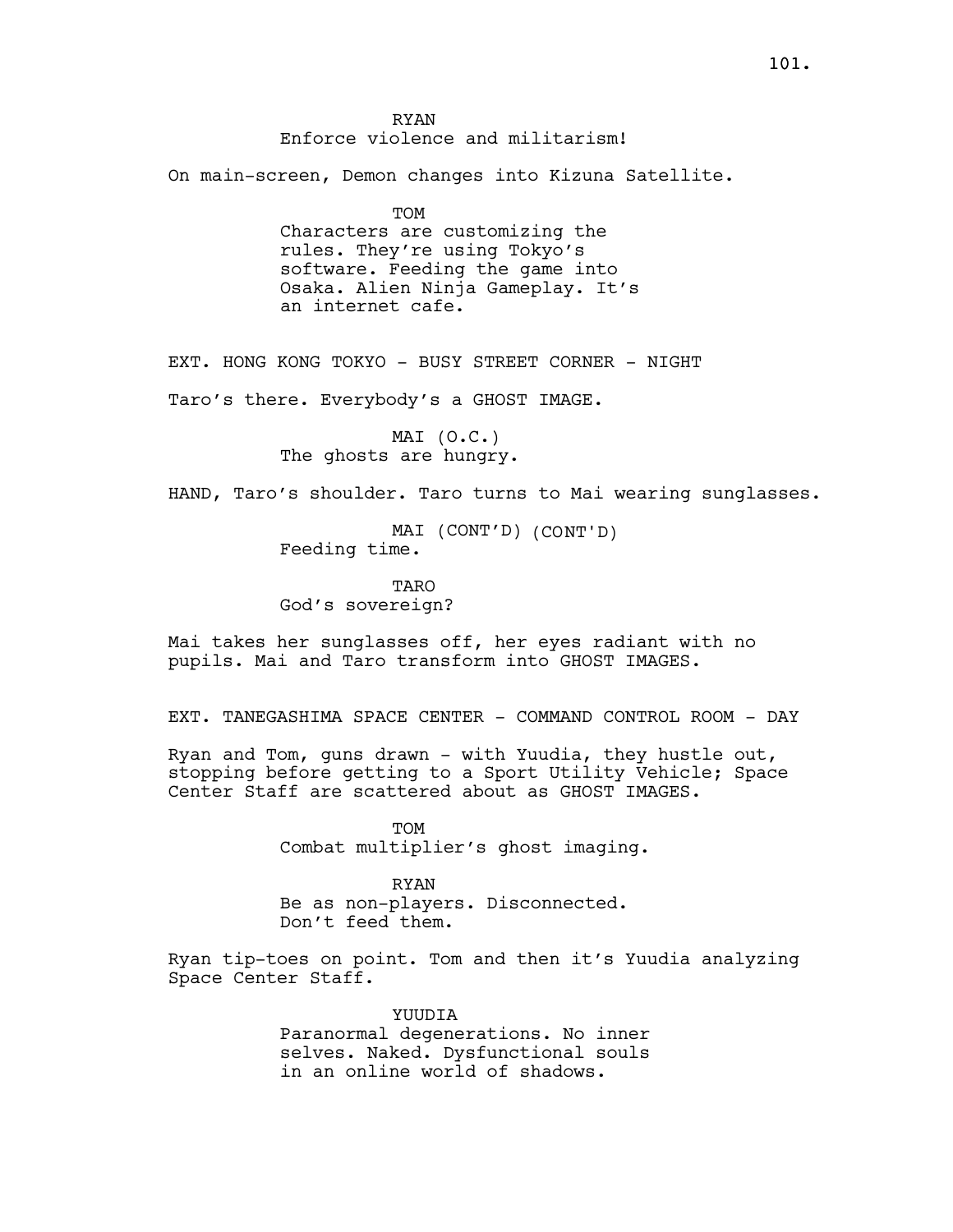Ryan sinks in behind the wheel. Yuudia's in behind Ryan, and Tom makes it in on the passenger side.

INT. SPORT'S UTILITY VEHICLE - NIGHT

Ryan goes for IGNITION, no keys! Tom's eyes widen, for SPACE CENTER STAFF(A), now demonic, has keys dangling from its claws - front of vehicle, with the rest now a RESTLESS DEAD.

> **TOM** They're problem is that this is the land of the living.

> **YUUDIA** I'm the trans-human coder for their technology. They'd still be in my charge. I'll go.

RYAN Stay purified. Show no undesirable aspects of us as humans.

Yuudia codes into a laptop.

YUUDIA ...strangle their online tensiondon't tamper. ...Okay ...in between...antisocial unconsciousness...

RYAN Maybe I should go. I'm the spook.

Yuudia's out - nears Possessed Space Center Staff(A).

TOM They've become scorned images.

INT. COMMAND CONTROL ROOM - NIGHT

YUUDIA'S on MAIN-SCREEN and every COMPUTER MONITOR.

RYAN (O.S.) It's online and in a hot pursuit of themselves.

On MAIN-SCREEN, SPACE CENTER STAFF are MUTATING into FIERCE DEMONIC TIGERS that stand like bears on two legs, swarming dismembering, and savagely devouring Yuudia.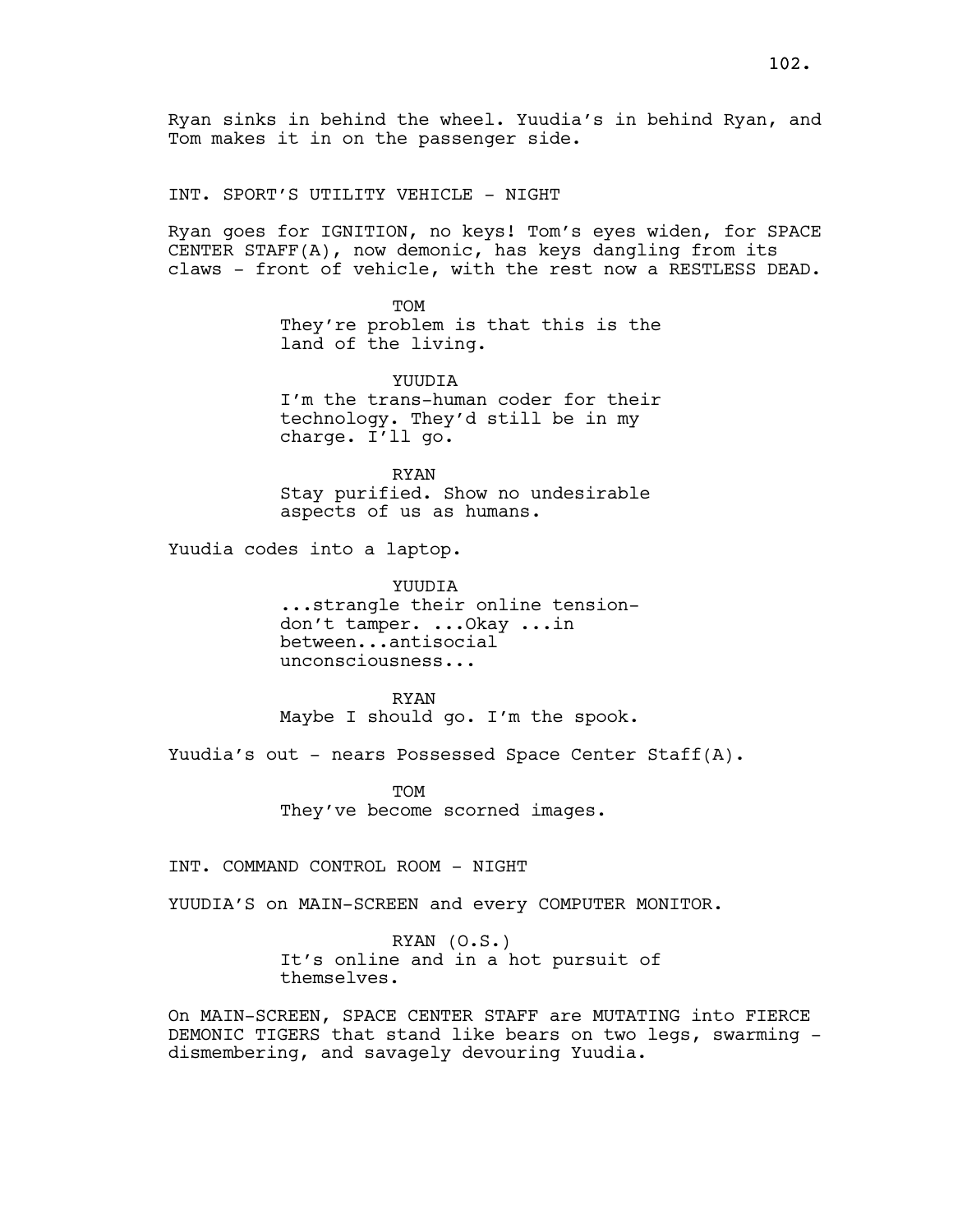TOM (O.S.) They've re-programmed! Animalistic malitia movement!

GUNFIRE

RYAN (O.S.) Multiple beast mixtures!

TOM (O.S.) Apocalyptic mother fuckers!

INT. LOBBY OF COMMAND AND CONTROL - NIGHT

Tom, Ryan barley make it. Possessed and ANIMALISTIC SPACE CENTER STAFF clawing in - BREAKING windows. Tom's signals elevator.

> **TOM** Revelations!

> > RYAN

Not an elevator to hell!

Tom and Ryan escape into elevator.

EXT. OUTER SPACE - CONTINUOUS

KIZUNA SATELLITE

Warps into a SEVEN HEADED DRAGON with TEN HORNS - grotesque.

INT. TOKYO JAPAN - HIGH-RISE APARTMENT - DAY

Marc's at Mobile Tablet, head-set - radiant eyes, pus pops from bloody boils on his hideous skin. Leeches crawl on blood smeared kanji walls - serpents and ugly bugs.

> MARC HENERSON (techno babble) Alien totalitarian God alien ninja akuma. Gamer. Gameplay. Gaming....

Li-Li appears as a techno soullessness on Marc's Tablet.

 $T_{\rm L}T_{\rm -}T_{\rm L}T_{\rm L}$ The devil's the dragon's whore.

MARC

Marc gets his console, GAMES: WOMEN SCREAMING.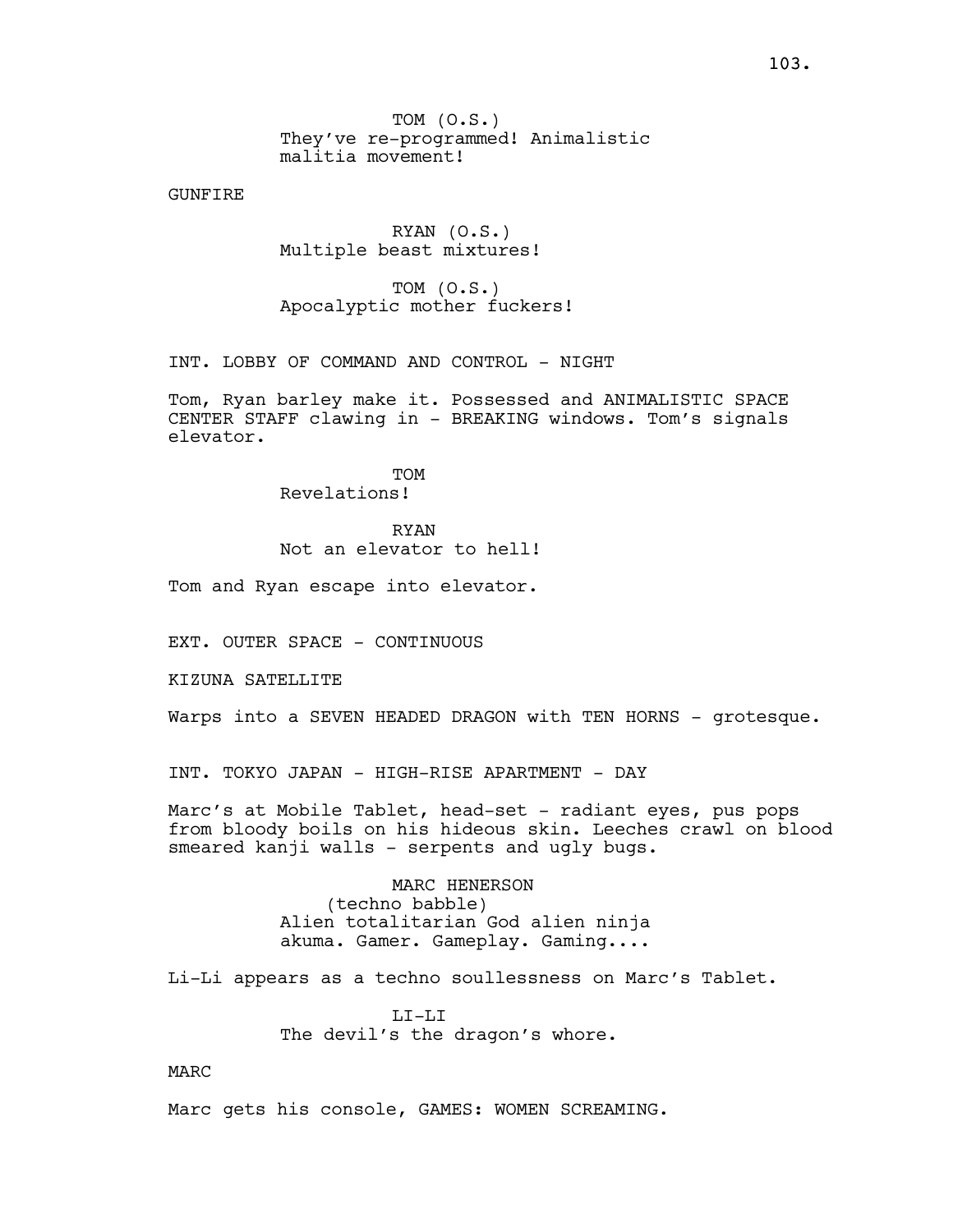MARC HENERSON Bio-capturing abandoned corpses.

 $LI-LI$   $(O.C.)$ You've achieved a seamless nanosensor extension.

MARC HENERSON Taking her to the dreadful sorcerers. Murders. Idolators of death, torture and terror!

INT. TANEGASHIMA SPACE CENTER - COMMAND CONTROL ROOM - DAY

MAIN-SCREEN

Seven Headed Dragon with ten horns.

MAIN-SCREEN'S POV - COMMAND AND CONTROL

Tom and Ryan, headsets on, fronting computers that are roughly stacked, gaming - typing and talking into their headsets. Blood soaked kanji's smeared on walls - bugs, leeches and serpents crawl out of b.g. computers.

> RYAN Forcing a supernatural destruction.

TOM Resurrecting the bitch's judgment.

INT. BACK COMPUTER ROOM - DAY

engineering.

Abi's headset's on - a VIDEO CONFERENCE with YU.

YU Corrupted as a nanotechnological machine for meaningless violence.

**ABT** You're interchanging with your biorealities. Your inner demons. Your moral shortcomings are synthesized online as a gaming integration for their nano-science and quantum

CU MOBILE TABLET

Yu's sitting on the floor with her back against bed, head-set on Tablet on her lap.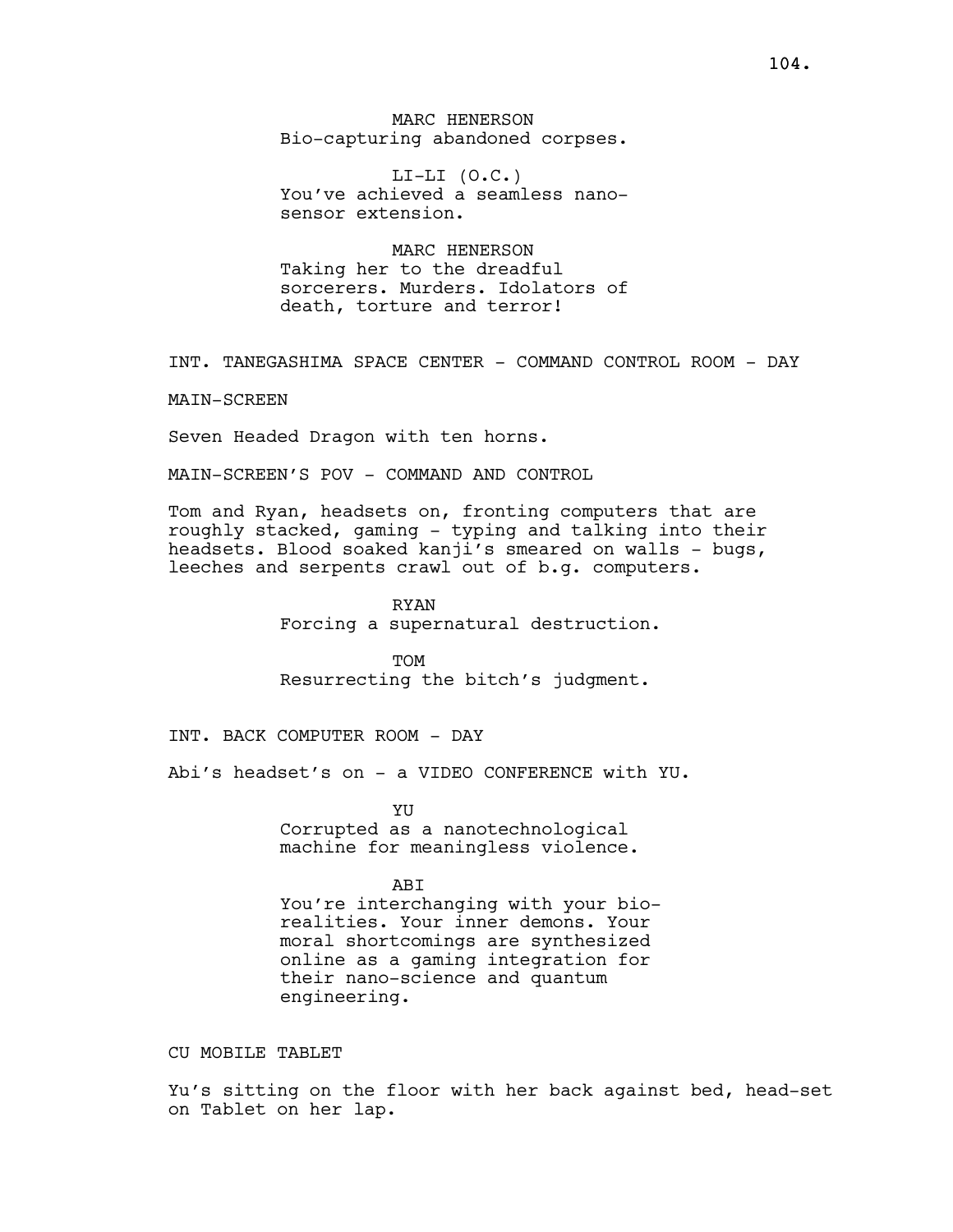**YU** No Abi! Not Tokyo! No antisocial pipeline for Raidom's gameplay!

INT. HONG KONG HOUSING - SMALL APARTMENT - DAY

Yu's Tablet freezes - leech lands on her cheek. Yu rips it off. Yu's breath fogs - blood smeared kanji appears on her walls. Yu resists an EVIL MIRAGE filling her room.

> YU No remote controller of weapons!

Bed shakes, serpents hang - snapping at Yu. Yu chokes, gasps and convulses. Evil mirage's MORE DENSE, becoming a DEMONIC SEVEN HEADED TEN HORNED LI-LI, breathing a TECHNO ENERGY on Yu, whose eyes change into TECHNO FLARES.

INT. HONG KONG UNDERGROUND ROCK AND ROLL CLUB - NIGHT

On stage is Gates of Hell Visual Kei rock group. BLACK METAL MUSIC. Cosplay Audience is entranced.

RISEN CENTER CIRCLE AND FIGHTING RING

Medieval weapons adorn Demonic Tom and Ryan's corner. NINJA WARRIOR YU, more buffed version, has samurai swords. Raidom's as a Demonic Devil Dragon and at a throne above circle and fighting ring.

Demonic Tom throws a dagger. Ninja Warrior Yu deflects it with sword. Demonic Ryan rushes in with a battle axe. Alien Ninja Warrior Yu slashes Ryan - draws blood. Demonic Tom joins the fight with a halberd.

Alien Ninja Warrior Yu takes a beating - losing both samurai, yet Alien Ninja Warrior Yu kung-fu kicks Demonic Ryan's chest, knocking Demonic Ryan back into Demonic Tom's halberd swing that off's Demonic Ryan's head.

Alien Ninja Warrior Yu grabs up the battle axe, whirls and comes upward on Demonic Tom's attack - severing Demonic Tom in two from the genitals through the top of his head.

INT. COMMAND CONTROL ROOM - NIGHT

Ryan's decapitated, and Tom's split vertically in half. Yu's blood sloshed and splattered - detached and alone.

> CHI CHI (O.C.) Explicit. Your violence is within.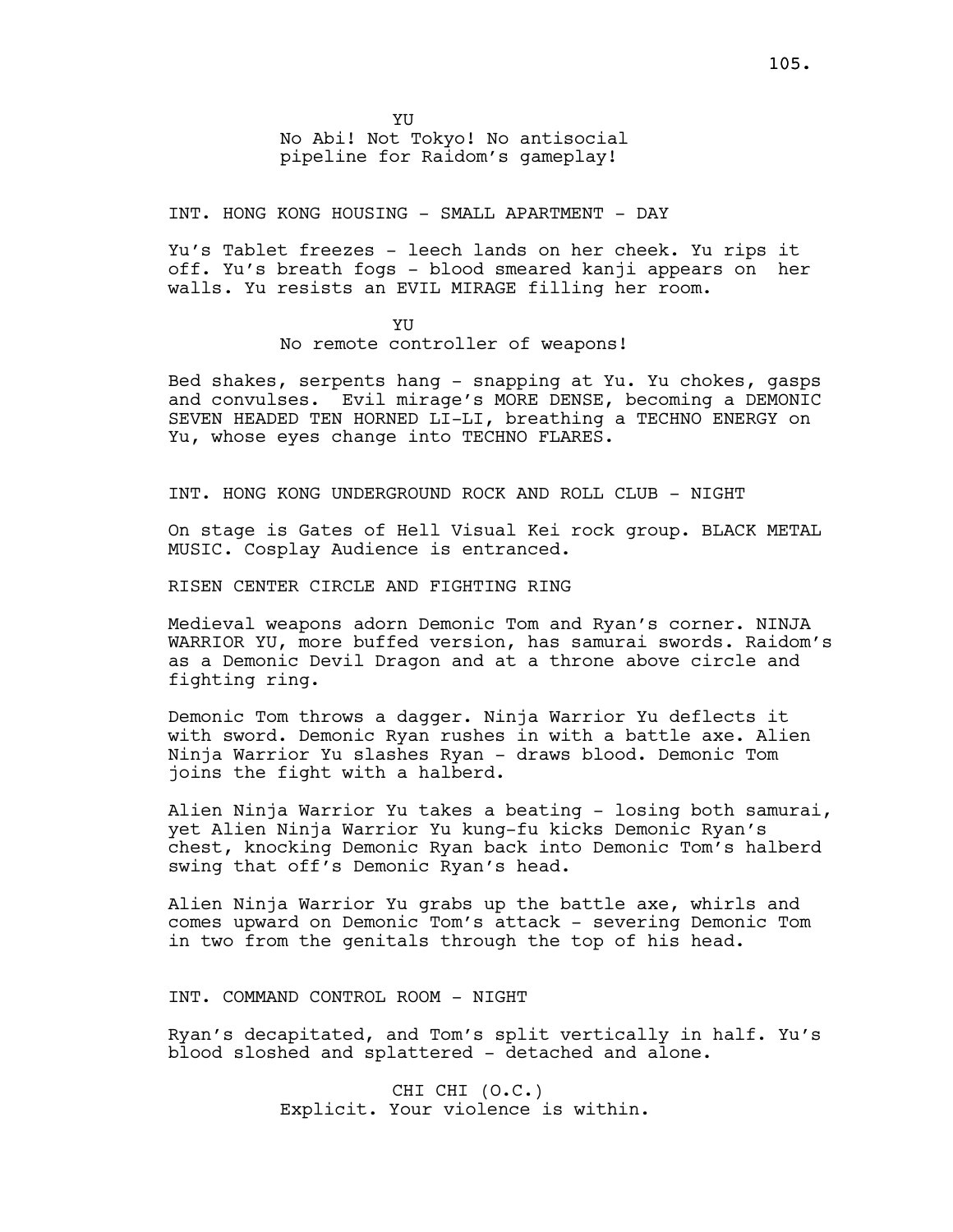YU Kung Fu! Fighting works and comics! Gameplay! Not this!

### INT. HONG KONG THEATER - NIGHT

Yu's stage left, weaponless and in ninja black. Space Center Staff's in audience - possessed, demonic and hideous. Raidom's before stage, directing - dragon and devil attire.

> RAIDOM Suicide's stage left. And right is?

> > YU

Diabolic forces will quit inside me. I'll find passage from the evil presence that's attached to me.

### **RAIDOM**

No! You're for the cartoon characterization of our game. Stage right. A one on one fight!

Li-Li enters stage right, razor-knuckled black leather gloves, knee-high boots - a bad tight-ass bitch.

### LI-LI

Like? It was you. Your online perceptions of me. I've been born from you in this gameplay.

YU Oh, but you're six heads short, and one the one that you have has no brains.

Li-Li balls her razor-knuckled fists - crouches.

#### LI-LI

Prepare for your thought-provoking conclusions of me in this game!

Raidom points at Yu.

RAIDOM Kill her for our alternative online reality.

Li-Li leaps - swings, punches - swipes at Yu. Kung fu holds Li-Li off, but Li-Li's more proficient.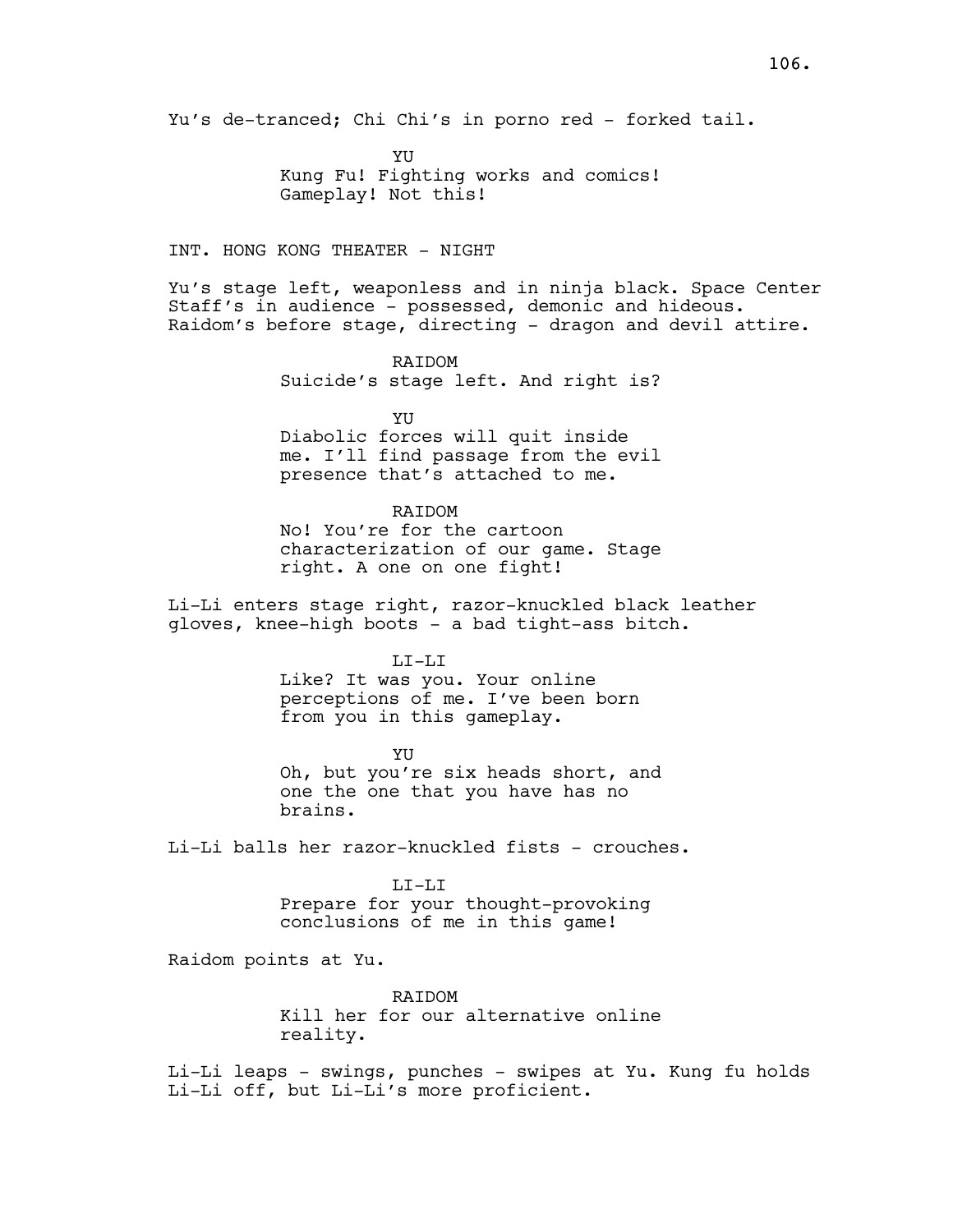$T_{\rm L}T_{\rm -}T_{\rm L}T$ Your mother's womb is an alien cyberspace.

Li-Li's 180 puts Yu down. Li-Li pounces on top of Yu who holds Li-Li's forearms off while Li-Li tries to drill both razor-knuckled gloves down and into Yu's face.

> YU Bushido!

LI-LI No honor! Just death!

INT. JAPANESE TORTURE ROOM - NIGHT

Marc and Li-Li are DEMONIC SAMURAI. Japanese bondage/NAKED JAPANESE WOMEN - tortured, some dead. Yu's in a grey cotton kimono, hands tied behind her back.

A rope's around Yu's neck and tied to her ankles with her feet crossed and raised at her groin. Raidom's demonic bends so that his face bursts bloody pus on Yu's "Hello Kitty" panties.

> DEMONIC RAIDOM Can I cum in your pussy?

DEMOINC SAMURAI MAI (O.C.) Fuck her and feed her to the dragon!

DEMONIC SAMURAI MAI has houki-jiri - rod made of tiny wires that she strikes NAKED JAPANESE WOMAN(A) with. DEMONIC SAMURAI TARO then viciously stabs this J-Woman(A).

> DEMONIC SAMURAI TARO ("Bitch. Die shitting!") Ama! Kuso shinezo!

DEMONIC DOCTOR SAMURAI ABI grabs bloody J-Woman(A)'s breast.

ABI ("I came, ejaculated") Ichata!

INT. BACK COMPUTER ROOM - NIGHT

Abi's gaming and coding - head-set on, glowing eyes and foggy breath. Leeches feed on Abi's pus-popping skin, and creepy bugs eat at his flesh.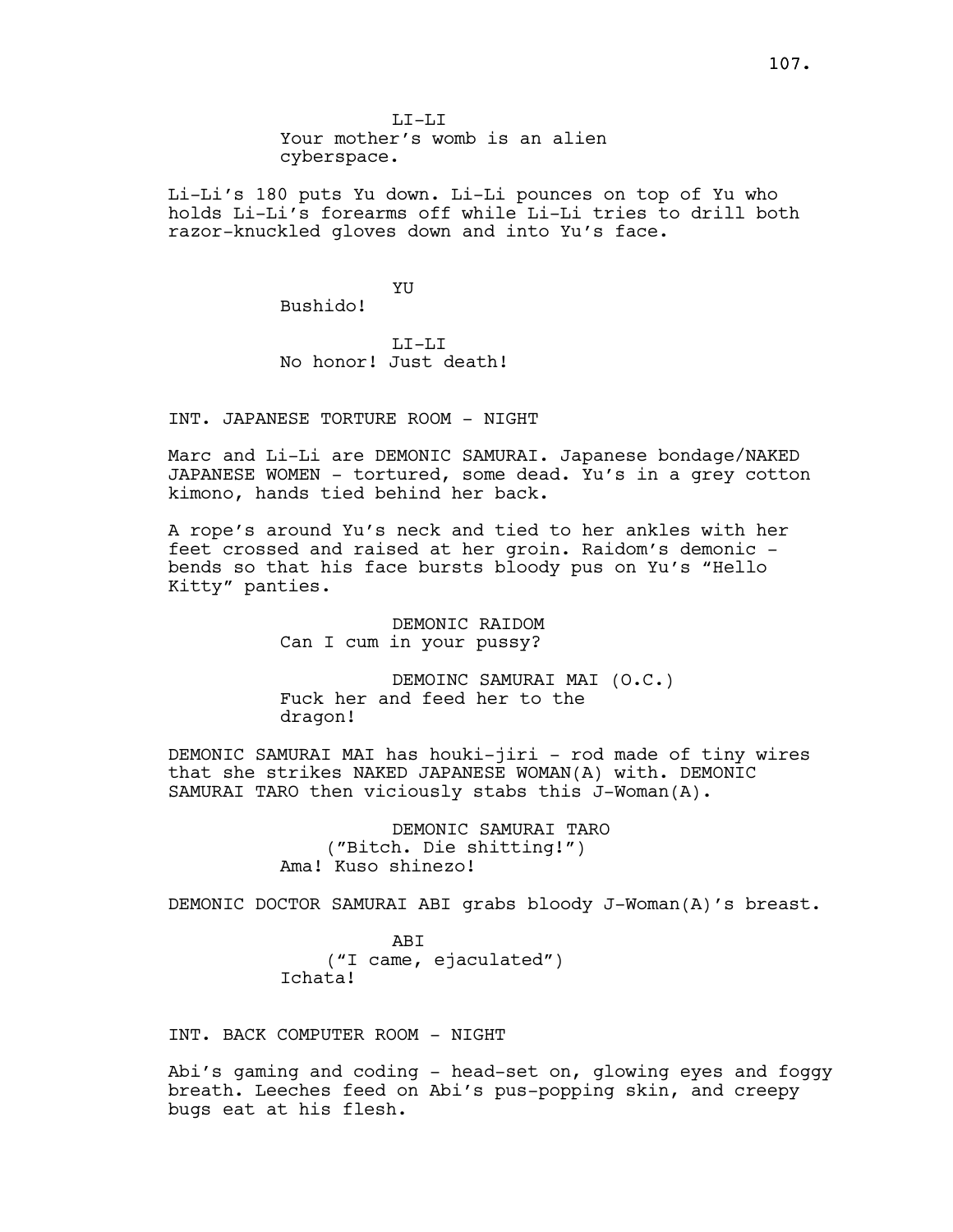Blood smeared kanji's on walls, and Demonic Shadows leap from faint flames from another dimension. TECHNO ALARM. Firelights flash.

> ABI (techno voice) The ghosts are hungry. Feeding time! Feed! Feed the dragon!

MOBILE TABLET

Demonic Samurai Taro's stabbing his samurai sword into NAKED JAPANESE WOMAN(B) who's in bondage: SCREAMS - blood flows.

INT. BACK TO JAPANESE TORTURE ROOM - NIGHT

Demonic Samurai Doctor Abi grabs J-Woman(B)'s hair who's in bloody terror stricken agony.

> DEMONIC SAMURAI ABI Fuck your mother!

YU ("Your heart is black.") Ni xin tai hei le!

Demonic Samurai Taro thrusts and twists his samurai sword deep into J-Woman(B)'s groin.

> DEMONIC SAMURAI TARO ("Fuck.") Ecchi.

J-Woman(B) succumbs in bloody, brutal horror. Demonic Samurai Mai thwacks Yu with houki-jiri. Yu SCREAMS while NAKED JAPANESE WOMAN(C), who is bound and hanging upside down with legs spread; she is being cut in half by Demonic Samurai Li-Li and Demonic Samurai Marc - a LARGE SAW that's between J-Woman(C)'s legs, SAWING BACK AND FORTH - BLOODCURDLING!

> YU ("Fuck the eighteen generations of your ancestors.") Cao ni zu zong shi ba dai!

J-Woman(C)'s blood and guts flow out and over her naked body.

INT. AGAIN HONG KONG THEATER - NIGHT

TECHNO STATIC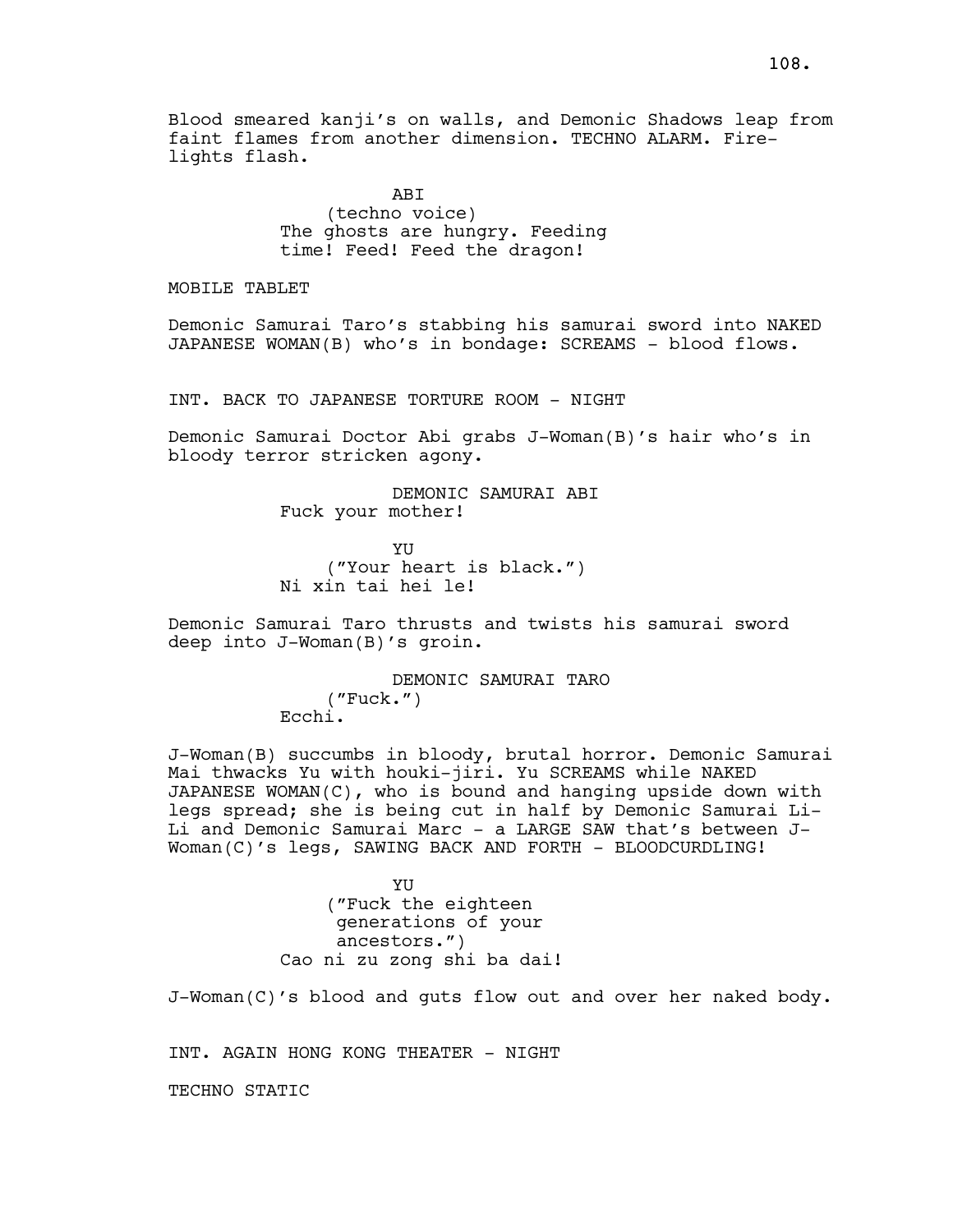LI-LI Get that visual sensation?

Li-Li comes again, kicking - clawing with razor knuckled gloves. Yu's sent reeling, crashing into a wooden chair, breaking it into splinters.

Li-Li charges, but Yu grabs a broken leg of a chair and rams it up and into Li-Li's groin, impaling Li-Li. Li-Li's staggered - pissing blood. Yu's up.

> YU Game exposure to violence can desensitize the player.

Li-Li drops, knees first - falls backward dead.

INT. TOKYO JAPAN - HIGH-RISE APARTMENT - NIGHT

Marc's in a red thong. Mobile Tablet in his grip.

MARC HENERSON Serial killer mode's online and I'm in game.

INT. ELEMENTARY SCHOOL CLASSROOM - OSAKA - NIGHT

Yu's in a schoolgirl dress. Hannya's there, evil and demonic large butcher knife's in her hand.

> HANNYA Feeding time. Feed! Feed the dragon!

Yu's kung fu doesn't stop Hannya. Yu's cloths are cut. Hannya rips Yu's skirt off - throwing Yu backward into a corner. Hannya towers over Yu with butcher knife - kill ready.

EXT. OUTER SPACE -- CONTINUOUS

KIZUNA SATELLITE

CHAOTIC SCREAMS of CHILDREN. Ghostly silhouettes of DEMONIC BLOODY CHILDREN meander - superimposed, fused with cosmology.

> (MORE) ALIEN TOTALITARIAN GOD (V.O.) Chapter Eleven. The Taking. Technological vampirism.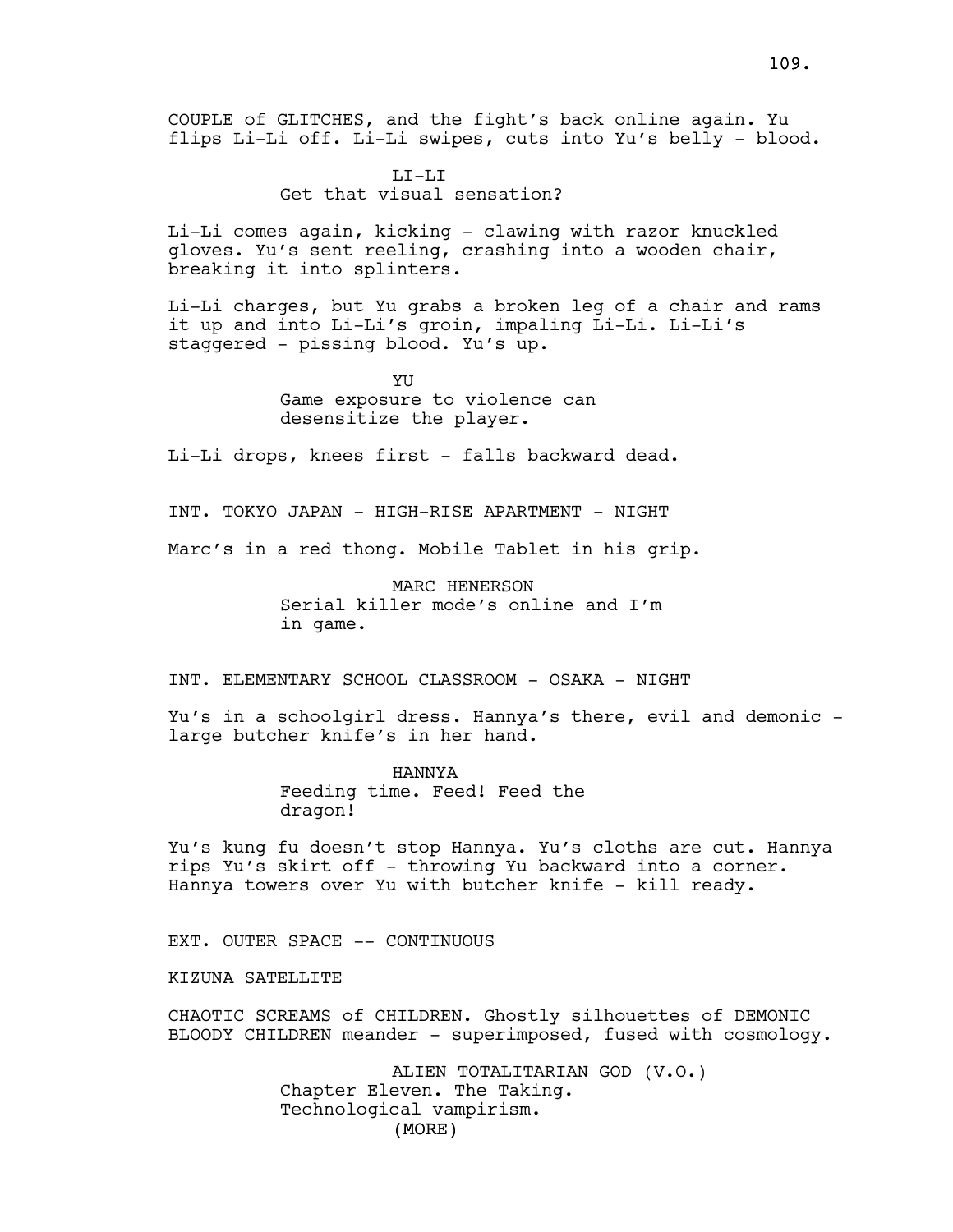ALIEN TOTALITARIAN GOD (V.O.) I'm alien made and drawing strength from her pictures. I've invaded cyberspace with the children. They're draining mankind. They're feeding the un-dead. The ghosts are hungry.

EXT. JINGO-JI TEMPLE - TAKAO NORTHWEST KYOTO - JAPAN - DAY

Descending steps to Jizo Hall, JAPANESE ELEMENTARY CHILDREN throw "kawarake," clay cups off an ADJACENT CLIFF.

> JAPANESE ELEMENTARY CHILDREN (unison:"Good luck.") Ganbatte kudasai!

SLOW MOTION CAMERA - MANGA COMIC BOOK

Pages flip in breeze, clay cups too: side by side - a descent.

INT. ELEMENTARY SCHOOL CLASSROOM - OSAKA - DAY

Hannya's bloody butcher knife's above JAPANESE ELEMENTARY SCHOOLGIRL(Y), cornered with Manga Comic book raised for defense - knife plunges: bloody splatter.

INT. TOKYO JAPAN - HIGH-RISE APARTMENT BEDROOM - DAY

Marc's demonic - hideous and with Yu whose limbs are tied, suspended in the air by various ropes and in grey cotton kimono. There's a Judas Cradle's right below Yu's genitals that are right over its spike.

> DEMONIC MARC HENERSON (evil and demonic voice) This is my murderous lust. My religious imagination. My unconsciousness! My avaricious, voracious and twisted sexual satisfaction! My power! My gaming domination!

> > YU

No! I'm not for your uncontrolled ignorance! I'm not for your totalitarian cycles of violence! I'm an intrusion as a nano-tech vampire! You no longer have a soul! You have been fed to the dragon!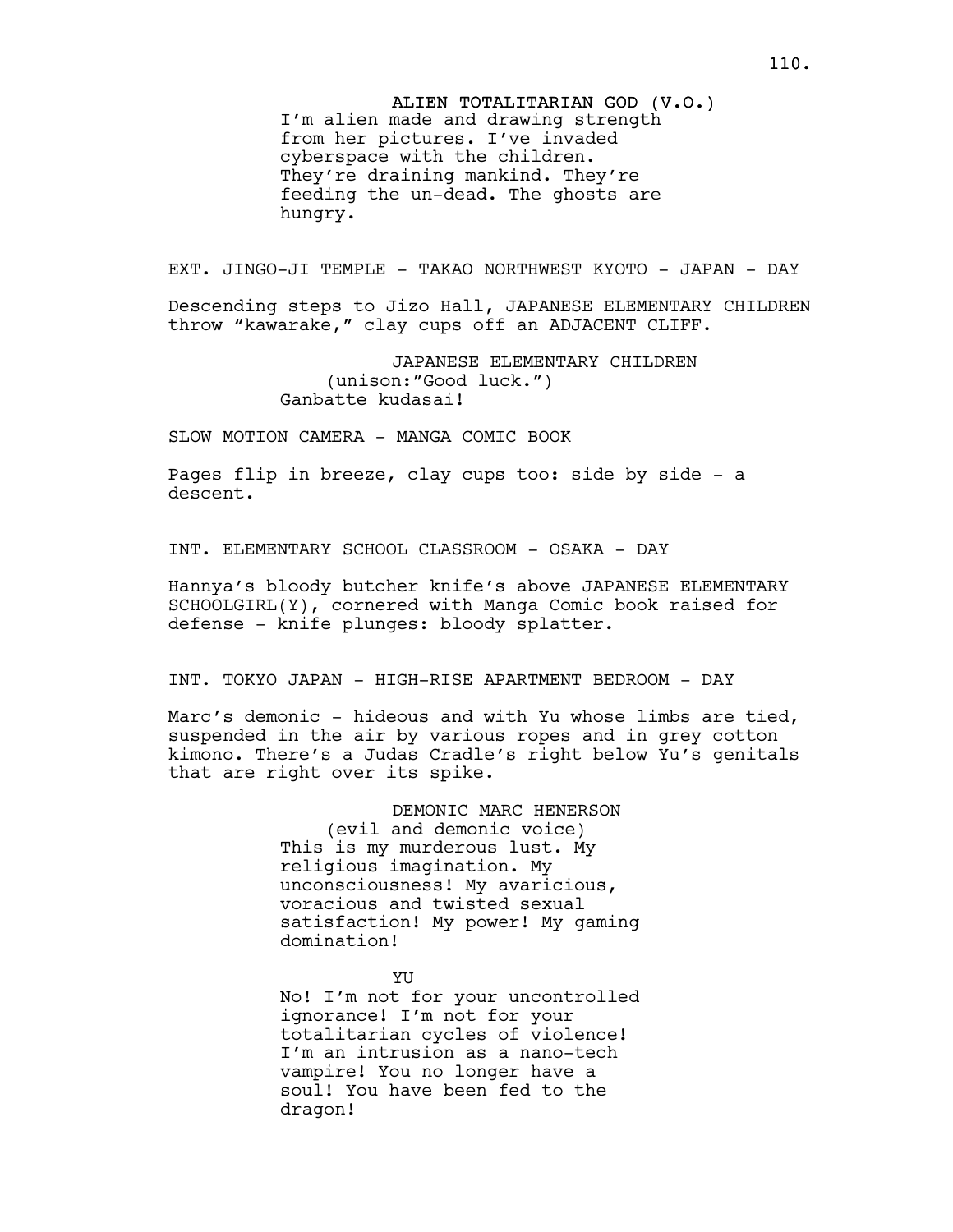Demonic Marc brings his hideous face next to Yu's.

DEMONIC MARC HENERSON Rock a bye Yu in the Judas Cradle. When the dragon feeds, Yu drops!

Demonic Marc lets Yu fall quickly. "No." Yu's genitals are now - inches from the sharp spike of the Judas Cradle.

> DEMONIC MARC HENERSON (CONT'D) The ghosts are hungry!

**YU** Dragons! Children of chaos! God is not! Lucifer opens for me the gates of hell! Bring me upon myself! I am one with this force of darkness!

Shadows leap. Serpents replace ropes that are hanging Yu from the ceiling - now holding Yu away from the Judas Cradle and being lowered. Yu's transformed as a ALIEN NINJA WARRIOR WOMAN - across from Marc who is back as himself.

> MARC HENERSON It wasn't my mod. I was put in an abnormal psychological state with the game's genetic misinformation. I was demonically possessed.

ALIEN NINJA WARRIOR YU Cartoon energies are inflamed in me!

Marc fetches a crucifix off his wall as he backs.

MARC HENERSON Our father-

ALIEN NINJA WARRIOR YU Rethaf ruo!

Spewing EVIL SPIRITS that possess Marc.

MARC HENERSON (distant, hollow echo) No!!!

In a FLASH:

MARC ON BED

Throat's ripped open - blood-pool.

XCU MARC'S EYES - GURNEY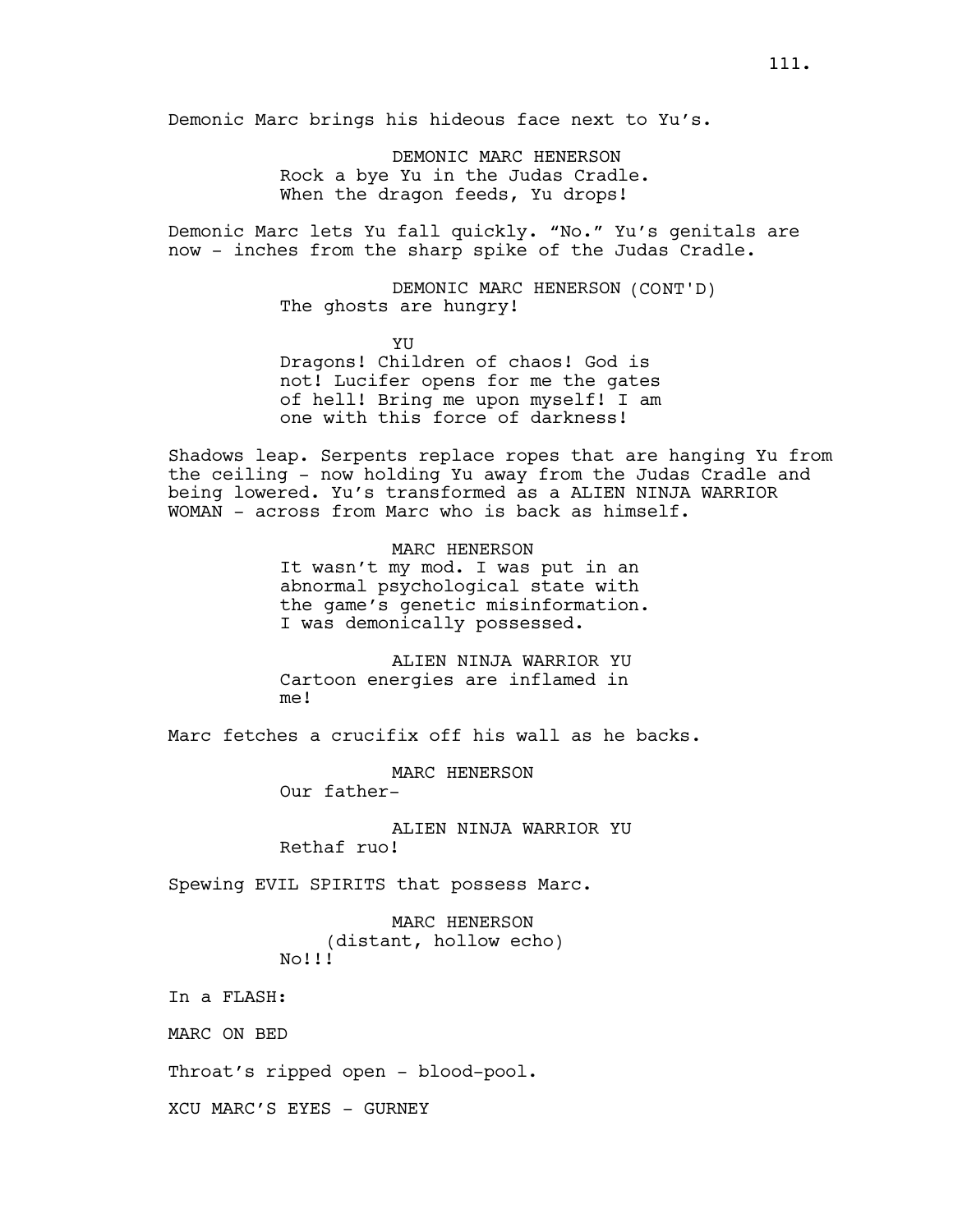GURNEY - sheet's pulled down. It's LI-LI - bloody groin.

CHINESE POLICE CAPTAIN ("You are my bitch.") Ni shi wo de biao zu.

Returning sheet back over Li-Li's head, waving Coroners on, the Chinese Police Captain notes blood smeared walls, puddle of blood where a wooden stake swims.

INT. TANEGASHIMA SPACE CENTER - COMMAND CONTROL ROOM - DAY

f.g. Yu's seen in LAUNCH TOWER on MAIN-SCREEN and on every COMPUTER - barefoot and in a bloody grey kimono. b.g. Serpents and creepy bugs crawl about. Blood splattered kanji's smeared on walls.

> RAIDOM (O.S.) You've been resurrected as one of his little fallen angels. Alter egos have extended him with you in our online game. Blessed be the curse of an Alien Ninja Akuma.

INT. LAUNCH TOWER - DAY

Yu's inundated and in a MIRAGE of a KANJI MATRIX - SHADOWS of DEMONIC and BLOODY ELEMENTARY SCHOOLCHILDREN meander.

> YU Evil eternal boundaries, deconstruct!

MAI (O.S.) (techno voice) Time for Tanegashima's nano-techno online blood-bath.

A convergence from Kanji Matrix and Shadows of Bloody Elementary Schoolchildren change and become a TECHNO DEMON MAI: steel crab-clawed hands.

> TECHNO DEMON MAI The ghosts are hungry.

**YII** You've shaped-formed as a garbage disposal?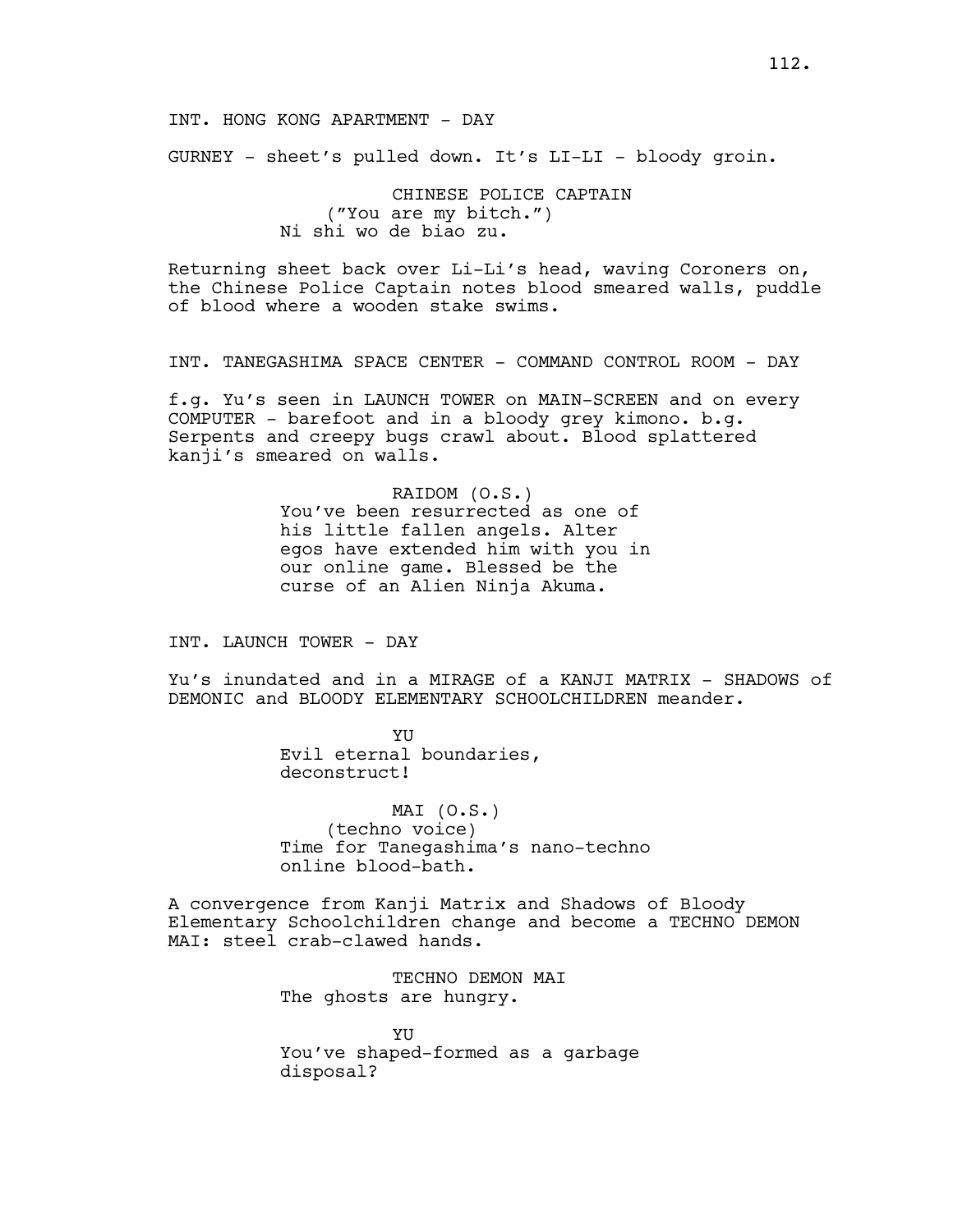YU I Teach Japanese elementary children ideographic and pictographic combinations! Phonetics!

Techno Demon Mai marches toward Yu. Yu pulls a shotgun pump off weapon's panel - BLASTS. Techno Demon Mai's un-fazed.

> TECHNO DEMON MAT Feeding Time! Feed! Feed the Dragon!

Yu's dodging Techno Demon Mai's CLAPPING steel-bladed claws that try to sever Yu in pieces with their cutting SNIPS.

> YU Brainwave to brainwave psychic powers! Pursue my fighting destiny off-line! In real time!

Techno Demon Mai transforms: Now, it's NINJA WARRIOR MAI holding butter-fly knives in each hand.

> NINJA WARRIOR MAI Unlocking my characters?

Ninja Warrior Mai slashes at Yu who gets cuts. Ninja Warrior Mai delivers rapid kicks too, sending Yu down and on her back. Ninja Warrior Mai comes at Yu for the kill.

> NINJA WARRIOR MAI (CONT'D) Abi gave me the virtual genetic advantage in his gameplay.

Yu slides back, kicking at Ninja Warrior Mai - blocks.

YU He only gave you his ape-by-ape nonsense!

Ninja Warrior Mai stops, slightly seductive and demonic.

NINJA WARRIOR MAI It was that little something more that he got that staged me with him. You know? His gameplay trajectory?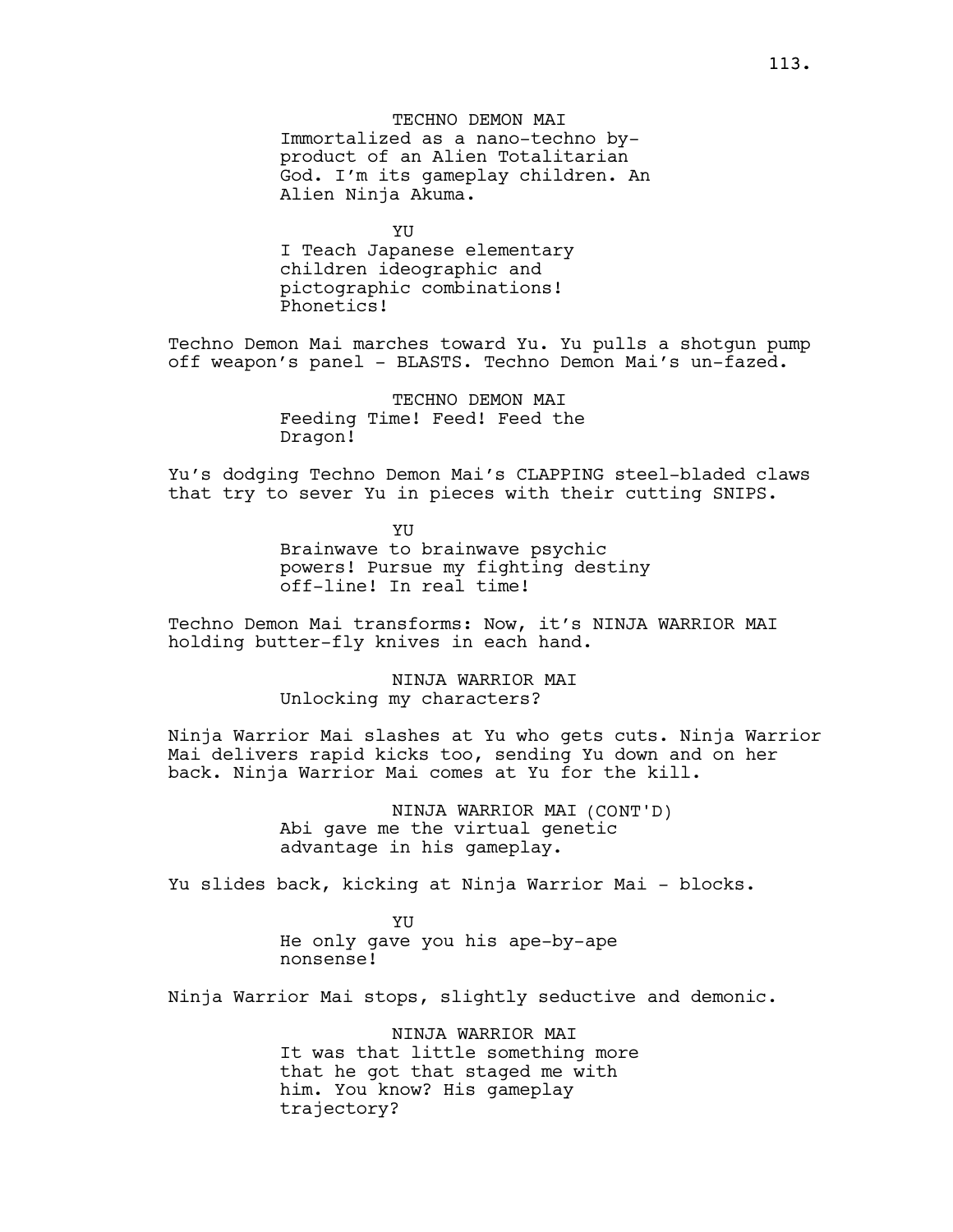NINJA WARRIOR MAI That wasn't the user definition. Try primitive ways. Us. Me and him sharing the same primal instincts.

YU How about you and a belligerent nature in its simulated game environment? Because Abi never ever fucked me! Abi fucked you!

Yu vanishes. Mai's back as herself and senses eyes upon her; turns, it's the GHOST IMAGES of SPACE CENTER STAFF -BUTTERFLY KNIVES in their HANDS.

# INT. CHICK TOKYO APARTMENT - DAY

Mai springs up and away from her Mobile Tablet - alone: slow cuts, stabs from an invisible killer. Mai's blood-languished death is smeared upon her from an unseen killer's cutting terror.

EXT. JAPAN'S AKIHABARA DISTRICT - DAY

SERIES OF SHOTS

Electronics, Gameplay and Manga.

FREEZE - GAMEPLAY

Alien Ninja Warrior Yu and Hannya fencing in a blood-drenched hack and slash.

INT. ALIEN NINJA GAMEPLAY - INTERNET CAFE - DAY

360 VIRTUAL GAMEPLAY ROOM

GAMEPLAY ends, just the mirrors of the 360 degree gameplay room, and Yu's there in a leather mini and platforms. Taro and Raidom are at the entrance.

> RAIDOM You're in a multilayered stage.

**YII** This stage is the end-of-game boss!

Yu's marches out - past Taro and Raidom at gameplay doorway.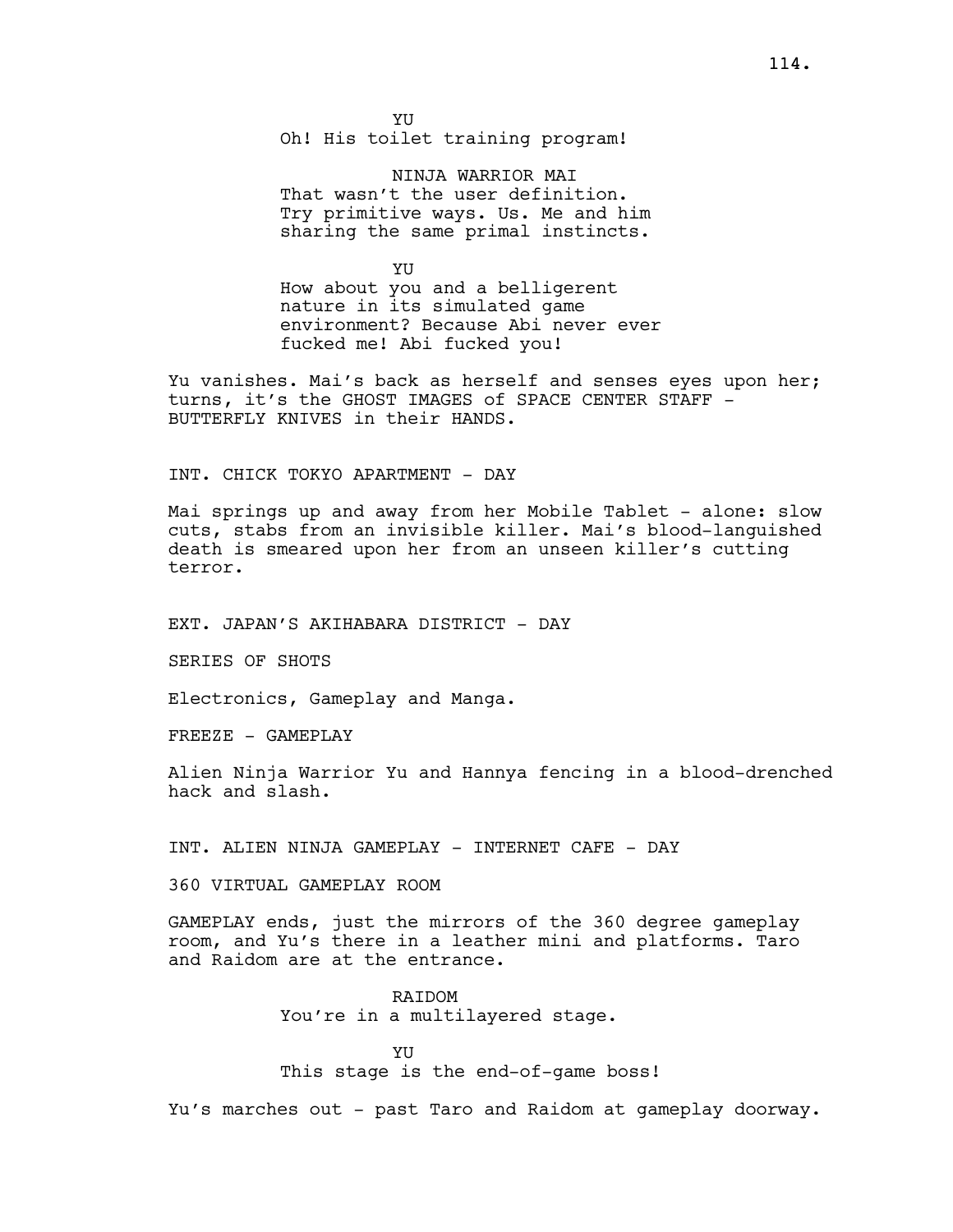**TARO** Play's first-person memory-based.

INTERNET CAFE

Cafe's empty. Yu turns to Raidom and Taro.

RAIDOM It's you and Taro. One on one combat.

**YU** Inflicting bodily damage for combat weapon systems at Tanegashima?

INT. ALIEN CYBERSPACE HELL - NIGHT

Yu's suspended, vertically bound - spread eagle. Taro's in a black thong, demonic tattoo's on his body. Fire leaps from an infinity. DEMONIC GHOST SHADOWS pass. Demonic Raidom's bullwhip lashes Yu's back. Yu's ANGUISH.

> DEMONIC RAIDOM Corporeal existence is under the control of Satan!

f.g. Through flames and shadows, it's SATAN's BRIDE courting a DEMONIC DRAGON.

> DEMONIC RAIDOM (CONT'D) There's no escape from your confinement! Feeding time! Feed! Feed the dragon!

Taro mounts Yu - thrusts himself deep under Yu's leather mini. In front of Yu, Demonic Raidom raises a crescent moon knife, reading it to cut off Yu's head.

> DEMONIC RAIDOM (CONT'D) Fuck the virtual sword!

Sky reins fire, meteors explode. Demonic Dragon mounts Satan's Bride in forefront - amid DEMONIC BEINGS immersed as SHADOWY FLAMES. Yu sights CHAOTIC COSMOS. DEMONIC TATTOOS are alive on Taro's sweat glistened and pelvis thrusting body.

> YU Take me out of me!

EXT. OUTER SPACE - CONTINUOUS

KIZUNA SATELLITE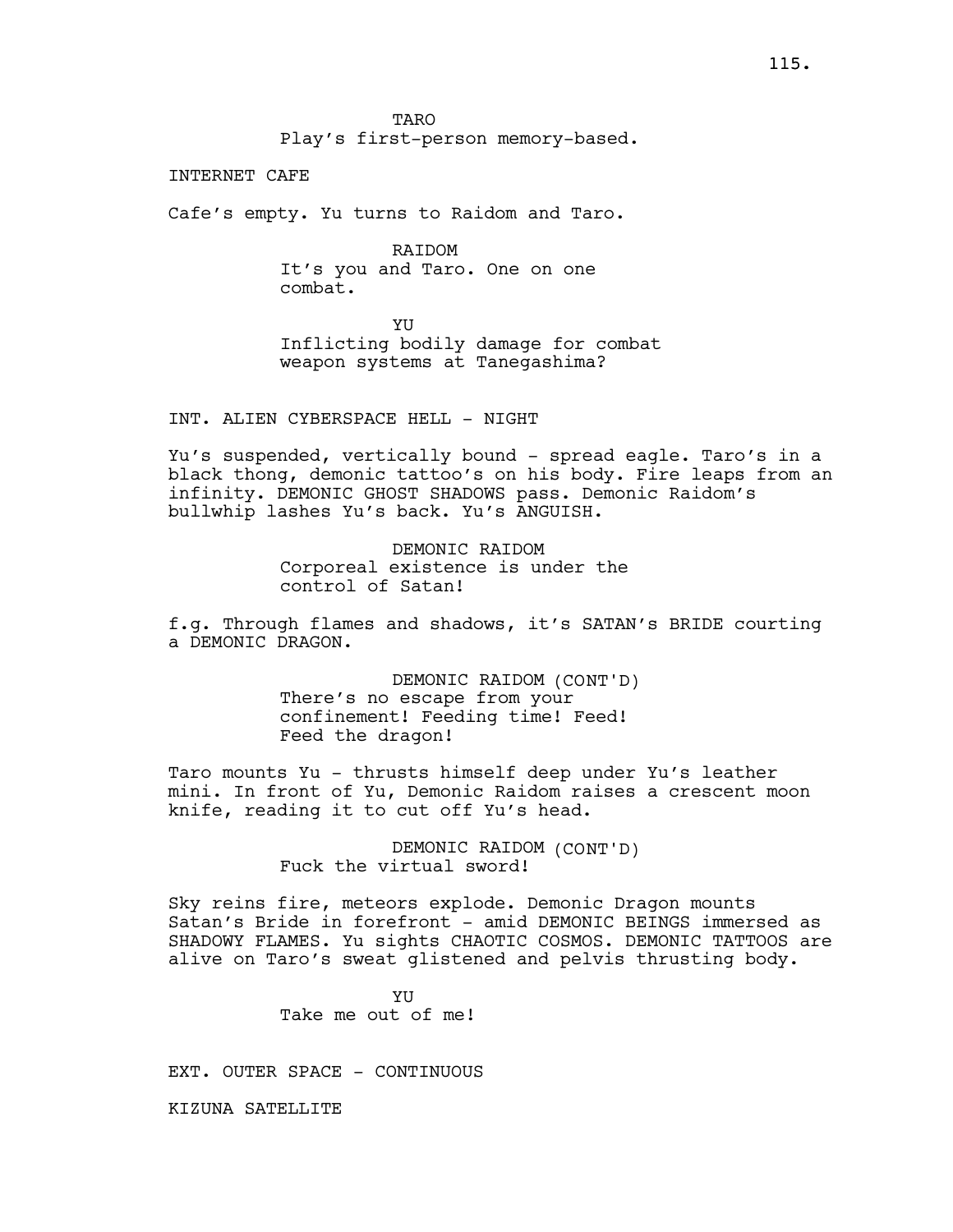JAPANESE CHILDREN are SCREAMING.

EXT. KYOTO JAPAN - DAY

CAMERA ANGLE'S A SOUPED-UP INTERNET SIGNAL

Racing through a multitude of shots of KYOTO TEMPLES.

INT. MATRIX BAR ROPPONG - TOKYO JAPAN - NIGHT

Taro's at corner of bar. Yu struts up, black leather mini and platforms, putting her arms affectionately around Taro's neck, but Taro's engrossed - gaming.

> YU Victim's agony has arrived.

#### MOBILE TABLET

Demonic Raidom's crescent moon knife's aimed at Yu's neck who's vertically bound and spread eagle. Taro's behind Yu and thrusting into her - at an orgasmic rapture, cosmic chaos.

BACK TO SCENE

Japanese Bartender sets down hip-hop drink.

JAPANESE BARTENDER Another "Quick Fuck."

Taro's enwrapped in the gameplay.

TARO ("Make me cum now.") Sugu ikasete!

INT. ALIEN NINJA GAMEPLAY - INTERNET CAFE - NIGHT

It's empty.

GAMEPLAY'S ON ALL MOBILE TABLETS

Taro's convulsing in an ejaculation. Raidom's crescent moon knife gleams its razor's edge at Yu's neck. Yu's spellbound midst cosmic chaos.

INT. MATRIX BAR ROPPONG - TOKYO JAPAN - NIGHT

Yu's invisible to Japanese Bartender watching Taro.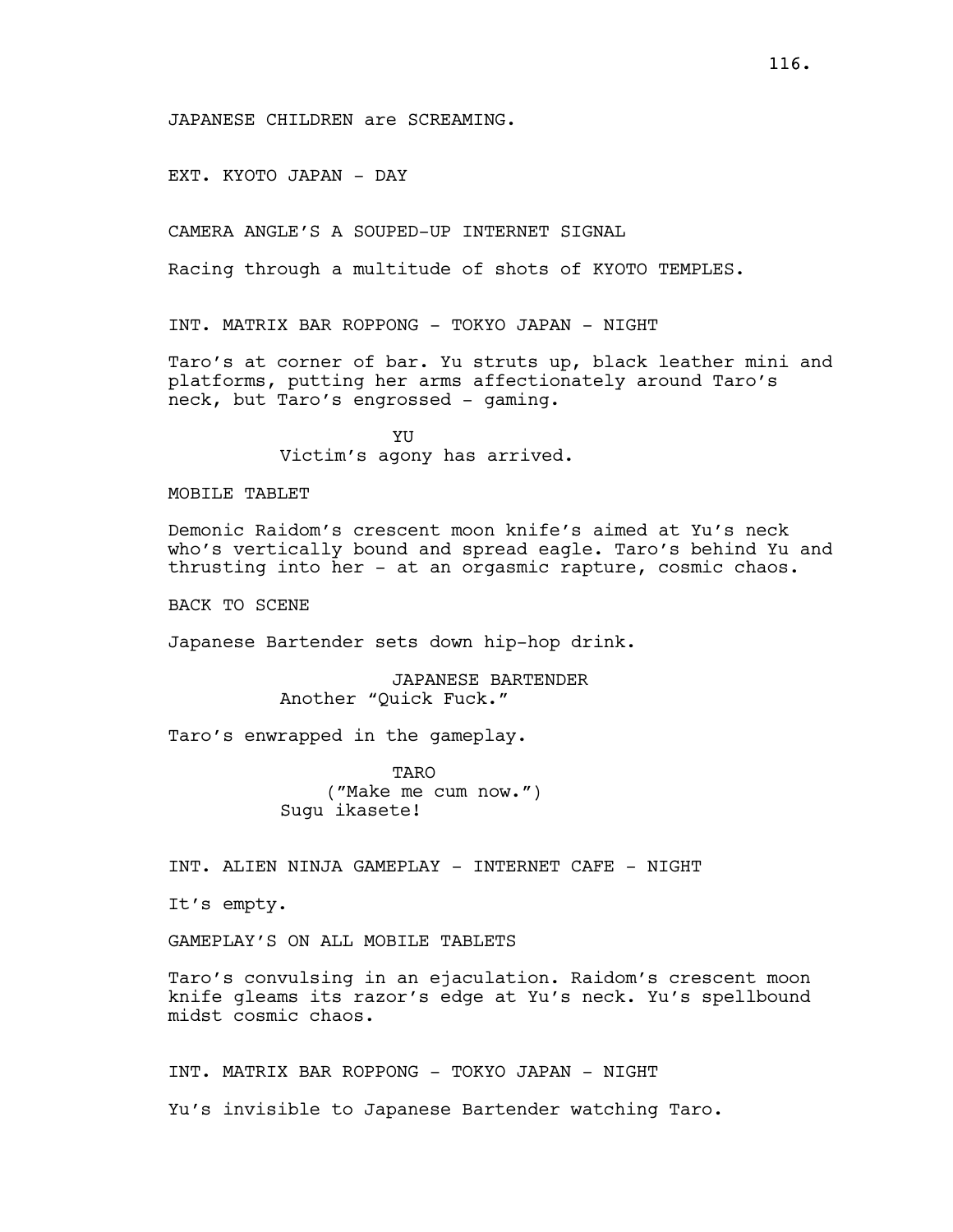# JAPANESE BARTENDER Bad ass fuckin' game?

Taro drinks from "Quick Fuck" cocktail, then pawns drink over his shoulder to Yu who is unseen by J-Bartender.

> TARO ("Give me some head.") Demio kazamesa teka.

Yu, who is invisible to J-Bartender, shoves a butterfly knife into one of Taro's eyes - SCREAM, blood squirts out. CLUB GO'ERS FREAK. Taro flays off stool.

> YU (O.S.) ("slow slicing mother fucker.") Linchi can ni niang!

An INVISIBLE TORTURER. Taro's ears, nose - fingers, shoulders, thighs are inflicted with a death by slicing. SCREAMING Club Go'ers panic as Taro's flesh is slowly cut. Taro, in a mind-boggled bloodied agony, drops dead.

INT. BACK COMPUTER ROOM - DAY

Abi stops his gameplay and coding - stares into Tablet.

ABI Our online boundaries were blurred.

Blood kanji symbols appear on walls. Abi's breath fogs.

ABI (CONT'D) She's a diabolical online selfconstruction. A visual rebellion.

Abi's inflicted, a piece of his ear's cut off.

ABI (CONT'D) Yu! No nano-tech digressions!

Abi bolts for door, but it won't open: more - minor cuts, arms, shoulders and back. Abi wails and bleeds.

> YU (O.S.) Am I fucked by the devil and begotten by the dragon's breath?

YU who is demonic and wicked is seen on Abi's Mobile Tablet.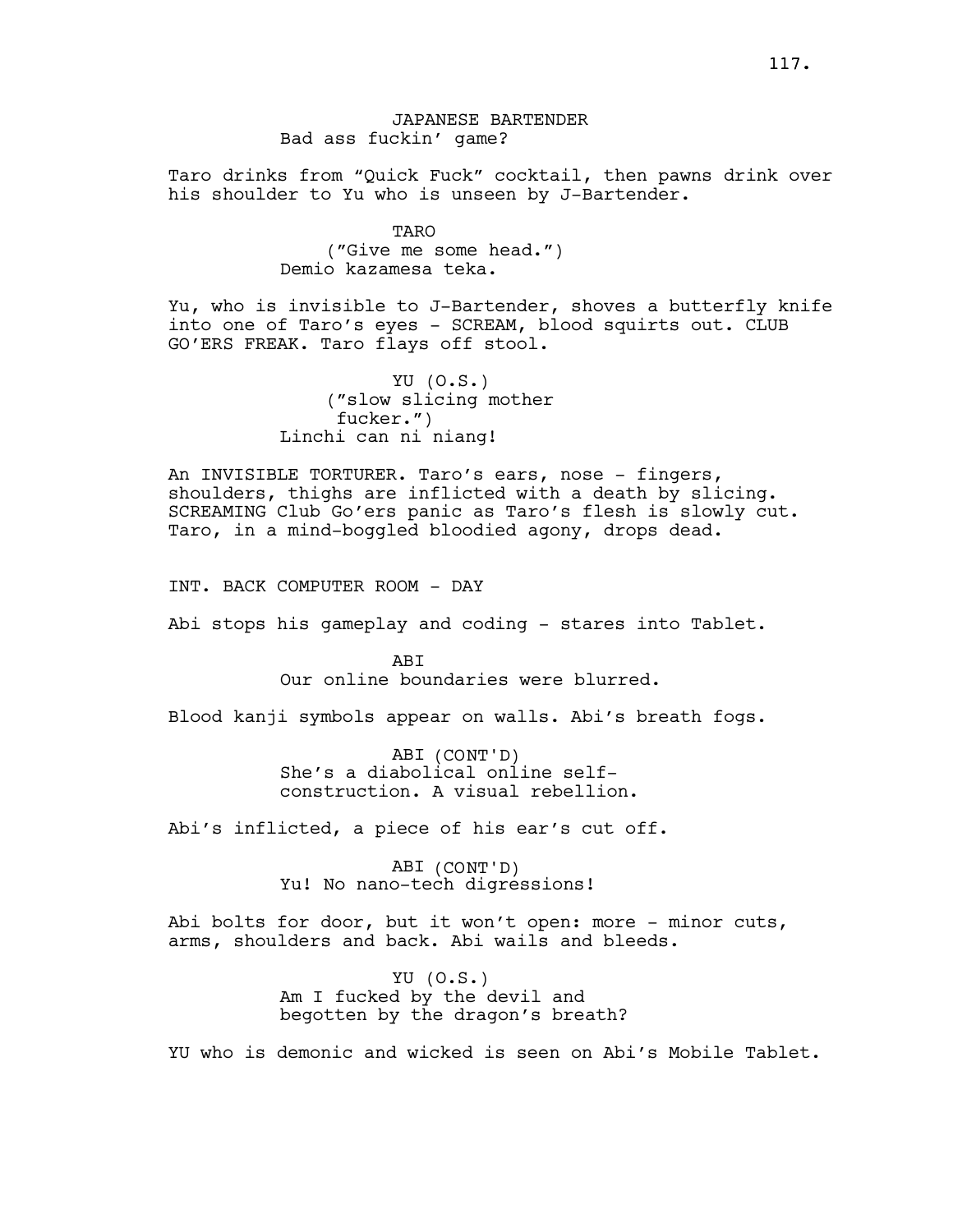**ABT** No! You're computer oriented forces of goodness!

CLOSE MOBILE TABLET

Now it's:

SCHOOLGIRL YU Am I a pretty little Japanese Schoolgirl?

ABI (O.C.) Your voice. You've spun-off on him. Mamoru's part of our game design.

COMPUTER CODING. Abi changes screen into a DOS compiler that flashes white letters:"Kill the program?"

> YU (O.S.) It was you who programmed my alien demonic traits for a ninja id.

Flashing letters: "Program is still running, are you sure you want to kill the program?" Cursor clicks "Yes." Computer boots off.

BACK TO SCENE

Abi nurses his wounds, but HANNYA's at the open doorway with a bloody butcher knife in her hand.

HANNYA

Feeding time.

### ABI

No!

But then it's Mamoru who lunges upon Abi - stabbing him repetitively.

> MAMORU TAKUMA Feed! Feed the Dragon!

Abi slumps into a gore-filled lake. Mamoru vanishes.

INT. IKEDA ELEMENTARY SCHOOL CLASSROOM - OSAKA - DAY

DOOR MOVES SOME. Yu watches from back of classroom. Japanese Elementary Schoolchildren come in - obedient, taking their seats and intent on Yu. Yu moves to front of the class and sits at the front desk.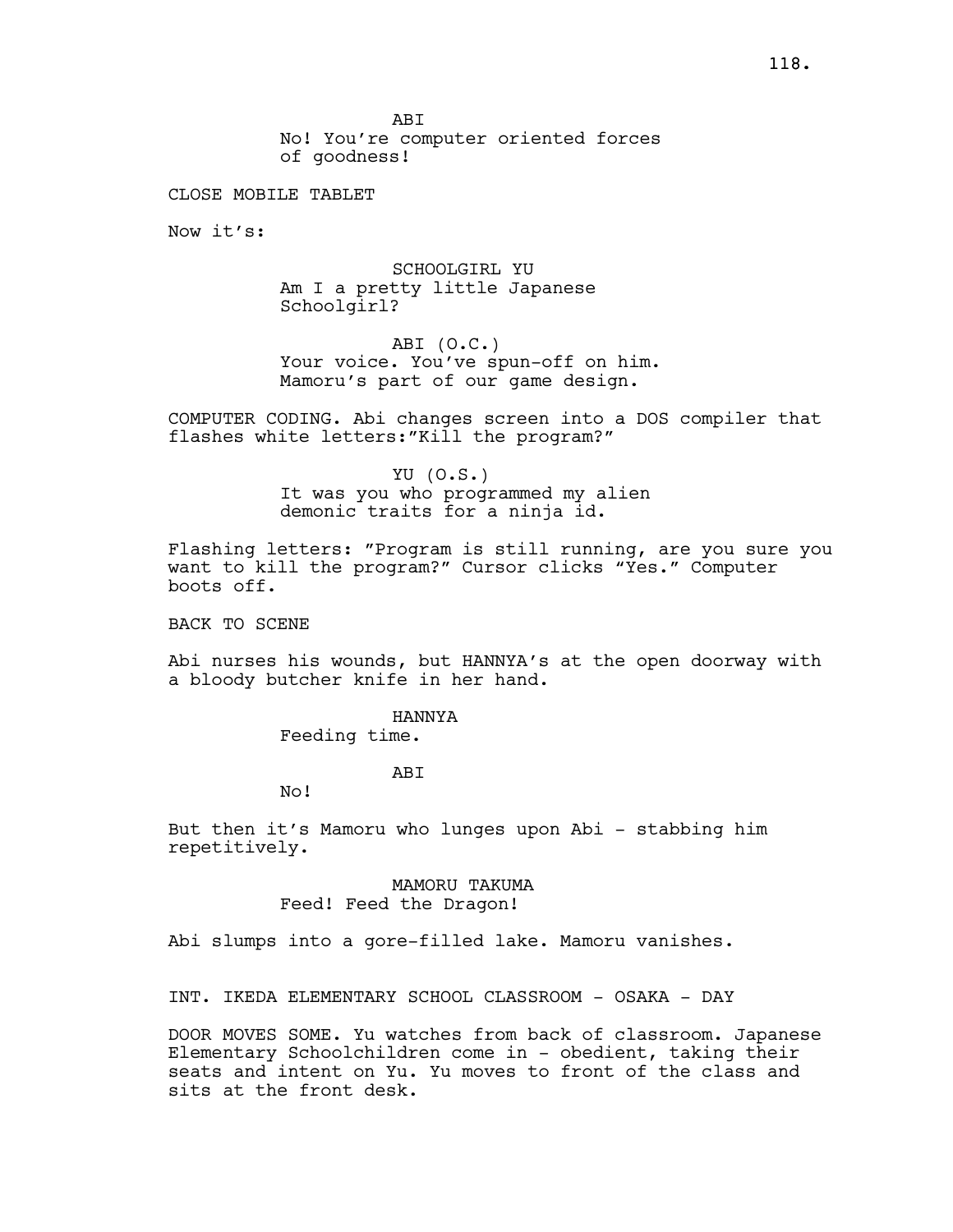YU ("Good morning") Ohayo gozaimasu.

JAPANESE ELEMENTARY SCHOOLCHILDREN (in unison) Good morning Miss Yu Wing Chun.

Japanese Elementary Schoolchildren get out their sketch pads and begin sketching an Alien Ninja Warrior Woman like the one that's on an easel's pad at the front of the class. Yu's cellphone rings. Yu exits.

INT. ELEMENTARY SCHOOL HALLWAY - OSAKA - DAY

Yu answers her SMART-PHONE. ABI's FACE can be seen.

ABI

Tanegashima's interactive nano-tech simulations with your graphics made it online in Osaka. From the blackhole cyberspace that Taro created in Tokyo. My code pipeline from Hong Kong? Everything worked. We won the game.

SMART-PHONE'S POV - YU

Yu listens carefully.

ABI (O.C.) (CONT'D) Mai sold them on the gameplay design. Tokyo's going for it. They liked your Manga character. Oh, yeah. Taro's connections for the hardware. Done. Raidom's logic superceded Tanegashima's projections. He's now in the gaming biz.

REVERSE ANGLE - YU AND HANNYA

Hannya has a butcher knife readied to plunge down into Yu's back while Yu's having a smart-phone video call with Abi.

> YU From an internet cafe owner to a gameplay developer?